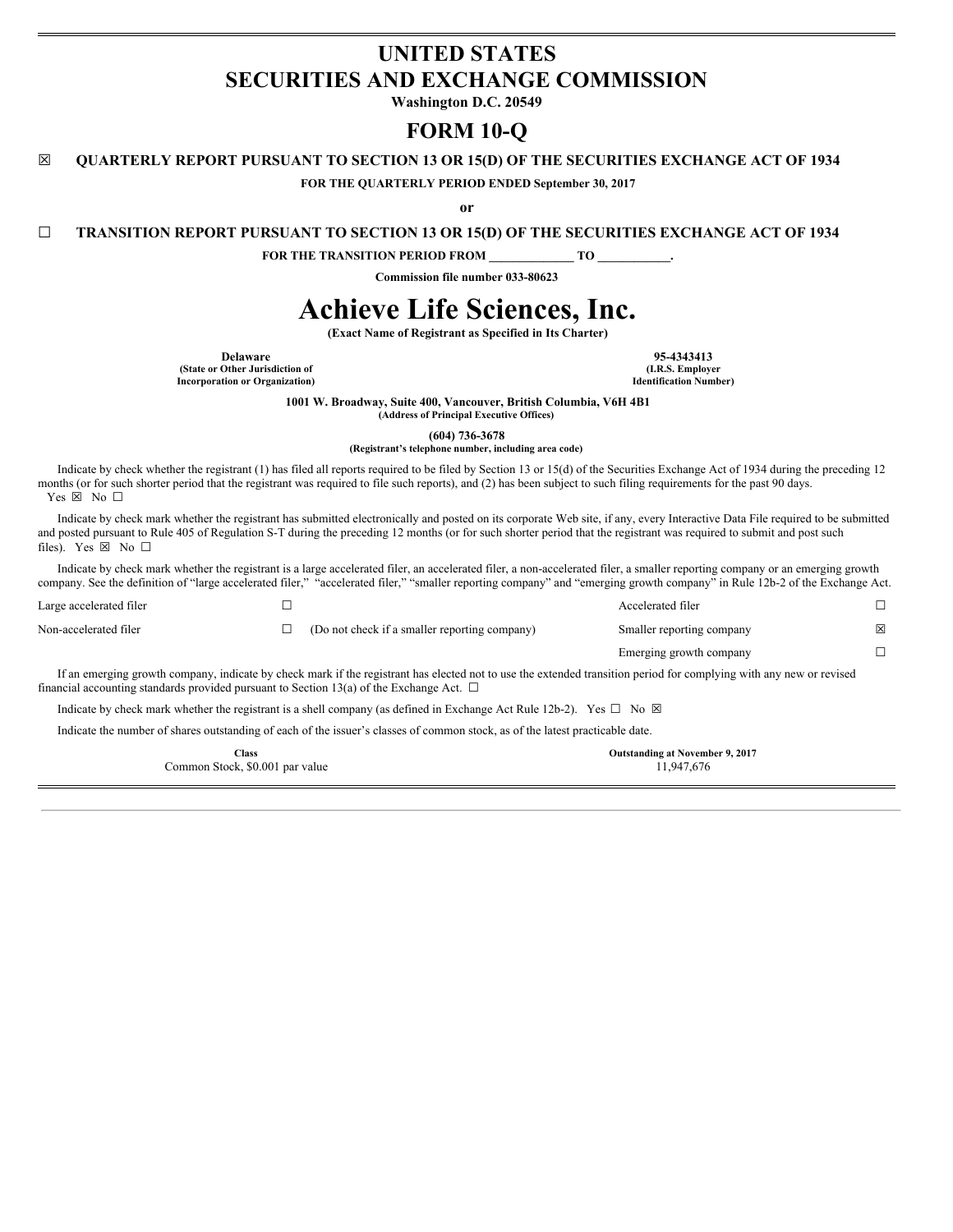## **Achieve Life Sciences, Inc.**

#### **Index to Form 10-Q**

|                   |                                                                                                                                                    | Page<br>Number |
|-------------------|----------------------------------------------------------------------------------------------------------------------------------------------------|----------------|
|                   | <b>Part I. Financial Information</b>                                                                                                               | 3              |
| Item 1            | <b>Consolidated Financial Statements (unaudited)</b>                                                                                               | 3              |
|                   | Consolidated Balance Sheets as of September 30, 2017 (unaudited) and December 31, 2016                                                             | 3              |
|                   | Consolidated Statements of Loss and Comprehensive Loss (unaudited) for the three and nine months ended September 30, 2017 and September 30<br>2016 | 4              |
|                   | Consolidated Statements of Cash Flows (unaudited) for the nine months ended September 30, 2017 and September 30, 2016                              | 5              |
|                   | Notes to Consolidated Financial Statements (unaudited)                                                                                             | 6              |
| Item 2.           | Management's Discussion and Analysis of Financial Condition and Results of Operations                                                              | 21             |
| Item 3.           | Quantitative and Qualitative Disclosures About Market Risk                                                                                         | 29             |
| Item 4.           | <b>Controls and Procedures</b>                                                                                                                     | 29             |
|                   | <b>Part II. Other Information</b>                                                                                                                  | 30             |
| Item 1A.          | <b>Risk Factors</b>                                                                                                                                | 30             |
| Item 6.           | <b>Exhibits</b>                                                                                                                                    | 51             |
|                   | Items 2, 3 and 4 are not applicable and therefore have been omitted.                                                                               |                |
| <b>Signatures</b> |                                                                                                                                                    | 52             |
|                   | 2                                                                                                                                                  |                |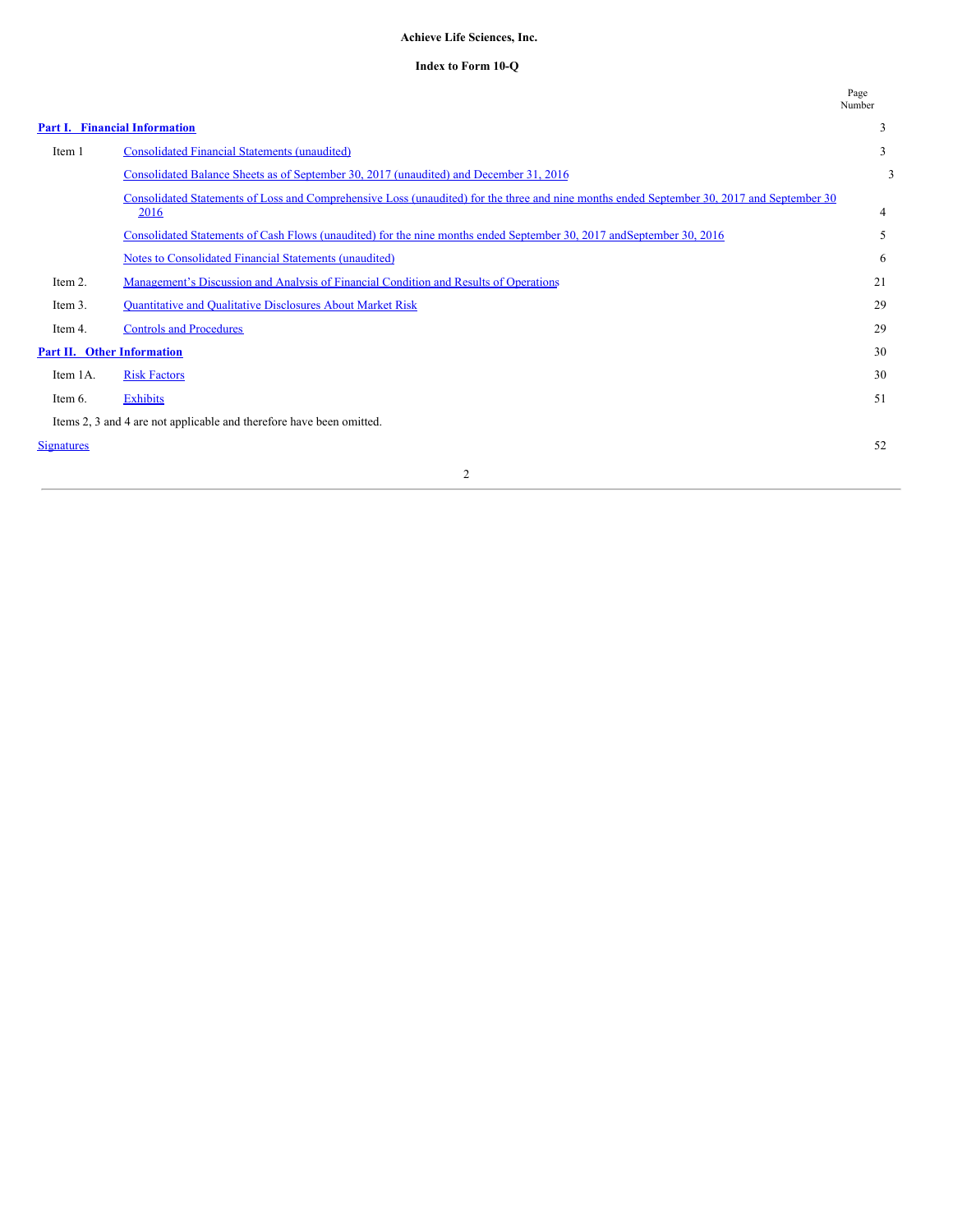## <span id="page-2-1"></span><span id="page-2-0"></span>**Item 1. Consolidated Financial Statements**

## **Achieve Life Sciences, Inc.**

## <span id="page-2-2"></span>**Consolidated Balance Sheets**

(In thousands, except per share and share amounts)

|                                                                                                                                                               |              | September 30,<br>2017<br>(Unaudited) |              | December 31,<br>2016 |
|---------------------------------------------------------------------------------------------------------------------------------------------------------------|--------------|--------------------------------------|--------------|----------------------|
| <b>ASSETS</b>                                                                                                                                                 |              |                                      |              |                      |
| Current assets:                                                                                                                                               |              |                                      |              |                      |
| Cash and cash equivalents [note 7]                                                                                                                            | $\mathbb{S}$ | 8.021                                | $\mathbb{S}$ | 15                   |
| Amounts receivable                                                                                                                                            |              | 70                                   |              |                      |
| Prepaid expenses                                                                                                                                              |              | 535                                  |              | $\overline{3}$       |
| Total current assets                                                                                                                                          |              | 8,626                                |              | 18                   |
| Restricted cash [note 7 and note 10]                                                                                                                          |              | 272                                  |              |                      |
| Property and equipment, net                                                                                                                                   |              | 94                                   |              |                      |
| Other assets                                                                                                                                                  |              | 415                                  |              |                      |
| License agreement [note 2, 4, 5 and 6]                                                                                                                        |              | 2,588                                |              | 2,755                |
| Goodwill [note 2 and 5]                                                                                                                                       |              | 1,034                                |              | 1,034                |
| <b>Total</b> assets                                                                                                                                           | S            | 13,029                               | \$           | 3,807                |
| <b>LIABILITIES AND STOCKHOLDERS' EQUITY</b>                                                                                                                   |              |                                      |              |                      |
| Current liabilities:                                                                                                                                          |              |                                      |              |                      |
| Accounts payable                                                                                                                                              | $\mathbb{S}$ | 495                                  | \$           | 95                   |
| Accrued liabilities other                                                                                                                                     |              | 1,297                                |              | 1,121                |
| Accrued clinical liabilities                                                                                                                                  |              | 162                                  |              |                      |
| Accrued compensation                                                                                                                                          |              | 343                                  |              | 1,028                |
| Stockholder loans with related parties [note 9]                                                                                                               |              |                                      |              | 829                  |
| Current portion of long-term obligations [note 10]                                                                                                            |              | 31                                   |              |                      |
| Warrant liability [note 7 and note 8 [f]]                                                                                                                     |              | $\overline{3}$                       |              |                      |
| Total current liabilities                                                                                                                                     |              | 2,331                                |              | 3,073                |
| Long-term obligations, less current portion [note 10]                                                                                                         |              | 16                                   |              |                      |
| Deferred tax liability                                                                                                                                        |              |                                      |              | 124                  |
| <b>Total liabilities</b>                                                                                                                                      |              | 2,347                                |              | 3,197                |
| Commitments and contingencies [note 10]                                                                                                                       |              |                                      |              |                      |
| Stockholders' equity:                                                                                                                                         |              |                                      |              |                      |
| Common stock, \$0.001 par value, 75,000,000 shares authorized, 11,491,665 and<br>21,230 issued at September 30, 2017 and December 31, 2016, respectively, and |              |                                      |              |                      |
| 11,482,845 and 21,230 outstanding at September 30, 2017 and December 31, 2016, respectively                                                                   |              | 11                                   |              |                      |
| Additional paid-in capital                                                                                                                                    |              | 19,581                               |              | 2,667                |
| Accumulated deficit                                                                                                                                           |              | (8,915)                              |              | (2,062)              |
| Accumulated other comprehensive income                                                                                                                        |              | 5                                    |              | 5                    |
| Total stockholders' equity                                                                                                                                    |              | 10,682                               |              | 610                  |
| Total liabilities and stockholders' equity                                                                                                                    |              | 13,029                               |              | 3,807                |
| $\mathbf{r}$ $\mathbf{r}$ $\mathbf{r}$                                                                                                                        |              |                                      |              |                      |

Going concern *[note 1]*

See accompanying notes.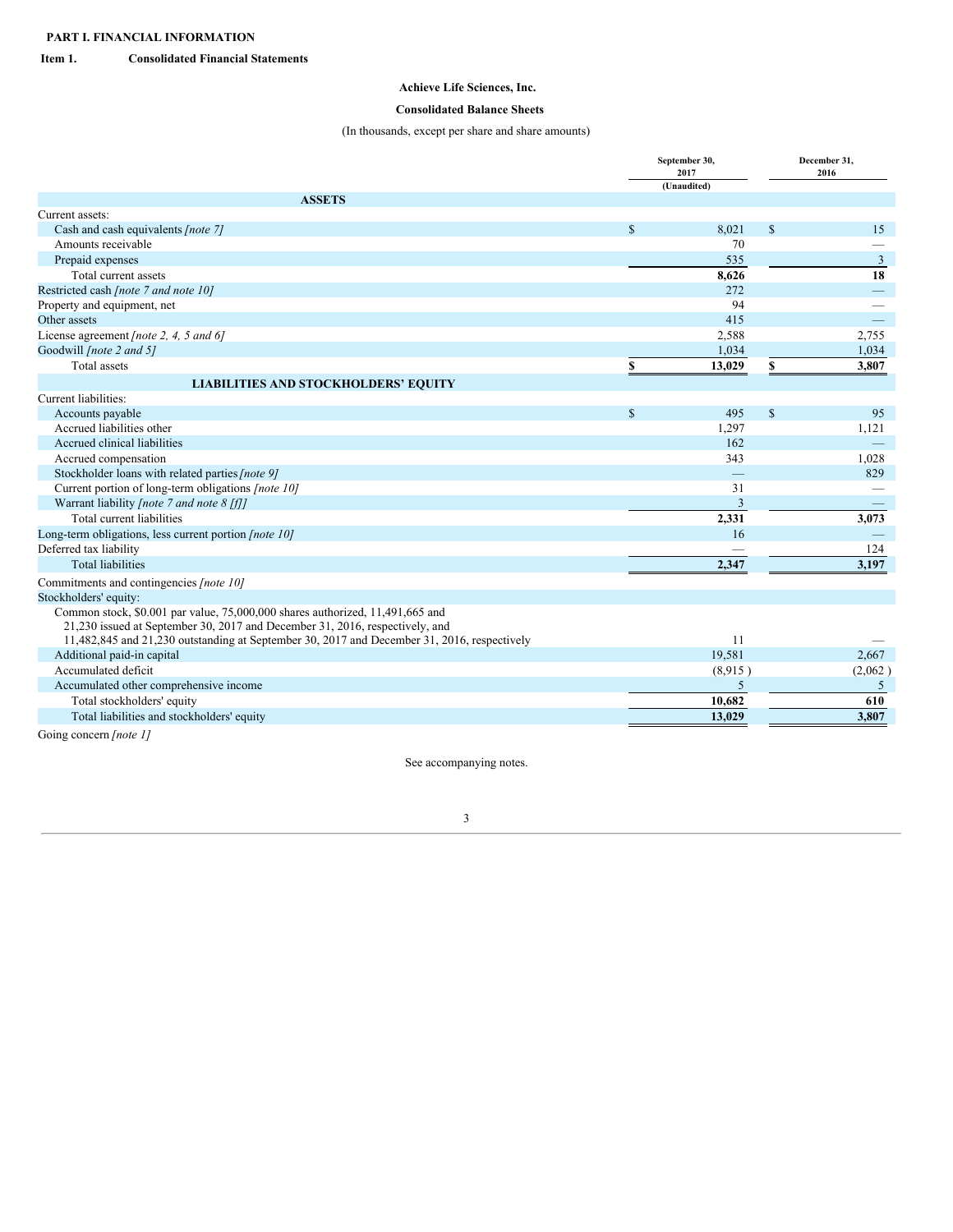## **Achieve Life Sciences, Inc.**

## <span id="page-3-0"></span>**Consolidated Statements of Loss and Comprehensive Loss**

## **(Unaudited)**

(In thousands, except per share and share amounts)

|                                                                              | <b>Three Months Ended</b><br>September 30, |           |                      |             | <b>Nine Months Ended</b><br>September 30, |                           |
|------------------------------------------------------------------------------|--------------------------------------------|-----------|----------------------|-------------|-------------------------------------------|---------------------------|
|                                                                              |                                            | 2017      | 2016                 |             | 2017                                      | 2016                      |
| <b>EXPENSES</b>                                                              |                                            |           |                      |             |                                           |                           |
| Research and development                                                     |                                            | 825       | 69                   |             | 948                                       | 206                       |
| General and administrative                                                   |                                            | 1,550     | 329                  |             | 1,902                                     | 899                       |
| Total operating expenses                                                     |                                            | 2,375     | 398                  |             | 2,850                                     | 1,105                     |
| <b>OTHER INCOME (EXPENSE)</b>                                                |                                            |           |                      |             |                                           |                           |
| Interest income                                                              |                                            | 9         |                      |             | 9                                         |                           |
| Bargain purchase gain <i>[note 2]</i>                                        |                                            | 1,272     |                      |             | 1,272                                     |                           |
| Contingent value rights recovery [note 2]                                    |                                            | 200       |                      |             | 200                                       |                           |
| Gain on warrants                                                             |                                            | 111       |                      |             | 111                                       |                           |
| Loss on disposition of intangible asset [note 4]                             |                                            | (8,610)   |                      |             | (8,610)                                   |                           |
| Other expenses                                                               |                                            | (7)       | (7)                  |             | (26)                                      | (20)                      |
| Total other income (expense)                                                 |                                            | (7,025)   |                      |             | (7,044)                                   | (20)                      |
| Net loss before income taxes                                                 |                                            | (9,400)   | $\mathbf S$<br>(405) | $\mathbf S$ | (9,894)                                   | <sup>\$</sup><br>(1, 125) |
| Recovery of deferred income taxes [note 4]                                   |                                            | 2,928     | 137                  |             | 3,051                                     | 377                       |
| <b>Net loss</b>                                                              |                                            | (6, 472)  | (268)                |             | (6,843)                                   | (748)                     |
| <b>OTHER COMPREHENSIVE INCOME</b>                                            |                                            |           |                      |             |                                           |                           |
| Net unrealized gain on securities                                            |                                            |           |                      |             |                                           |                           |
| Total other comprehensive income                                             |                                            |           |                      |             |                                           |                           |
| <b>Comprehensive loss</b>                                                    |                                            | (6, 472)  | (268)                |             | (6,843)                                   | (748)                     |
| Basic and diluted net loss per common share                                  |                                            | (0.90)    | (12.62)              |             | (2.81)                                    | (35.23)                   |
| Shares used in computation of basic and diluted net loss per<br>common share |                                            | 7,225,826 | 21,230               |             | 2,435,095                                 | 21,230                    |

See accompanying notes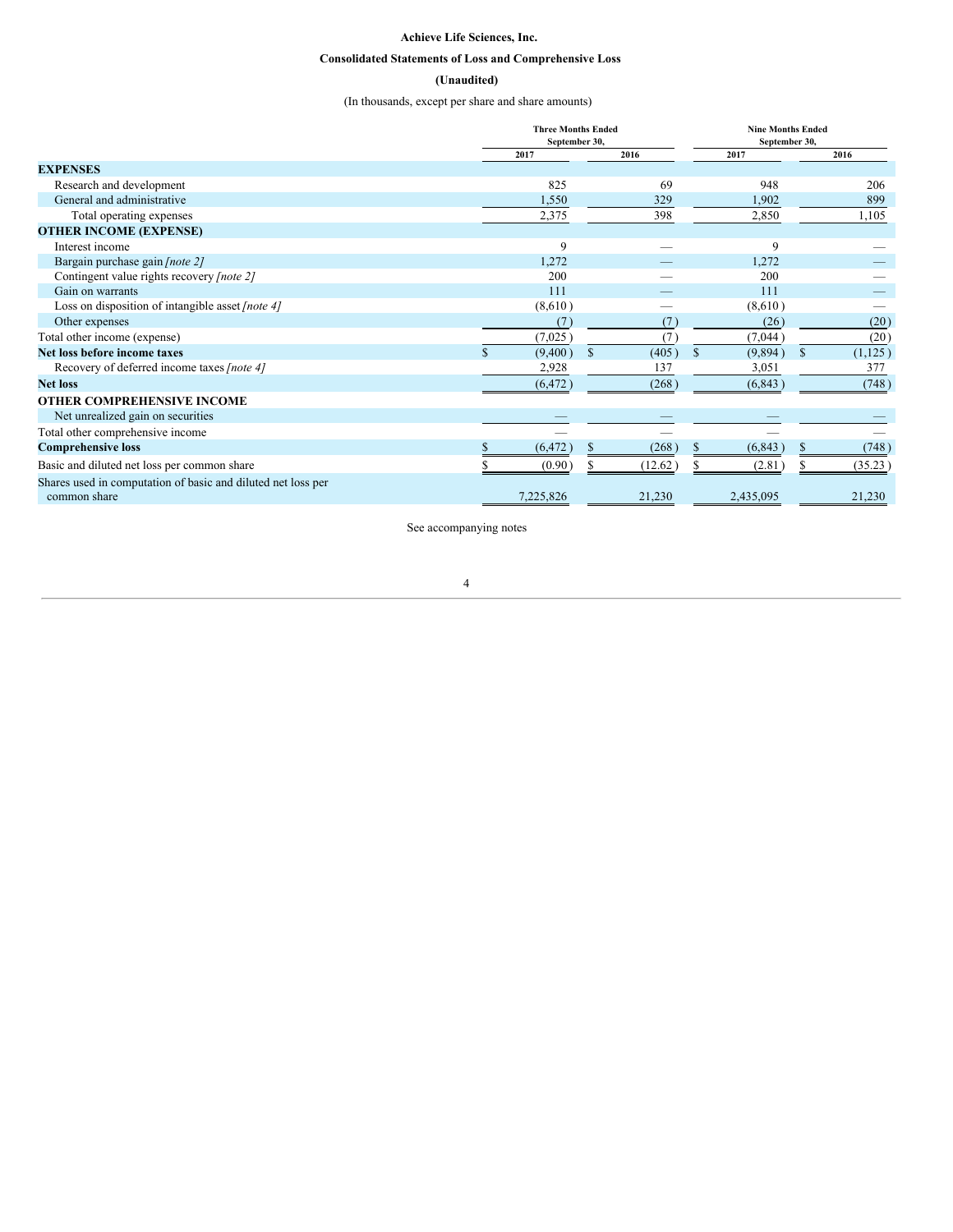## <span id="page-4-0"></span>**Achieve Life Sciences, Inc. Consolidated Statements of Cash Flows (Unaudited)** (In thousands)

|                                                                                   | <b>Nine Months Ended</b><br>September 30, |               |                |  |  |
|-----------------------------------------------------------------------------------|-------------------------------------------|---------------|----------------|--|--|
|                                                                                   | 2017                                      | 2016          |                |  |  |
| <b>Operating Activities:</b>                                                      |                                           |               |                |  |  |
| Net loss                                                                          | \$<br>(6,843)                             | <sup>\$</sup> | (748)          |  |  |
| Adjustments to reconcile net loss to net cash used in operating activities:       |                                           |               |                |  |  |
| Gain on warrants [note 7 and note 8 [f]]                                          | (111)                                     |               |                |  |  |
| Depreciation and amortization [note 4]                                            | 191                                       |               | 166            |  |  |
| Deferred income tax (recovery) [note 2 and note 4]                                | (3,051)                                   |               | (377)          |  |  |
| Non cash (gain) loss on foreign exchange                                          |                                           |               | $\overline{4}$ |  |  |
| Stock-based compensation [note 8 [c] and note 8 [d]]                              | 152                                       |               |                |  |  |
| Bargain purchase gain [note 2]                                                    | (1,272)                                   |               |                |  |  |
| Loss on disposition [note 4]                                                      | 8,610                                     |               |                |  |  |
| Contingent value rights liability recovery [note 4]                               | (200)                                     |               |                |  |  |
|                                                                                   |                                           |               |                |  |  |
| Changes in operating assets and liabilities:                                      |                                           |               |                |  |  |
| Amounts receivable                                                                | (164)                                     |               |                |  |  |
| Prepaid expenses and other assets                                                 | (1,597)                                   |               | (3)            |  |  |
| Accounts payable                                                                  | 400                                       |               | 48             |  |  |
| Accrued liabilities other                                                         | (1,123)                                   |               | 299            |  |  |
| Accrued clinical liabilities                                                      | 162                                       |               |                |  |  |
| Accrued compensation                                                              | (685)                                     |               | 471            |  |  |
| Lease obligation                                                                  | 47                                        |               |                |  |  |
| Net cash used in operating activities                                             | (5,484)                                   |               | (140)          |  |  |
| <b>Financing Activities:</b>                                                      |                                           |               |                |  |  |
| Proceeds from Loans, net of issuance costs                                        |                                           |               | 100            |  |  |
| Proceeds from purchase agreement with Lincoln Park Capital, net of issuance costs | 1,129                                     |               |                |  |  |
| Taxes paid related to net share settlement of equity awards                       | (22)                                      |               |                |  |  |
| Net cash provided by financing activities                                         | 1,107                                     |               | 100            |  |  |
| <b>Investing Activities:</b>                                                      |                                           |               |                |  |  |
| Cash received on reverse merger of OncoGenex [note 2]                             | 12,376                                    |               |                |  |  |
| Net cash provided by investing activities                                         | 12,376                                    |               |                |  |  |
| Effect of exchange rate changes on cash                                           | 7                                         |               |                |  |  |
| Net increase (decrease) in cash and cash equivalents                              | 8,006                                     |               | (40)           |  |  |
| Cash and cash equivalents at beginning of period                                  | 15                                        |               | 67             |  |  |
| Cash and cash equivalents at end of period                                        | \$<br>8,021                               | \$            | 27             |  |  |
| Supplemental Disclosure of Cash Flow Information:                                 |                                           |               |                |  |  |
|                                                                                   |                                           |               |                |  |  |

Non cash financing activities

Non-cash settlement of Stockholder loans with related parties*[note 9]*

See accompanying notes.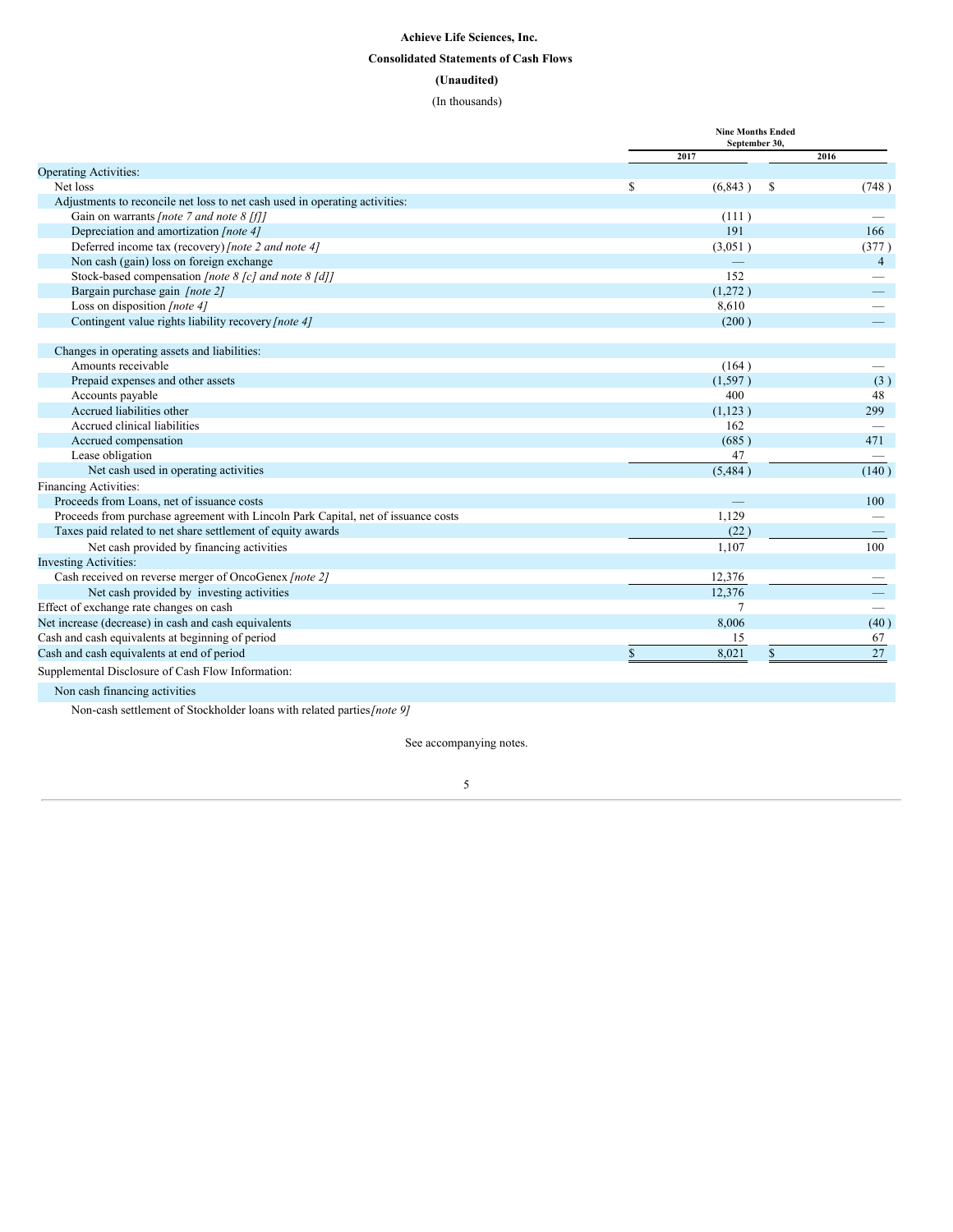#### **Achieve Life Sciences, Inc.**

#### <span id="page-5-0"></span>**Notes to Consolidated Financial Statements**

#### **(Unaudited)**

## **1. NATURE OF BUSINESS AND BASIS OF PRESENTATION**

Achieve Life Sciences, Inc. (referred to as "Achieve," "we," "us," or "our") is a clinical-stage pharmaceutical company committed to the global development and commercialization of cytisine for smoking cessation. We were incorporated in the state of Delaware, and operate out of Vancouver, British Columbia and Bothell, Washington.

On August 2, 2017, OncoGenex Pharmaceuticals, Inc. ("OncoGenex") completed a transaction ("the Arrangement") with Achieve Life Sciences Inc., ("Achieve") whereby OncoGenex acquired all of the outstanding preferred shares, common shares and convertible debentures of Achieve. OncoGenex changed its name to Achieve Life Sciences, Inc. and is listed on the Nasdaq Capital Market under the ticker symbol ACHV. These consolidated financial statements account for the Arrangement between OncoGenex and Achieve as a reverse merger, whereby Achieve is deemed to be the acquiring entity from an accounting perspective. The consolidated results of operations include our results of operations for the full three and nine months ended September 30, 2017 and the results of OncoGenex following the completion of the Arrangement on August 1, 2017. The consolidated results of operations for the three and nine months ended September 31, 2016 include only our consolidated results of operations and do not include historical results of OncoGenex.

The unaudited consolidated financial statements have been prepared in accordance with generally accepted accounting principles in the United States for interim financial information and with the instructions to Form 10-Q. Accordingly, they do not include all of the information and footnotes required to be presented for complete financial statements. The accompanying unaudited consolidated financial statements reflect all adjustments (consisting only of normal recurring items) which are, in the opinion of management, necessary for a fair presentation of the results for the interim periods presented. The accompanying consolidated Balance Sheet at December 31, 2016 has been derived from the audited consolidated financial statements included in our Amendment No. 3 to the Registration Statement on Form S-4/A filed with the Securities and Exchange Commission, or SEC, on June 6, 2017. The unaudited consolidated financial statements and related disclosures have been prepared with the assumption that users of the interim financial information have read or have access to the audited consolidated financial statements for the preceding fiscal year. Accordingly, these financial statements should be read in conjunction with the audited consolidated financial statements and the related notes thereto included in the Amendment No. 3 to the Registration Statement on Form S-4/A filed with the SEC on June 6, 2017.

The consolidated financial statements include the accounts of Achieve and our wholly owned subsidiaries, Achieve Life Sciences Technologies Inc., Achieve Life Science, Inc., Extab Corporation, and Achieve Pharma UK Limited. All intercompany balances and transactions have been eliminated.

#### **Liquidity and Going Concern Uncertainty**

We have historically experienced recurring losses from operations that have generated an accumulated deficit of \$8.9 million through September 30, 2017. During the nine months ended September 30, 2017, we incurred a net loss of \$6.8 million. As of September 30, 2017, we had a cash and cash equivalents balance of \$8.0 million and a positive working capital balance of \$6.3 million.

The accompanying financial statements have been prepared assuming we will continue to operate as a going concern, which contemplates the realization of assets and liabilities and commitments in the normal course of business.

Substantial doubt exists as to our ability to continue as a going concern. Our ability to continue as a going concern is uncertain and dependent on our ability to obtain additional financing from alternative sources. There is no assurance that we will obtain financing from other sources. We have, thus far, financed our operations through the closing of the Arrangement (Note 2—Reverse Merger) and equity financing (Note 8—Common Stock). Without additional funds, the Company may be forced to delay, scale back or eliminate some of its research and development activities or other operations and potentially delay product development in an effort to provide sufficient funds to continue its operations. If any of these events occurs, the Company's ability to achieve its development and commercialization goals would be adversely affected.

Our current capital resources are insufficient to fund our planned operations for the next 12 months. We will continue to require substantial additional capital to continue our clinical development activities. Accordingly, we will need to raise substantial additional capital to continue to fund our operations, including raising additional financing through our purchase agreement and financing with Lincoln Park Capital (See Purchase Agreement and Financing with Lincoln Park Capital" under Note 8—Common Stock) and other sources. The amount and timing of our future funding requirements will depend on many factors, including the pace and results of our clinical development efforts. Failure to raise capital as and when needed, on favorable terms or at all, will have a negative impact on our financial condition and our ability to develop our product candidate. We expect our research and development expenses to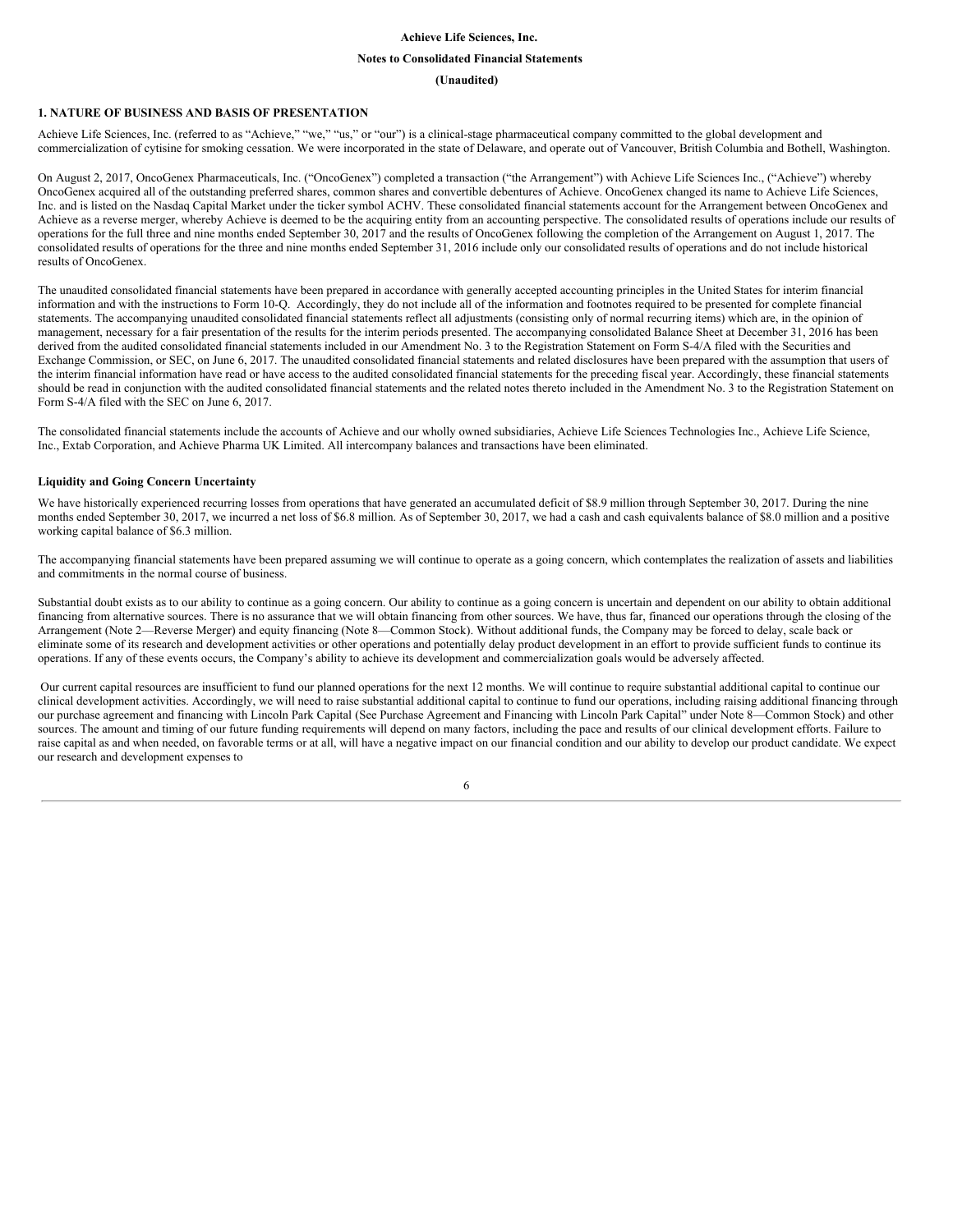substantially increase in connection with our ongoing activities, particularly as we advance our product candidate in clinical development.

The consolidated financial statements do not include any adjustments to the amounts and classification of assets and liabilities that might be necessary should we be unable to continue as a going concern. Such adjustments could be material.

#### **2. REVERSE MERGER**

The consolidated financial statements account for the Arrangement between us and OncoGenex, whereby OncoGenex acquired all of our outstanding common shares, as a reverse merger wherein we are deemed to be the acquiring entity from an accounting perspective. The consolidated results of operations include our results of operations for the full three and nine months ended September 30, 2017 and the results of OncoGenex following the completion of the Arrangement on August 1, 2017. The consolidated results of operations for the three and nine months ended September 30, 2016 include only our consolidated results of operations and do not include historical results of OncoGenex.

On August 1, 2017, our stockholders approved the Arrangement described above and on the same date, OncoGenex stockholders approved the Arrangement and a one-foreleven reverse stock split of its common stock. The reverse stock split occurred immediately prior to the closing of the Arrangement. Resulting fractional shares were eliminated. All information in the financial statements and the notes thereto relating to the number of shares, price per share, and per share amounts of common stock are presented on a post-split basis.

Under the purchase method of accounting, OncoGenex's outstanding shares of common stock were valued using the closing price on NASDAQ of \$4.62 as at August 1, 2017. There were 2,736,703 shares of common stock outstanding, as adjusted for the reverse stock split, on August 1, 2017, immediately prior to closing. The fair value of the OncoGenex outstanding stock options was determined using the Black-Scholes pricing model with the following assumptions: stock price of \$4.62, volatility of 97.23% to 106.63%, risk-free interest rate of 1.31% to 1.54%, and expected lives ranging from 1.82 to 3.31 years. The fair value of the OncoGenex outstanding warrants was determined using the Black-Scholes pricing model with the following assumptions: stock price of \$4.62, volatility of 90.33% to 106.08%, risk-free interest rate of 1.32% to 1.53%, and expected lives ranging from 1.91 to 3.24 years.

The final purchase price is summarized as follows (dollars in thousands, except per share amounts):

| Shares of the combined company to be owned by OncoGenex equity holders    | 2,736,709  |
|---------------------------------------------------------------------------|------------|
| Multiplied by the price per share of OncoGenex stock                      | 4.62       |
| Value of shares of the combined company owned by OncoGenex equity holders | 12.643     |
| Fair value of options and warrants assumed                                | 207        |
| Fair value of contingent value rights assumed                             | <b>200</b> |
| Total purchase price                                                      | 13.050     |

Under the purchase method of accounting, the total purchase price as shown in the table above is allocated to the OncoGenex net tangible and identifiable intangible assets acquired and liabilities assumed based on their fair values as of the date of the completion of the Arrangement. The final purchase price allocation is as follows (in thousands):

| Cash, cash equivalents and marketable securities         | 12,376  |
|----------------------------------------------------------|---------|
| Prepaid expenses and other assets                        | 518     |
| Intangible assets license agreements                     | 8,610   |
| Accounts payable, accrued expenses and other liabilities | (4,054) |
| Deferred tax liability                                   | (2,928) |
| Contingent value rights                                  | (200)   |
| Excess negative goodwill                                 | (1,272) |
| Total purchase price                                     | 13.050  |

In accordance with ASC 805, "Business Combinations," any excess of fair value of acquired net assets over purchase price (negative goodwill) has been recognized as a gain in the period the Arrangement was completed. We have reassessed whether all acquired assets and assumed liabilities have been identified and recognized and performed remeasurements to verify that the consideration paid, assets acquired, and liabilities assumed have been properly valued. The remaining excess has been recognized as a gain. There was no other impact to other comprehensive income.

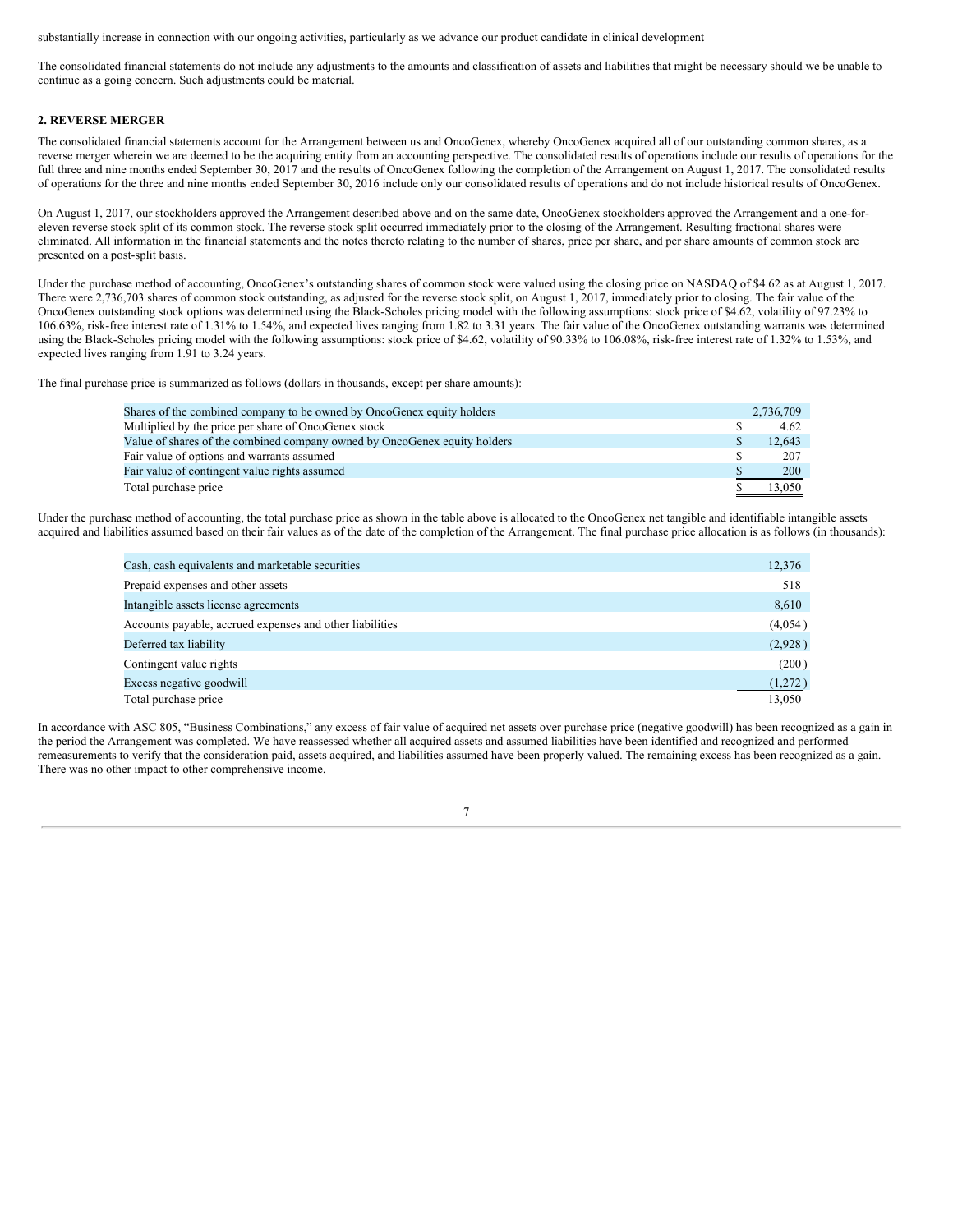OncoGenex issued contingent value rights, or each, a CVR and collectively, the CVRs, on July 31, 2017 to their existing stockholders as of July 27, 2017. One CVR was issued for each share of their common stock outstanding as of the record date for such issuance. Each CVR is a non-transferable right to potentially receive certain cash, equity or other consideration received by us in the event that we receive any such consideration during the five-year period after consummation of the Arrangement as a result of the achievement of certain clinical milestones, regulatory milestones, sales-based milestones and/or up-front payment milestones relating to apatorsen, or the Milestones, upon the terms and subject to the conditions set forth in a contingent value rights agreement to be entered into between us and an as of yet unidentified third party, as rights agent, or the CVR Agreement. The aggregate consideration to be distributed to the holders of the CVRs, if any, will be equal to 80% of the consideration received by us as a result of the achievement of the Milestones less certain agreed to offsets, as determined pursuant to the CVR Agreement. Under the CVR Agreement, for a period of six months beginning in February 2017, we will use certain defined efforts to enter into an agreement with a third party regarding the development and/or commercialization of apatorsen. At the expiration of this six-month period, if a third party has not entered into a term sheet for the development or commercialization of apatorsen, we will no longer be contractually required to pursue an agreement regarding apatorsen and no consideration will be payable to the holders of CVRs.

The contingent value rights expired on August 17, 2017, as we did not enter into any term sheets or agreement with third parties for the development or commercialization of apatorsen. A recovery of \$0.2 million was recognized on our Consolidated Statements of Loss and Comprehensive Loss.

## *Pro Forma Results of Operations*

The results of operations of OncoGenex are included in our consolidated financial statements from the date of the completion of the transaction on August 1, 2017. The following table presents pro forma results of operations and gives effect to the business combination transaction as if the transaction was consummated at the beginning of the period presented. The unaudited pro forma results of operations are not necessarily indicative of what would have occurred had the business combination been completed at the beginning of the retrospective periods or of the results that may occur in the future.

|                                            |  | <b>Three Months Ended</b><br>September 30, |     |            |      | <b>Nine Months Ended</b>        |  |            |  |  |  |
|--------------------------------------------|--|--------------------------------------------|-----|------------|------|---------------------------------|--|------------|--|--|--|
|                                            |  |                                            |     |            |      | September 30,                   |  |            |  |  |  |
|                                            |  | 2017                                       |     | 2016       | 2017 |                                 |  | 2016       |  |  |  |
| Revenue                                    |  | $\overline{\phantom{a}}$                   |     | $-$        |      | $\hspace{0.1mm}-\hspace{0.1mm}$ |  | 5,062      |  |  |  |
| Net loss applicable to common shareholders |  | (9,730)                                    | - S | (4,197)    |      | (10, 100)                       |  | (15,034)   |  |  |  |
| Net loss per share-basic and diluted       |  | (1.35)                                     |     | (0.14)     |      | (4.15)                          |  | (0.50)     |  |  |  |
| Weighted average shares                    |  | 7,225,826                                  |     | 30,013,928 |      | 2,435,095                       |  | 29,925,479 |  |  |  |

#### **3. ACCOUNTING POLICIES**

#### **Pending Adoption of Recent Accounting Pronouncements**

On February 2016, the Financial Accounting Standards Board, or FASB, issued its new leases standard, ASU No. 2016-02, Leases (Topic 842), or ASU 2016-02. ASU 2016-02 is aimed at putting most leases on lessees' balance sheets, but it would also change aspects of lessor accounting. ASU 2016-02 is effective for public business entities for annual periods beginning after December 15, 2018 and interim periods within that year. This standard is expected to have a significant impact on our current accounting for our lease arrangements, particularly our current operating lease arrangements, as well as our disclosures. We are currently evaluating the impact of adoption on our financial position and results from operations.

In May 2014, the FASB issued ASU No. 2014-09, Revenue from Contracts with Customers (Topic 606): Revenue from Contracts with Customers, which guidance in this update will supersede the revenue recognition requirements in Topic 605, Revenue Recognition, and most industry-specific guidance when it becomes effective. ASU No. 2014- 09 affects any entity that enters into contracts with customers to transfer goods or services or enters into contracts for the transfer of nonfinancial assets unless those contracts are within the scope of other standards. The core principal of ASU No. 2014-09 is that a company will recognize revenue when it transfers promised goods or services to customers in an amount that reflects the consideration to which the company expects to be entitled in exchange for those goods or services. In doing so, companies will need to use more judgment and make more estimates than under current guidance. These may include identifying performance obligations in the contract, estimating the amount of variable consideration to include in the transaction price and allocating the transaction price to each separate performance obligation. ASU No. 2014-09 is effective for annual reporting periods beginning after December 15, 2017, including interim periods within that reporting period, which will be our fiscal year 2018 (or December 31, 2018), and entities can transition to the standard either retrospectively or as a cumulative-effect adjustment as of the date of adoption. Early adoption is permitted. We are currently in the process of evaluating the impact of adoption of ASU No. 2014-09 and cannot reasonably estimate how the adoption of the standard will impact our consolidated financial statements and related disclosures.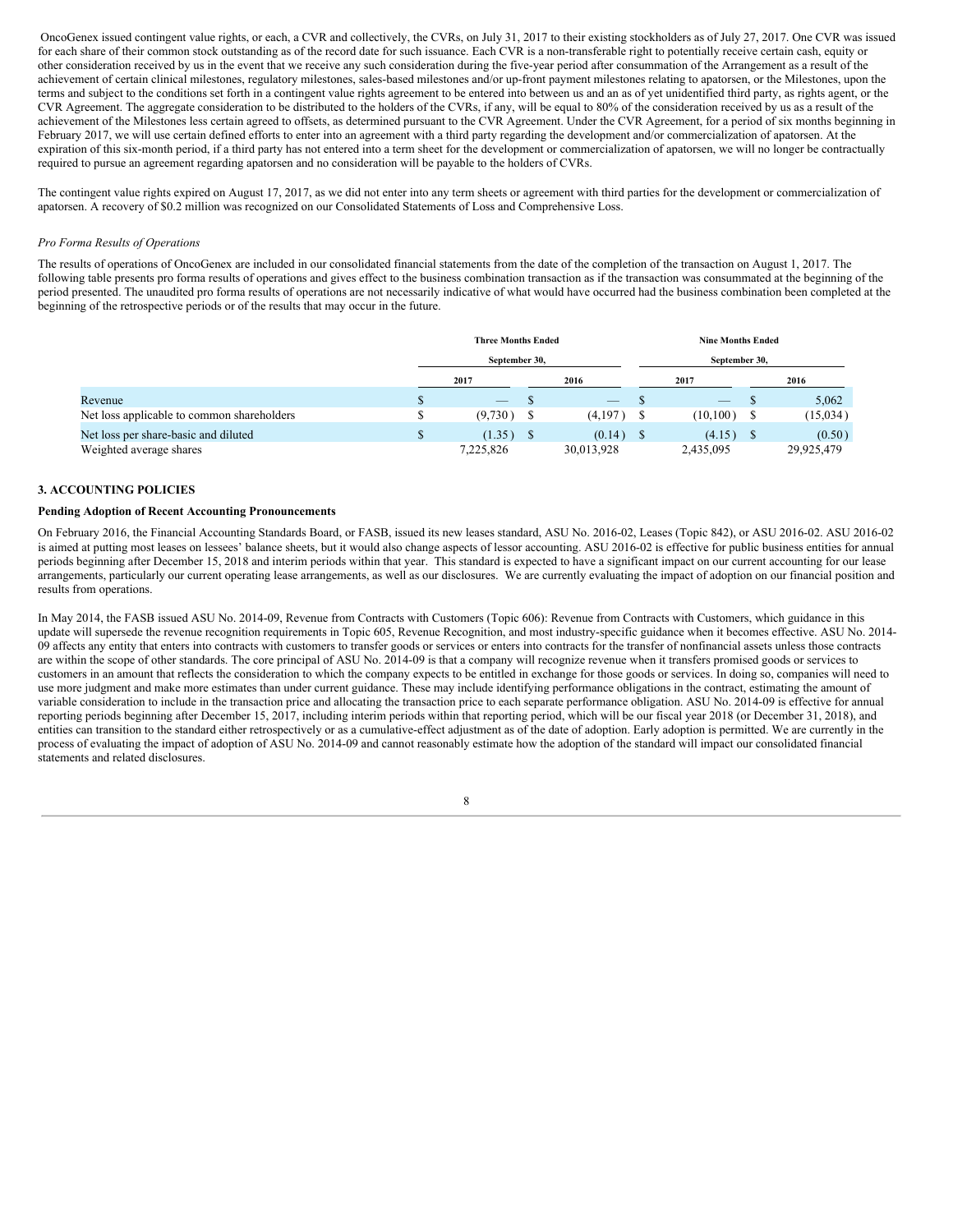#### **Recently Adopted Accounting Policies**

In March 2016, the FASB issued ASU 2016-09,*Improvements to Employee Share-Based Payment Accounting*. ASU 2016-09 simplifies several aspects of the accounting for share-based payment transactions, including the income tax consequences, classification of awards as either equity or liabilities, and classification on the statement of cash flows. Some of the areas for simplification apply only to nonpublic entities. For public business entities, the amendments in this Update are effective for annual periods beginning after 15 December 2016, and interim periods within those annual periods. For all other entities, the amendments are effective for annual periods beginning after 15 December 2017, and interim periods within annual periods beginning after 15 December 2018. The adoption of this standard did not have a significant impact on our financial position or results of operations.

In November 2015, the FASB issued ASU No. 2015-17, Income Taxes (Topic 740): Balance Sheet Classification of Deferred Taxes. The standard requires that deferred tax liabilities and assets be classified as noncurrent in a classified statement of financial position. Entities are currently required to separate deferred income tax liabilities and assets into current and noncurrent amounts in a classified statement of financial position. The amendments, which require non-current presentation only (by jurisdiction), are effective for financial statements issued for annual periods beginning after December 15, 2016 with earlier application permitted as of the beginning of an interim or annual reporting period. The guidance is to be applied either prospectively to all deferred tax liabilities and assets or retrospectively to all periods presented. The adoption of this standard did not have a significant impact on our financial position or results of operations.

In February 2015, the FASB issued ASU 2015-02, Consolidation (Topic 810) — Amendments to the Consolidation Analysis. ASU 2015-02 eliminates the deferral of FAS 167 and makes changes to both the variable interest model and the voting model. For public business entities, the guidance is effective for annual and interim periods beginning after 15 December 2015. For nonpublic business entities, it is effective for annual periods beginning after 15 December 2016, and interim periods beginning after 15 December 2017. The adoption of this standard did not have a significant impact on our financial position or results of operations.

#### **4. INTANGIBLES**

All of our intangible assets are subject to amortization and are amortized using the straight-line method over their estimated useful life.

We acquired license agreements, related to OncoGenex's product candidate apatorsen, upon the acquisition of OncoGenex on August 1, 2017. As at the date of the acquisition, the agreements were determined to have a fair value of \$8.6 million with an estimated useful life of 6 years. (Note 2—Reverse Merger)

In August 2017, we discontinued further development of apatorsen. We provided a notice of discontinuance to our former development partners for apatorsen, Ionis Pharmaceuticals, Inc., or Ionis, notifying them that we have discontinued development of apatorsen resulting in termination of the license agreement related to this product candidate. We intend to also terminate the University of British Columbia, or UBC, license agreement related to apatorsen provided that Ionis does not exercise its reversion rights within 90 days of the notice of discontinuance. If Ionis exercises its reversion rights related to apatorsen, we believe Ionis will assume the rights and obligations under the UBC license agreement. We recognized a loss on disposition of apatorsen of \$8.6 million and a deferred income tax recovery of \$2.9 million as a result of discontinuing the development program and providing a notice of discontinuance of the license agreements with Ionis. We believe that all financial obligations, other than continuing mutual indemnification obligations and our requirement to pay for out-of-pocket patent expenses incurred up to the date of termination and for abandoning the apatorsen patents and patent applications, under all apatorsen related agreements with Ionis and UBC, are no longer owed and no further payments are due.

We acquired license and supply agreements, in relation to cytisine, upon the acquisition of Extab Corporation, or Extab, on May 18, 2015. The agreements were determined to have a fair value of \$3.1 million with an estimated useful life of 14 years (Note 5— Extab Acquisition).

The components of intangible assets were as follows:

|                    |                            | <b>September 30, 2017</b>   |                              | December 31, 2016          |  |                             |  |                              |
|--------------------|----------------------------|-----------------------------|------------------------------|----------------------------|--|-----------------------------|--|------------------------------|
|                    | Gross<br>Carrving<br>Value | Accumulated<br>Amortization | <b>Net Carrying</b><br>Value | Gross<br>Carrying<br>Value |  | Accumulated<br>Amortization |  | <b>Net Carrying</b><br>Value |
| License Agreements | 117<br>$\sim$              | (529)                       | 2,588                        | J.II                       |  | (362)                       |  | 2,755                        |

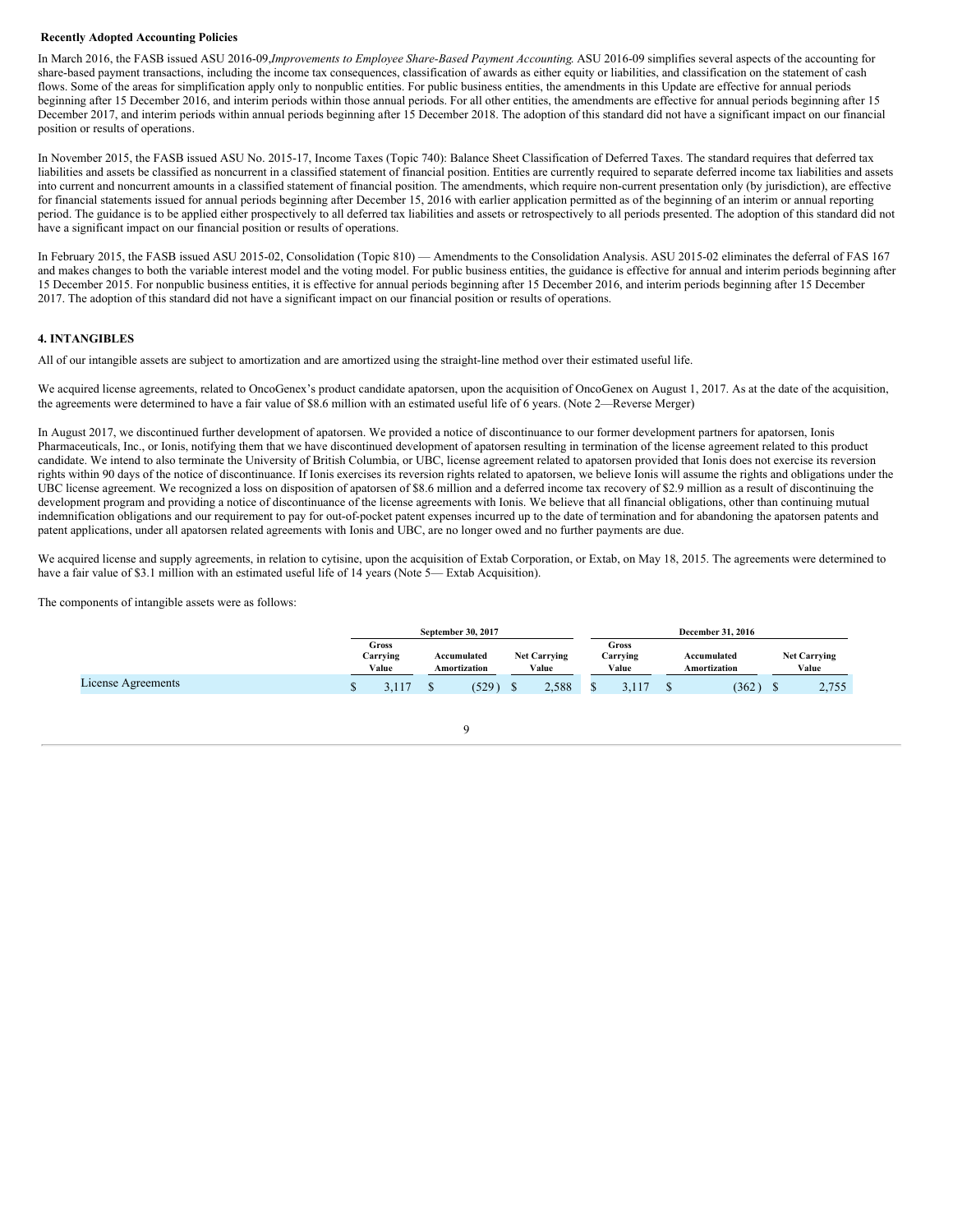For the three and nine months ended September 30, 2017 we recorded license agreement amortization expenseof \$0.1 million and \$0.2 million, respectively. For the three and nine months ended September 30, 2016 we recorded license agreement amortization expense of \$0.1 million and \$0.2 million, respectively. The following table outlines the estimated future amortization expense related to intangible assets held as of September 30, 2017:

| Year Ending December 31, |   |       |
|--------------------------|---|-------|
| 2017                     |   | 56    |
| 2018                     |   | 223   |
| 2019                     |   | 223   |
| 2020                     |   | 223   |
| 2021                     |   | 223   |
| Thereafter               |   | 1,640 |
| <b>Total</b>             | Φ | 2,588 |

We evaluate the carrying amount of intangible assets periodically by taking into account events or circumstances that may warrant revised estimates of useful life or that indicate the asset may be impaired. We conducted an impairment analysis for long lived assets, including the license and supply agreements for the active pharmaceutical ingredient cytisine, and concluded no impairment has occurred as of September 30, 2017.

#### **5. EXTAB ACQUISITION**

On May 14, 2015, we entered into a Share Purchase Agreement with Sopharma, AD, or Sopharma, a public pharmaceutical company located in Bulgaria, to acquire 75% of the outstanding shares of Extab.

Pursuant to the Share Purchase Agreement, we acquired a 75% controlling interest in Extab from Sopharma for \$2.0 million in cash and \$2.0 million in a deferred payment, contingent on regulatory approval of cytisine by the Food and Drug Administration, or FDA, or the European Medicines Agency, or EMA. In addition, as part of and in conjunction with the Share Purchase Agreement, we amended our existing license and supply agreements with Sopharma, extending their terms by five years and reducing the royalty rate payable by us. (Note 6—License Agreements) Subsequent to the acquisition, we paid to Sopharma \$0.3 million to retire the balance of Extab's outstanding loans with Sopharma.

The acquisition was accounted for using the acquisition method under ASC 805 business combinations. Results of operations have been included in the financial statements from the date of acquisition May 18, 2015, the date we assumed control of Extab. The fair value of the business combination was determined using level 3 inputs.

The purchase price of Achieve's 75% controlling interest in Extab was as follows:

|                          | <b>Fair Value</b> |
|--------------------------|-------------------|
| Cash consideration       | 2.000             |
| Contingent consideration |                   |
| <b>Purchase Price</b>    | 2.000             |

As of the date of acquisition we assessed the likelihood of meeting the contingent event as unlikely and as a result have estimated its fair value at zero. We consider the best indicator of the fair value of net assets acquired to be the \$2.0 million cash consideration paid to acquire Achieve's 75% controlling interest plus the \$0.7 million fair value attributable to the non-controlling interest, or NCI, calculated on a proportionate basis.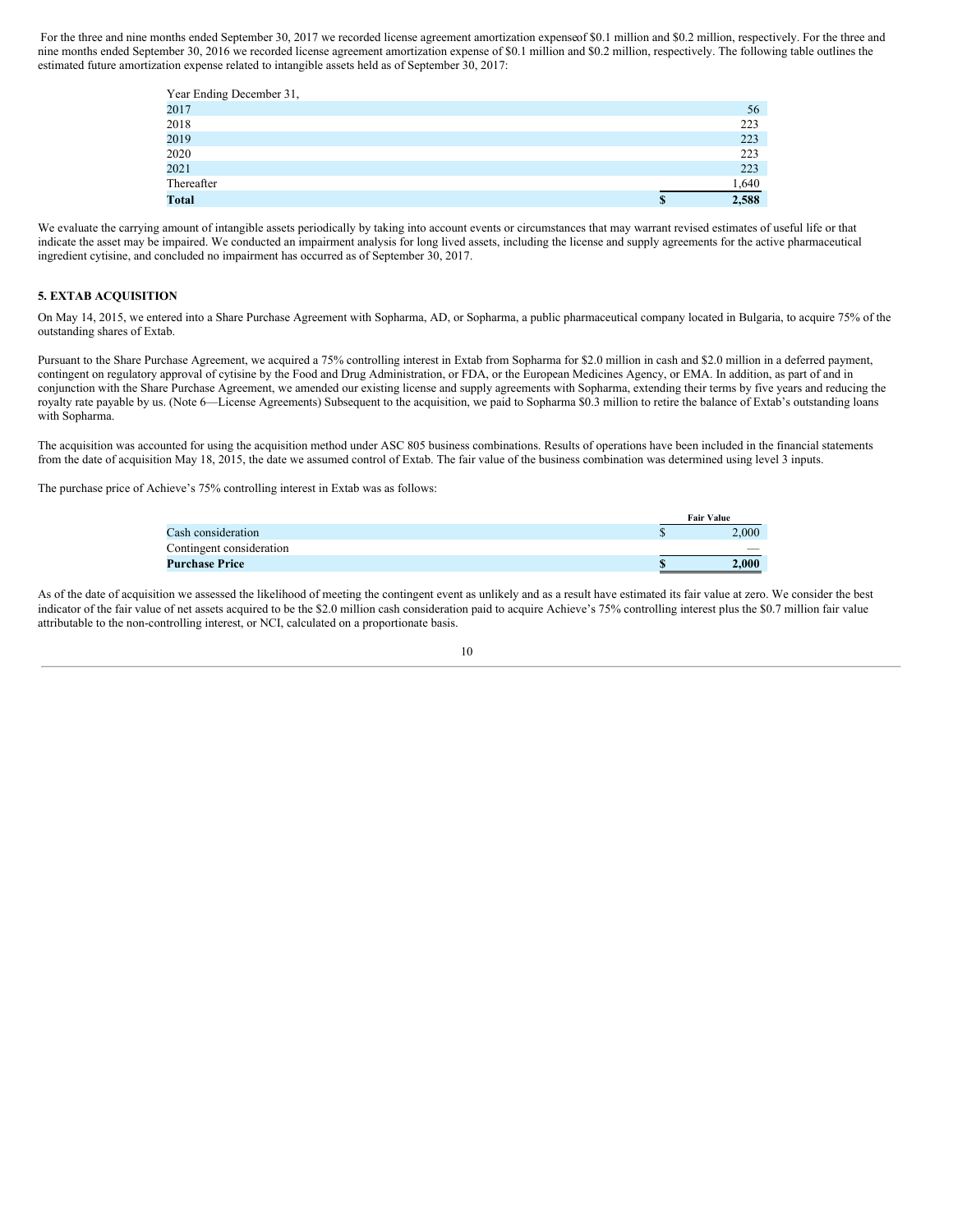Under the acquisition method of accounting, the total purchase price is allocated to the acquired tangible and intangible assets and assumed liabilities of Extab based on their estimated fair values as of the transaction closing date. The allocation of the purchase price based on the estimated fair values is as follows:

|                           |   | <b>Fair Value</b> |
|---------------------------|---|-------------------|
| Cash                      | Φ |                   |
| License agreements        |   | 3,117             |
| Goodwill                  | S | 1,034             |
| Other current liabilities | S | (456)             |
| Deferred tax liability    | S | (1,034)           |
| Non-controlling interest  |   | (667)             |
|                           |   | 2,000             |

The license agreement expires May 26, 2029. As of the acquisition date, we estimated its useful life to be the same as the remaining 14 year contractual life. We also elected to amortize intangible assets on a straight line basis over its useful life, since there is no pattern of successful economic benefits available at the time to reliably determine a different amortization.

Subsequent to acquiring control of Extab, we entered into an agreement with the NCI stockholder of Extab to convert their shares in Extab into shares of our common stock. As of September 30, 2015, all of the NCI had converted their shares in Extab into shares of our common stock resulting in elimination of the Extab non-controlling interest and Extab becoming a wholly-owned subsidiary of us.

## **6. LICENSE AGREEMENTS**

#### *Sopharma License and Supply Agreements*

In 2009 and 2010, we entered into a license agreement, or the Sopharma License Agreement, and a supply agreement, or the Sopharma Supply Agreement, with Sopharma, AD, or Sopharma. Pursuant to the Sopharma License Agreement, we were granted access to all available manufacturing, efficacy and safety data related to cytisine, as well as a granted patent in several European countries including Germany, France and Italy related to new oral dosage forms of cytisine providing enhanced stability. Additional rights granted under the Sopharma License Agreement include the exclusive use of, and the right to sublicense, the trademark Tabex in all territories—other than certain countries in Central and Eastern Europe, Scandinavia, North Africa, the Middle East and Central Asia, as well as Vietnam, where Sopharma or its affiliates and agents already market Tabex —in connection with the marketing, distribution and sale of products. Under the Sopharma License Agreement, we agreed to pay a nonrefundable license fee. In addition, we agreed to make certain royalty payments equal to a mid-teens percentage of all net sales of Tabex branded products in our territory during the term of the Sopharma License Agreement, including those sold by a third party pursuant to any sublicense which may be granted by us. We have agreed to cooperate with Sopharma in the defense against any actual or threatened infringement claims with respect to Tabex. Sopharma has the right to terminate the Sopharma License Agreement upon the termination or expiration of the Sopharma Supply Agreement. The Sopharma License Agreement will also terminate under customary termination provisions including bankruptcy or insolvency and material breach. To date, we have paid Sopharma \$10 pursuant to the Sopharma License Agreement.

A cross-license exists between us and Sopharma whereby we grant to Sopharma rights to any patents or patent applications or other intellectual property rights filed by us in Sopharma territories.

On May 14, 2015, we and Sopharma entered into an amendment to the Sopharma License Agreement. Among other things, the amendment to the Sopharma License Agreement reduced the royalty payments payable by us to Sopharma from a percentage in the mid-teens to a percentage in the mid-single digits and extended the term of the Sopharma License Agreement until May 26, 2029.

On July 28, 2017, we and Sopharma entered into the amended and restated Sopharma Supply Agreement. Pursuant to the amended and restated Sopharma Supply Agreement, for territories as detailed in the licensing agreement, we will exclusively purchase all of our cytisine from Sopharma, and Sopharma agrees to exclusively supply all such cytisine requested by us, and we extended the term to 2037. In addition, Achieve will have full access to the cytisine supply chain and Sopharma will manufacture sufficient cytisine to meet a forecast for a specified demand of cytisine for the five years commencing shortly after the commencement of the agreement, with the forecast to be updated regularly thereafter. Each of us and Sopharma may terminate the Sopharma Supply Agreement in the event of the other party's material breach or bankruptcy or insolvency.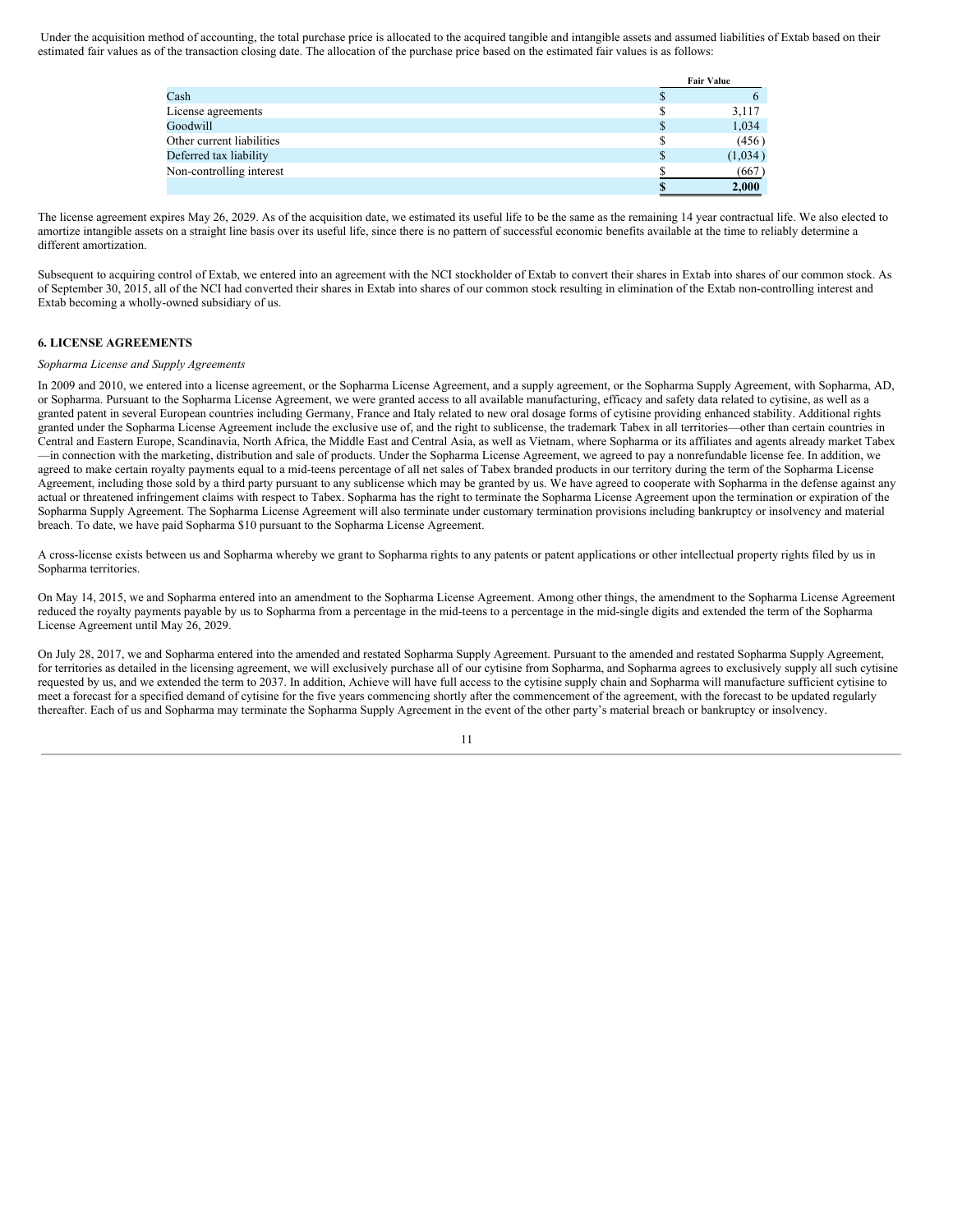#### *University of Bristol License Agreement*

In July 2016, we entered into a license agreement with the University of Bristol, or the University of Bristol License Agreement. Under the University of Bristol License Agreement, we received exclusive and nonexclusive licenses from the University of Bristol to certain patent and technology rights resulting from research activities into cytisine and its derivatives for use in smoking cessation, including a number of patent applications related to novel approaches to cytisine binding at the nicotinic receptor level. Any patents issued in connection with these applications would be scheduled to expire on February 5, 2036 at the earliest.

In consideration of rights granted by the University of Bristol, we agreed to pay amounts of up to \$3.2 million, in the aggregate, tied to a financing milestone and to specific clinical development and commercialization milestones resulting from activities covered by the University of Bristol License Agreement. Additionally, if we successfully commercialize product candidates subject to the University of Bristol License Agreement, we are responsible for royalty payments in the low-single digits and payments up to a percentage in the mid-teens of any sublicense income, subject to specified exceptions, based upon net sales of such licensed products.

Unless otherwise terminated, the University of Bristol License Agreement will continue until the earlier of July 2036 or the expiration of the last patent claim subject to the University of Bristol License Agreement. We may terminate the University of Bristol License Agreement for convenience upon a specified number of days' prior notice to the University of Bristol. The University of Bristol License Agreement will terminate under customary termination provisions including bankruptcy or insolvency or its material breach of the agreement. Under the terms of the University of Bristol License Agreement, we had provided 100 grams of cytisine to the University of Bristol as an initial contribution. To date, we have paid the University of Bristol \$50,000 pursuant to the University of Bristol License Agreement.

#### *Ionis and UBC License Agreements*

In August 2017, we discontinued further development of apatorsen. We provided a notice of discontinuance to our former development partners for apatorsen, Ionis, notifying them that we have discontinued development of apatorsen resulting in termination of the license agreement related to this product candidate. We intend to also terminate the University of British Columbia, or UBC, license agreement related to apatorsen provided that Ionis does not exercise its reversion rights within 90 days of the notice of discontinuance. If Ionis exercises its reversion rights related to apatorsen, we believe Ionis will assume the rights and obligations under the UBC license agreement. We believe that all financial obligations, other than continuing mutual indemnification obligations and our requirement to pay for out-of-pocket patent expenses incurred up to the date of termination and for abandoning the apatorsen patents and patent applications, under all apatorsen related agreements with Ionis and UBC, are no longer owed and no further payments are due.

#### **7. FAIR VALUE MEASUREMENTS**

Assets and liabilities recorded at fair value in the balance sheets are categorized based upon the level of judgment associated with the inputs used to measure their fair value. For certain of our financial instruments including amounts receivable and accounts payable the carrying values approximate fair value due to their short-term nature.

ASC 820 "Fair Value Measurements and Disclosures" specifies a hierarchy of valuation techniques based on whether the inputs to those valuation techniques are observable or unobservable. In accordance with ASC 820, these inputs are summarized in the three broad levels listed below:

- Level 1 Quoted prices in active markets for identical securities.
- Level 2 Other significant inputs that are observable through corroboration with market data (including quoted prices in active markets for similar securities).
- Level 3 Significant unobservable inputs that reflect management's best estimate of what market participants would use in pricing the asset or liability.

As quoted prices in active markets are not readily available for certain financial instruments, we obtain estimates for the fair value of financial instruments through third-party pricing service providers.

In determining the appropriate levels, we performed a detailed analysis of the assets and liabilities that are subject to ASC 820.

We invest our excess cash in accordance with investment guidelines that limit the credit exposure to any one financial institution other than securities issued by the U.S. Government. These securities are not collateralized and mature within one year.

A description of the valuation techniques applied to our financial instruments measured at fair value on a recurring basis follows.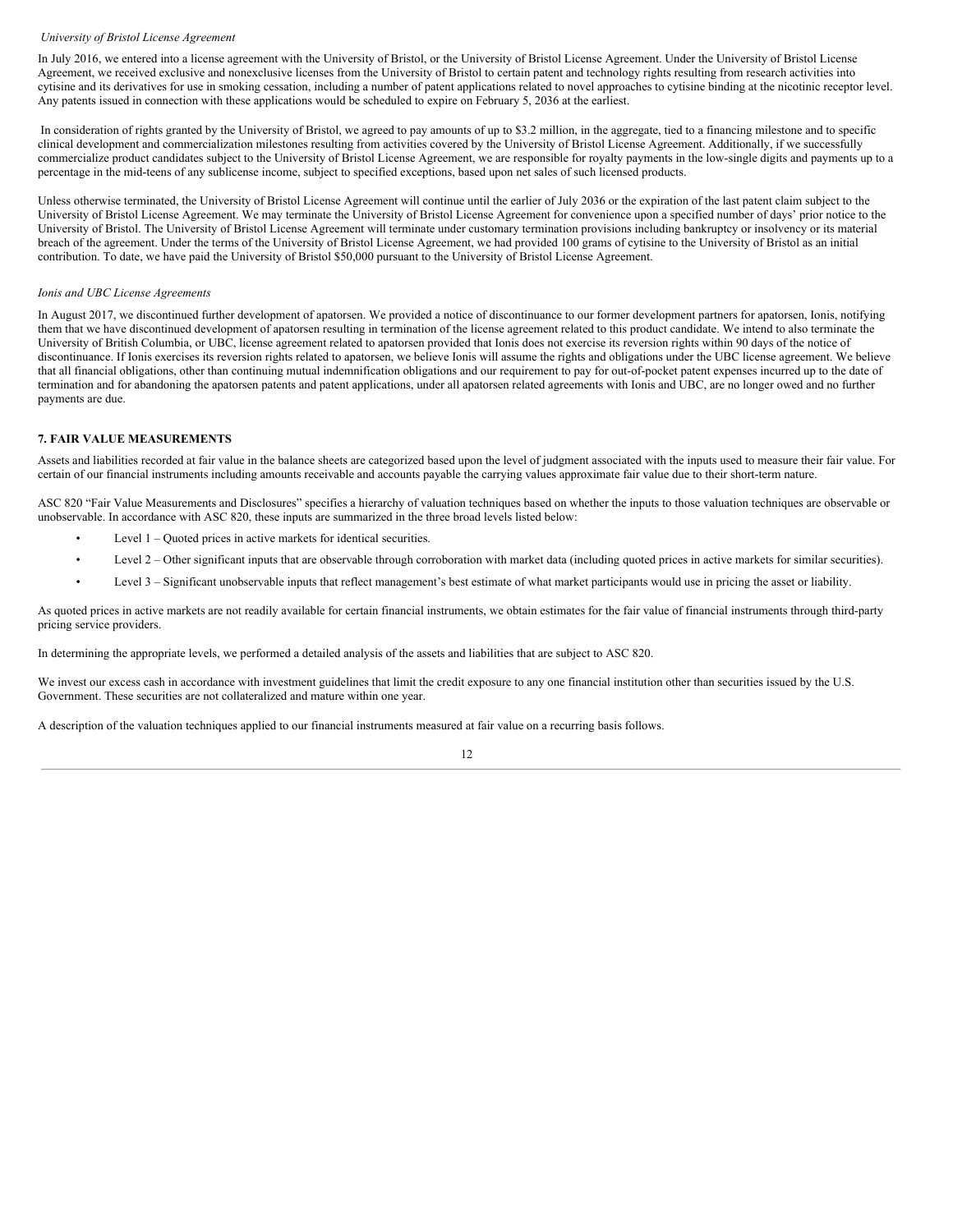#### *Financial Instruments*

#### *Cash*

Significant amounts of cash are held on deposit with large well-established U.S. and Canadian financial institutions.

#### *Money Market Securities*

Money market securities are classified within Level I of the fair value hierarchy and are valued based on quoted prices in active markets for identical securities.

#### *U.S. Government and Agency Securities*

U.S. Government Securities U.S. government securities are valued using quoted market prices. Valuation adjustments are not applied. Accordingly, U.S. government securities are categorized in Level 1 of the fair value hierarchy.

U.S. Agency Securities U.S. agency securities are comprised of two main categories consisting of callable and non-callable agency issued debt securities. Non-callable agency issued debt securities are generally valued using quoted market prices. Callable agency issued debt securities are valued by benchmarking model-derived prices to quoted market prices and trade data for identical or comparable securities. Actively traded non-callable agency issued debt securities are categorized in Level 1 of the fair value hierarchy. Callable agency issued debt securities are categorized in Level 2 of the fair value hierarchy.

#### *Corporate and Other Debt*

Corporate Bonds and Commercial Paper The fair value of corporate bonds and commercial paper is estimated using recently executed transactions, market price quotations (where observable), bond spreads or credit default swap spreads adjusted for any basis difference between cash and derivative instruments. The spread data used are for the same maturity as the bond. If the spread data does not reference the issuer, then data that reference a comparable issuer are used. When observable price quotations are not available, fair value is determined based on cash flow models with yield curves, bond or single name credit default swap spreads and recovery rates based on collateral values as significant inputs. Corporate bonds and commercial paper are generally categorized in Level 2 of the fair value hierarchy; in instances where prices, spreads or any of the other aforementioned key inputs are unobservable, they are categorized in Level 3 of the hierarchy.

#### *Warrants*

As of September 30, 2017, we recorded a \$3,000 warrant liability. We reassess the fair value of the common stock warrants classified as liabilities at each reporting date utilizing a Black-Scholes pricing model. Inputs used in the pricing model include estimates of stock price volatility, expected warrant life and risk-free interest rate. The computation of expected volatility was based on the historical volatility of shares of our common stock for a period that coincides with the expected life of the warrants that are classified as liabilities. Warrants that are classified as liabilities are categorized in Level 3 of the fair value hierarchy. A small change in the estimates used may have a relatively large change in the estimated valuation. Warrants that are classified as equity are not considered liabilities and therefore are not reassessed for their fair values at each reporting date.

The following table presents information about our assets and liabilities that are measured at fair value on a recurring basis, and indicates the fair value hierarchy of the valuation techniques we utilized to determine such fair value (in thousands):

| September 30, 2017                         |   | <b>Level 1</b><br>Level 2       |   | Level 3                         | Total                    |      |       |
|--------------------------------------------|---|---------------------------------|---|---------------------------------|--------------------------|------|-------|
| <b>Assets</b>                              |   |                                 |   |                                 |                          |      |       |
| Cash                                       | S | 3,010                           | S | $\hspace{0.1mm}-\hspace{0.1mm}$ |                          | ۰D   | 3,010 |
| Money market securities (cash equivalents) |   | 5,011                           |   | $\overline{\phantom{a}}$        | $\overline{\phantom{a}}$ |      | 5,011 |
| Restricted cash (Note 7)                   |   | 272                             |   | $\overline{\phantom{a}}$        | __                       |      | 272   |
| <b>Total assets</b>                        | ъ | 8,293                           | S |                                 |                          | -38  | 8,293 |
| <b>Liabilities</b>                         |   |                                 |   |                                 |                          |      |       |
| Warrants                                   |   | $\hspace{0.1mm}-\hspace{0.1mm}$ | S | $\overline{\phantom{m}}$        | 3 <sup>1</sup>           | - \$ |       |
|                                            |   |                                 |   |                                 |                          |      |       |
|                                            |   |                                 |   |                                 |                          |      |       |

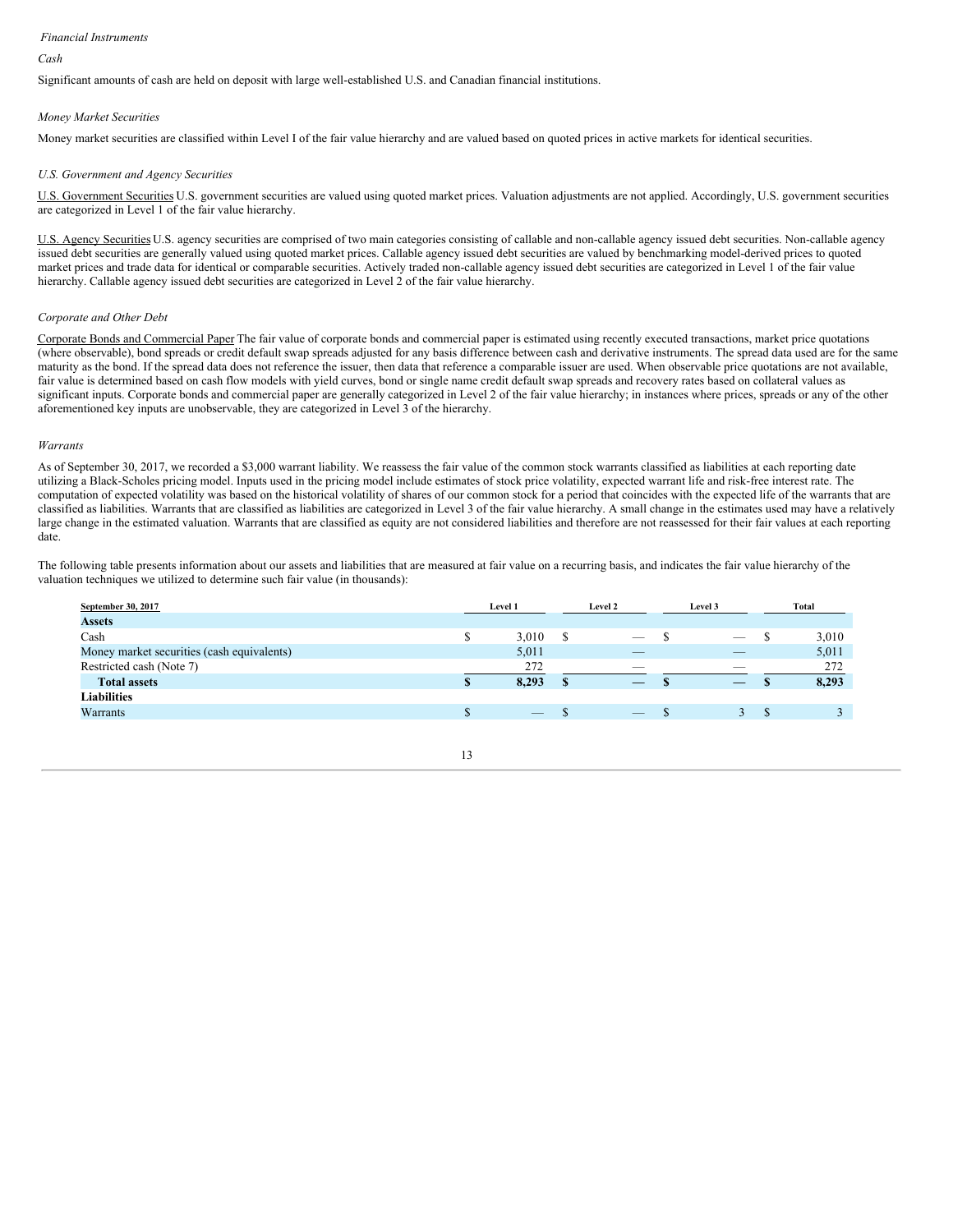The following table presents the changes in fair value of our total Level 3 financial liabilities for the nine months endedSeptember 30, 2017. During the nine months ended September 30, 2017, we did not issue any common stock warrants that were classified as liabilities (in thousands):

|                   | <b>Liability</b> at<br>December 31.<br>2016 | <b>Liability Assumed</b><br>as part of<br>Arrangement | Unrealized<br>Gain on<br>warrants | <b>Liability</b> at<br>September 30,<br>2017 |
|-------------------|---------------------------------------------|-------------------------------------------------------|-----------------------------------|----------------------------------------------|
| Warrant liability | $\qquad \qquad$                             | 14<br>.                                               | .                                 |                                              |

Cash, cash equivalents and short-term investments consist of the following (in thousands):

|                                           |           | Gross                    | <b>Gross</b>             |                   |
|-------------------------------------------|-----------|--------------------------|--------------------------|-------------------|
|                                           | Amortized | Unrealized               | Unrealized               | <b>Estimated</b>  |
| September 30, 2017                        | Cost      | Gains                    | Losses                   | <b>Fair Value</b> |
| Cash                                      | 3,010     | $-$                      | $\qquad \qquad - \qquad$ | 3,010             |
| Money market securities                   | 5,011     | $\overline{\phantom{a}}$ | _                        | 5,011             |
| Total cash and cash equivalents           | 8,021     |                          |                          | 8,021             |
| Money market securities (restricted cash) | 272       | $\overline{\phantom{a}}$ | $\overline{\phantom{a}}$ | 272               |
| <b>Total restricted cash</b>              | 272       |                          |                          | 272               |

Our gross realized gains and losses on sales of available-for-sale securities were not material for the three and nine months ended September 30, 2017 and 2016.

We only invest in A (or equivalent) rated securities. All securities included in cash and cash equivalents had maturities of 90 days or less at the time of purchase. All securities included in short-term investments have maturities of within one year of the balance sheet date. The cost of securities sold is based on the specific identification method.

## **8. COMMON STOCK**

#### **[a] Authorized**

75,000,000 authorized common shares, par value of \$0.001, and 5,000,000 preferred shares, par value of \$0.001.

#### **[b] Issued and outstanding shares**

#### *Purchase Agreement and Financing with Lincoln Park Capital*

On September 14, 2017 we and Lincoln Park Capital Fund, LLC, or LPC, entered into a share and unit purchase agreement, or Purchase Agreement, pursuant to which we have the right to sell to LPC up to \$11.0 million in shares of our common stock, par value \$0.001 per share, subject to certain limitations and conditions set forth in the Purchase Agreement.

Pursuant to the Purchase Agreement, LPC initially purchased 328,947 of our units, or the Units, at a purchase price of \$3.04 per unit, with each Unit consisting of (a) one share of our Common Stock and (b) one warrant to purchase one-quarter of a share of Common Stock at an exercise price of \$3.496 per share, or Warrant. Each Warrant is exercisable six months following the issuance date until the date that is five years and six months after the issuance date and is subject to customary adjustments. The Warrants were issued only as part of the Units in the initial purchase of \$1.0 million and no warrants shall be issued in connection with any other purchases of common stock under the Purchase Agreement.

After the initial purchase, if our stock price is above \$1.00, as often as every other business day over the 30-month term of the Purchase Agreement, and up to an aggregate amount of an additional \$10.0 million (subject to certain limitations) of shares of common stock, we have the right, from time to time, in our sole discretion and subject to certain conditions to direct LPC to purchase up to 80,000 shares of common stock with such amounts increasing as the closing sale price of our common stock as reported on The NASDAQ Capital Market increases. The purchase price of shares of common stock pursuant to the Purchase Agreement will be based on prevailing market prices of common stock at the time of sales without any fixed discount, and we will control the timing and amount of any sales of common stock to LPC. In addition, we may direct LPC to purchase additional amounts as accelerated purchases if on the date of a regular purchase the closing sale price of the common stock is not below \$2.00 per share. As consideration for entering into the Purchase Agreement, we issued to LPC 123,516 shares of common stock; no cash proceeds were received from the issuance of these shares.

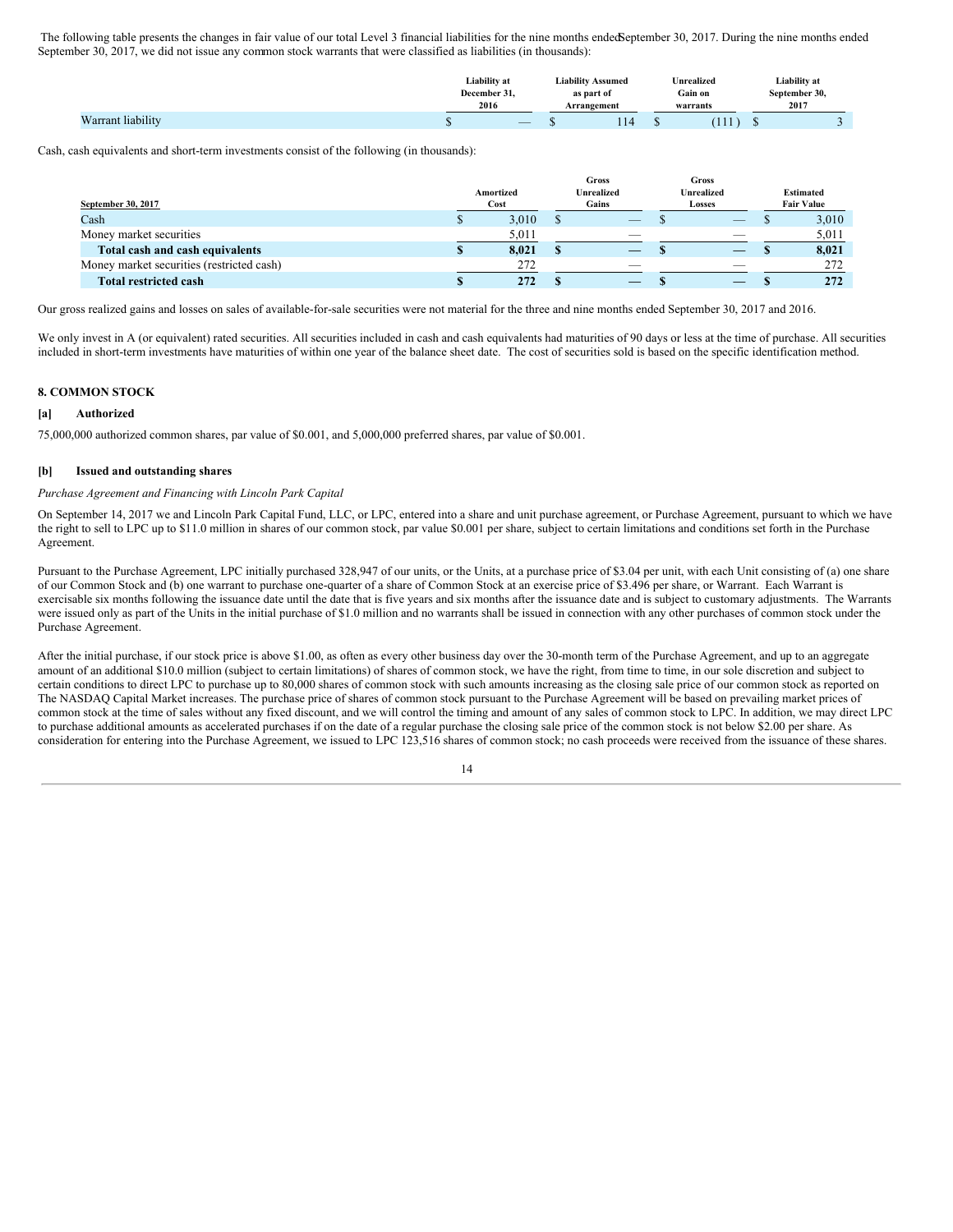From September 14, 2017 through September 30, 2017, we offered and sold 408,947 shares of our common stock pursuant to our Purchase Agreement with LPC, including the 328,947 shares that were part of the initial purchase of Units. These sales resulted in gross proceeds to us of approximately \$1.2 million and offering expenses of \$0.1 million. As of September 30, 2017 shares of our common stock having an aggregate value of approximately \$9.8 million remained available for sale under this offering program.

#### *Equity Award Issuances and Settlements*

During the nine months ended September 30, 2017, we issued no shares of common stock to satisfy stock option exercises and 3,548 shares of common stock to satisfy restricted stock unit settlements, compared with the issuance of no shares of common stock to satisfy stock option exercises and no shares of common stock to satisfy restricted stock unit settlements, respectively, during the nine months ended September 30, 2016.

#### **[c] Stock options**

#### *2017 Equity Incentive Plan*

As of September 30, 2017, we had reserved, pursuant to the 2017 Equity Incentive Plan, or the 2017 Plan, 1,052,200 common shares for issuance upon exercise of stock options, currently outstanding, by employees, directors and officers of ours.

Under the 2017 Plan, we may grant options to purchase common shares or restricted stock units to our employees, directors, officers and consultants. The exercise price of the options is determined by our board of directors but will be at least equal to the fair value of the common shares at the grant date. The options vest in accordance with terms as determined by our board of directors, typically over three to four years for options issued to employees and consultants, and over one to three years for members of our board of directors. The expiry date for each option is set by our board of directors with a maximum expiry date of ten years from the date of grant. In addition, the 2017 Plan allows for accelerated vesting of outstanding equity awards in the event of a change in control. The terms for accelerated vesting, in the event of a change in control, is determined at our discretion and defined under the employment agreements for our officers and certain of our employees.

#### *2010 Performance Incentive Plan*

As of September 30, 2017, we had reserved, pursuant to the 2010 Performance Incentive Plan, or the 2010 Plan, 304,323 common shares for issuance upon exercise of stock options and settlement of restricted stock units by employees, directors, officers and consultants of ours, of which 93,907 were reserved for options currently outstanding and 210,416 were reserved for restricted stock units currently outstanding.

Under the 2010 Plan we granted options to purchase common shares and restricted stock units to our employees, directors, officers and consultants. The exercise price of the options was determined by our board of directors and was at least equal to the fair value of the common shares at the grant date. The options vest in accordance with terms as determined by our board of directors, typically over three to four years for options issued to employees and consultants, and over one to three years for members of our board of directors. The expiry date for each option is set by our board of directors with a maximum expiry date of ten years from the date of grant. In addition, the 2010 Plan allows for accelerated vesting of outstanding equity awards in the event of a change in control. The terms for accelerated vesting, in the event of a change in control, is determined at our discretion and defined under the employment agreements for our officers and certain of our employees.

15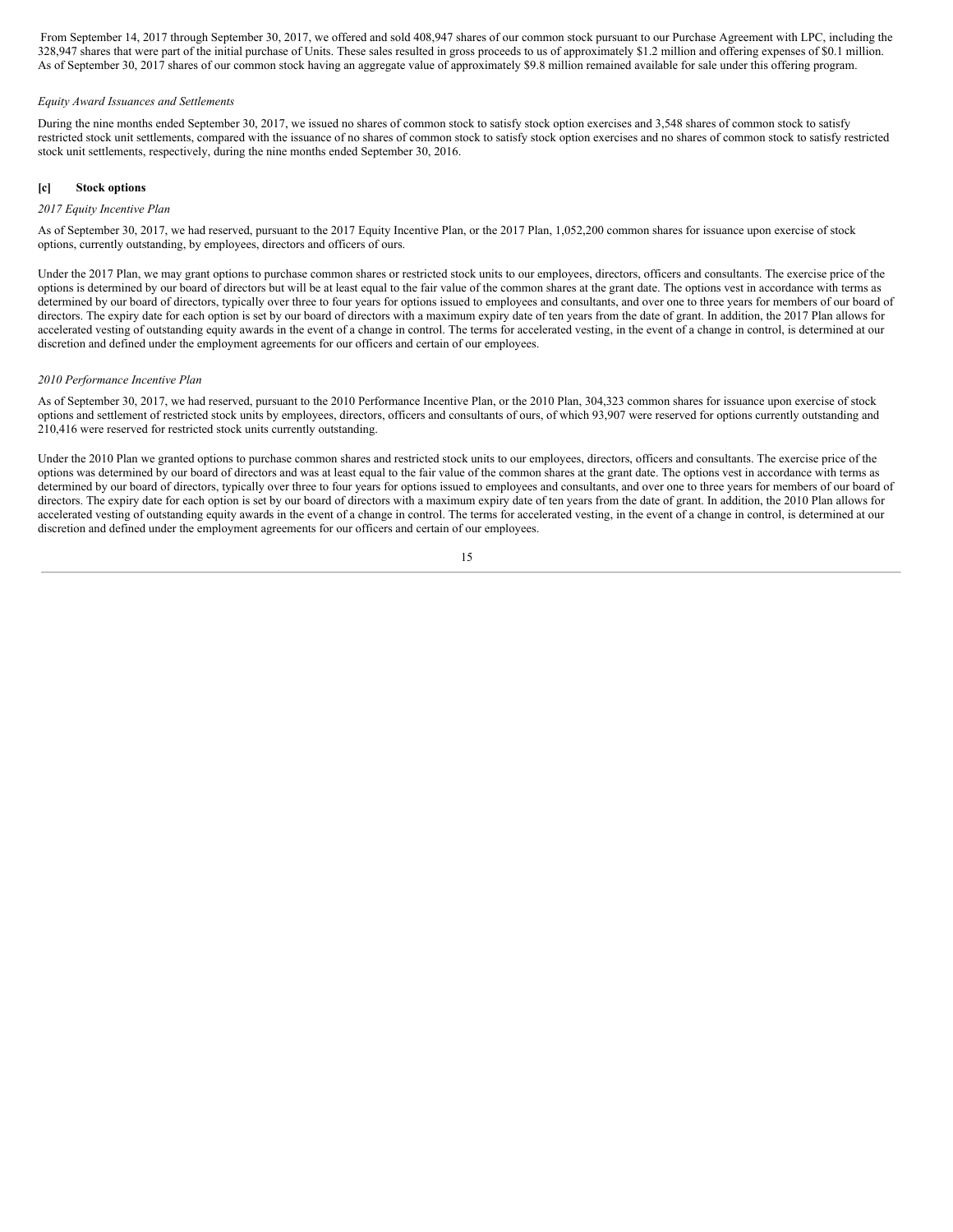#### *Stock Option Summary*

We grant stock options that vest over time in accordance with terms as determined by our Board of Directors, or the Board, which terms are typically four years for employee and consultant grants and one to three years for Board option grants. We also grant stock option awards that vest in conjunction with certain performance conditions to executive officers, employees and consultants. At each reporting date, we are required to evaluate whether achievement of the performance conditions is probable. Compensation expense is recorded over the appropriate service period based upon our assessment of accomplishing each performance condition. The expiry date for each option is set by the Board, which is typically seven to ten years. The exercise price of the options is determined by the Board.

Stock option transactions and the number of stock options outstanding are summarized below:

|                                       | Number of     |   | Weighted        |
|---------------------------------------|---------------|---|-----------------|
|                                       | Optioned      |   | Average         |
|                                       | Common        |   | <b>Exercise</b> |
|                                       | <b>Shares</b> |   | Price           |
| Balance, December 31, 2016            | _             | S |                 |
| <b>Additions from OncoGenex Plans</b> | 113.451       |   | 92.61           |
| Granted                               | 1,052,200     |   | 2.89            |
| Expired                               | (19, 544)     |   | 114.53          |
| Forfeited                             |               |   |                 |
| Balance, September 30, 2017           | 1,146,107     | S | 9.87            |

The fair value of each stock award for employees and directors is estimated on the grant date and for consultants at each reporting period, using the Black-Scholes optionpricing model based on the weighted-average assumptions. For the nine months ended September 30, 2017, the weighted-average assumptions used in the Black-Scholes option-pricing model are noted in the following table. No stock options were granted during the nine months ended September 30, 2016:

|                          | <b>Nine Months Ended</b> |
|--------------------------|--------------------------|
|                          | September 30.            |
|                          | 2017                     |
| Risk-free interest rates | $1.95\%$                 |
| Expected dividend yield  | $0\%$                    |
| Expected life            | 6.00                     |
| Expected volatility      | 86.06%                   |

The expected life was calculated based on the simplified method as permitted by the SEC's Staff Accounting Bulletin 110,*Share-Based Payment*. We consider the use of the simplified method appropriate because of the lack of sufficient historical exercise data following the reverse merger of OncoGenex. The computation of expected volatility was based on the historical volatility of comparable companies from a representative peer group selected based on industry and market capitalization. The risk-free interest rate is based on a U.S. Treasury instrument whose term is consistent with the expected life of the stock options. In addition to the assumptions above, as required under ASC 718, management made an estimate of expected forfeitures and is recognizing compensation costs only for those equity awards expected to vest. Forfeiture rates are estimated using historical actual forfeiture rates. These rates are adjusted on a quarterly basis and any change in compensation expense is recognized in the period of the change. We have never paid or declared cash dividends on our common stock and do not expect to pay cash dividends in the foreseeable future.

The results for the periods set forth below included share-based compensation expense for stock options and restricted stock units in the following expense categories of the consolidated statements of loss (in thousands):

|                                       | <b>Three Months Ended</b><br>September 30. |     |  |      |      | <b>Nine Months Ended</b><br>September 30. |  |                          |  |  |
|---------------------------------------|--------------------------------------------|-----|--|------|------|-------------------------------------------|--|--------------------------|--|--|
|                                       | 2017                                       |     |  | 2016 | 2017 |                                           |  | 2016                     |  |  |
| Research and development              |                                            | 43  |  | $-$  |      | 43                                        |  |                          |  |  |
| General and administrative            |                                            | 109 |  |      |      | 109                                       |  | $\overline{\phantom{a}}$ |  |  |
| <b>Total stock-based compensation</b> |                                            | 152 |  | $-$  |      | 152                                       |  | $\overline{\phantom{a}}$ |  |  |

As of September 30, 2017 and December 31, 2016, the total unrecognized compensation expense related to stock options granted was \$2.1 million and zero, respectively, which is expected to be recognized as expense over a period of approximately 3.9 years from September 30, 2017.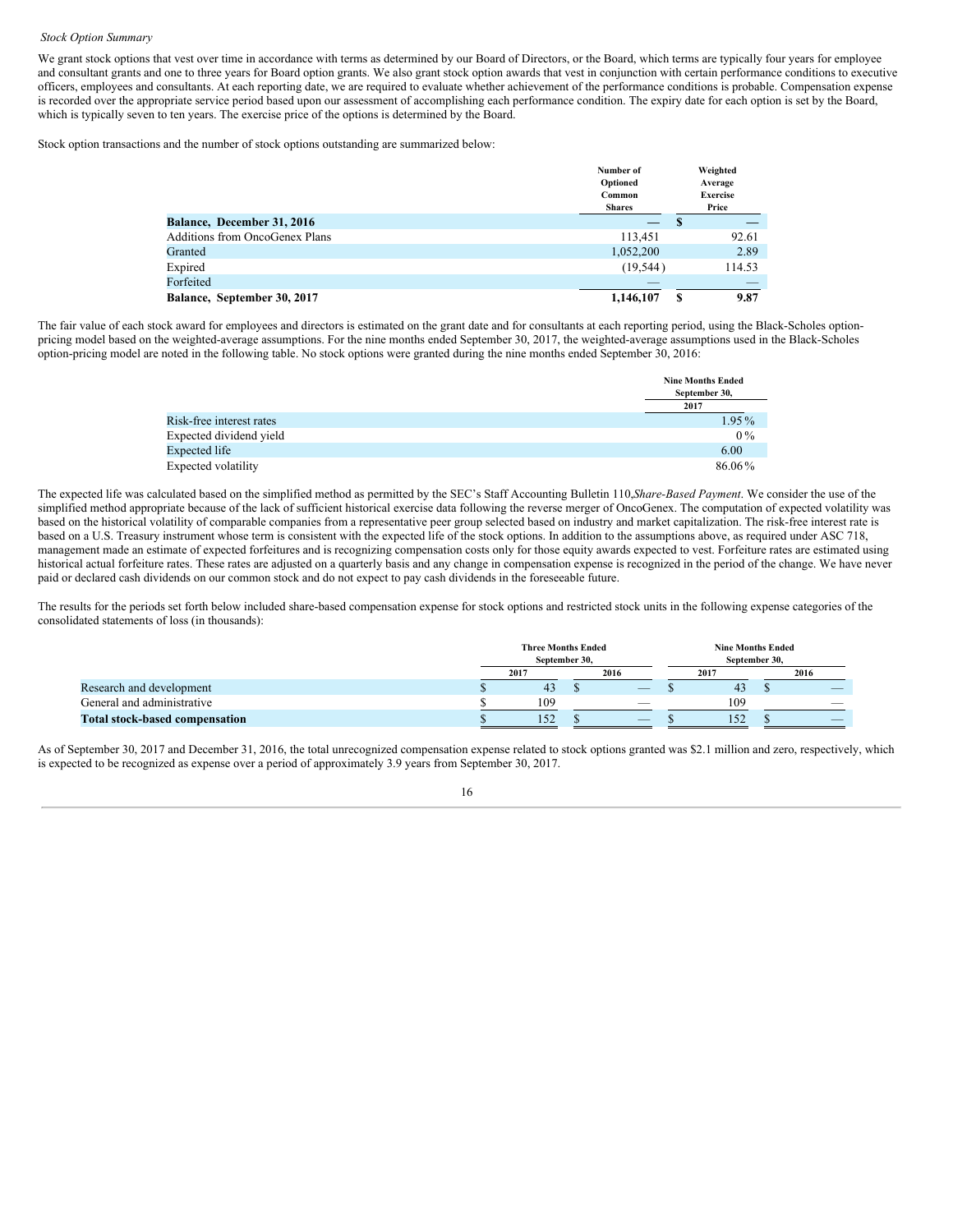For the three and nine months endedSeptember 30, 2017, a total of 1.7 million shares, consisting of 0.4 million warrants, 1.1 million options and 0.2 million restricted stock units, have not been included in the loss per share computation, as their effect on diluted per share amounts would have been anti-dilutive. For the same period in 2016, we had no shares underlying options, restricted stock units or warrants.

#### **[d] Restricted Stock Unit Awards**

We grant restricted stock unit awards that generally vest and are expensed over a four year period. We also grant restricted stock unit awards that vest in conjunction with certain performance conditions to certain executive officers, key employees and consultants. At each reporting date, we are required to evaluate whether achievement of the performance conditions is probable. Compensation expense is recorded over the appropriate service period based upon our assessment of accomplishing each performance condition. For the three and nine months ended September 30, 2017, we recorded a compensation expense of \$0.1 million and \$0.1 million, respectively, related to these awards. No restricted stock awards were granted during 2016.

The following table summarizes our restricted stock unit award activity during the nine months ended September 30, 2017:

|                                       | <b>Number</b><br>of<br><b>Shares</b> | Weighted<br>Average<br><b>Grant Date</b><br><b>Fair Value</b> |       |  |  |
|---------------------------------------|--------------------------------------|---------------------------------------------------------------|-------|--|--|
| Balance, December 31, 2016            |                                      | æ                                                             |       |  |  |
| <b>Additions from OncoGenex Plans</b> | 10.543                               |                                                               | 41.14 |  |  |
| Granted                               | 205,100                              |                                                               | 2.89  |  |  |
| Released                              | (5,208)                              |                                                               | 44.36 |  |  |
| Forfeited or expired                  | (19)                                 |                                                               | 51.91 |  |  |
| Balance, September 30, 2017           | 210,416                              |                                                               | 3.78  |  |  |

As of September 30, 2017, we had approximately \$0.6 million in total unrecognized compensation expense related to our restricted stock unit awards that is to be recognized over a weighted-average period of approximately 4.0 years.

#### **[e] Non-employee options and restricted stock units**

We recognize non-employee stock-based compensation expense over the period of expected service by the non-employee. As the service is performed, we are required to update our valuation assumptions, re-measure unvested options and restricted stock units and record the stock-based compensation using the valuation as of the vesting date. This differs from the accounting for employee awards where the fair value is determined at the grant date and is not subsequently adjusted. This re-measurement may result in higher or lower stock-based compensation expense in the Consolidated Statements of Loss and Comprehensive Loss. As such, changes in the market price of our stock could materially change the value of an option or restricted stock unit and the resulting stock-based compensation expense.

#### **[f] Common Stock Warrants**

The following is a summary of outstanding warrants to purchase common stock at September 30, 2017:

|                                                        | Total       |                 |                        |
|--------------------------------------------------------|-------------|-----------------|------------------------|
|                                                        | Outstanding | <b>Exercise</b> |                        |
|                                                        | and         | price per       |                        |
|                                                        | Exercisable | <b>Share</b>    | <b>Expiration Date</b> |
| (1) Series A Warrants issued in July 2014 financing    | 252,721     | 44.000          | July 2019              |
| (2) Series B Warrants issued in July 2014 financing    | 60.933      | 44.000          | July 2019              |
| (3) Series A-1 Warrants issued in April 2015 financing | 21,748      | 26.400          | October 2020           |
| (4) Warrants issued in September 2017 financing        | 82,237      | 3.496           | March 2023             |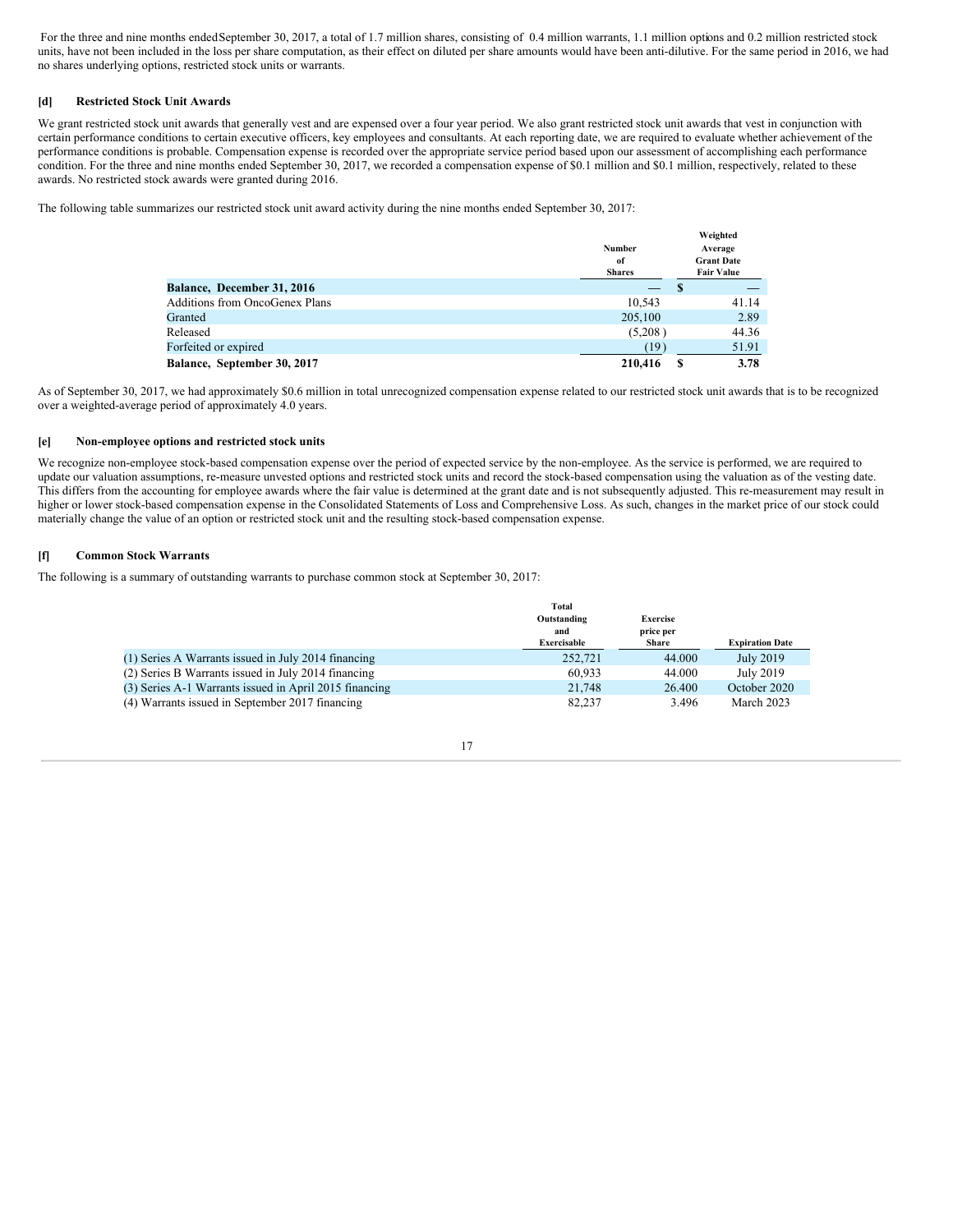No warrants were exercised during the nine months endedSeptember 30, 2017 or 2016. The Series A-1 Warrants assumed by us as part of the Arrangement and the warrants issued in the September 2017 financing are classified as equity. The Series A and Series B assumed by us as part of the Arrangement are classified as liabilities. The estimated fair value of warrants classified as liabilities is reassessed at each reporting date using the Black-Scholes pricing model.

|                                                            | As of         |
|------------------------------------------------------------|---------------|
|                                                            | September 30, |
| <b>Series A and Series B Warrant Valuation Assumptions</b> | 2017          |
| Risk-free interest rates                                   | $1.42\%$      |
| Expected dividend yield                                    | $0\%$         |
| <b>Expected life</b>                                       | $1.75$ years  |
| <b>Expected volatility</b>                                 | 86.06%        |

#### **9. RELATED PARTY TRANSACTION**

We entered into a consulting agreement with Ricanto, Ltd., or Ricanto, on September 17, 2015 to provide strategic consulting and advice concerning clinical development, regulatory matters and business planning. Richard Stewart and Anthony Clarke together own 100% of Ricanto. Richard Stewart is our Chief Executive Officer, or CEO, Chairman of the Board, and a principal stockholder. Anthony Clarke is our Chief Scientific Officer, President, a board director, and a principal stockholder. We incurred consulting fees from Ricanto of \$0.1 million during the nine months ended September 30, 2016. The consulting agreement with Ricanto was terminated on August 1, 2017, immediately prior to the closing of the Arrangement. We did not incur any consulting fees from Ricanto in 2017. As of December 31, 2016, we recorded amounts payable to Ricanto of \$0.6 million in accrued liabilities on our balance sheet. On July 18, 2017, Ricanto converted all amounts owed to it, totaling \$0.6 million, into 475 shares of our common stock, prior to the closing of the Arrangement, par value \$0.01. Pursuant to the terms of the Arrangement, each share was converted into, approximately, 359.3053 shares of OncoGenex's common stock, or 170,670 shares of common stock post-conversion. As of September 30, 2017 we had no outstanding amounts payable to Ricanto.

During 2016 we borrowed \$0.2 million in total principal amount through two notes payable dated April 20, 2016 and December 8, 2016 from Richard Stewart. The notes mature and are payable upon demand one year from the date of issuance. Interest accrues at an annual rate of 3.5%. As of December 31, 2016 the outstanding principal, included in shareholder loans with related parties, was \$0.2 million and accrued interest payable was \$3,000. On July 24, 2017, Richard Stewart converted the \$0.2 million, representing the entire amounts of principal and accrued interest owed, into 146 shares of our common stock, prior to the closing of the Arrangement , par value \$0.01. Pursuant to the terms of the Arrangement, each share was converted into, approximately, 359.3014 shares of OncoGenex's common stock, or 52,458 shares of common stock post-conversion As of September 30, 2017 we had no outstanding principal or accrued interest with the related party.

We borrowed \$2.7 million on May 18, 2015, through a convertible promissory note payable to a Lender of ours. The note matures and is payable upon demand one year from the date of the note. Interest accrues at an annual rate of 3.5%. On September 30, 2015 the Lender converted \$2.0 million in principal into 4,500 shares of our common stock, prior to the closing of the Arrangement, par value \$0.01, and became a principal stockholder. On March 7, 2017 we borrowed \$20,000 through a note payable to the Lender. The note matures and is payable upon demand one year from the date of issuance. Interest accrues at an annual rate of 3.5%. As of December 31, 2016, the outstanding principal balance, included in shareholder loans with related parties, was \$0.7 million and had accrued interest payable of \$35,000. On July 24, 2017, the Lender converted the remaining amounts in principal and accrued interest, totaling \$0.8 million, into 586 shares of our common stock, prior to the closing of the Arrangement, par value \$0.01. Pursuant to the terms of the Arrangement, each share was converted into, approximately, 359.3052 shares of OncoGenex's common stock, or 1,827,426 shares of common stock postconversion. As of September 30, 2017 we had no outstanding principal or accrued interest with the related party.

We entered into an employment agreement on May 11, 2015 with one of our principal stockholders to serve as our CEO. We terminated the employment agreement on December 31, 2016. From May 11, 2015 to December 31, 2016, we had not paid any salary specified in the employment agreement. Salary otherwise payable as at December 31, 2016 was \$0.7 million and was accrued on our balance sheet as Accrued compensation. On July 19, 2017 we entered into a separation agreement with our former CEO. Pursuant to the separation agreement, for settlement of all salaries owed, we paid 238 shares of our common stock, prior to the closing of the Arrangement, representing 50% of the total amounts owed as accrued compensation and will make a payment in cash for the remaining 50%. Pursuant to the terms of the Arrangement, each share was converted into, approximately, 359.3025 shares of OncoGenex's common stock, or 85,514 shares of common stock post-conversion. As of September 30, 2017 we accrued \$0.3 million in accrued liabilities on our balance sheet for the remaining 50% of the payment to be paid as cash.

We entered into an employment agreement on August 17, 2015 with one of our principal stockholders to serve as our Chief Financial Officer, or CFO. We terminated the employment agreement on December 31, 2016. From August 17, 2015 to December 31, 2016, we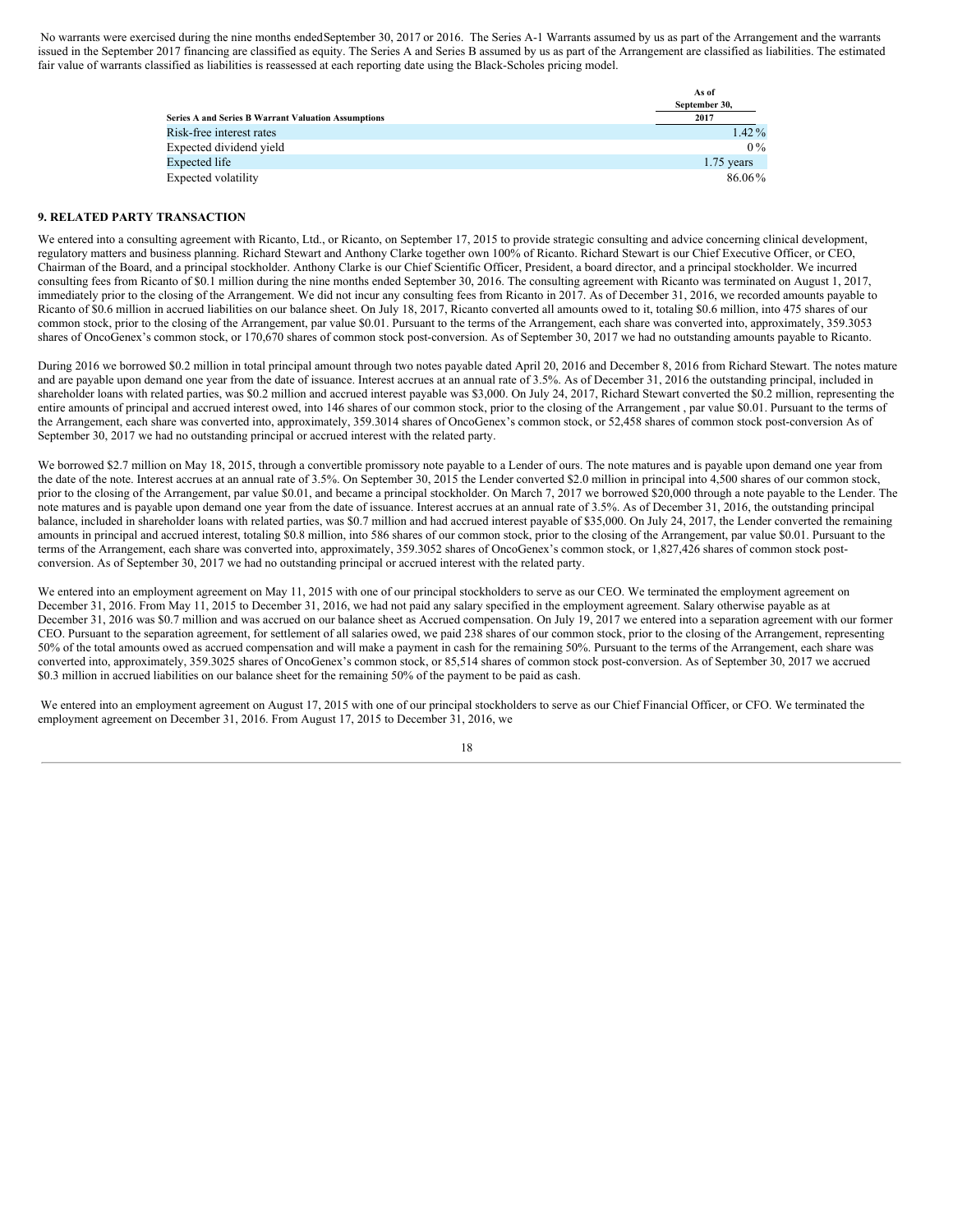had not paid any salary specified in the employment agreement. Salary otherwise payable as at December 31, 2016 was \$0.3 million and was accrued on our balance sheet as Accrued compensation. On July 20, 2017 we entered into a separation agreement with our former CFO. Pursuant to the separation agreement, for settlement of all salaries owed and as a separation payment, we paid 127 shares of our common stock, prior to the closing of the Arrangement, representing 50% of the total amounts owed as accrued compensation and will make a payment in cash for the remaining 50%. Pursuant to the terms of the Arrangement, each share was converted into, approximately, 359.2992 shares of OncoGenex's common stock, or 45,631 shares of common stock post-conversion. As of September 30, 2017 we accrued \$0.2 million in accrued liabilities on our balance sheet for the remaining 50% of the separation payment to be paid as cash

Michelle Griffin, the spouse of Scott Cormack, OncoGenex's former CEO and a current member of our board of directors, entered into a consulting agreement in 2013 with OncoGenex, which was amended thereafter. Immediately prior to the closing of the Arrangement, the consulting agreement was terminated. Pursuant to the consulting agreement, OncoGenex was obligated to pay to the consultant a termination fee of \$0.6 million, which was accrued in OncoGenex's accrued liabilities immediately prior to the closing of the Arrangement. Subsequent to the closing of the Arrangement, we paid the full amount of the termination fees and no amounts were accrued on our balance sheet as at September 30, 2017.

#### **10. COMMITMENTS AND CONTINGENCIES**

The following table summarizes our contractual obligations as of September 30, 2017 (in thousands):

|                                  | Total |     | Less than 1 year | 1-3 years                | 3-5 years                | More than 5 years        |
|----------------------------------|-------|-----|------------------|--------------------------|--------------------------|--------------------------|
| Bothell office operating lease   |       | 167 | 167              |                          | $-$                      | $\overline{\phantom{a}}$ |
| Vancouver office operating lease |       | 98  | 98               | _                        | _                        | $\overline{\phantom{a}}$ |
| Leased equipment                 |       |     |                  | $\overline{\phantom{a}}$ | $\overline{\phantom{a}}$ | $\overline{\phantom{a}}$ |
| <b>Total</b>                     |       | 278 | 278              |                          |                          |                          |

*Lease Arrangements*

We have an operating lease agreement for office space being used in Vancouver, Canada, which expires in September 2018. Pursuant to the operating lease agreement, we have the option to terminate the lease early without penalty at any time after January 1, 2018 so long as we provide three months prior written notice to the landlord.

Future minimum lease payments under the Vancouver lease are as follows (in thousands):

| 2017         |    | $\overline{C}$<br>رے<br>$\overline{ }$ |
|--------------|----|----------------------------------------|
| 2018         |    | ້                                      |
| <b>Total</b> | ۰D | 98                                     |

In February 2015, we entered into an office lease with Grosvenor International (Atlantic Freeholds) Limited, or Landlord, pursuant to which we leased approximately 11,526 square feet located at 19820 North Creek Parkway, Bothell, Washington, 98011, commencing on February 15, 2015. The initial term of this lease will expire on April 30, 2018, with an option to extend the term for one approximately three-year period. Our monthly base rent for the premises will start at approximately \$18,000 commencing on May 1, 2015 and will increase on an annual basis up to approximately \$20,000. We received a construction allowance, for leasehold improvements that we made, of approximately \$0.1 million. We will be responsible for 17% of taxes levied upon the building during each calendar year of the term. We delivered to the Landlord a letter of credit in the amount of \$0.2 million, in accordance with the terms if the lease, which the Landlord may draw upon for base rent or other damages in the event of our default under this lease. In August 2015 we exercised our expansion option for an additional 2,245 square feet of office space, which commenced on August 1, 2015.

The remaining future minimum annual lease payments under the Bothell lease are as follows (in thousands):

| 2017         | 71                        |
|--------------|---------------------------|
| 2018         | 96                        |
| <b>Total</b> | 167<br>$\mathbf{C}$<br>۰D |

Consolidated rent and operating expense relating to both the Vancouver, Canada and Bothell, Washington offices for the three and nine months ended September 30, 2017 was \$0.1 million and \$0.1 million, respectively. There was no rent related expense in 2016.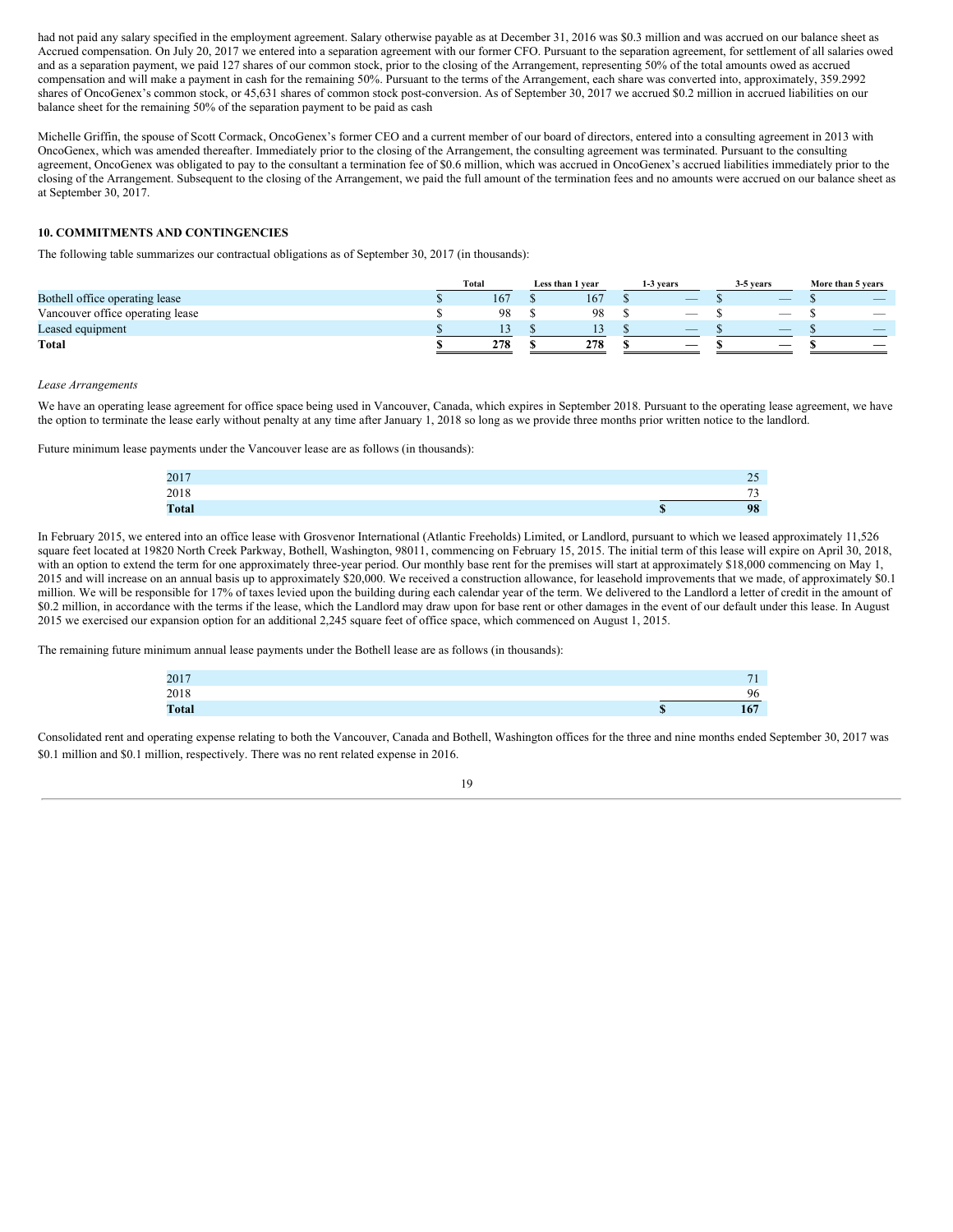#### *Guarantees and Indemnifications*

We indemnify our officers, directors and certain consultants for certain events or occurrences, subject to certain limits, while the officer or director is or was serving at its request in such capacity. The term of the indemnification period is equal to the officer's or director's lifetime.

The maximum amount of potential future indemnification is unlimited; however, we have obtained director and officer insurance that limits our exposure and may enable us to recover a portion of any future amounts paid. We believe that the fair value of these indemnification obligations is minimal. Accordingly, we have not recognized any liabilities relating to these obligations as of September 30, 2017.

We have certain agreements with certain organizations with which we do business that contain indemnification provisions pursuant to which we typically agrees to indemnify the party against certain types of third-party claims. We accrue for known indemnification issues when a loss is probable and can be reasonably estimated. There were no accruals for or expenses related to indemnification issues for any period presented.

#### **11. SEVERANCE CHARGES**

As a requirement for the closing of the Arrangement, OncoGenex terminated the employment of one senior executive. Severance payable at the date of the transaction was \$1.2 million and has been accounted for in accordance with EITF No. 95-3 , "Recognition of Liabilities in Connection with a Purchase Business Combination" as part of the purchase price allocation (Note 4—Intangibles). The severance payable was settled following the completion of the Arrangement and no amounts were owing as at September 30, 2017.

#### **12. SUBSEQUENT EVENTS**

From October 1, 2017 through November 9, 2017, we offered and sold 464,831 shares of our common stock pursuant to our Purchase Agreement with LPC. These sales resulted in gross proceeds to us of approximately \$0.9 million. As of November 9, 2017 shares of our common stock having an aggregate value of approximately \$8.9 million remained available for sale under this offering program.

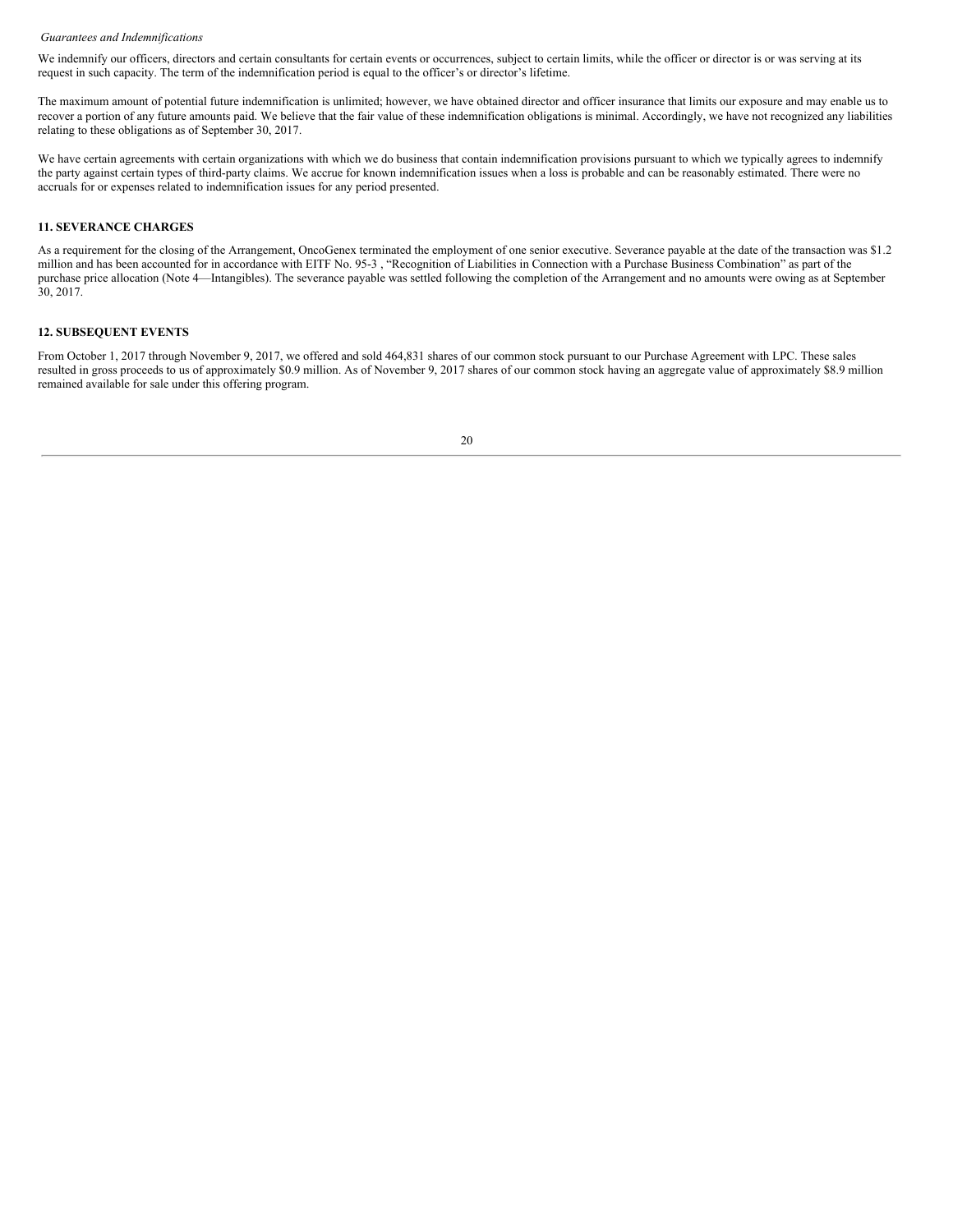#### **INFORMATION REGARDING FORWARD LOOKING STATEMENTS**

<span id="page-20-0"></span>This document contains "forward-looking statements" within the meaning of the Private Securities Litigation Reform Act of 1995. These forward-looking statements involve a number of risks and uncertainties. We caution readers that any forward-looking statement is not a guarantee of future performance and that actual results could differ materially from those contained in the forward-looking statement. These statements are based on current expectations of future events. Such statements include, but are not limited to, statements about future financial and operating results, plans, objectives, expectations and intentions, costs and expenses, interest rates, outcome of contingencies, financial condition, results of operations, liquidity, business strategies, cost savings, objectives of management and other statements that are not historical facts. You can find many of these statements by looking for words like "believes," "expects," "anticipates," "estimates," "may," "should," "will," "could," "plan," "intend" or similar expressions in this document or in documents incorporated by reference into this document. We intend that such forward-looking statements be subject to the safe harbors created thereby. Examples of these forward-looking statements include, but are not limited to:

- progress and preliminary and future results of any clinical trials;
- anticipated regulatory filings, requirements and future clinical trials;
- timing and amount of future contractual payments, product revenue and operating expenses;
- market acceptance of our products and the estimated potential size of these markets; and
- our anticipated future capital requirements and the terms of any capital financing agreements.

These forward-looking statements are based on the current beliefs and expectations of our management and are subject to significant risks and uncertainties. If underlying assumptions prove inaccurate or unknown risks or uncertainties materialize, actual results may differ materially from current expectations and projections. Factors that might cause such a difference include those discussed in Item 1A "Risk Factors," as well as those discussed elsewhere in the Quarterly Report on Form 10-Q. You are cautioned not to place undue reliance on these forward-looking statements, which speak only as of the date of this document or, in the case of documents referred to or incorporated by reference, the date of those documents.

All subsequent written or oral forward-looking statements attributable to us or any person acting on our behalf are expressly qualified in their entirety by the cautionary statements contained or referred to in this section. We do not undertake any obligation to release publicly any revisions to these forward-looking statements to reflect events or circumstances after the date of this document or to reflect the occurrence of unanticipated events, except as may be required under applicable U.S. securities law. If we do update one or more forward-looking statements, no inference should be drawn that we will make additional updates with respect to those or other forward-looking statements.

#### **Arrangement Agreement**

As discussed in the notes to the financial statements above, during 2017, we completed the Arrangement with OncoGenex. For more information concerning the Arrangement, see the discussion of the Arrangement in Note 2 to the Notes to Consolidated Financial Statements included elsewhere in this Quarterly Report on Form 10-Q.

#### **Overview**

We are a clinical-stage pharmaceutical company committed to the global development and commercialization of cytisine for smoking cessation. Our focus is to address the global smoking health epidemic, which is the leading cause of preventable death and is responsible for nearly six million deaths annually worldwide.

Cytisine is an established 25 day smoking cessation treatment that has been approved and marketed in Central and Eastern Europe by a third party for over 20 years under the brand name TabexTM. As of December 2016, it is estimated that over 21 million people have used cytisine to help combat nicotine addiction, including over 2,000 patients in investigator-conducted, Phase 3 clinical trials in Europe and New Zealand. Both trials were published in the New England Journal of Medicine in September 2011 and December 2014, respectively.

Cytisine is a naturally occurring, plant-based alkaloid from the seeds of the*Laburnum anagyroides* plant. Cytisine is structurally similar to nicotine and has a well-defined, dualacting mechanism of action that is both agonistic and antagonistic. It is believed to aid in smoking cessation by interacting with nicotine receptors in the brain by reducing the severity of nicotine withdrawal symptoms through agonistic binding to nicotine receptors and by reducing the reward and satisfaction associated with smoking through antagonistic properties. The cytisine dosing schedule reflects that of an anti-addiction medication, with downward dose titration over a period of 25 days.

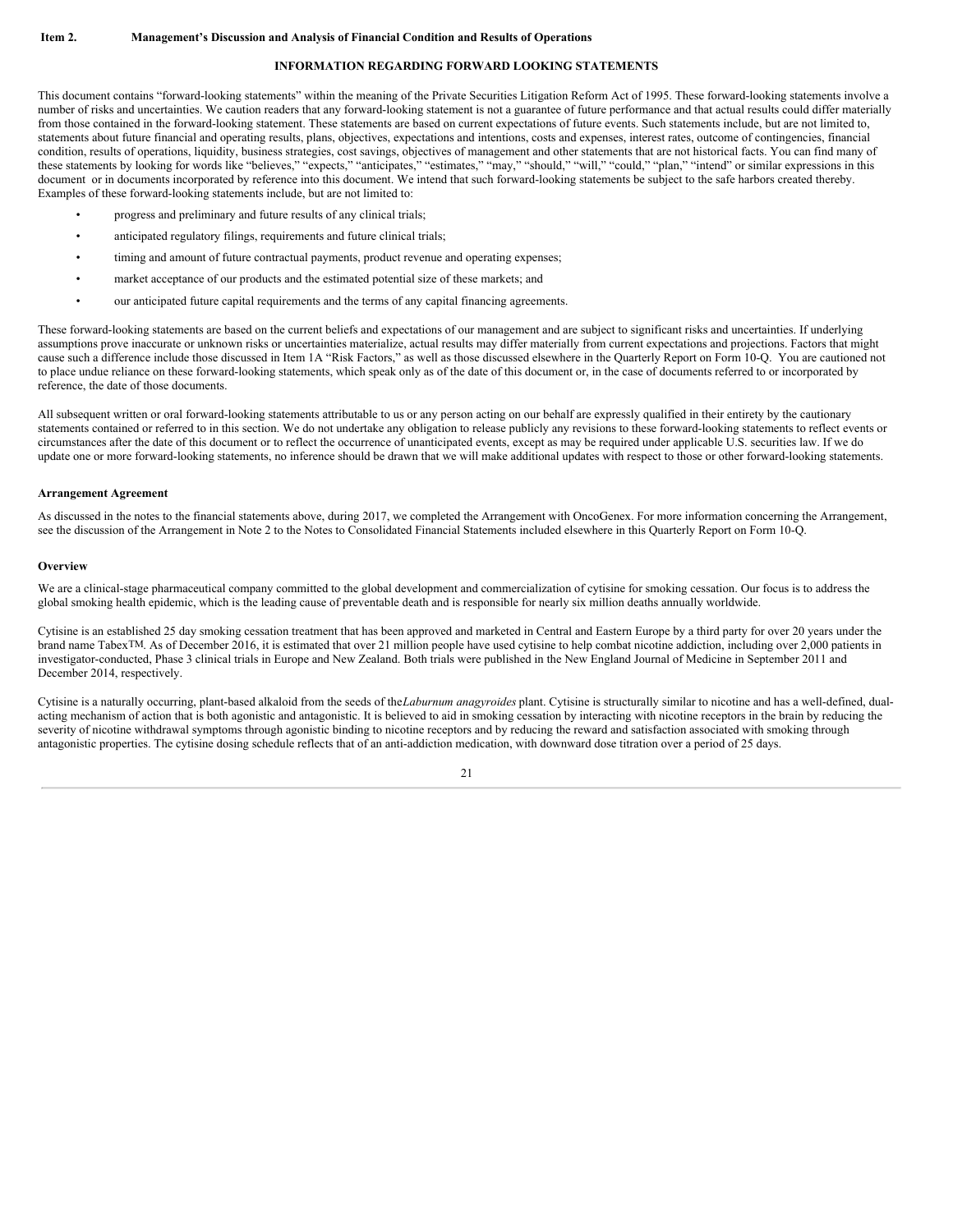We have met with the United States Food and Drug Administration, or FDA, and with other national regulatory authorities in Europe to identify the steps required for the approval of cytisine. The FDA requested results from non-clinical studies, additional human pharmacokinetic studies and adequate demonstration of safety and efficacy from randomized, placebo-controlled, Phase 3 clinical trials.

The non-clinical studies requested by the FDA have been sponsored and completed by the National Center for Complementary and Integrative Health, or NCCIH, division of the U.S. National Institutes of Health, in addition to the National Cancer Institute. In July 2017, we filed our Investigational New Drug, or IND, application for cytisine with the FDA, which included NCCIH sponsored non-clinical studies. The IND was accepted in August 2017.

In August 2017, we initiated a study evaluating the effect of food on the bioavailability of cytisine in normal healthy volunteers. We have recently completed the food effect study and expect data by the end of 2017. In October 2017, we initiated a study assessing the repeat-dose pharmacokinetic and pharmacodynamic effects of cytisine in smokers. We expect data from this repeat-dose study in the first quarter of 2018.

We intend to hold a pre-Phase 3 meeting with the FDA in the first quarter of 2018 to review our Phase 3 program and overall development plans for cytisine. We intend to commence a Phase 3 clinical program in mid-2018, subject to FDA guidance and the availability of capital. In addition to the Phase 3 program, we expect to run additional supportive studies including, but not limited to, drug to drug interaction, renal impairment, hepatic impairment, carcinogenicity, and QT interval prolongation.

While third party trials of cytisine have been conducted that may inform future Company-sponsored clinical trials, we have not yet conducted any large scale clinical trials for cytisine in the United States or any other jurisdiction.

Our management team has significant experience in growing emerging companies focused on in the development of under-utilized pharmaceutical compounds to meet unmet medical needs. We intend to use this experience to develop and ultimately commercialize cytisine either directly or via strategic collaborations.

We have no products approved for commercial sale and have not generated any revenue from product sales to date. We have never been profitable and have incurred operating losses in each year since inception. Our net loss was \$6.8 million for the nine months ended September 30, 2017, and \$0.7 million for the nine months ended September 30, 2016. As of September 30, 2017, we had an accumulated deficit of \$8.9 million, cash and cash equivalents balance of \$8.0 million and a positive working capital balance of \$6.3 million. Substantially all of our operating losses resulted from expenses incurred from general and administrative costs associated with our operations and research and development costs from our clinical development programs.

Substantial doubt exists as to our ability to continue as a going concern. Our ability to continue as a going concern is uncertain and dependent on our ability to obtain additional financing from alternative sources. We expect to incur significant expenses and increasing operating losses for at least the next several years as we continue our clinical development of, and seek regulatory approval for, cytisine and add personnel necessary to operate as a public company with an advanced clinical candidate. In addition, operating as a publicly-traded company may involve the hiring of additional financial and other personnel, upgrading financial information systems, and incurring other costs associated with operating as a public company. We expect that our operating losses will fluctuate significantly from quarter to quarter and year to year due to timing of clinical development programs and efforts to achieve regulatory approval. Without additional funds, the Company may be forced to delay, scale back or eliminate some of its research and development activities or other operations and potentially delay product development in an effort to provide sufficient funds to continue its operations. If any of these events occurs, the Company's ability to achieve its development and commercialization goals would be adversely affected.

Our current capital resources are insufficient to fund our planned operations for the next 12 months. We will continue to require substantial additional capital to continue our clinical development activities. Accordingly, we will need to raise substantial additional capital to continue to fund our operations, including raising additional financing through our purchase agreement and financing with Lincoln Park Capital and other sourses. The amount and timing of our future funding requirements will depend on many factors, including the pace and results of our clinical development efforts. Failure to raise capital as and when needed, on favorable terms or at all, will have a negative impact on our financial condition and our ability to develop our product candidate.

The accompanying financial results have been prepared assuming we will continue to operate as a going concern, which contemplates the realization of assets and liabilities and commitments in the normal course of business.

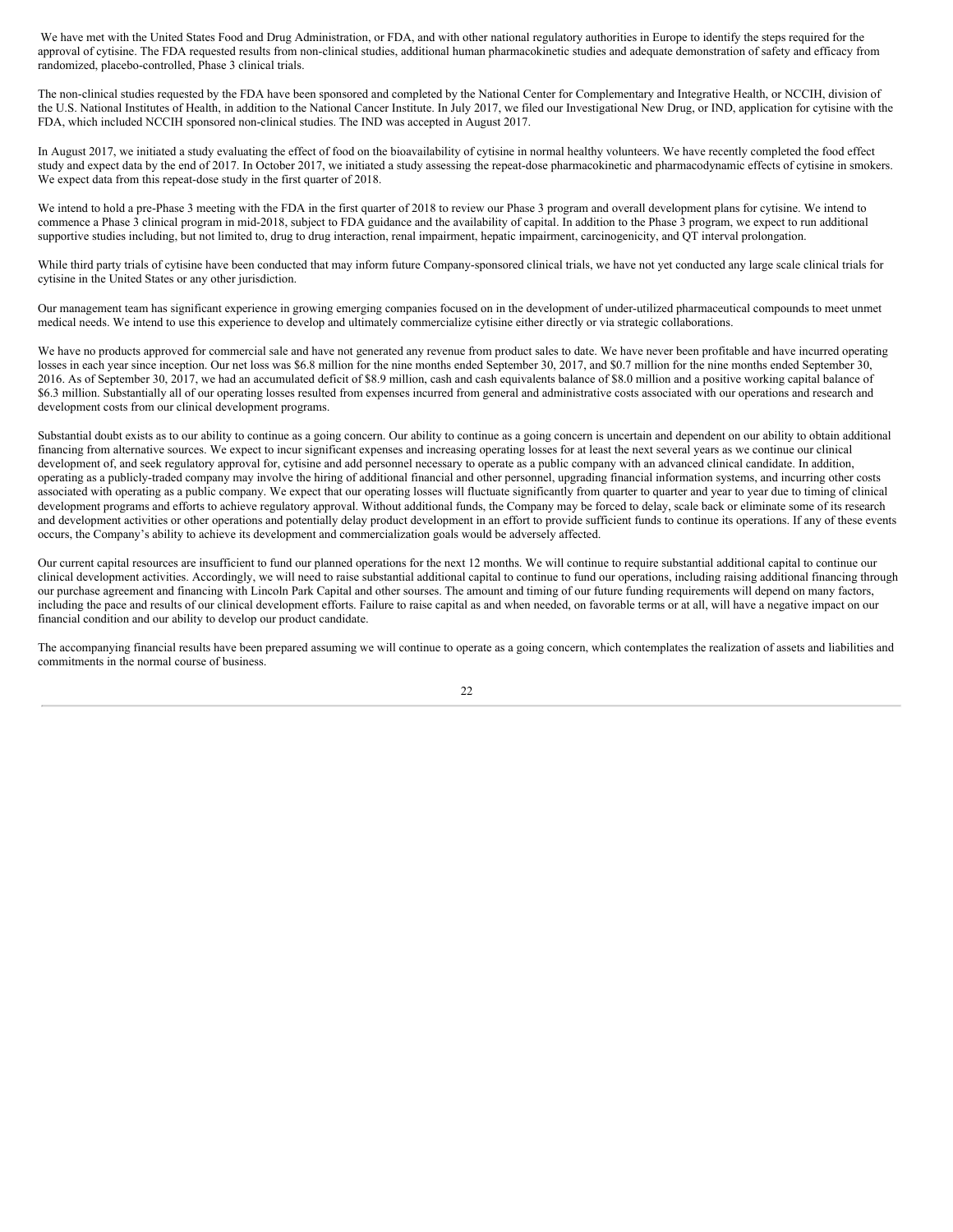#### *License Agreements*

#### *Sopharma License and Supply Agreements*

In 2009 and 2010, we entered into a license agreement, or the Sopharma License Agreement, and a supply agreement, or the Sopharma Supply Agreement, with Sopharma, AD, or Sopharma. Pursuant to the Sopharma License Agreement, we were granted access to all available manufacturing, efficacy and safety data related to cytisine, as well as a granted patent in several European countries including Germany, France and Italy related to new oral dosage forms of cytisine providing enhanced stability. Additional rights granted under the Sopharma License Agreement include the exclusive use of, and the right to sublicense, the trademark Tabex in all territories—other than certain countries in Central and Eastern Europe, Scandinavia, North Africa, the Middle East and Central Asia, as well as Vietnam, where Sopharma or its affiliates and agents already market Tabex —in connection with the marketing, distribution and sale of products. Under the Sopharma License Agreement, we agreed to pay a nonrefundable license fee. In addition, we agreed to make certain royalty payments equal to a mid-teens percentage of all net sales of Tabex branded products in our territory during the term of the Sopharma License Agreement, including those sold by a third party pursuant to any sublicense which may be granted by us. We have agreed to cooperate with Sopharma in the defense against any actual or threatened infringement claims with respect to Tabex. Sopharma has the right to terminate the Sopharma License Agreement upon the termination or expiration of the Sopharma Supply Agreement. The Sopharma License Agreement will also terminate under customary termination provisions including bankruptcy or insolvency and material breach. To date, we have paid Sopharma \$10 pursuant to the Sopharma License Agreement.

A cross-license exists between us and Sopharma whereby we grant to Sopharma rights to any patents or patent applications or other intellectual property rights filed by us in Sopharma territories.

On May 14, 2015, we and Sopharma entered into an amendment to the Sopharma License Agreement. Among other things, the amendment to the Sopharma License Agreement reduced the royalty payments payable by us to Sopharma from a percentage in the mid-teens to a percentage in the mid-single digits and extended the term of the Sopharma License Agreement until May 26, 2029.

On July 28, 2017, we and Sopharma entered into the amended and restated Sopharma Supply Agreement. Pursuant to the amended and restated Sopharma Supply Agreement, we will exclusively purchase all of our cytisine from Sopharma, Sopharma agrees to exclusively supply all such cytisine requested by us, for territories as detailed in the licensing agreement, and we extended the term to 2037. In addition, Achieve will have full access to the cytisine supply chain and Sopharma will manufacture sufficient cytisine to meet a forecast for a specified demand of cytisine for the five years commencing shortly after the commencement of the agreement, with the forecast to be updated regularly thereafter. Each of us and Sopharma may terminate the Sopharma Supply Agreement in the event of the other party's material breach or bankruptcy or insolvency.

#### *University of Bristol License Agreement*

In July 2016, we entered into a license agreement with the University of Bristol, or the University of Bristol License Agreement. Under the University of Bristol License Agreement, we received exclusive and nonexclusive licenses from the University of Bristol to certain patent and technology rights resulting from research activities into cytisine and its derivatives, including a number of patent applications related to novel approaches to cytisine binding at the nicotinic receptor level. Any patents issued in connection with these applications would be scheduled to expire on February 5, 2036 at the earliest.

In consideration of rights granted by the University of Bristol, we paid a nominal license fee and agreed to pay amounts of up to \$3.2 million, in the aggregate, tied to a financing milestone and to specific clinical development and commercialization milestones resulting from activities covered by the University of Bristol License Agreement. Additionally, if we successfully commercialize product candidates subject to the University of Bristol License Agreement, we are responsible for royalty payments in the lowsingle digits and payments up to a percentage in the mid-teens of any sublicense income, subject to specified exceptions, based upon net sales of such licensed products.

Unless otherwise terminated, the University of Bristol License Agreement will continue until the earlier of July 2036 or the expiration of the last patent claim subject to the University of Bristol License Agreement. We may terminate the University of Bristol License Agreement for convenience upon a specified number of days' prior notice to the University of Bristol. The University of Bristol License Agreement will terminate under customary termination provisions including bankruptcy or insolvency or its material breach of the agreement. Under the terms of the University of Bristol License Agreement, we had provided 100 grams of cytisine to the University of Bristol as an initial contribution. To date, we have not paid any further sums to the University of Bristol pursuant to the University of Bristol License Agreement.

#### *Product Candidate Cytisine*

Our product candidate, cytisine, is a naturally occurring plant-based alkyloid from the seeds of the*Laburnum anagyroides* plant. Cytisine is a smoking cessation aid believed to interact with nicotine receptors in the brain, reducing the severity of nicotine withdrawal symptoms and the reward and satisfaction associated with smoking.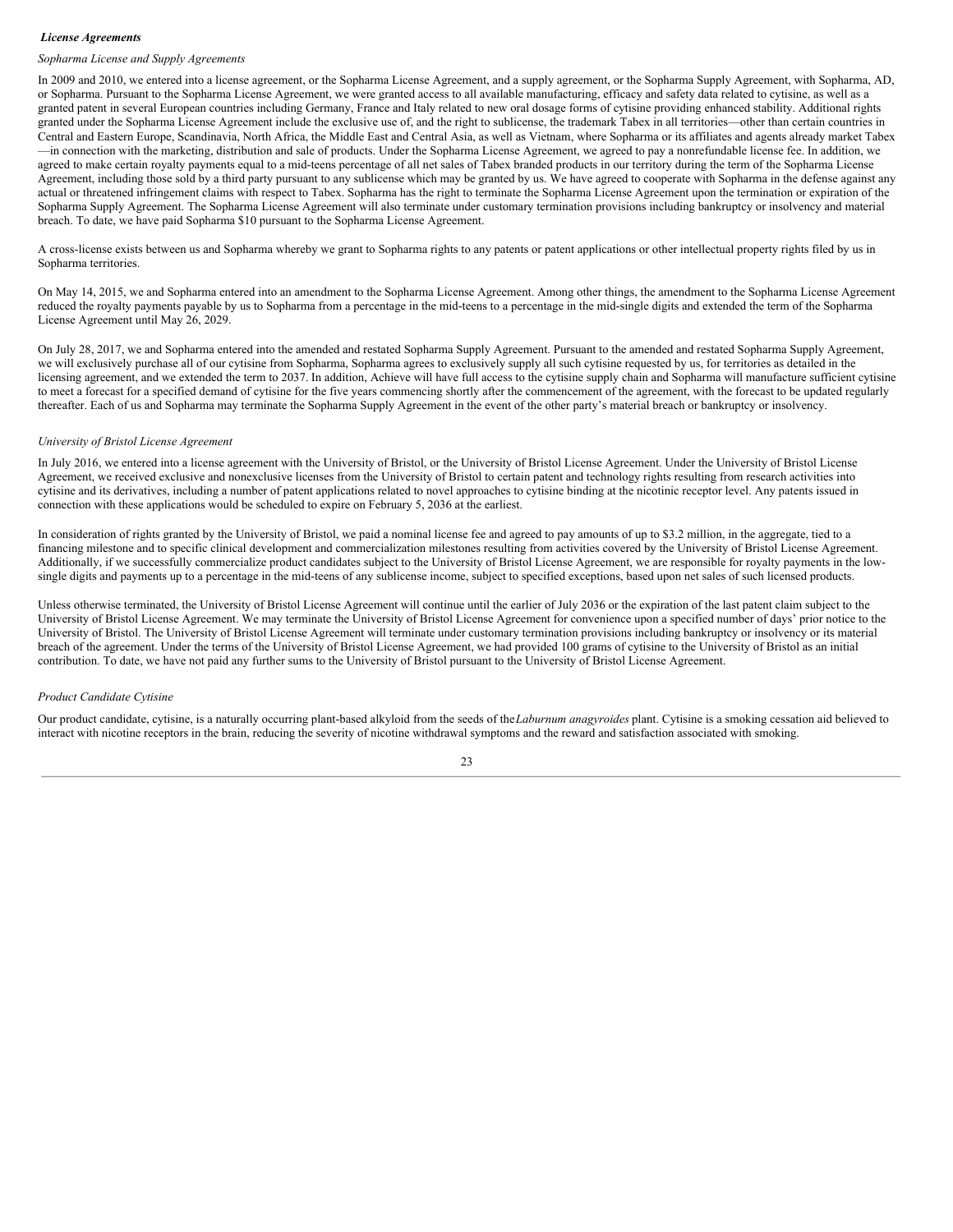Cytisine is an established 25 day smoking cessation treatment that has been approved and marketed in Central and Eastern Europe by a third party for over 20 years under the brand name TabexTM. As of December 2016, it is estimated that over 21 million people have used cytisine to help combat nicotine addiction, including over 2,000 patients in investigator-conducted, Phase 3 clinical trials in Europe and New Zealand. Both trials were published in the New England Journal of Medicine in September 2011 and December 2014.

#### *Product Candidate Apatorsen*

In August 2017, we discontinued further development of apatorsen. We provided a notice of discontinuance to our former development partners for apatorsen, Ionis Pharmaceuticals, Inc., or Ionis, notifying them that we have discontinued development of apatorsen resulting in termination of the license agreement related to this product candidate. We intend to also terminate the University of British Columbia, or UBC, license agreement related to apatorsen provided that Ionis does not exercise its reversion rights within 90 days of the notice of discontinuance. If Ionis exercises its reversion rights related to apatorsen, we believe Ionis will assume the rights and obligations under the UBC license agreement. We believe that all financial obligations, other than continuing mutual indemnification obligations and our requirement to pay for out-of-pocket patent expenses incurred up to the date of termination and for abandoning the apatorsen patents and patent applications, under all apatorsen related agreements with Ionis and UBC, are no longer owed and no further payments are due.

#### **Research and Development Expenses**

Research and development, or R&D, expenses consist primarily of costs for clinical trials, contract manufacturing, personnel costs, milestone payments to third parties, facilities, regulatory activities, preclinical studies and allocations of other R&D-related costs. External expenses for clinical trials include fees paid to clinical research organizations, clinical trial site costs and patient treatment costs.

We manage our clinical trials through contract research organizations and independent medical investigators at our sites and at hospitals and expect this practice to continue. Due to the number of projects and our ability to utilize resources across several projects, we do not record or maintain information regarding the indirect operating costs incurred for our research and development programs on a program-specific basis. In addition, we believe that allocating costs on the basis of time incurred by our employees does not accurately reflect the actual costs of a project.

We expect our research and development expenses to increase for the foreseeable future as we continue to conduct our ongoing pre-clinical studies, and initiate new clinical trials and registration-enabling activities. The process of conducting clinical trials and pre-clinical studies necessary to obtain regulatory approval is costly and time consuming and we may never succeed in achieving marketing approval for cytisine. (See "Item 1A. Risk Factors—Risks Related to the Development of Our Product Candidates.")

Successful development of cytisine is highly uncertain and may not result in an approved product. We cannot estimate completion dates for development activities or when we might receive material net cash inflows from our R&D projects, if ever. We anticipate we will make determinations as to which markets, and therefore, which regulatory approvals, to pursue and how much funding to direct toward achieving regulatory approval in each market on an ongoing basis in response to our ability to enter into new strategic alliances with respect to each program or potential product candidate, the scientific and clinical success of each future product candidate, and ongoing assessments as to each future product candidate's commercial potential. We will need to raise additional capital and may seek additional strategic alliances in the future in order to advance its various programs.

Our projects or intended R&D activities may be subject to change from time to time as we evaluate results from completed studies, our R&D priorities and available resources.

#### **General and Administrative Expenses**

General and administrative, or G&A, expenses consist primarily of salaries and related costs for our personnel in executive, finance and accounting, corporate communications and other administrative functions, as well as consulting costs, including market research, business consulting, human resources and intellectual property. Other costs include professional fees for legal and auditing services, insurance and facility costs.

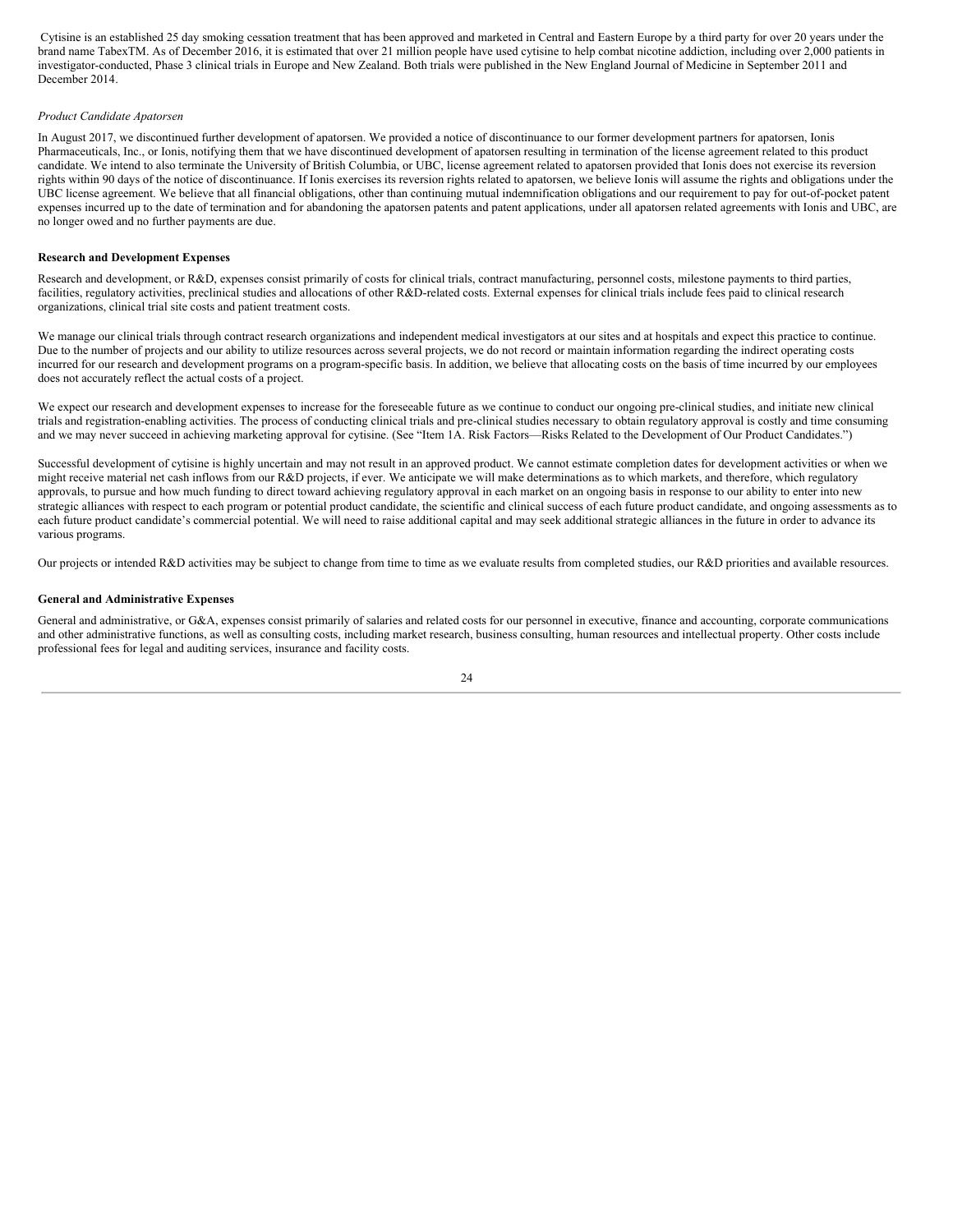#### **Warrant Liability**

The following is a summary of outstanding warrants to purchase common stock that are classified as liabilities at September 30, 2017:

|                                                     | Total       |                 |                        |  |  |
|-----------------------------------------------------|-------------|-----------------|------------------------|--|--|
|                                                     | Outstanding | <b>Exercise</b> |                        |  |  |
|                                                     | and         | price per       |                        |  |  |
|                                                     | Exercisable | <b>Share</b>    | <b>Expiration Date</b> |  |  |
| (1) Series A Warrants issued in July 2014 financing | 252.721     | 44,000          | <b>July 2019</b>       |  |  |
| (2) Series B Warrants issued in July 2014 financing | 60.933      | 44.000          | July 2019              |  |  |

No warrants were exercised during the nine months ended September 30, 2017 or 2016.

We reassess the fair value of the common stock warrants classified as liabilities at each reporting date utilizing a Black-Scholes pricing model. Inputs used in the pricing model include estimates of stock price volatility, expected warrant life and risk-free interest rate. The computation of expected volatility was based on the historical volatility of shares of our common stock for a period that coincides with the expected life of the warrants.

#### **Results of Operations**

*For the three and nine months ended September 30, 2017 and 2016*

#### *Research and development expenses*

Our research and development expenses for our clinical development program for the three and nine months ended September 30, 2017 and 2016 are as follows (in thousands):

|                                         | Three months ended<br>September 30, |  |      | <b>Nine Months Ended</b><br>September 30, |      |  |      |
|-----------------------------------------|-------------------------------------|--|------|-------------------------------------------|------|--|------|
|                                         | 2017                                |  | 2016 |                                           | 2017 |  | 2016 |
| Clinical development programs:          |                                     |  |      |                                           |      |  |      |
| Cvtisine                                | 203                                 |  | 69   |                                           | 326  |  | 206  |
| Other research and development          | 622                                 |  | $-$  |                                           | 622  |  |      |
| Total research and development expenses | 825                                 |  | 69   |                                           | 948  |  | 206  |

Research and development expenses for the three and nine months ended September 30, 2017 increased to \$0.8 million and \$0.9 million, respectively, from \$0.1 million and \$0.2 million for the three and nine months ended September 30, 2016, respectively. The increase in 2017 as compared to 2016 was due to increased employee expenses and higher facilities costs resulting from the reverse merger of OncoGenex and increased research and development activity for our cytisine clinical development program, including the costs associated with filing the IND application and initiating the food effects trial.

#### *General and administrative expenses*

General and administrative expenses for the three and nine months ended September 30, 2017 increased to \$1.6 million and \$1.9 million, respectively, from \$0.3 million and \$0.9 million for the three and nine months ended September 30, 2016, respectively. The increase in 2017 as compared to 2016 was due to increase in employee headcount, consulting fees, legal fees and professional fees as a result of the closing of the Arrangement and the integration of OncoGenex with our operations.

#### *Gain / (loss) on warrants*

We recorded a gain of \$0.1 million and \$0.1 million on the revaluation of our outstanding warrants for the three and nine months ended September 30, 2017, respectively.

#### *Bargain purchase gain*

In accordance with ASC 805, "Business Combinations," the excess of fair value of acquired net assets over purchase price (negative goodwill) of \$1.3 million, was recognized as a gain in the period the Arrangement was completed. We have reassessed whether all acquired assets and assumed liabilities have been identified and recognized and performed remeasurements to verify that the consideration paid, assets acquired, and liabilities assumed have been properly valued. (See Note 2 to the Notes to Consolidated Financial Statements included elsewhere in this Quarterly Report on Form 10-Q)

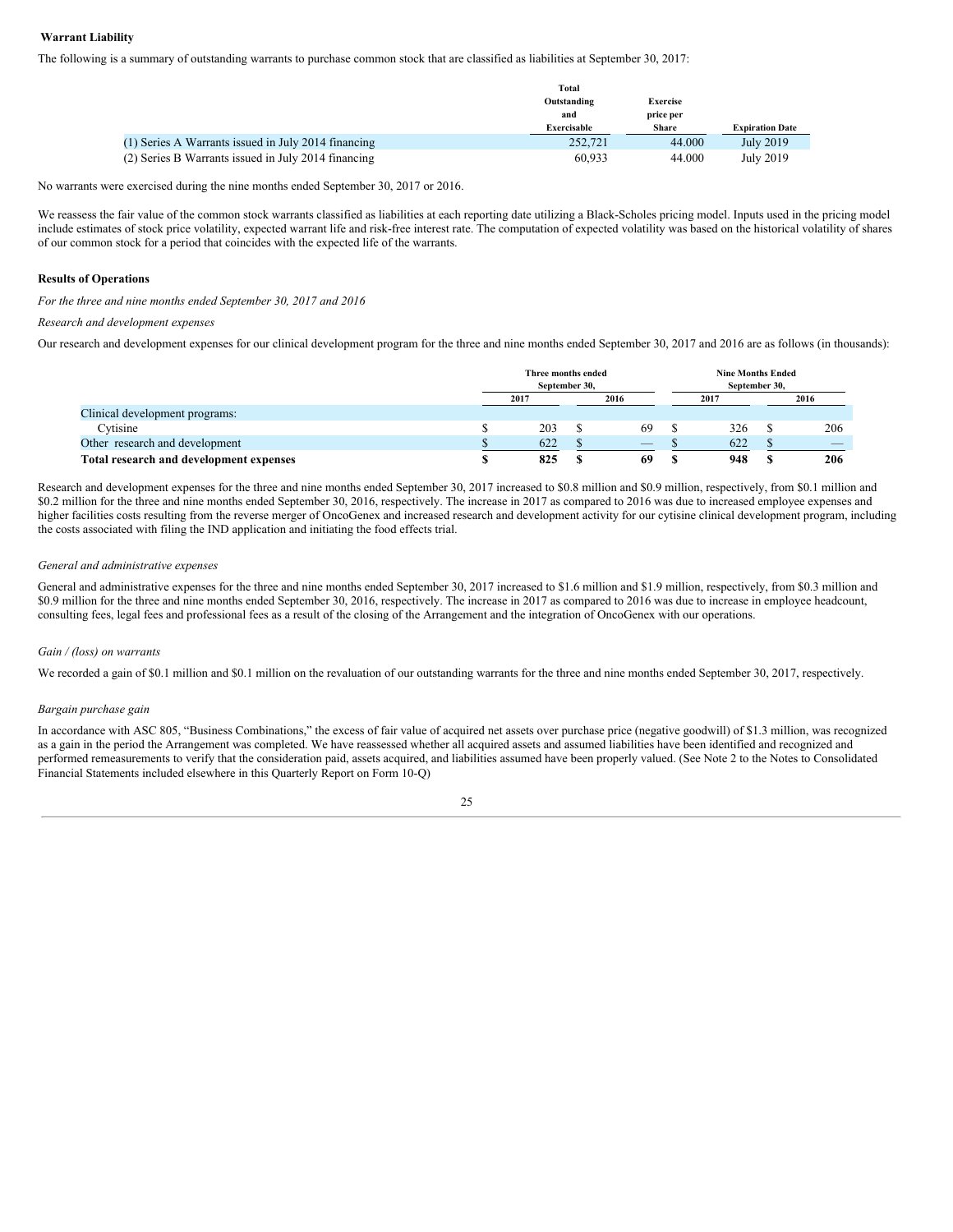#### *Contingent value rights recovery*

The contingent value rights issued by Oncogenex to its shareholders prior to the closing of the Arrangement, expired on August 17, 2017, as we did not enter into any term sheets or agreement with third parties for the development or commercialization of apatorsen. A recovery of \$0.2 million was recognized on our Consolidated Statements of Loss and Comprehensive Loss. (See Note 2 to the Notes to Consolidated Financial Statements included elsewhere in this Quarterly Report on Form 10-Q)

#### *Loss on disposition of intangible asset and Recovery of deferred income taxes*

In August 2017, we discontinued further development of apatorsen. We recognized a loss on disposition of apatorsen of \$8.6 million and a deferred income tax recovery of \$2.9 million as a result of discontinuing the development program and providing a notice of discontinuance of the license agreements with Ionis. (See Note 4 to the Notes to Consolidated Financial Statements included elsewhere in this Quarterly Report on Form 10-Q)

#### **Liquidity and Capital Resources**

We have incurred an accumulated deficit of \$8.9 million through September 30, 2017, and we expect to incur substantial additional losses in the future as we operate our business and continue or expand our R&D activities and other operations. We have not generated any revenue from product sales to date, and we may not generate product sales revenue in the near future, if ever.

The financial results have been prepared assuming we will continue to operate as a going concern, which contemplates the realization of assets and liabilities and commitments in the normal course of business.

Substantial doubt exists as to our ability to continue as a going concern. Our ability to continue as a going concern is uncertain and dependent on our ability to obtain additional financing from alternative sources. There is no assurance that we will obtain financing from other sources. We have, thus far, financed our operations through the closing of the Arrangement (See Note 2 to the Notes to Consolidated Financial Statements included elsewhere in this Quarterly Report on Form 10-Q) and equity financing (See Note 8 to the Notes to Consolidated Financial Statements included elsewhere in this Quarterly Report on Form 10-Q). Without additional funds, the Company may be forced to delay, scale back or eliminate some of its research and development activities or other operations and potentially delay product development in an effort to provide sufficient funds to continue its operations. If any of these events occurs, the Company's ability to achieve its development and commercialization goals would be adversely affected.

Our current capital resources are insufficient to fund our planned operations for the next 12 months. We will continue to require substantial additional capital to continue our clinical development activities. Accordingly, we will need to raise substantial additional capital to continue to fund our operations, including raising additional financing through our purchase agreement and financing with Lincoln Park Capital and other sources. The amount and timing of our future funding requirements will depend on many factors, including the pace and results of our clinical development efforts. Failure to raise capital as and when needed, on favorable terms or at all, will have a negative impact on our financial condition and our ability to develop our product candidate.

The consolidated financial results do not include any adjustments to the amounts and classification of assets and liabilities that might be necessary should we be unable to continue as a going concern. Such adjustments could be material.

On September 14, 2017, we and Lincoln Park Capital Fund, LLC, or LPC, entered into a share and unit purchase agreement, or Purchase Agreement, pursuant to which we have the right to sell to LPC up to \$11.0 million in shares of our common stock, par value \$0.001 per share, subject to certain limitations and conditions set forth in the Purchase Agreement.

Pursuant to the Purchase Agreement, LPC initially purchased 328,947 of our units, or the Units, purchase price of \$3.04 per unit, with each Unit consisting of (a) one share of our Common Stock and (b) one warrant to purchase one-quarter of a share of Common Stock at an exercise price of \$3.496 per share, or Warrant. Each Warrant is exercisable six months following the issuance date until the date that is five years and six months after the issuance date and is subject to customary adjustments. The Warrants were issued only as part of the Units in the initial purchase of \$1.0 million and no warrants shall be issued in connection with any other purchases of common stock under the Purchase Agreement.

After the initial purchase, if our stock price is above \$1.00, as often as every other business day over the 30-month term of the Purchase Agreement, and up to an aggregate amount of an additional \$10.0 million (subject to certain limitations) of shares of common stock, we have the right, from time to time, in our sole discretion and subject to certain conditions to direct LPC to purchase up to 80,000 shares of common stock with such amounts increasing as the closing sale price of our common stock as reported on The NASDAQ Capital Market increases. The purchase price of shares of common stock pursuant to the Purchase Agreement will be based on prevailing market prices of common stock at the time of sales without any fixed discount, and we will control the timing and amount of any sales of common stock to LPC. In addition, we may direct LPC to purchase additional amounts as accelerated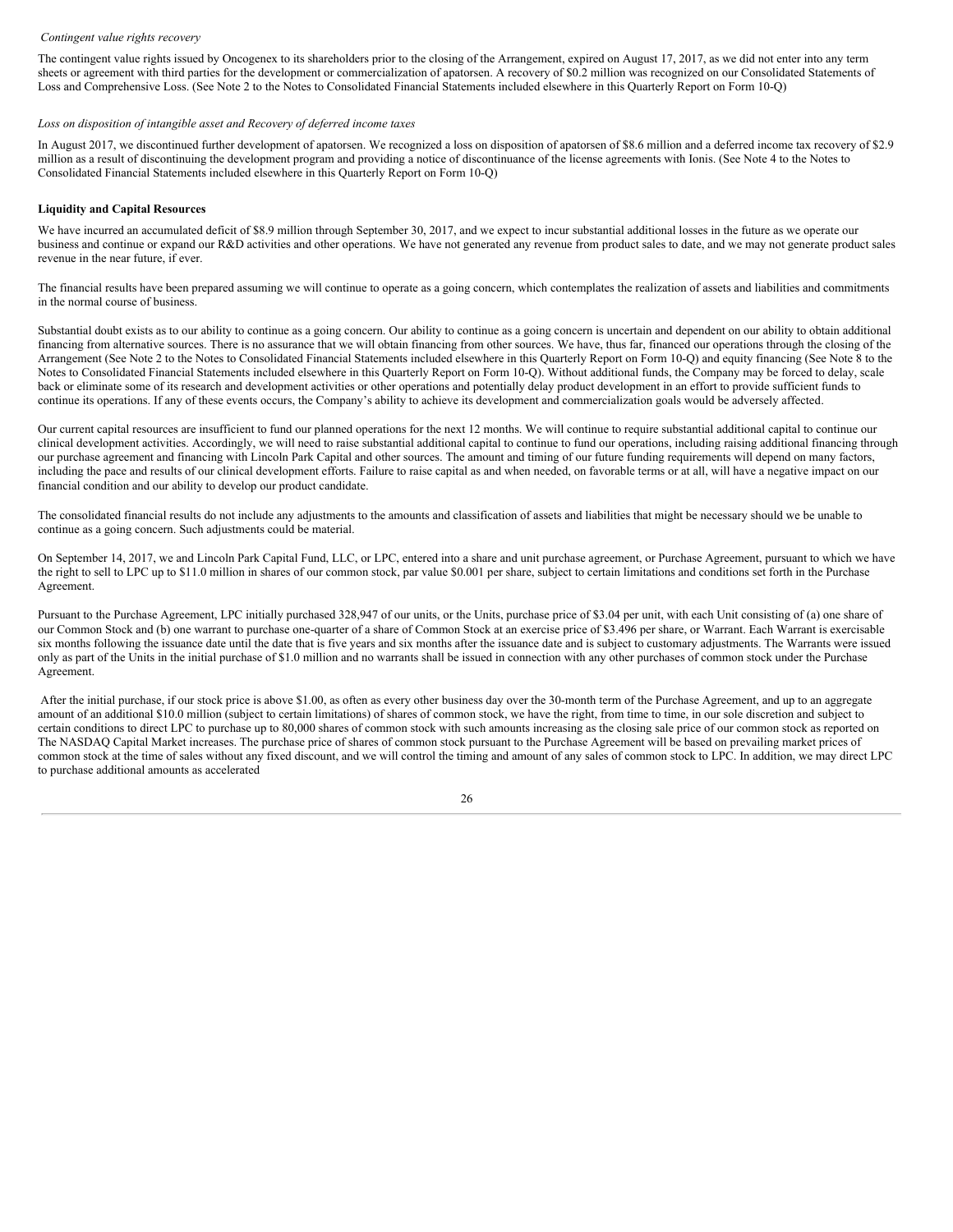purchases if on the date of a regular purchase the closing sale price of the common stock is not below \$2.00 per share. As consideration for entering into the Purchase Agreement, we issued to LPC 123,516 shares of common stock; no cash proceeds were received from the issuance of these shares.

From September 14, 2017 through November 9, 2017, we offered and sold 873,778 shares of our common stock pursuant to our Purchase Agreement with LPC, including the 328,947 shares that were part of the initial purchase of Units. These sales resulted in gross proceeds to us of approximately \$2.1 million and offering expenses of \$0.1 million. As of November 9, 2017 shares of our common stock having an aggregate value of approximately \$8.9 million remained available for sale under this offering program.

#### **Cash Flows**

#### *Cash Used by Operations*

For the nine months ended September 30, 2017, net cash used in operating activities was \$5.5 million compared to \$0.1 million for the nine months ended September 30, 2016. The increase in cash used in operations in 2017 as compared to 2016 was primarily attributable to increased personnel and facilities assumed in the Arrangement, increased research and development expenses for our cytisine development program and cash used to reduce liabilities assumed in the Arrangement.

#### *Cash Provided by Financing Activities*

For the nine months ended September 30, 2017, net cash provided in financing activities was \$1.1 million compared to net cash provided by financing activities of \$0.1 million for the nine months ended September 30, 2016. Net cash provided by financing activities in the nine months ended September 30, 2017 relates to proceeds received from our purchase agreement with LPC. Net cash provided by financing activities in the nine months ended September 30, 2016 relates to proceeds from promissory notes payable to a certain shareholder.

#### *Cash Provided by Investing Activities*

Net cash provided by investing activities for the nine months ended September 30, 2017 was \$12.4 million compared to zero for the nine months ended September 30, 2016. Net cash provided by investing activities in the nine months ended September 30, 2017 was due to the reverse merger of OncoGenex. There were no investing activities for the nine months ended September 30, 2016.

#### **Operating Capital and Capital Expenditure Requirements**

As of September 30, 2017, we had cash and cash equivalents of \$8.0 million and a positive working capital balance of \$6.3 million. Our current capital resources are insufficient to fund our planned operations for the next 12 months. We will continue to require substantial additional capital to continue our clinical development activities. Accordingly, we will need to raise substantial additional capital to continue to fund our operations, including raising additional financing through our purchase agreement and financing with Lincoln Park Capital and other sources. The amount and timing of our future funding requirements will depend on many factors, including the pace and results of our clinical development efforts. Failure to raise capital as and when needed, on favorable terms or at all, will have a negative impact on our financial condition and our ability to develop our product candidate. We expect our research and development expenses to substantially increase in connection with our ongoing activities, particularly as we advance our product candidate in clinical development. Without additional funds, the Company may be forced to delay, scale back or eliminate some of its research and development activities or other operations and potentially delay product development in an effort to provide sufficient funds to continue its operations. If any of these events occurs, the Company's ability to achieve its development and commercialization goals would be adversely affected.

Our future capital requirements will depend on many factors, including:

- the initiation, timing and cost of our clinical trials for cytisine;
- the scope and results of our clinical trials;
- the number of regulatory programs we pursue;
- the terms and timing of any strategic alliance, licensing and other arrangements that we may establish;
- our ability to forecast the cost of our ongoing development activities;
- whether we experience delays in our development program of cytisine, or experience slower-than-anticipated product development or rate of events;
- conducting studies required to obtain regulatory approvals for cytisine from regulatory agencies;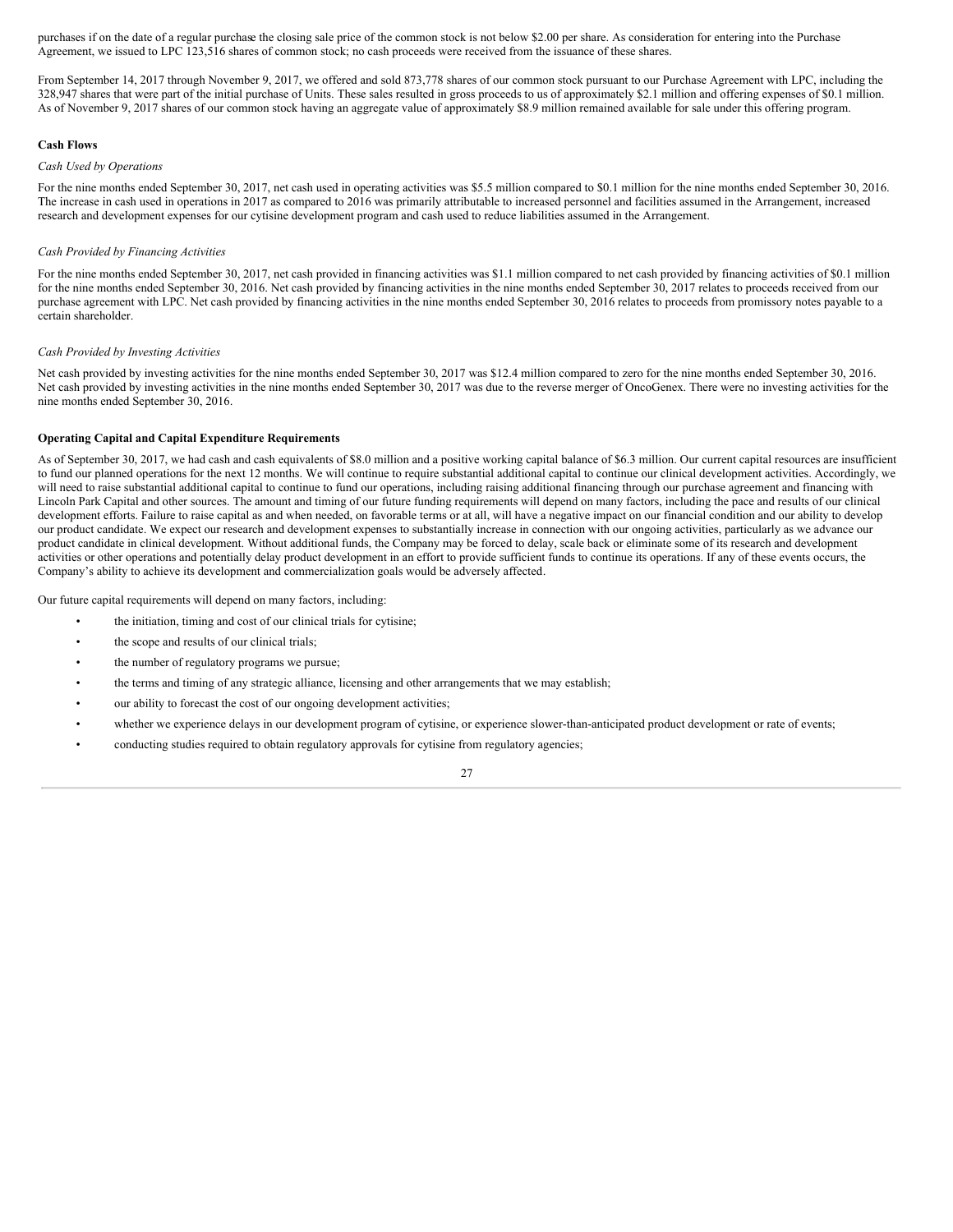- the availability of third parties to perform the key development tasks for cytisine, including conducting preclinical studies and clinical trials and manufacturing cytisine to be tested in those studies and trials and the associated costs of those services;
- the costs involved in preparing, filing, prosecuting, maintaining, defending the validity of and enforcing patent claims and other costs related to patent rights and other intellectual property rights, including litigation costs and the results of such litigation;
- whether opportunities to acquire additional product candidates arise and the costs of acquiring and developing those product candidates;
- the costs to defend, and the results of, litigation;
- the cost and timing of hiring new employees to support our continued growth; and
- whether we engage in commercialization and product launch activities.

Substantial doubt exists as to our ability to continue as a going concern. Until we can generate a sufficient amount of product revenue to finance our cash requirements, we expect to finance our future cash needs primarily through the issuance of additional equity, and potentially through additional borrowing and strategic alliances with partner companies. To the extent that we raise additional capital through the issuance of additional equity or convertible debt securities, the ownership interest of our stockholders will be diluted, and the terms of these securities may include liquidation or other preferences that adversely affect the rights of existing stockholders. Debt financing, if available, may involve agreements that include covenants limiting or restricting our ability to take specific actions, such as incurring additional debt, making capital expenditures or declaring dividends. If we raise additional funds through marketing and distribution arrangements or other collaborations, strategic alliances or licensing arrangements with third parties, we may have to relinquish valuable rights to our territories, future revenue streams, research programs or product candidates or grant licenses on terms that may not be favorable to us. If we are unable to raise additional funds through equity or debt financings when needed, we may be required to delay, limit, reduce or terminate our product development or commercialization efforts or grant rights to develop and market product candidates to third parties that we would otherwise prefer to develop and market ourselves.

#### **Off-Balance Sheet Arrangements**

We did not have any off-balance sheet financing arrangements at September 30, 2017.

#### **Commitments and Contingencies**

We previously disclosed certain contractual obligations and contingencies and commitments relevant to us within the financial statements in our Amendment No. 3 to the Registration Statement on Form S-4/A filed with the SEC, on June 6, 2017. There have been no material changes to our "Commitments and Contingencies" note disclosure in our audited financial statements for the year ended December 31, 2016 in our Amendment No. 3 to the Registration Statement on Form S-4/A filed with the SEC, on June 6, 2017.

#### **Material Changes in Financial Condition**

|                          |   | September 30, | December 31. |       |  |  |
|--------------------------|---|---------------|--------------|-------|--|--|
| (in thousands)           |   | 2017          |              | 2016  |  |  |
| <b>Total Assets</b>      | S | 13.029        | ъ            | 3,807 |  |  |
| <b>Total Liabilities</b> |   | 2.347         |              | 3,197 |  |  |
| <b>Total Equity</b>      |   | 10.682        |              | 610   |  |  |

The increase in assets at September 30, 2017 compared to December 31, 2016 primarily relates to increase in cash and cash equivalents following the Arrangement. The decrease in liabilities at September 30, 2017 compared to December 31, 2016 was primarily due to lower stockholder loans with related parties and lower accrued compensation.

#### **Critical Accounting Policies and Estimates**

The preparation of financial statements in accordance with U.S. GAAP requires management to make estimates and assumptions that affect reported amounts and related disclosures. We have discussed those estimates that we believe are critical and require the use of complex judgment in their application in our audited financial statements for the year ended December 31, 2016 in our Amendment No. 3 to the Registration Statement on Form S-4/A filed with the SEC, on June 6, 2017. Since December 31, 2017, there have been no material changes to our critical accounting policies or the methodologies or assumptions we apply under them.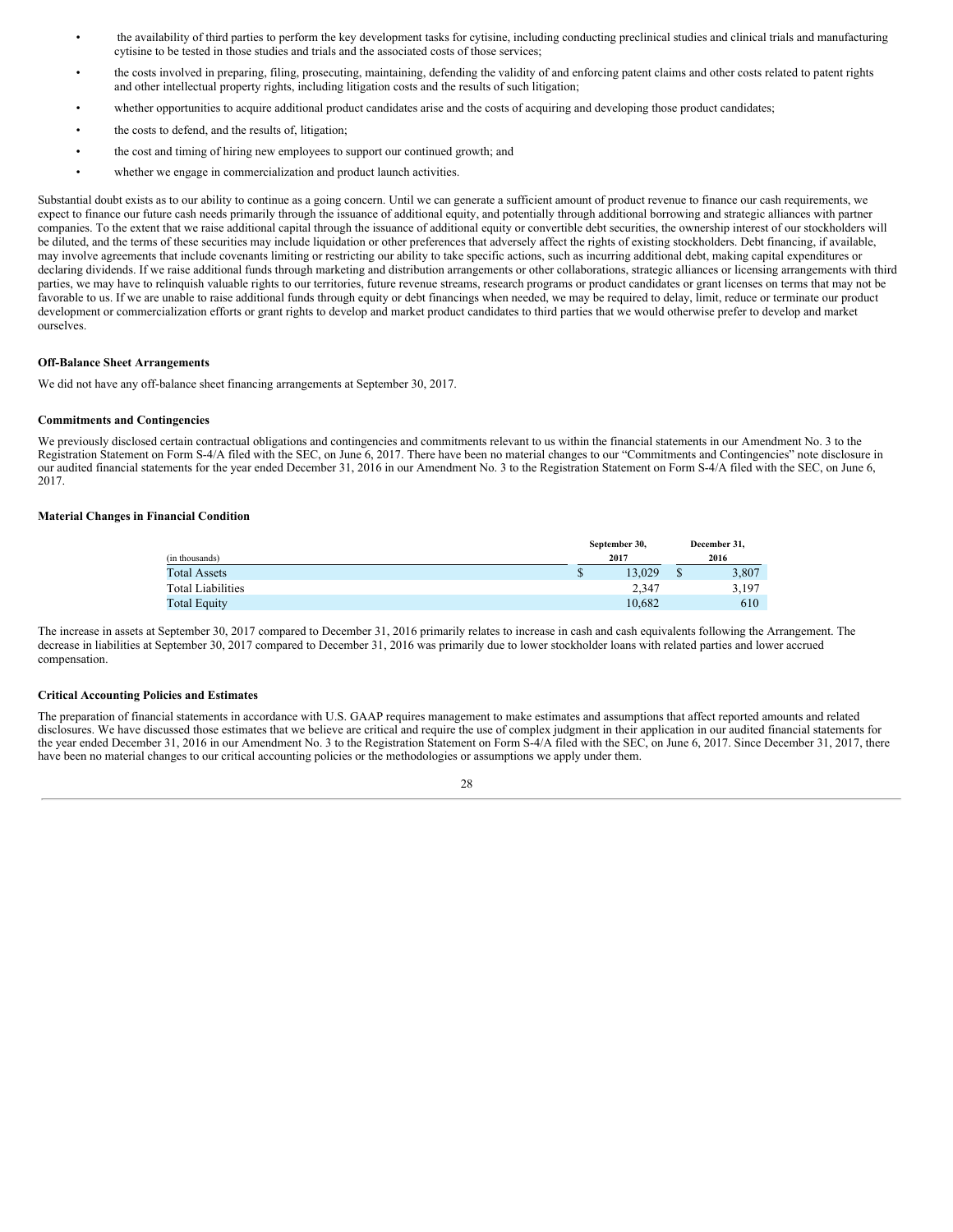#### **New Accounting Standards**

See Note 2, "Accounting Policies," of the consolidated financial statements for information related to the adoption of new accounting standards in 2017, none of which had a material impact on our financial statements, and the future adoption of recently issued accounting standards, which we do not expect to have a material impact on our financial statements.

#### <span id="page-28-0"></span>**Item 3. Quantitative and Qualitative Disclosures About Market Risk**

#### **Interest Rate Risk**

Interest rate risk is the risk that the fair values and future cash flows of financial instruments will fluctuate because of the changes in market interest rates. We invest our cash in a variety of financial instruments, primarily in short-term bank deposits, money market funds, and domestic and foreign commercial paper and government securities. These investments are denominated in U.S. dollars, and we monitor our exposure to interest rate changes. We have very limited interest rate risk due to having only a few assets or liabilities subject to fluctuations in interest rates. Our investment portfolio includes only marketable securities with active secondary or resale markets to help ensure portfolio liquidity. Due to the nature of our highly liquid marketable securities, a change in interest rates would not materially change the fair market value. We have estimated the effect on our portfolio of a hypothetical increase in interest rates by 1% to be a reduction of approximately \$50,000 in the fair value of our investments as of September 30, 2017.

#### **Foreign Currency Exchange Risk**

We are exposed to risks associated with foreign currency transactions on certain contracts and payroll expenses related to our Canadian subsidiary, Achieve Life Sciences Technologies, Inc., denominated in Canadian dollars, and we have not hedged these amounts. As our unhedged foreign currency transactions fluctuate, our earnings might be negatively affected. Accordingly, changes in the value of the U.S. dollar relative to the Canadian dollar might have an adverse effect on our reported results of operations and financial condition, and fluctuations in exchange rates might harm our reported results and accounts from period to period. We have estimated the effect on our reported results of operations of a hypothetical increase of 10% in the exchange rate of the Canadian dollar against the U.S. dollar to be approximately \$0.1 million for the three months ended September 30, 2017.

#### <span id="page-28-1"></span>**Item 4. Controls and Procedures**

#### **Evaluation of Disclosure Controls and Procedures**

We maintain disclosure controls and procedures that are designed to ensure that material information required to be disclosed in our periodic reports filed or submitted under the Securities Exchange Act of 1934, as amended, or the Exchange Act, is recorded, processed, summarized and reported within the time periods specified in the SEC's rules and forms. Our disclosure controls and procedures are also designed to ensure that information required to be disclosed in the reports we file or submit under the Exchange Act are accumulated and communicated to our management, including our principal executive officer and principal financial officer as appropriate, to allow timely decisions regarding required disclosure.

During the quarter ended September 30, 2017, we carried out an evaluation, under the supervision and with the participation of our management, including our principal executive officer and principal financial officer, of the effectiveness of the design and operation of our disclosure controls and procedures, as defined in Rules 13a-15(e) and 15d-15(e) under the Exchange Act. Based upon that evaluation, our principal executive officer and principal financial officer concluded that our disclosure controls and procedures were effective, as of the end of the period covered by this report.

#### **Changes in Internal Control Over Financial Reporting**

We have not made any changes to our internal control over financial reporting (as defined in Rule 13a-15(f) and 15d-15(f) under the Exchange Act) during the quarter ended September 30, 2017 that have materially affected, or are reasonably likely to materially affect, our internal control over financial reporting.

#### **Limitations on Effectiveness of Controls**

Our management does not expect that our disclosure controls and procedures or our internal controls will prevent all errors and all fraud. A control system, no matter how well conceived and operated, can provide only reasonable, not absolute, assurance that the objectives of the control system are met. Further, the design of a control system must reflect the fact that there are resource constraints, and the benefits of controls must be considered relative to their costs. Because of the inherent limitations in all control systems, no evaluation of controls can provide absolute assurance that all control issues and instances of fraud, if any, within our company have been detected.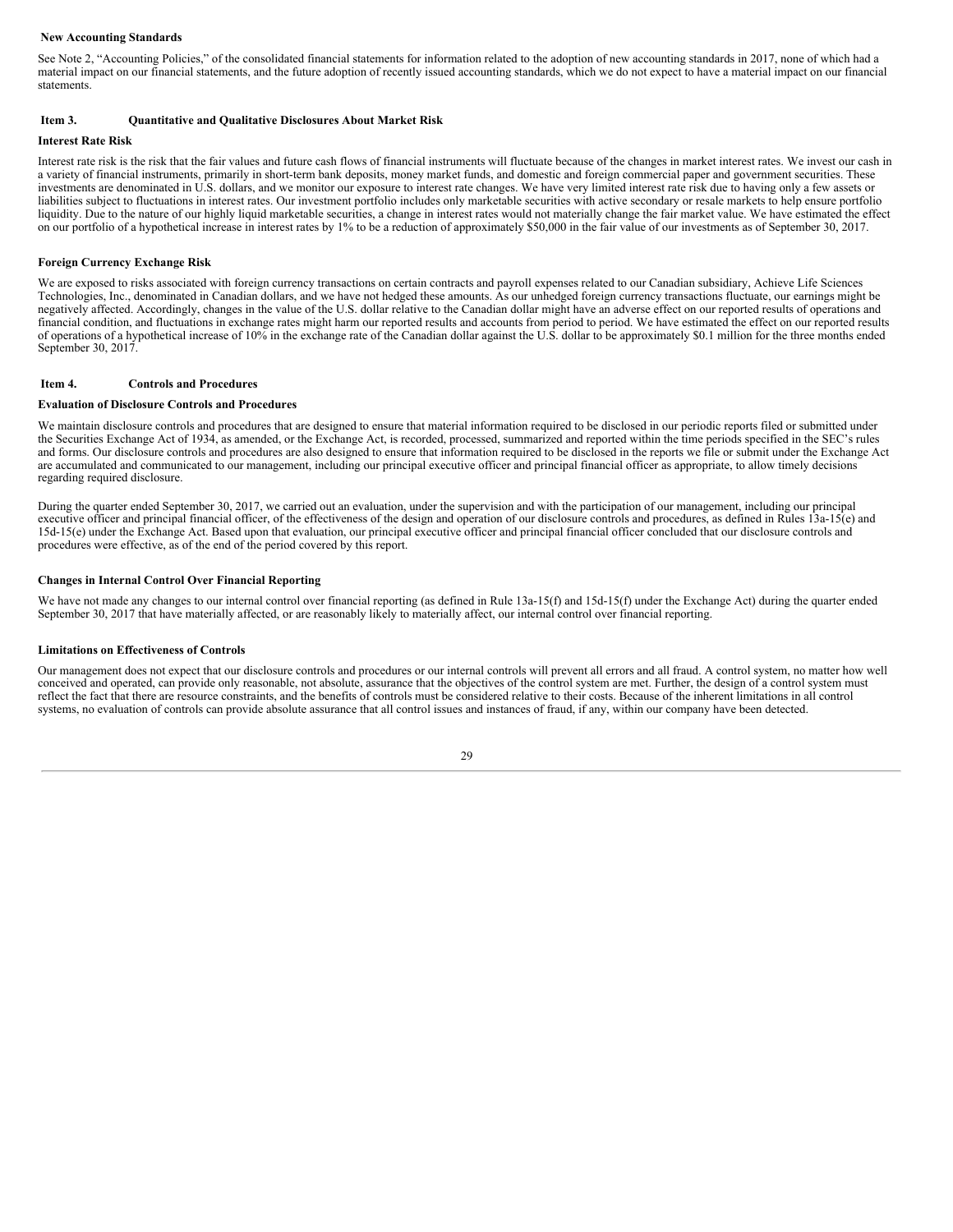#### <span id="page-29-0"></span>**PART II. OTHER INFORMATION**

#### <span id="page-29-1"></span>**Item 1A. Risk Factors**

#### **Risks Related to Our Business**

Investing in our common stock involves a high degree of risk. You should consider carefully the risks and uncertainties described below, together with all of the other information contained in this Quarterly Report on Form 10-Q and in the other periodic and current reports and other documents we file with the Securities and Exchange Commission, before deciding to invest in our common stock. If any of the following risks materialize, our business, financial condition, results of operation and future prospects will likely be materially and adversely affected. In that event, the market price of our common stock could decline and you could lose all or part of your investment. This list is not exhaustive and the order of presentation does not reflect management's determination of priority or likelihood.

#### **Risks Related to Our Financial Condition, Integration and Capital Requirements**

#### We have incurred losses since inception, have a limited operating history on which to assess our business and anticipate that we will continue to incur losses for the foreseeable future. We have never had any products available for commercial sale and we may never achieve or sustain profitability.

We are a clinical development-stage specialty pharmaceutical company with a limited operating history, are not profitable,have incurred losses in each year since our inception and do not expect to become profitable in the foreseeable future. We have never had any products available for commercial sale, and we have not generated any revenue from product sales, nor do we anticipate that we will generate revenue from product sales in the near future.

Pharmaceutical product development is a highly speculative undertaking and involves a substantial degree of risk. We have devoted substantially all of our financial resources to identify, acquire, and develop cytisine, including providing general and administrative support for our operations. To date, we have financed our operations primarily through the sale of equity securities and convertible promissory notes. The amount of our future net losses will depend, in part, on the rate of our future expenditures and our ability to obtain funding through equity or debt financings, strategic collaborations, or grants.

We expect to continue to incur significant expenses and increasing operating losses for the foreseeable future. We further expect that our expenses will increase substantially if and as we:

- continue the clinical development of cytisine;
- advance cytisine development into larger, more expensive clinical trials;
- initiate additional pre-clinical, clinical, or other trials or studies for cytisine;
- seek to attract and retain skilled personnel;
- undertake the manufacturing of cytisine or increase volumes manufactured by third parties;
- seek regulatory and marketing approvals and reimbursement for cytisine;
- make milestone, royalty or other payments under third-party license and/or supply agreements;
- establish a sales, marketing, and distribution infrastructure to commercialize any product for which we may obtain marketing approval and market for ourselves;
- continue efforts to discover new product candidates;
- seek to identify, assess, acquire, and/or develop other product candidates;
- seek to establish, maintain, protect, and expand our intellectual property portfolio; and
- experience any delays or encounter issues with the development and potential for regulatory approval of cytisine such as safety issues, clinical trial accrual delays, longer follow-up for planned studies, additional major studies, or supportive studies necessary to support marketing approval.

Further, the net losses we incur may fluctuate significantly from quarter to quarter and year to year, such that a period-to-period comparison of our results of operations may not be a good indication of our future performance.

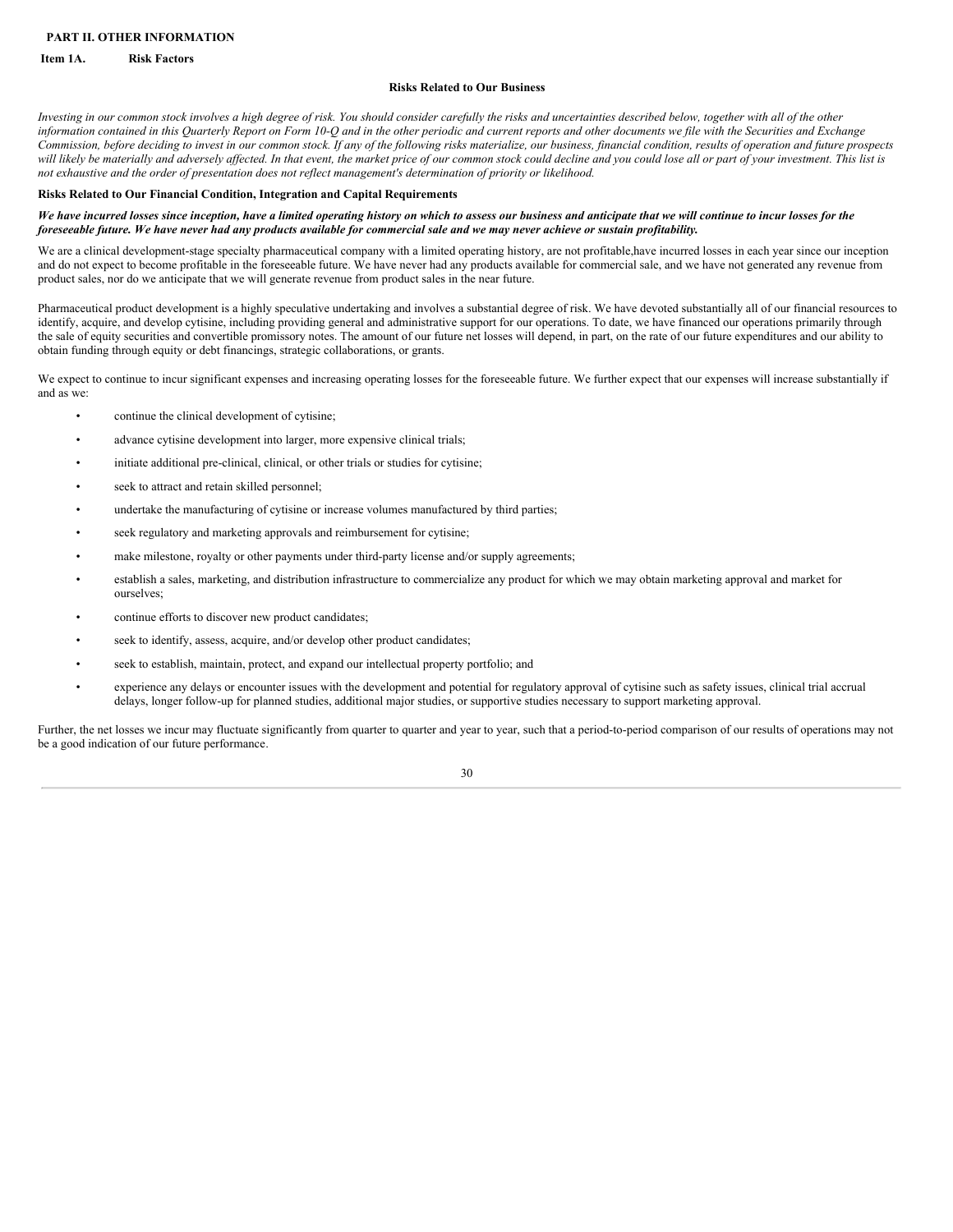#### Our ability to continue as a going concern is dependent on our success at raising additional capital sufficient to meet our obligations on a timely basis. If we fail to obtain additional financing when needed, we may be unable to complete the development, regulatory approval and commercialization of our product candidates.

We have expended and continue to expend substantial funds in connection with our product development activities and clinical trials and regulatory approvals. Funds generated from our operations will be insufficient to enable us to bring all of our products currently under development to commercialization. Accordingly, we need to raise additional funds from the sale of our securities, partnering arrangements or other financing transactions in order to finance the commercialization of our product candidates. The current financing environment in the United States, particularly for biotechnology companies like us, is exceptionally challenging and we can provide no assurances as to when such environment will improve. For these reasons, among others, we cannot be certain that additional financing will be available when and as needed or, if available, that it will be available on acceptable terms. If financing is available, it may be on terms that adversely affect the interests of our existing stockholders. If adequate financing is not available, we may need to continue to reduce or eliminate our expenditures for research and development, testing, production and marketing for some of our product candidates. Our actual capital requirements will depend on numerous factors, including:

- our commercialization activities and arrangements;
- the progress and results of our research and development programs;
- the progress of our pre-clinical and clinical testing;
- the time and cost involved in obtaining regulatory approvals for our product candidates;
- the cost of filing, prosecuting, defending and enforcing any patent claims and other intellectual property rights with respect to our intellectual property;
- the effect of competing technological and market developments;
- the effect of changes and developments in our existing collaborative, licensing and other relationships; and
- the terms of any new collaborative, licensing and other arrangements that we may establish.

We may not be able to secure sufficient financing on acceptable terms. If we cannot, we may need to delay, reduce or eliminate some or all of our research and development programs, any of which would be expected to have a material adverse effect on our business, operating results, and financial condition.

#### *We have never generated any revenue from product sales and may never be profitable.*

We have no products approved for commercialization and have never generated any revenue from product sales. Our ability to generate revenue and achieve profitability depends on our ability, alone or with strategic collaborators, to successfully complete the development of, and obtain the regulatory and marketing approvals necessary to commercialize cytisine. We do not anticipate generating revenue from product sales for the foreseeable future. Our ability to generate future revenue from product sales depends heavily on our success in many areas, including but not limited to:

- completing research and development of cytisine;
- obtaining regulatory and marketing approvals for cytisine;
- manufacturing product and establishing and maintaining supply and manufacturing relationships with third parties that are commercially feasible, satisfy regulatory requirements and meet our supply needs in sufficient quantities to satisfy market demand for cytisine, if approved;
- marketing, launching and commercializing any product for which we obtain regulatory and marketing approval, either directly or with a collaborator or distributor:
- obtaining reimbursement or pricing for cytisine that supports profitability;
- gaining market acceptance of cytisine as a treatment option;
- addressing any competing products including the potential for generic cytisine products;
- protecting and enforcing our intellectual property rights, if any, including patents, trade secrets, and know-how;
- negotiating favorable terms in any collaboration, licensing, or other arrangements into which we may enter; and
- attracting, hiring, and retaining qualified personnel.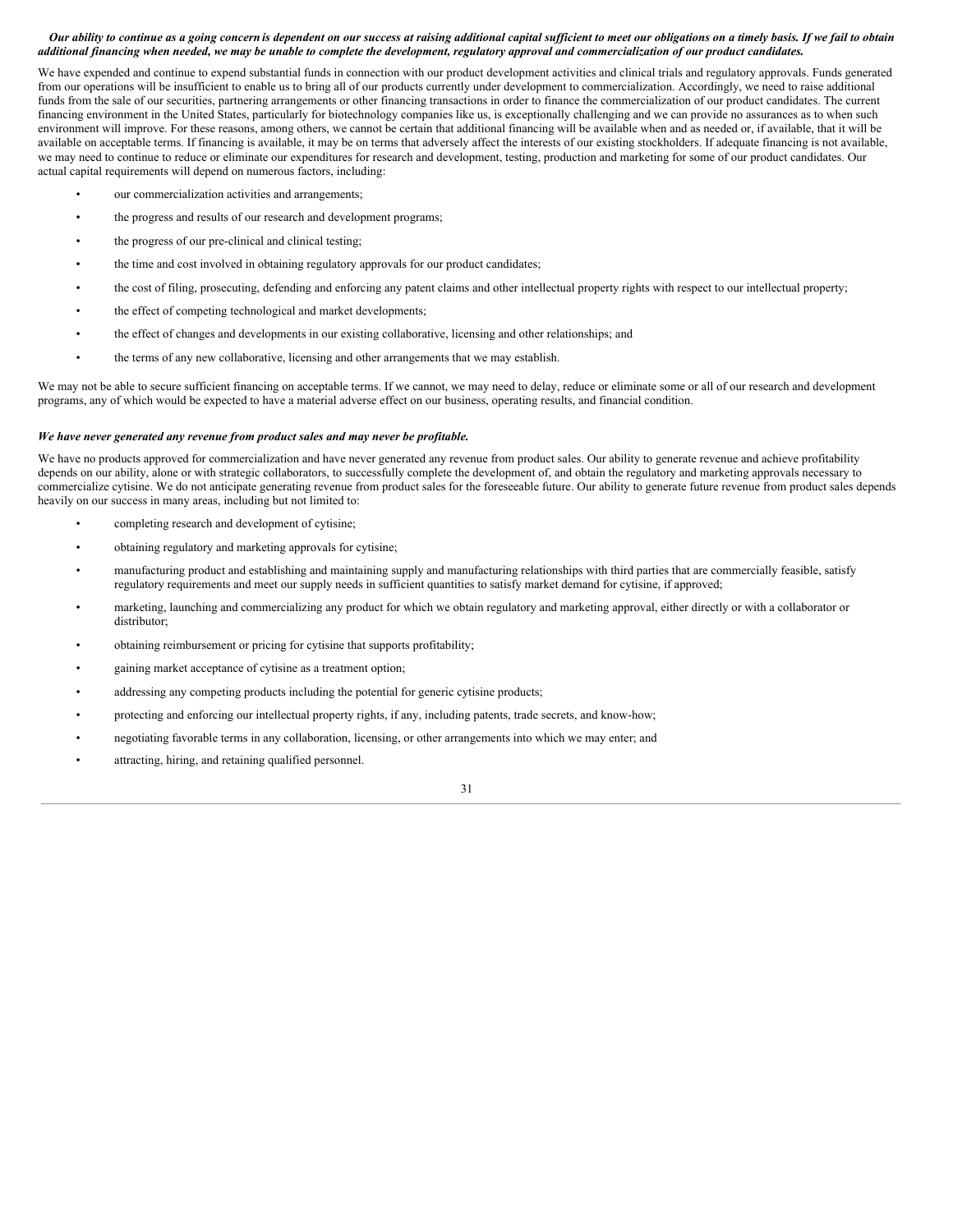Even if a product candidate that we develop is approved for commercial sale, we anticipate incurring significant costs associated with commercializing that candidate. Additionally, if we are not able to generate sufficient revenue from the sale of any approved products to cover our operating costs, we may never become profitable. If we obtain regulatory approval to market a product candidate, our future revenue will depend upon the size of any markets in which our product candidates may receive approval, and our ability to achieve sufficient market acceptance, pricing, reimbursement from third-party payors, and adequate market share for our product candidates in those markets

#### *We are dependent upon a single company for the manufacture and supply of cytisine.*

Our single product candidate, cytisine, has been in-licensed from a third party. We are required to continue to contract with Sopharma AD, or Sopharma, to continue our development and commercialization, if any, of cytisine pursuant to a supply agreement with Sopharma. If the supply agreement with Sopharma is terminated, we will need to develop or acquire alternative supply and manufacturing capabilities for cytisine, which we may not be able to do on commercially viable terms or at all.

If we are unable to successfully commercialize cytisine due to failure to obtain regulatory approval or due to other risk factors outlined herein, our business, financial condition, and results of operations will be materially harmed as cytisine is currently our sole product candidate.

#### We recently completed the merger with OncoGenex Pharmaceuticals, Inc. and the failure to integrate successfully the operations of the combined company could adversely *af ect our future results.*

Our success will depend, in significant part, on our ability to realize the anticipated benefits from combining the operations of the combined Achieve-OncoGenex enterprise. The failure to integrate successfully and to manage successfully the challenges presented by the integration process may result in our failure to achieve some or all of the anticipated benefits of the merger. Potential difficulties that may be encountered in the integration process include the following:

- using our cash and assets efficiently to develop our business;
- appropriately managing our liabilities;
- potential unknown or currently unquantifiable liabilities associated with the merger and our operations;
- operating as a public company under our combined management team, some members of which have limited public company experience; and
- performance shortfalls as a result of the diversion of the management's attention caused by integrating the companies' operations.

#### We will incur costs and demands upon management as a result of complying with the laws and regulations affecting public companies.

We incur significant legal, accounting and other expenses associated with public company reporting requirements. We also incur costs associated with corporate governance requirements, including requirements under the Sarbanes-Oxley Act, as well as rules implemented by the SEC and The NASDAQ Capital Market. These rules and regulations impose significant legal and financial compliance costs and make some activities more time-consuming and costly. For example, our management team consists of certain executive officers of Achieve prior to the merger, some of whom have not previously managed and operated a public company. These executive officers and other personnel will need to devote substantial time to gaining expertise regarding operations as a public company and compliance with applicable laws and regulations. In addition, it may be more difficult for us to attract and retain qualified individuals to serve on our board of directors or as executive officers, which may adversely affect investor confidence in our post-merger company and could cause our business or stock price to suffer.

#### Our principal stockholders own a significant percentage of our stock and will be able to exert significant control over us on matters subject to stockholder approval.

Our principal stockholders and their affiliates currently beneficially own approximately 57.3% of our outstanding voting stock. Therefore, these stockholders have the ability, and may continue to have the ability, to influence us through this ownership position. These stockholders are able to determine some or all matters involving us that require stockholder approval. For example, these stockholders, acting together, are able to control elections of directors, amendments of organizational documents, or approval of any merger, sale of assets, or other major corporate transaction. This control may prevent or discourage unsolicited acquisition proposals or offers for our common stock.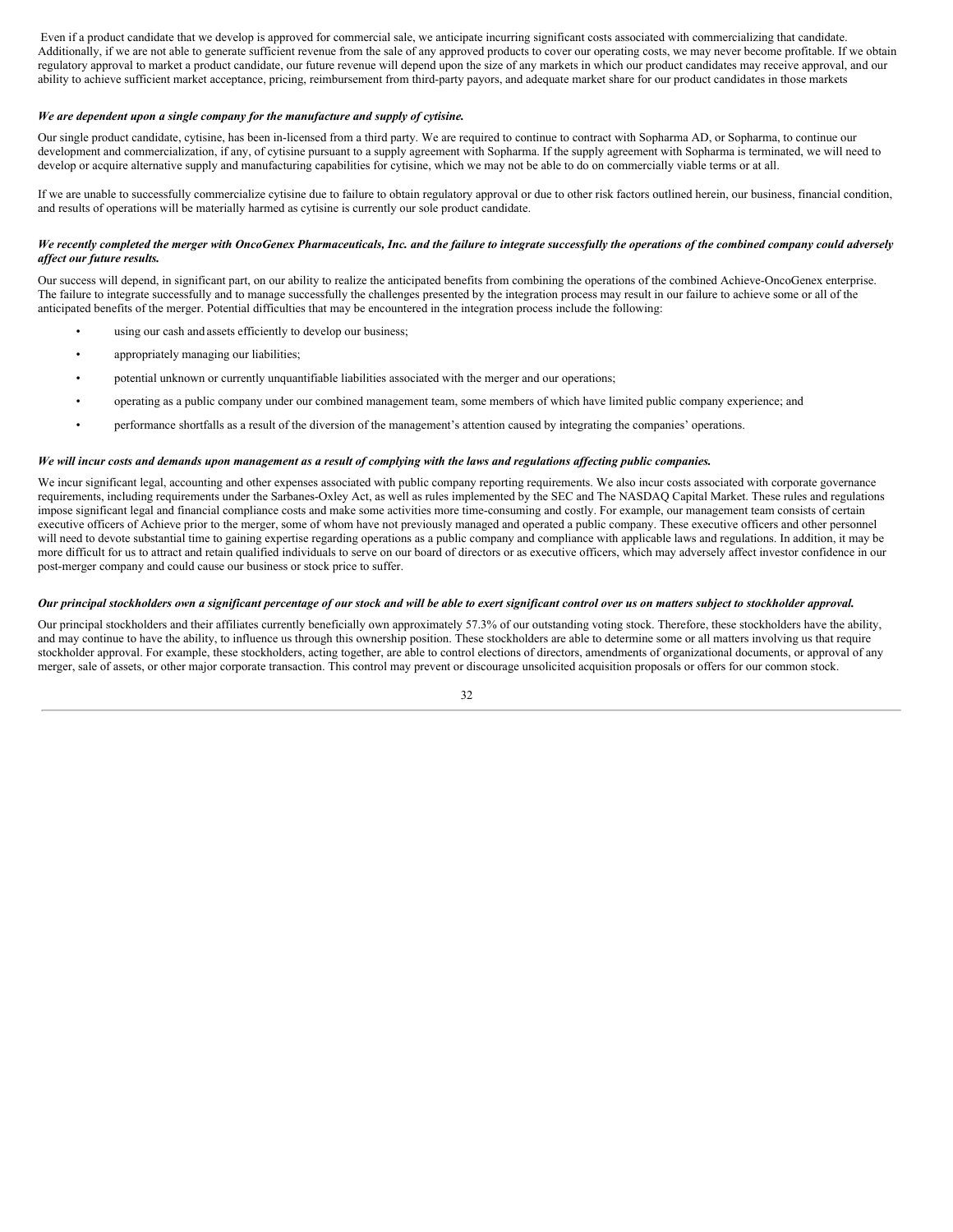#### **Risks Related to the Development of Our Product Candidates**

#### Cytisine is currently our sole product candidate and there is no guarantee that we will be able to successfully develop and commercialize cytisine.

We are currently dependent on the potential development of a single product candidate, cytisine. We are still developing our sole product candidate, and cytisine cannot be marketed or sold in the United States or in foreign markets until regulatory approval has been obtained from the U.S. Food and Drug Administration, or the FDA, or applicable foreign regulatory agencies. The process of obtaining regulatory approval is expensive and time consuming. The FDA and foreign regulatory authorities may never approve cytisine for sale and marketing, and even if cytisine is ultimately approved, regulatory approval may be delayed or limited in the United States or in other jurisdictions. Even if we are authorized to sell and market cytisine in one or more markets, there is no assurance that we will be able to successfully market cytisine or that cytisine will achieve market acceptance sufficient to generate profits. Failure to develop cytisine, to obtain regulatory approval for cytisine, to successfully market cytisine, or to generate profits from the sale of cytisine would have material adverse effects on our business, financial condition, and results of operations.

#### Results of earlier clinical trials of cytisine are not necessarily predictive of future results, and any advances of cytisine into clinical trials may not have favorable results or *receive regulatory approval.*

Even if our clinical trials are completed as planned, we cannot be certain that their results will be consistent with the results of the earlier clinical trials of cytisine. Positive results in pre-clinical testing and past clinical trials with respect to the safety and efficacy of cytisine do not ensure that results from subsequent clinical trials will also be positive, and we cannot be sure that the results of subsequent clinical trials will replicate the results of prior clinical trials and pre-clinical testing. This failure may cause us to abandon cytisine, which would negatively affect our ability to generate any product revenues.

#### Clinical trials are costly, time consuming and inherently risky, and we may fail to demonstrate safety and efficacy to the satisfaction of applicable regulatory authorities.

Clinical development is expensive, time consuming and involves significant risk. We cannot guarantee that any clinical trial will be conducted as planned or completed on schedule, if at all. A failure of one or more clinical trials can occur at any stage of development. Events that may prevent successful or timely completion of clinical development include, but are not limited to:

- inability to generate satisfactory pre-clinical, toxicology, or other in vivo or in vitro data or diagnostics to support the initiation or continuation of clinical trials;
- delays in reaching agreement on acceptable terms with clinical research organizations, or CROs, and clinical trial sites, the terms of which can be subject to extensive negotiation and may vary significantly among different CROs and clinical trial sites;
- delays in obtaining required institutional review board, or IRB, approval at each clinical trial site;
- failure to permit the conduct of a clinical trial by regulatory authorities, after review of an investigational new drug or equivalent foreign application or amendment;
- delays in recruiting qualified patients in its clinical trials;
- failure by clinical sites, CROs or other third parties to adhere to clinical trial requirements;
- failure by clinical sites, CROs or other third parties to perform in accordance with the good clinical practices requirements of the FDA or applicable foreign regulatory guidelines;
- patients terminating enrollment in our clinical trials;
- adverse events or tolerability issues significant enough for the FDA or other regulatory agencies to put any or all clinical trials on hold;
- animal toxicology issues significant enough for the FDA or other regulatory agencies to disallow investigation in humans;
- occurrence of adverse events associated with our product candidate;
- changes in regulatory requirements and guidance that require amending or submitting new clinical protocols;
- the cost of clinical trials of cytisine;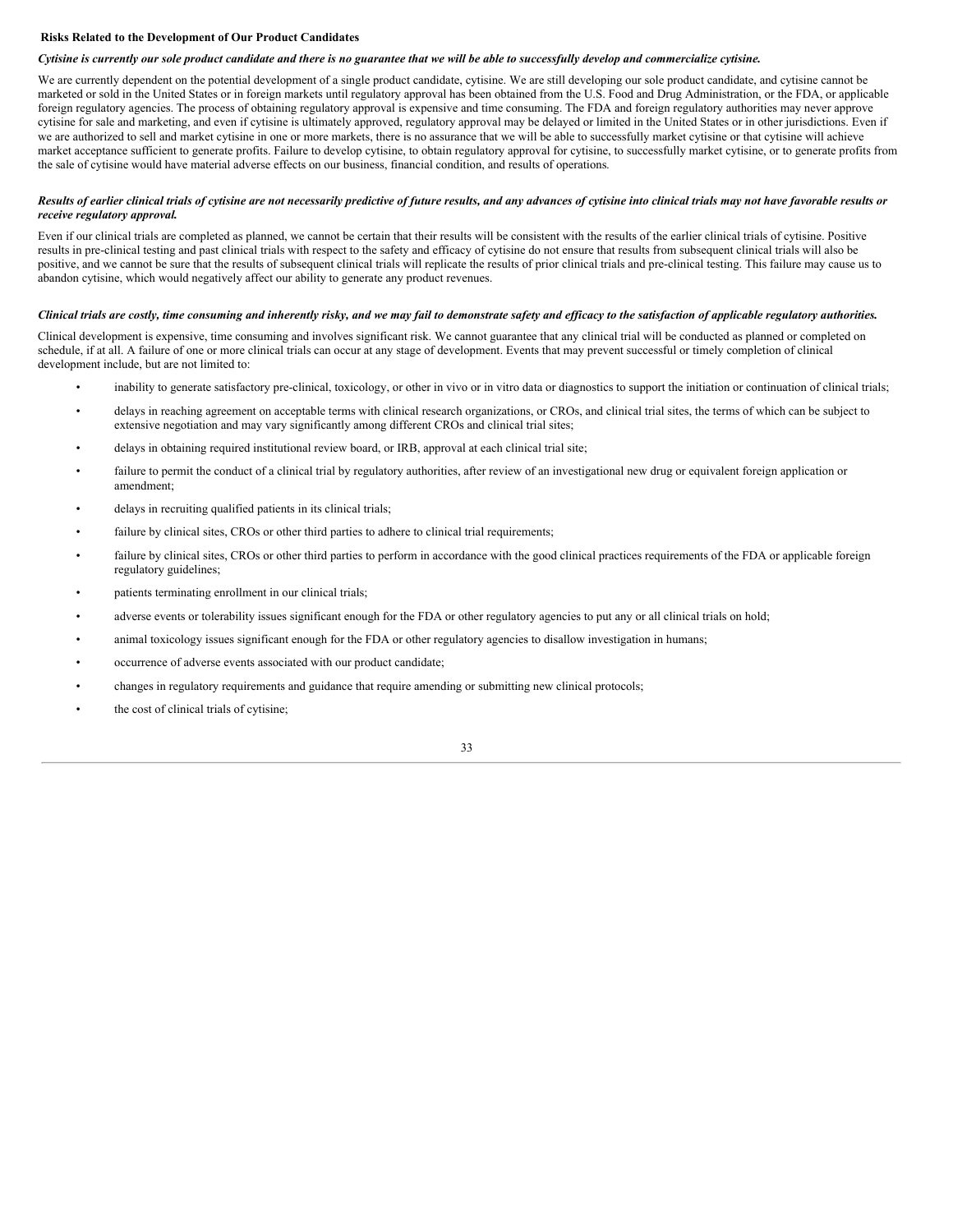- negative or inconclusive results from our clinical trials which may result in us deciding, or regulators requiring us, to conduct additional clinical trials or abandon development programs in other ongoing or planned indications for cytisine; and
- delays in the time for manufacture of sufficient quantities of cytisine for use in clinical trials.

Any inability to successfully complete clinical development and obtain regulatory approval for cytisine could result in additional costs to us or impair our ability to generate revenue. In addition, if we make manufacturing or formulation changes to cytisine, we may need to conduct additional pre-clinical trials or the results obtained from such new formulation may not be consistent with previous results obtained. Clinical trial delays could also shorten any periods during which our products have patent protection and may allow competitors to develop and bring products to market before we do, which could impair our ability to successfully commercialize cytisine and may harm our business and results of operations.

#### Cytisine may cause undesirable side effects or have other properties that could delay or prevent their regulatory approval, limit the commercial viability of an approved *label, or result in significant negative consequences following marketing approval, if any.*

Undesirable side effects caused by cytisine could cause us or regulatory authorities to interrupt, delay, or terminate clinical trials or even if approved, result in a restrictive label or delay regulatory approval by the FDA or comparable foreign authorities.

Additionally, even if cytisine receives marketing approval, and we or others later identify undesirable side effects caused by cytisine, potentially significant negative consequences could result, including but not limited to:

- regulatory authorities may withdraw approvals of cytisine;
- regulatory authorities may require additional warnings on the cytisine label;
- we may be required to create a Risk Evaluation and Mitigation Strategy, or REMS, plan, which could include a medication guide outlining the risks of such side effects for distribution to patients, a communication plan for healthcare providers, and/or other elements to assure safe use;
- we could be sued and held liable for harm caused to patients; and
- our reputation may suffer.

Any of these events could prevent us from achieving or maintaining market acceptance of cytisine, even if approved, and could significantly harm our business, results of operations, and prospects.

Our product development program may not uncover all possible adverse events that patients who take cytisine or our other product candidates may experience. The number of subjects exposed to cytisine or our other product candidates and the average exposure time in the clinical development program may be inadequate to detect rare adverse events, or chance findings, that may only be detected once the product is administered to more patients and for greater periods of time.

Clinical trials by their nature utilize a sample of the potential patient population. However, we cannot be fully assured that rare and severe side effects of cytisine will be uncovered. Such rare and severe side effects may only be uncovered with a significantly larger number of patients exposed to cytisine. If such safety problems occur or are identified after cytisine reaches the market in the United States, or if such safety problems occur or are identified in foreign markets where cytisine is currently marketed, the FDA may require that we amend the labeling of cytisine or recall it, or may even withdraw approval for cytisine.

#### If the use or misuse of cytisine harms patients, or is perceived to harm patients even when such harm is unrelated to cytisine, our regulatory approvals, if any, could be revoked or otherwise negatively impacted and we could be subject to costly and damaging product liability claims. If we are unable to obtain adequate insurance or are required to pay for liabilities resulting from a claim excluded from, or beyond the limits of, our insurance coverage, a material liability claim could adversely affect our *financial condition.*

The use or misuse of cytisine in clinical trials and the sale of cytisine if marketing approval is obtained, exposes us to the risk of potential product liability claims. Product liability claims might be brought against us by consumers, healthcare providers, pharmaceutical companies or others selling or otherwise coming into contact with our product. There is a risk that cytisine may induce adverse events. If we cannot successfully defend against product liability claims, we could incur substantial liability and costs. During the course of treatment, patients may suffer adverse events for reasons that may be related to cytisine. Such events could subject us to costly litigation, require us to pay substantial amounts of money to injured patients, delay, negatively impact or end our opportunity to receive or maintain regulatory approval to market cytisine, if any, or require us to suspend or abandon our commercialization efforts. Even in a circumstance in which an adverse event is unrelated to cytisine, the investigation into the circumstance may be time-

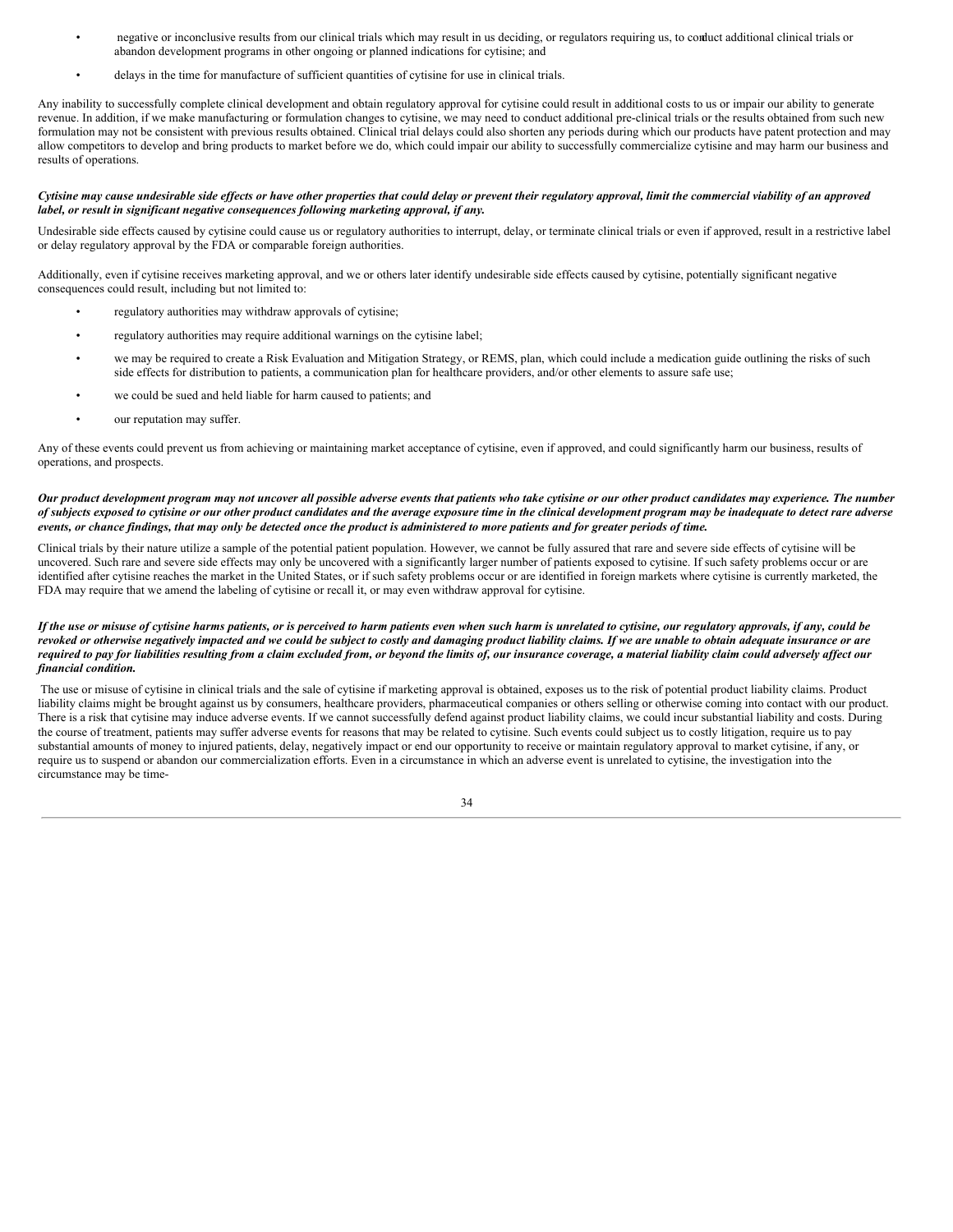consuming or inconclusive. These investigations may delay our regulatory approval process or impact and limit the type of regulatory approvals cytisine receivs or maintains. As a result of these factors, a product liability claim, even if successfully defended, could have a material adverse effect on our business, financial condition or results of operations.

If we obtain marketing approval for cytisine, we will need to expand our insurance coverage to include the sale of commercial products. There is no way to know if we will be able to continue to obtain product liability coverage and obtain expanded coverage if we require it, in sufficient amounts to protect us against losses due to liability, on acceptable terms, or at all. We may not have sufficient resources to pay for any liabilities resulting from a claim excluded from, or beyond the limits of, our insurance coverage. Where we have provided indemnities in favor of third parties under our agreements with them, there is also a risk that these third parties could incur liability and bring a claim under such indemnities. An individual may bring a product liability claim against us alleging that cytisine causes, or is claimed to have caused, an injury or is found to be unsuitable for consumer use. Any such product liability claims may include allegations of defects in manufacturing, defects in design, a failure to warn of dangers inherent in the product, negligence, strict liability, and a breach of warranties. Claims could also be asserted under state consumer protection acts. Any product liability claim brought against us, with or without merit, could result in:

- withdrawal of clinical trial volunteers, investigators, patients or trial sites or limitations on approved indications;
- the inability to commercialize, or if commercialized, decreased demand for, cytisine;
- if commercialized, product recalls, withdrawals of labeling, marketing or promotional restrictions or the need for product modification;
- initiation of investigations by regulators;
- loss of revenues;
- substantial costs of litigation, including monetary awards to patients or other claimants;
- liabilities that substantially exceed our product liability insurance, which we would then be required to pay ourselves;
- an increase in our product liability insurance rates or the inability to maintain insurance coverage in the future on acceptable terms, if at all;
- the diversion of management's attention from our business; and
- damage to our reputation and the reputation of our products and our technology.

Product liability claims may subject us to the foregoing and other risks, which could have a material adverse effect on our business, financial condition or results of operations.

#### The development of our product candidate is dependent upon securing sufficient quantities of cytisine from the Laburnum anagyroides plant, which plant grows in a *limited number of locations outside of the United States.*

The therapeutic component of our product candidate, cytisine, is derived from the seeds of the*Laburnum anagyroides* plant, which grows in the mountains of Southern Europe. We currently secure cytisine exclusively from Sopharma, a Bulgarian third-party supplier. Our current supply agreement with Sopharma expires on July 28, 2037, unless extended by mutual agreement of us and Sopharma. There can be no assurances that *Laburnum anagyroides* will continue to grow in sufficient quantities to meet commercial supply requirements or that the countries from which we can secure *Laburnum anagyroides* will continue to allow the exportation of cytisine. Sopharma currently has planted approximately 600,000 laburnum trees, saplings and seedlings in multiple locations in Central and Eastern Bulgaria. Each tree takes approximately four to five years to reach maturity for harvesting and has a productive life expectancy of 20 to 25 years. Although Sopharma has plans to plant significant numbers of additional trees, there is no guarantee that they will do so or that the trees will produce the anticipated yield of cytisine. In the event we are no longer able to obtain cytisine from Sopharma, or in sufficient quantities, we may not be able to produce our proposed products and our business will be adversely affected.

#### Our business may be negatively affected by weather conditions and the availability of natural resources, as well as by climate change.

In recent years, extreme weather events and changing weather patterns such as storms, flooding, drought, and temperature changes, appear to have become more common. The production of cytisine from the *Laburnum anagyroides* plant depends on the availability of natural resources, including sufficient rainfall. Our exclusive supplier of cytisine, Sopharma, could be adversely affected if it experiences a shortage of fresh water due to droughts or other weather conditions. As a result of such events, we could experience cytisine shortages from Sopharma, all of which could have a material adverse effect on our business, financial condition and results of operations.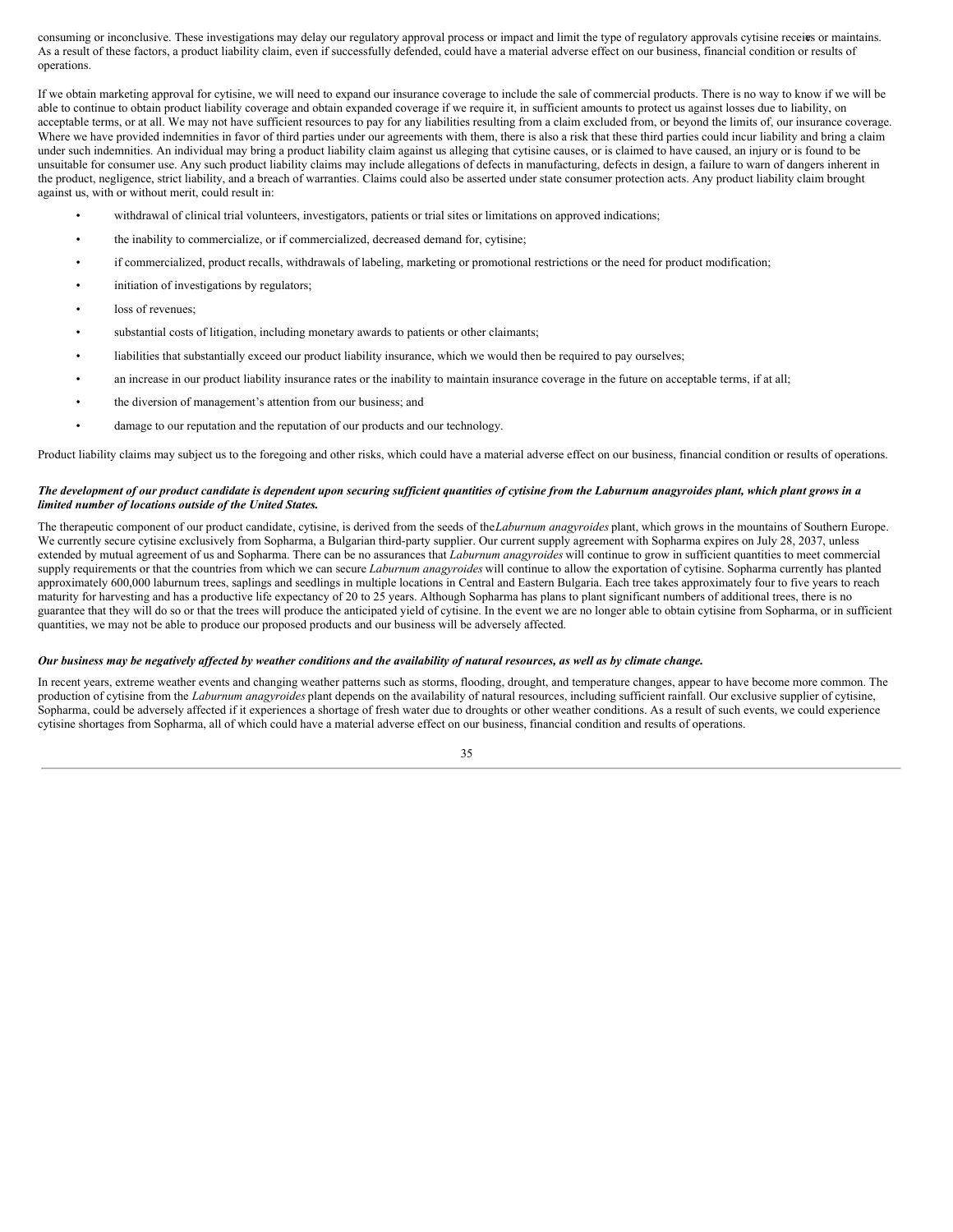In addition, the manufacturing and other operations of Sopharma are located near earthquake fault lines in Sofia, Bulgaria. In the event of a major earthquake, we could experience business interruptions from the disruption of our cytisine supplies, which could have a material adverse effect on our business, financial condition and results of operations.

#### *We may conduct clinical trials internationally, which may trigger additional risks.*

If we decide to conduct clinical trials in Europe or other countries outside of the United States, we will have additional regulatory requirements that we will have to meet in connection with our manufacturing, distribution, use of data and other matters. The failure of us to meet such regulatory requirements could delay our clinical trials, the approval, if any, of cytisine by the FDA, or the commercialization of cytisine, or result in higher costs or deprive us of potential product revenues.

#### We may use our financial and human resources to pursue a particular research program or product candidate and fail to capitalize on programs or product candidates that *may be more profitable or for which there is a greater likelihood of success.*

Because we have limited financial and human resources, we may forego or delay pursuit of opportunities with some programs or product candidates or for other indications that later prove to have greater commercial potential. Our resource allocation decisions may cause us to fail to capitalize on viable commercial products or more profitable market opportunities. Our spending on current and future research and development programs and future product candidates for specific indications may not yield any commercially viable products. We may also enter into additional strategic collaboration agreements to develop and commercialize some of our programs and potential product candidates in indications with potentially large commercial markets. If we do not accurately evaluate the commercial potential or target market for a particular product candidate, we may relinquish valuable rights to that product candidate through strategic collaborations, licensing or other royalty arrangements in cases in which it would have been more advantageous for us to retain sole development and commercialization rights to such product candidate, or we may allocate internal resources to a product candidate in a therapeutic area in which it would have been more advantageous to enter into a partnering arrangement.

## **Risks Related to Regulatory Approval of Cytisine and Other Legal Compliance Matters**

#### If we do not obtain the necessary regulatory approvals in the United States and/or other countries, we will not be able to sell cytisine.

We will need approval from the FDA, to commercialize cytisine in the United States and approvals from similar regulatory authorities in foreign jurisdictions to commercialize cytisine in those jurisdictions. In order to obtain FDA approval of cytisine, we must submit an NDA to the FDA, demonstrating that cytisine is safe, pure and potent, and effective for its intended use. This demonstration requires significant research including completion of clinical trials. Satisfaction of the FDA's regulatory requirements typically takes many years, depending upon the type, complexity and novelty of the product candidate and requires substantial resources for research, development and testing. We cannot predict whether our clinical trials will demonstrate the safety and efficacy of cytisine or if the results of any clinical trials will be sufficient to advance to the next phase of development or for approval from the FDA. We also cannot predict whether our research and clinical approaches will result in data that the FDA considers safe and effective for the proposed indications of cytisine. The FDA has substantial discretion in the product approval process. The approval process may be delayed by changes in government regulation, future legislation or administrative action or changes in FDA policy that occur prior to or during our regulatory review. While we intend to begin a pivotal Phase 3 trial in the first half of 2018, the FDA may require us to conduct additional Phase 3 trials, including if it deems the earlier trials involving cytisine to be insufficient or not available to support a single additional Phase 3 trial. Even if we comply with all FDA requests, the FDA may ultimately reject one or more of our applications. We may never obtain regulatory approval for cytisine. Failure to obtain approval from the FDA or comparable regulatory authorities in foreign jurisdictions to commercialize cytisine will leave us without saleable products and therefore without any source of revenues. In addition, the FDA may require us to conduct additional clinical testing or to perform post-marketing studies, as a condition to granting marketing approval of a product or permit continued marketing, if previously approved. If conditional marketing approval is obtained, the results generated after approval could result in loss of marketing approval, changes in product labeling, and/or new or increased concerns about the side effects or efficacy of a product. The FDA has significant post-market authority, including the explicit authority to require post-market studies and clinical trials, labeling changes based on new safety information and compliance with FDA-approved risk evaluation and mitigation strategies. The FDA's exercise of its authority has in some cases resulted, and in the future could result, in delays or increased costs during product development, clinical trials and regulatory review, increased costs to comply with additional post-approval regulatory requirements and potential restrictions on sales of approved products. In foreign jurisdictions, the regulatory approval processes generally include the same or similar risks as those associated with the FDA approval procedures described above. We cannot be certain that we will receive the approvals necessary to commercialize cytisine for sale either within or outside the United States.

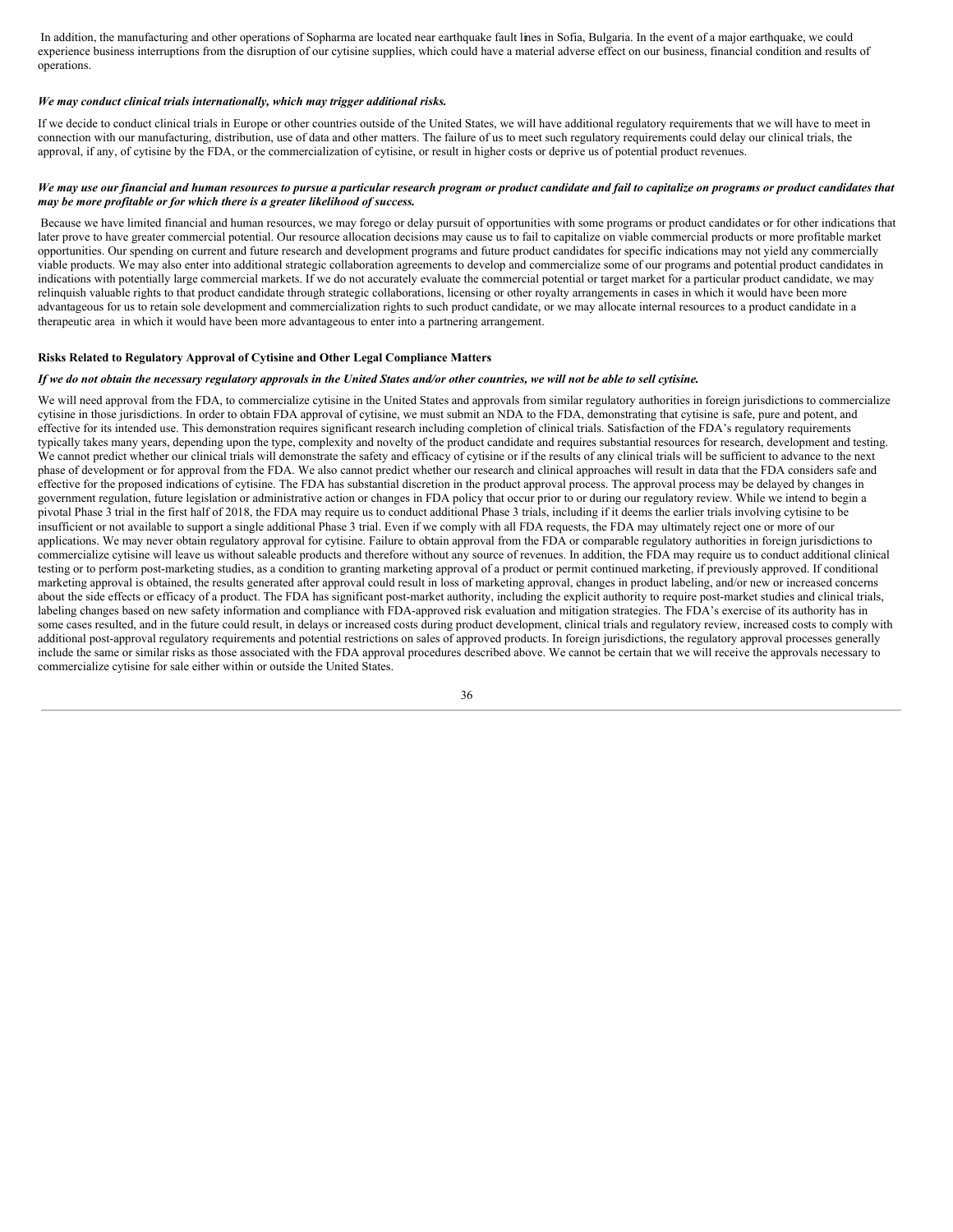#### Even if we obtain regulatory approval for cytisine, we will remain subject to ongoing regulatory requirements in connection with the sale and distribution of cytisine.

Even if cytisine is approved by the FDA or comparable foreign regulatory authorities, we will be subject to ongoing regulatory requirements with respect to manufacturing, labeling, packaging, storage, advertising, promotion, sampling, record-keeping, conduct of post-marketing clinical trials, and submission of safety, efficacy and other postapproval information, including both federal and state requirements in the United States and the requirements of comparable foreign regulatory authorities. Compliance with such regulatory requirements will likely be costly and the failure to comply would likely result in penalties, up to and including, the loss of such approvals from the FDA or comparable foreign regulatory authorities.

Manufacturers and manufacturers' facilities are required to continuously comply with FDA and comparable foreign regulatory authority requirements, including ensuring that quality control and manufacturing procedures conform to current Good Manufacturing Practices, or cGMP, regulations and corresponding foreign regulatory manufacturing requirements. As such, we, Sopharma and other contract manufacturers, if any, will be subject to continual review and inspections to assess compliance with cGMP and adherence to commitments made in any NDA or marketing authorization application.

#### Ongoing post-approval monitoring and clinical trial obligations may be costly to us and the failure to meet such obligations may result in the withdrawal of such approvals.

Any regulatory approvals that we receive for cytisine, if any, may be subject to limitations on the approved indicated uses for which cytisine may be marketed or to the conditions of approval, or contain requirements for potentially costly post-marketing testing, including Phase 4 clinical trials, and surveillance to monitor the safety and efficacy of cytisine. We will be required to report adverse reactions and production problems, if any, to the FDA and comparable foreign regulatory authorities. Any new legislation addressing product safety issues could result in delays in product development or commercialization, or increased costs to assure compliance. If our original marketing approval for cytisine was obtained through an accelerated approval pathway, we could be required to conduct a successful post-marketing clinical trial in order to confirm the clinical benefit for our products. An unsuccessful post-marketing clinical trial or failure to complete such a trial could result in the withdrawal of marketing approval.

If a regulatory agency discovers previously unknown problems with a product, such as adverse events of unanticipated severity or frequency, or problems with the facility where the product is manufactured, or disagrees with the promotion, marketing or labeling of a product, the regulatory agency may impose restrictions on that product or us, including requiring withdrawal of the product from the market. If we fail to comply with applicable regulatory requirements, a regulatory agency or enforcement authority may, among other things:

- issue warning letters;
- impose civil or criminal penalties;
- suspend or withdraw regulatory approval;
- suspend any of our ongoing clinical trials;
- refuse to approve pending applications or supplements to approved applications submitted by us;
- impose restrictions on our operations, including closing our contract manufacturers' facilities; or
- require a product recall.

Any government investigation of alleged violations of law would be expected to require us to expend significant time and resources in response and could generate adverse publicity. Any failure to comply with ongoing regulatory requirements may significantly and adversely affect our ability to develop and commercialize our products and the value of us and our operating results would be adversely affected.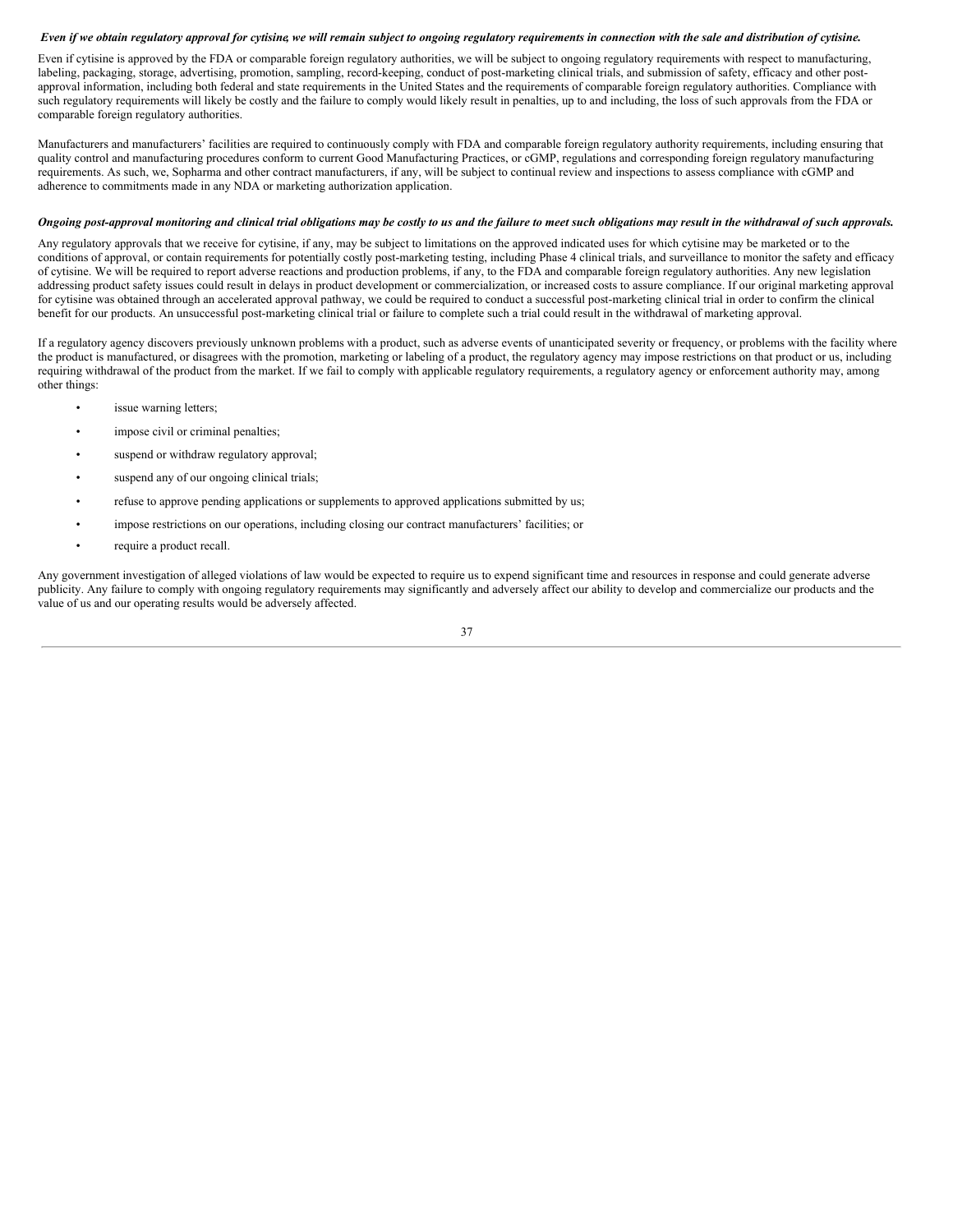## We may be subject, directly or indirectly, to federal and state healthcare fraud and abuse laws, false claims laws, and health information privacy and security laws. If we *are unable to comply, or have not fully complied, with such laws, we could face substantial penalties.*

If we obtain FDA approval for cytisine and begin commercializing it in the United States, our operations may be subject to various federal and state fraud and abuse laws, including, without limitation, the federal Anti-Kickback Statute, the federal False Claims Act, and physician sunshine laws and regulations. These laws may impact, among other things, our proposed sales, marketing, and education programs. In addition, we may be subject to patient privacy regulation by both the federal government and the states in which we conduct our business. The laws that may affect our ability to operate include:

- the federal Anti-Kickback Statute, which prohibits, among other things, persons from knowingly and willfully soliciting, receiving, offering or paying remuneration, directly or indirectly, to induce, or in return for, the purchase or recommendation of an item or service reimbursable under a federal healthcare program, such as the Medicare and Medicaid programs;
- federal civil and criminal false claims laws and civil monetary penalty laws, which prohibit, among other things, individuals or entities from knowingly presenting, or causing to be presented, claims for payment from Medicare, Medicaid, or other third-party payors that are false or fraudulent;
- the federal Health Insurance Portability and Accountability Act of 1996, or HIPAA, which created new federal criminal statutes that prohibit executing a scheme to defraud any healthcare benefit program and making false statements relating to healthcare matters;
- HIPAA, as amended by the Health Information Technology and Clinical Health Act, and its implementing regulations, which imposes specified requirements relating to the privacy, security, and transmission of individually identifiable health information;
- HIPAA, as amended by the Health Information Technology and Clinical Health Act, and its implementing regulations, which imposes specified requirements relating to the privacy, security, and transmission of individually identifiable health information;
- the federal physician sunshine requirements under the Patient Protection and Affordable Care Act, as amended by the Health Care and Education Reconciliation Act, or the Health Care Reform Law, requires manufacturers of products, devices, biologics, and medical supplies to report annually to the U.S. Department of Health and Human Services information related to payments and other transfers of value to physicians, other healthcare providers, and teaching hospitals, and ownership and investment interests held by physicians and other healthcare providers and their immediate family members and applicable group purchasing organizations; and
- state law equivalents of each of the above federal laws, such as anti-kickback and false claims laws that may apply to items or services reimbursed by any third-party payor, including governmental and private payors, to comply with the pharmaceutical industry's voluntary compliance guidelines and the relevant compliance guidance promulgated by the federal government, or otherwise restrict payments that may be made to healthcare providers and other potential referral sources; state laws that require product manufacturers to report information related to payments and other transfers of value to physicians and other healthcare providers or marketing expenditures, and state laws governing the privacy and security of health information in specified circumstances, many of which differ from each other in significant ways and may not have the same effect, thus complicating compliance efforts.

Because of the breadth of these laws and the narrowness of the statutory exceptions and safe harbors available, it is possible that some of our business activities could be subject to challenge under one or more of such laws. In addition, recent health care reform legislation has strengthened these laws. For example, the Health Care Reform Law, among other things, amends the intent requirement of the federal anti-kickback and criminal healthcare fraud statutes. A person or entity no longer needs to have actual knowledge of this statute or specific intent to violate it. Moreover, the Health Care Reform Law provides that the government may assert that a claim including items or services resulting from a violation of the federal anti-kickback statute constitutes a false or fraudulent claim for purposes of the False Claims Act.

If our operations are found to be in violation of any of the laws described above or any other governmental regulations that apply to us, we may be subject to penalties, including civil and criminal penalties, damages, fines, exclusion from participation in government health care programs, such as Medicare and Medicaid, imprisonment, and the curtailment or restructuring of our operations, any of which could adversely affect our ability to operate our business and its results of operations.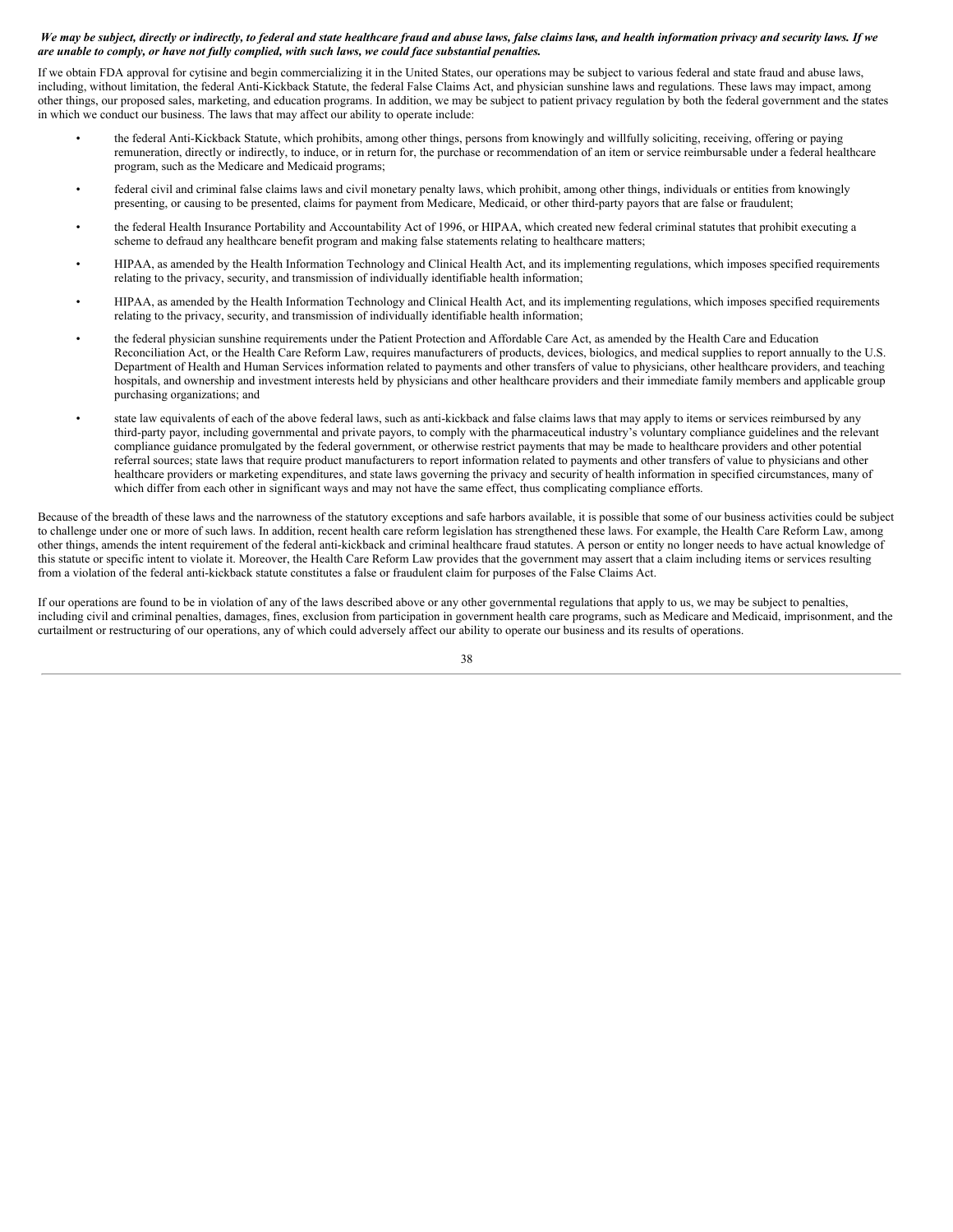#### Healthcare legislative and executive reform measures may have a material adverse effect on our business, financial condition or results of operations.

In the United States, there have been and continue to be a number of legislative initiatives to contain healthcare costs. For example, in March 2010, the Health Care Reform Law was passed, which substantially changes the way health care is financed by both governmental and private insurers, and significantly impacts the U.S. pharmaceutical industry. The Health Care Reform Law, among other things, addresses a new methodology by which rebates owed by manufacturers under the Medicaid Drug Rebate Program are calculated for products that are inhaled, infused, instilled, implanted, or injected, increases the minimum Medicaid rebates owed by manufacturers under the Medicaid Drug Rebate Program and extends the rebate program to individuals enrolled in Medicaid managed care organizations, establishes annual fees and taxes on manufacturers of specified branded prescription products, and promotes a new Medicare Part D coverage gap discount program.

On January 20, 2017, President Donald Trump issued an Executive Order to initiate the repeal of the Health Care Reform Law and Achieve expects that additional state and federal healthcare measures under the Trump administration will be adopted in the future, any of which could limit the amounts that federal and state governments will pay for healthcare products and services, which could result in reduced demand or lower pricing for cytisine, or additional pricing pressures. Currently, the Health Care Reform Law provides coverage for smoking cessation-related activities, including two counseling attempts for smoking cessation per year and prescription drugs for smoking cessation, but not over-the-counter treatments. If these provisions are repealed, in whole or in part, our business, financial condition, or results of operations could be negatively affected.

The United Kingdom is currently a member state of the European Union. However, the United Kingdom has signaled its intention to withdraw from the European Union (commonly known as BREXIT). If BREXIT, which is likely to occur in 2019, does occur, the United Kingdom will no longer be a member state within the European Union. Since a significant portion of the regulatory framework in the United Kingdom is derived from the regulations of the European Union, BREXIT could materially change the regulatory framework applicable to the approval of cytisine, which could have a material adverse effect on us and our operations. BREXIT may also result in other significant regulatory and legislative changes in the United Kingdom, which could, for example, affect the pricing of pharmaceutical products in the United Kingdom, which could in turn result in diminished performance for us. Even if the substance of regulatory changes resulting from BREXIT does not have a significant impact on our operations, it is reasonable to expect that we would incur potentially significant costs in connection with complying with any new regulations. Further, the European Medicines Agency is currently located in the United Kingdom. It is possible that BREXIT would result in the relocation of the European Medicines Agency or disruption to the European Medicines Agency's review process, either of which could have an adverse effect on our operations in the United Kingdom and the European Union.

BREXIT may also have adverse effects on potential customers and collaborators of ours, which cou ld indirectly have an adverse effect on us.

#### **Risks Related to our Business Operations**

#### It is difficult to evaluate our current business, predict our future prospects and forecast our financial performance and growth.

To date our business activities have been focused primarily on the development and regulatory approval of cytisine and its various alternative forms. Although we have not generated revenue to date, we expect that, after any regulatory approval, any receipt of revenue will be attributable to sales of cytisine, primarily in the United States, the European Union (including the United Kingdom) and Japan. Because we devote substantially all of our resources to the development of cytisine and rely on cytisine as our sole source of potential revenue for the foreseeable future, any factors that negatively impact this product, or result in decreasing product sales, would materially and adversely affect our business, financial condition and results of operations.

#### Our future success depends in part on our ability to attract, retain, and motivate other qualified personnel.

We will need to expand and effectively manage our managerial, operational, financial, development and other resources in order to successfully pursue our development and commercialization efforts for our existing and future product candidates. We expect to need additional scientific, technical, operational, financial and other personnel.Our success depends on our continued ability to attract, retain and motivate highly qualified personnel, such as management, clinical and preclinical personnel, including our executive officers Richard Stewart, John Bencich, Cindy Jacobs, Anthony Clarke and Jaime Welch. In addition, although we have entered into employment agreements with each of Mr. Stewart, Mr. Bencich, Dr. Jacobs, Dr. Clarke and Ms. Welch, such agreements permit those executives to terminate their employment with us at any time, subject to providing us with advance written notice

We may not be able to attract and retain personnel on acceptable terms, if at all, given the competition among numerous pharmaceutical and biotechnology companies for individuals with similar skill sets. In addition, failure to succeed in development and commercialization of cytisine may make it more challenging to recruit and retain qualified personnel. The inability to recruit and retain qualified personnel, or the loss of the services of our current personnel may impede the progress of our research, development, and commercialization objectives and would negatively impact our ability to succeed in our product development strategy.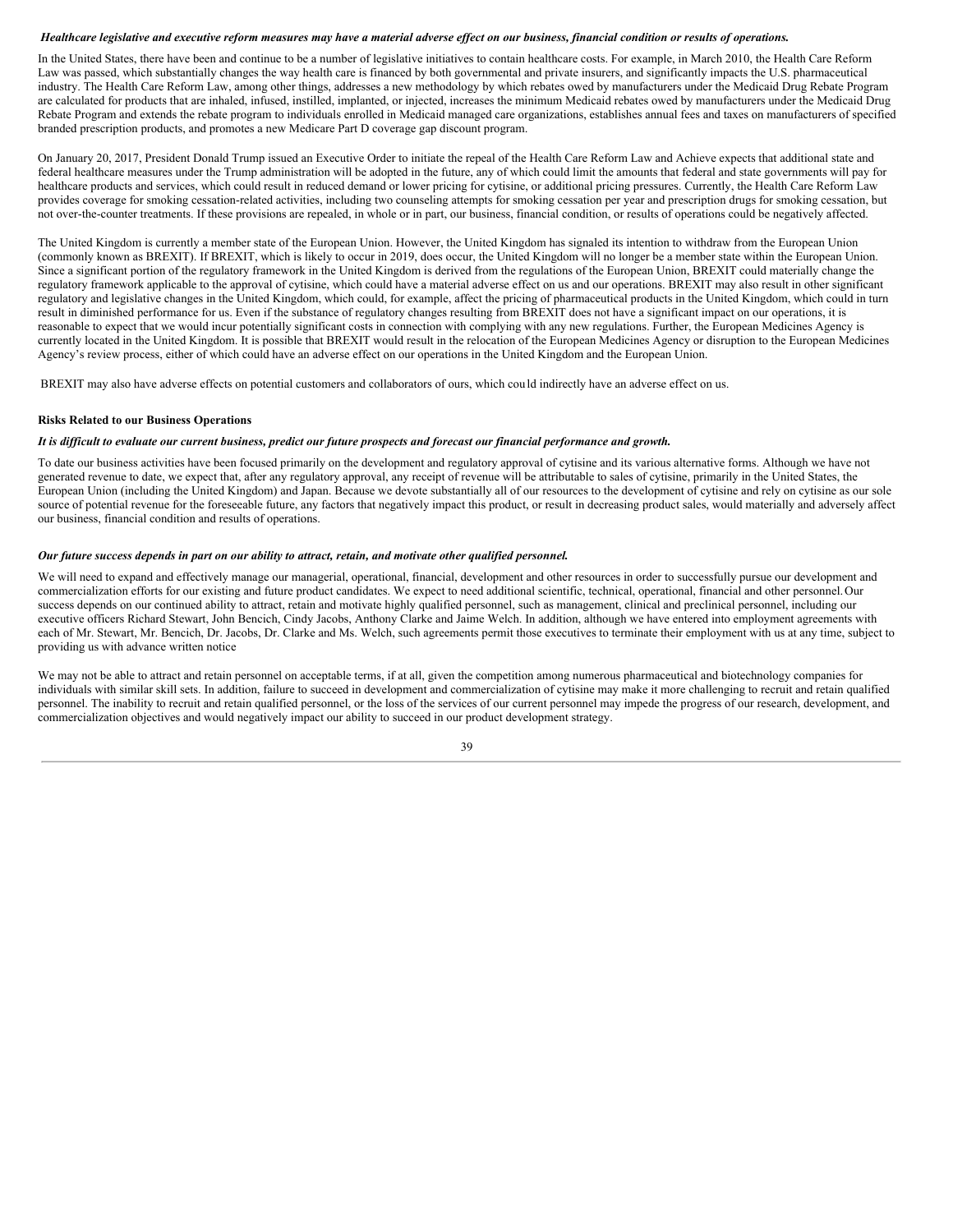### We will need to expand our organization and we may experience difficulties in managing this growth, which could disrupt our operations.

We may need to divert a disproportionate amount of our attention away from our day-to-day activities and devote a substantial amount of time to managing these growth activities. We may not be able to effectively manage the expansion of our operations, which may result in weaknesses in its infrastructure, operational mistakes, loss of business opportunities, loss of employees, and reduced productivity among remaining employees. Our expected growth could require significant capital expenditures and may divert financial resources from other projects, such as the development of additional product candidates. If we are unable to effectively manage our growth, our expenses may increase more than expected, our ability to generate and/or grow revenue could be reduced and we may not be able to implement our business strategy. Our future financial performance and our ability to commercialize product candidates and compete effectively will depend, in part, on our ability to effectively manage any future growth.

### **Risks Related to Our Reliance on Third Parties**

### We expect to continue to rely on third parties to manufacture cytisine for use in clinical trials, and we intend to exclusively rely on Sopharma to produce and process cytisine, if approved. Our commercialization of cytisine could be stopped, delayed or made less profitable if Sopharma fails to obtain approval of government regulators, fails to provide us with sufficient quantities of product, or fails to do so at acceptable quality levels or prices.

We do not currently have nor do we currently plan to develop the infrastructure or capability internally to manufacture our clinical supplies for use in the conduct of our clinical trials, and we lack the resources and the capability to manufacture cytisine on a clinical or commercial scale. We currently exclusively rely on Sopharma to manufacture cytisine for use in clinical trials and plan to continue relying on Sopharma to manufacture cytisine on a commercial scale, if approved.

Our reliance on Sopharma exposes us to the following additional risks:

- Sopharma might be unable to timely manufacture cytisine or produce the quantity and quality required to meet our clinical and commercial needs, if any;
- we may be unable to identify manufacturers other than Sopharma on acceptable terms or at all;
- Sopharma may not be able to execute our manufacturing procedures appropriately;
- Sopharma may not perform as agreed or may not remain in the contract manufacturing business for the time required to supply our clinical trials or to successfully produce, store and distribute our products;
- Sopharma is or will be subject to ongoing periodic unannounced inspection by the FDA and corresponding state agencies to ensure strict compliance with cGMPs and other government regulations and corresponding foreign standards. We do not have control over Sopharma's compliance with these regulations and standards;
- we may not own, or may have to share, the intellectual property rights to any improvements made by Sopharma in the manufacturing process for cytisine;
- we do not own the intellectual property rights to cytisine, and Sopharma could license such rights to third parties or begin supplying other third parties with cytisine; and
- Sopharma could breach or terminate their agreement with us.

Each of these risks could delay our clinical trials, the approval, if any of cytisine by the FDA or the commercialization of cytisine or result in higher costs or deprive us of potential product revenue.

The manufacture of medical products is complex and requires significant expertise and capital investment, including the development of advanced manufacturing techniques and process controls. Manufacturers of medical products often encounter difficulties in production, particularly in scaling up and validating initial production and absence of contamination. These problems include difficulties with production costs and yields, quality control, including stability of the product, quality assurance testing, operator error, shortages of qualified personnel, as well as compliance with strictly enforced federal, state and foreign regulations. Furthermore, if contaminants are discovered in the supply of cytisine or in the Sopharma manufacturing facilities, such manufacturing facilities may need to be closed for an extended period of time to investigate and remedy the contamination. We cannot be assured that any stability or other issues relating to the manufacture of cytisine will not occur in the future. Additionally, Sopharma may experience manufacturing difficulties due to resource constraints or as a result of labor disputes or political instability in the countries in which Sopharma conducts its operations. If Sopharma were to encounter any of these difficulties, or otherwise fail to comply with its contractual obligations, our ability to provide our product candidates to patients in clinical trials could be delayed or suspended. Any delay or interruption in the supply of clinical trial supplies could delay the completion of clinical trials, increase the costs associated with maintaining clinical trial programs and, depending upon the period of delay, require us to commence new clinical trials at additional expense or terminate clinical trials completely. Similar political instability could also harm the commercial production and supply of cytisine in the event that cytisine is ultimately approved for commercial sale.

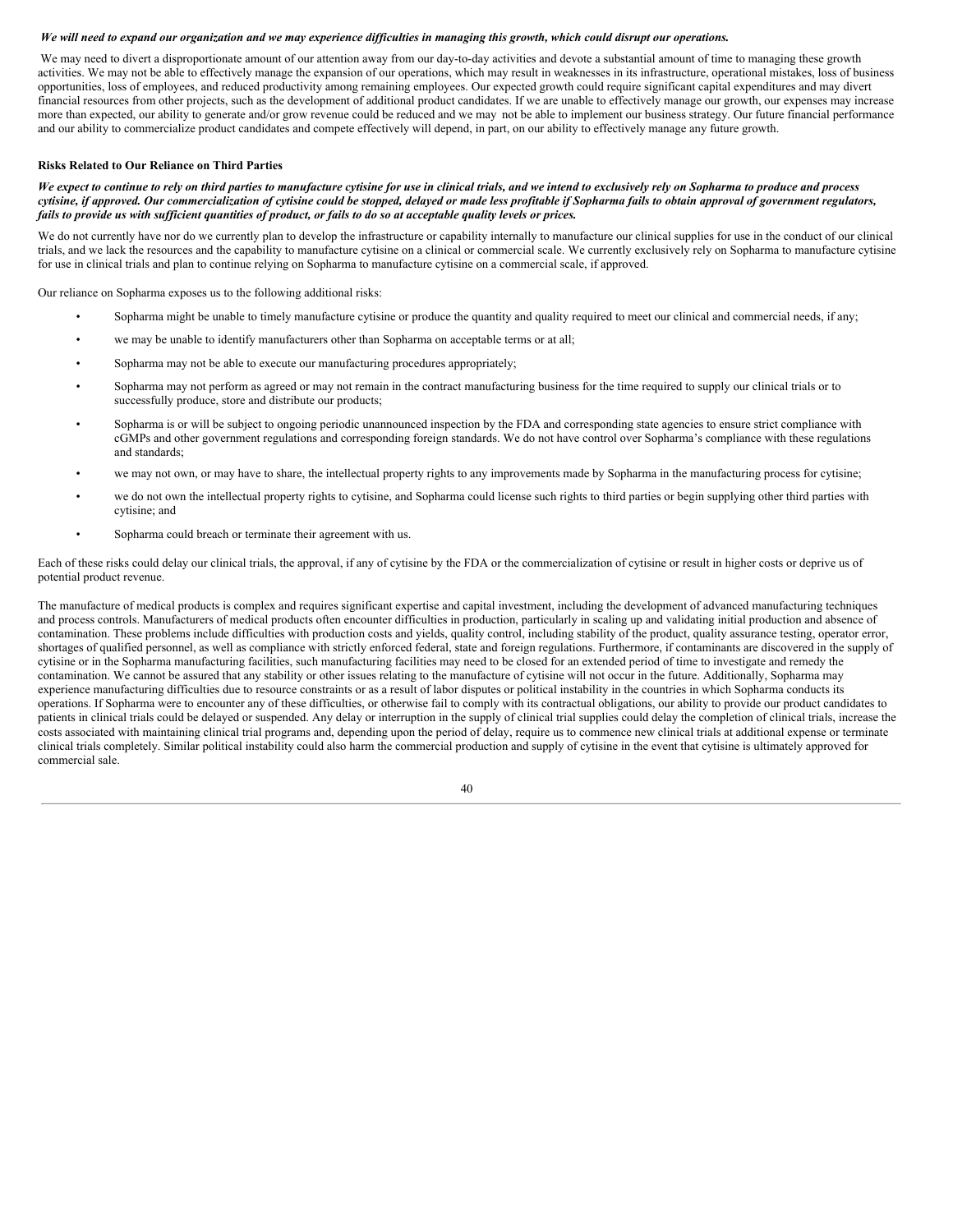## We rely on third parties to conduct our clinical trials and perform other services. If these third parties do not successfully perform and comply with regulatory requirements, we may not be able to successfully complete clinical development, obtain regulatory approval or commercialize cytisine and our business could be *substantially harmed.*

We plan to rely upon third-party CROs to conduct, monitor and manage our ongoing clinical programs. We rely on these parties for execution of clinical trials and manage and control only some aspects of their activities. We remain responsible for ensuring that each of our trials is conducted in accordance with the applicable protocol, legal, regulatory, and scientific standards and our reliance on the CROs does not relieve us of our regulatory responsibilities. We and our CROs and other vendors are required to comply with all applicable laws, regulations and guidelines, including those required by the FDA and comparable foreign regulatory authorities for all of our product candidates in clinical development. If we or any of our CROs or vendors fail to comply with applicable laws, regulations and guidelines, the results generated in our clinical trials may be deemed unreliable and the FDA or comparable foreign regulatory authorities may require us to perform additional clinical trials before approving our marketing applications. We cannot be assured that our CROs and other vendors will meet these requirements, or that upon inspection by any regulatory authority, such regulatory authority will determine that efforts, including any of our clinical trials, comply with applicable requirements. Our failure to comply with these laws, regulations and guidelines may require us to repeat clinical trials, which would be costly and delay the regulatory approval process.

If any of our relationships with these third-party CROs terminate, we may not be able to enter into arrangements with alternative CROs in a timely manner or do so on commercially reasonable terms. In addition, our CROs may not prioritize our clinical trials relative to those of other customers and any turnover in personnel or delays in the allocation of CRO employees by the CRO may negatively affect our clinical trials. If CROs do not successfully carry out their contractual duties or obligations or meet expected deadlines, continued development of cytisine may be delayed or terminated and we may not be able to meet our current plans with respect to cytisine. CROs may also involve higher costs than anticipated, which could negatively affect our financial condition and operations.

## We may not be able to establish or maintain the third-party relationships that are necessary to develop or potentially commercialize cytisine.

Our business plan relies heavily on third party collaborators, partners, licensees, clinical research organizations, clinical investigators, vendors or other third parties to support our research and development efforts and to conduct clinical trials for cytisine. We cannot guarantee that we will be able to successfully negotiate agreements for, or maintain relationships with, these third parties on a commercially reasonable basis, if at all. If we fail to establish or maintain such third-party relationships as anticipated, our business could be adversely affected.

### We may be unable to realize the potential benefits of any collaborations which we may enter into with other companies for the development and commercialization of *cytisine.*

We may enter into a collaboration with third parties concerning the development and/or commercialization of cytisine; however, there is no guarantee that any such collaboration will be successful. Collaborations may pose a number of risks, including:

- collaborators often have significant discretion in determining the efforts and resources that they will apply to the collaboration, and may not commit sufficient resources to the development, marketing or commercialization of cytisine;
- collaborators may not perform their obligations as expected;
- any such collaboration may significantly limit our share of potential future profits from the associated program, and may require us to relinquish potentially valuable rights to cytisine, or other potential products or proprietary technologies or grant licenses on terms that are not favorable to us;
- collaborators may cease to devote resources to the development or commercialization of cytisine if the collaborators view cytisine as competitive with their own products or product candidates;
- disagreements with collaborators, including disagreements over proprietary rights, contract interpretation or the course of development, might cause delays or termination of the development or commercialization of cytisine, and might result in legal proceedings, which would be time consuming, distracting and expensive;
- collaborators may be impacted by changes in their strategic focus or available funding, or business combinations involving them, which could cause them to divert resources away from the collaboration;
- collaborators may infringe the intellectual property rights of third parties, which may expose us to litigation and potential liability;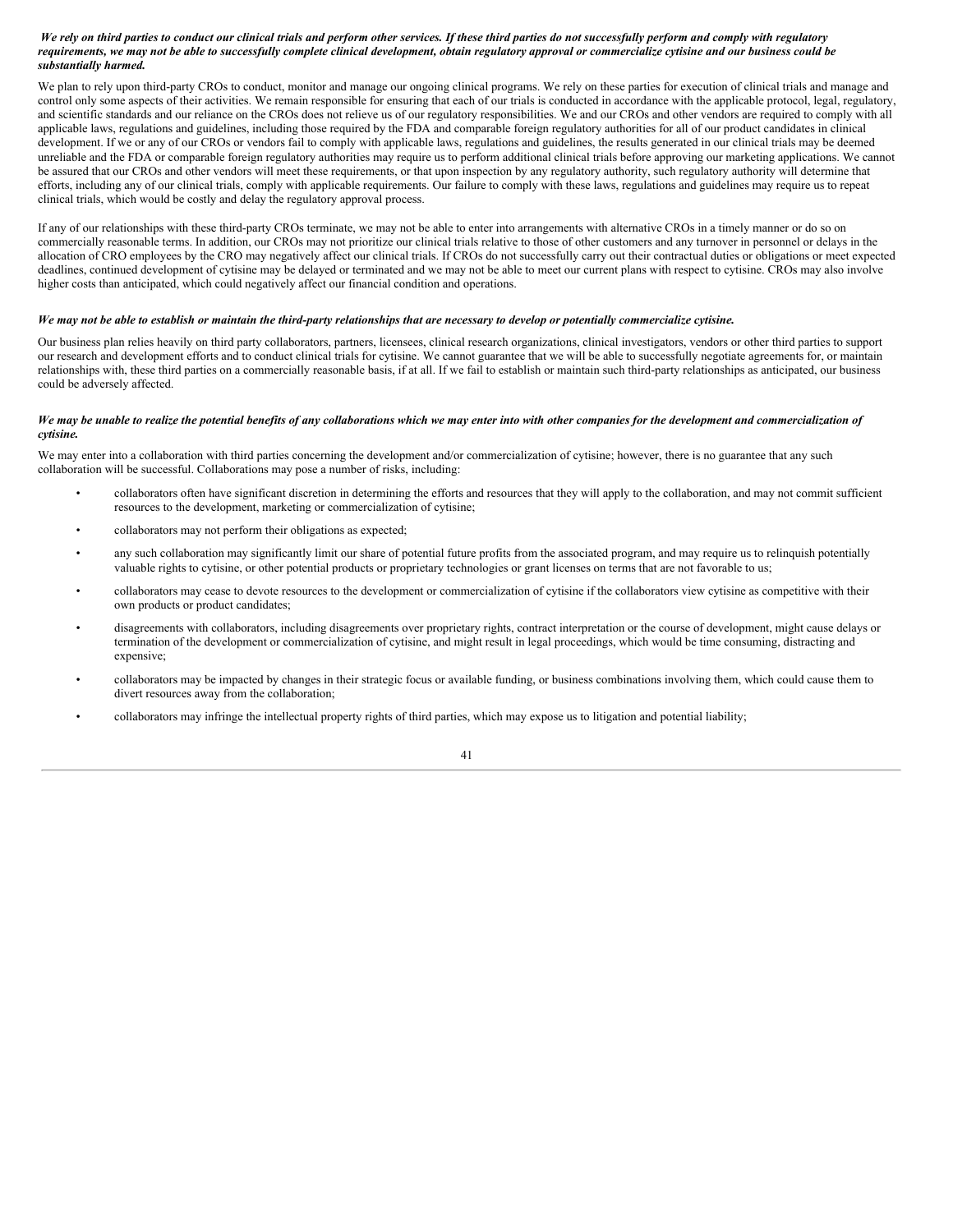- the collaborations may not result in us achieving revenues to justify such transactions; and
- collaborations may be terminated and, if terminated, may result in a need for us to raise additional capital to pursue further development or commercialization of cytisine.

As a result, a collaboration may not result in the successful development or commercialization of cytisine.

### We enter into various contracts in the normal course of our business in which we indemnify the other party to the contract. In the event we have to perform under these indemnification provisions, it could have a material adverse effect on our business, financial condition and results of operations.

In the normal course of business, we enter into academic, commercial, service, collaboration, licensing, consulting and other agreements that contain indemnification provisions. With respect to our academic and other research agreements, we typically indemnify the institution and related parties from losses arising from claims relating to the products, processes or services made, used, sold or performed pursuant to the agreements for which we have secured licenses, and from claims arising from our or our sublicensees' exercise of rights under the agreement. With respect to our collaboration agreements, we indemnify our collaborators from any third-party product liability claims that could result from the production, use or consumption of the product, as well as for alleged infringements of any patent or other intellectual property right by a third party. With respect to consultants, we indemnify them from claims arising from the good faith performance of their services.

Should our obligation under an indemnification provision exceed applicable insurance coverage or if we were denied insurance coverage, our business, financial condition and results of operations could be adversely affected. Similarly, if we are relying on a collaborator to indemnify us and the collaborator is denied insurance coverage or the indemnification obligation exceeds the appli cable insurance coverage, and if the collaborator does not have other assets available to indemnify us, our business, financial condition and results of operations could be adversely affected.

### **Risks Related to Commercialization of Cytisine**

### We face substantial competition and our competitors may discover, develop or commercialize products faster or more successfully than us.

The development and commercialization of new products is highly competitive. We face competition from major pharmaceutical companies, specialty pharmaceutical companies, biotechnology companies, universities and other research institutions worldwide with respect to cytisine and the other product candidates that we may seek to develop or commercialize in the future. We are aware that many companies have therapeutics marketed or in development for smoking cessation, including, Pfizer Inc., GlaxoSmithKline Plc, Merck & Co., Novartis, Invion, Embera Neurotherapeutics, Redwood Scientific Technologies, Inc., 22nd Century Group, Inc., Quit4Good, Chrono Therapeutics, NAL Pharmaceuticals, Selecta Biosciences, Aradigm and others.

Many of our competitors have substantially greater financial, name recognition, manufacturing, marketing, research, technical and other resources than us. Additional mergers and acquisitions in the biotechnology and pharmaceutical industries may result in even more resources being concentrated in our competitors. Further, our competitors may develop new products that are safer, more effective or more cost-efficient than cytisine. Large pharmaceutical companies in particular have extensive expertise in pre-clinical and clinical testing and in obtaining regulatory approvals for products. In addition, academic institutions, government agencies, and other public and private organizations conducting research may seek patent protection with respect to potentially competitive products or technologies. These organizations may also establish exclusive collaborative or licensing relationships with our competitors. Failure of cytisine to effectively compete against established treatment options or in the future with new products currently in development would harm our business, financial condition, results of operations and prospects.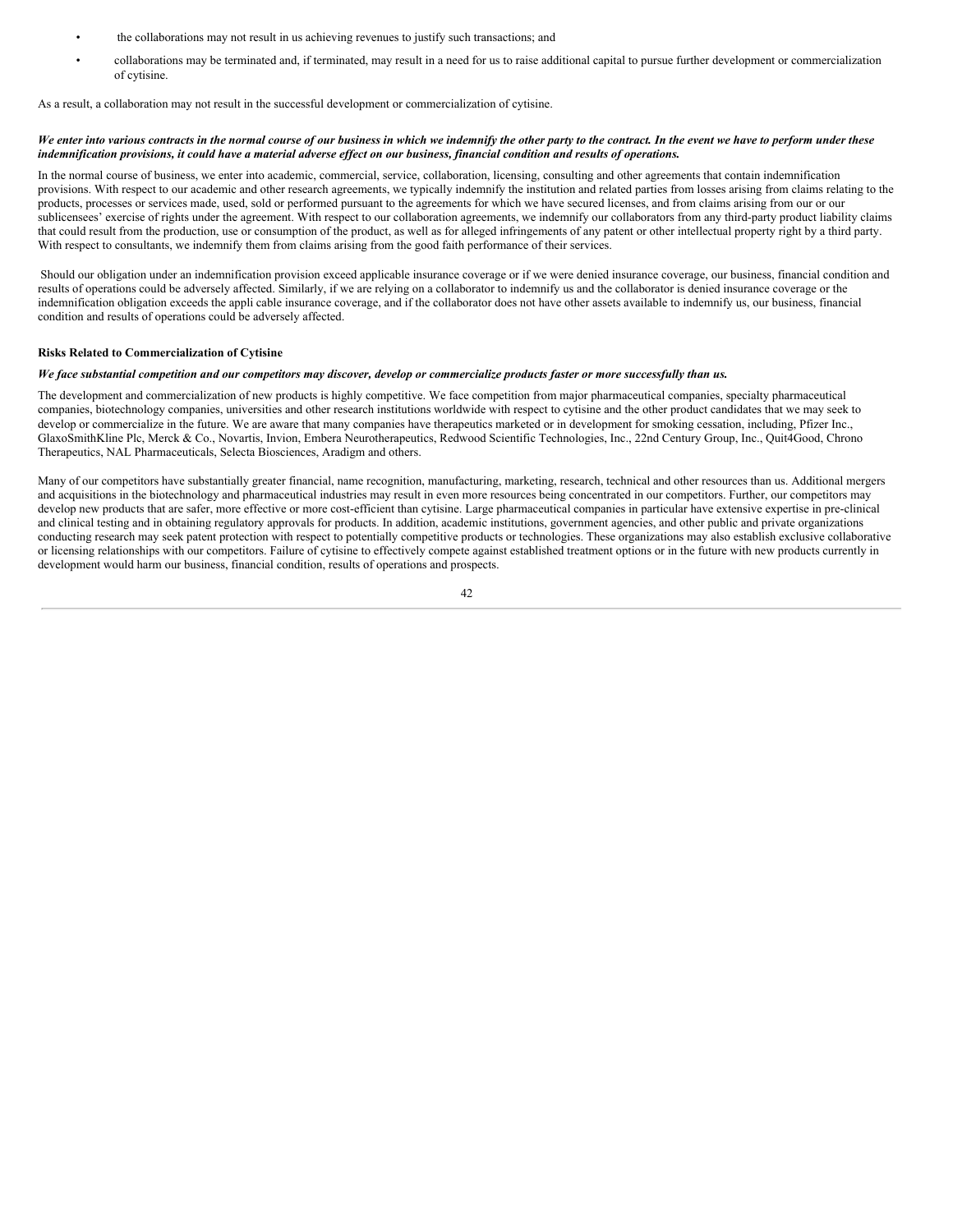## The commercial success of cytisine will depend upon the degree of market acceptance by physicians, patients, third-party payors, and others in the medical community. Failure to obtain or maintain adequate reimbursement or insurance coverage for products, if any, could limit our ability to market cytisine and decrease our ability to *generate revenue.*

Even with the approvals from the FDA and comparable foreign regulatory authorities, the commercial success of cytisine will depend in part on the health care providers, patients, and third-party payors accepting cytisine as medically useful, cost-effective, and safe. Cytisine may not gain market acceptance by physicians, patients and third-party payors. The degree of market acceptance of cytisine will depend on a number of factors, including but not limited to:

- the efficacy, if any, of cytisine as demonstrated in clinical trials and potential advantages over competing treatments, if any;
- the clinical indications for which approval is granted, if any, including any limitations or warnings contained in cytisine's approved labeling;
- the cost of treatment;
- the perceived ratio of risk and benefit of these therapies by physicians and the willingness of physicians to recommend the product to patients based on such risks and benefits;
- the marketing, sales and distribution support for cytisine;
- the publicity concerning cytisine or competing products and treatments;
- the pricing and availability of third-party insurance coverage and reimbursement; and
- negative perceptions or experiences with our competitor's products may be ascribed to cytisine.

Even if cytisine displays a favorable efficacy and safety profile upon approval, market acceptance of cytisine remains uncertain. Efforts to educate the medical community and third-party payors on the benefits of cytisine, if any, may require significant investment and resources and may never be successful. Additionally, third-party payors, including governmental and private insurers, may also encourage the use of generic products instead of cytisine, which require a prescription. If our products fail to achieve an adequate level of acceptance by physicians, patients, third-party payors, and other health care providers, we will not be able to generate sufficient revenue to become or remain profitable.

The pricing, coverage, and reimbursement of cytisine, if any, must be sufficient to support our commercial efforts and other development programs and the availability and adequacy of coverage and reimbursement by third-party payors, including governmental and private insurers, are essential for most patients to be able to afford treatments. Sales of cytisine, if any, will depend substantially, both domestically and abroad, on the extent to which the costs of cytisine will be paid for or reimbursed by health maintenance, managed care, pharmacy benefit and similar healthcare management organizations, or government payors and private payors. If coverage and reimbursement are not available, or are available only in limited amounts, we may have to subsidize or provide cytisine for free or we may not be able to successfully commercialize cytisine.

In addition, there is significant uncertainty related to the insurance coverage and reimbursement for newly approved products. In the United States, the principal decisions about coverage and reimbursement for new products are typically made by the Centers for Medicare and Medicaid Services, or CMS, an agency within the U.S. Department of Health and Human Services, as CMS decides whether and to what extent a new product will be covered and reimbursed under Medicare. Private payors tend to follow the coverage reimbursement policies established by CMS to a substantial degree. It is difficult to predict what CMS will decide with respect to reimbursement for novel product candidates such as cytisine and what reimbursement codes cytisine may receive if approved.

Outside the United States, selling operations are generally subject to extensive governmental price controls and other price-restrictive regulations, and we believe the increasing emphasis on cost-containment initiatives in Europe, Canada, and other countries has and will continue to put pressure on the pricing and usage of products. In many countries, the prices of products are subject to varying price control mechanisms as part of national health systems. Price controls or other changes in pricing regulation could restrict the amount that we are able to charge for our products, if any. Accordingly, in markets outside the United States, the potential revenue may be insufficient to generate commercially reasonable revenue and profits.

Moreover, increasing efforts by governmental and private payors in the United States and abroad to limit or reduce healthcare costs may result in restrictions on coverage and the level of reimbursement for new products and, as a result, they may not cover or provide adequate payment for our products. We expect to experience pricing pressures in connection with products due to the increasing trend toward managed healthcare, including the increasing influence of health maintenance organizations and additional legislative changes. The downward pressure on healthcare costs in general, particularly prescription products has and is expected to continue to increase in the future. As a result, profitability of cytisine, if any, may be more difficult to achieve even if regulatory approval is received.

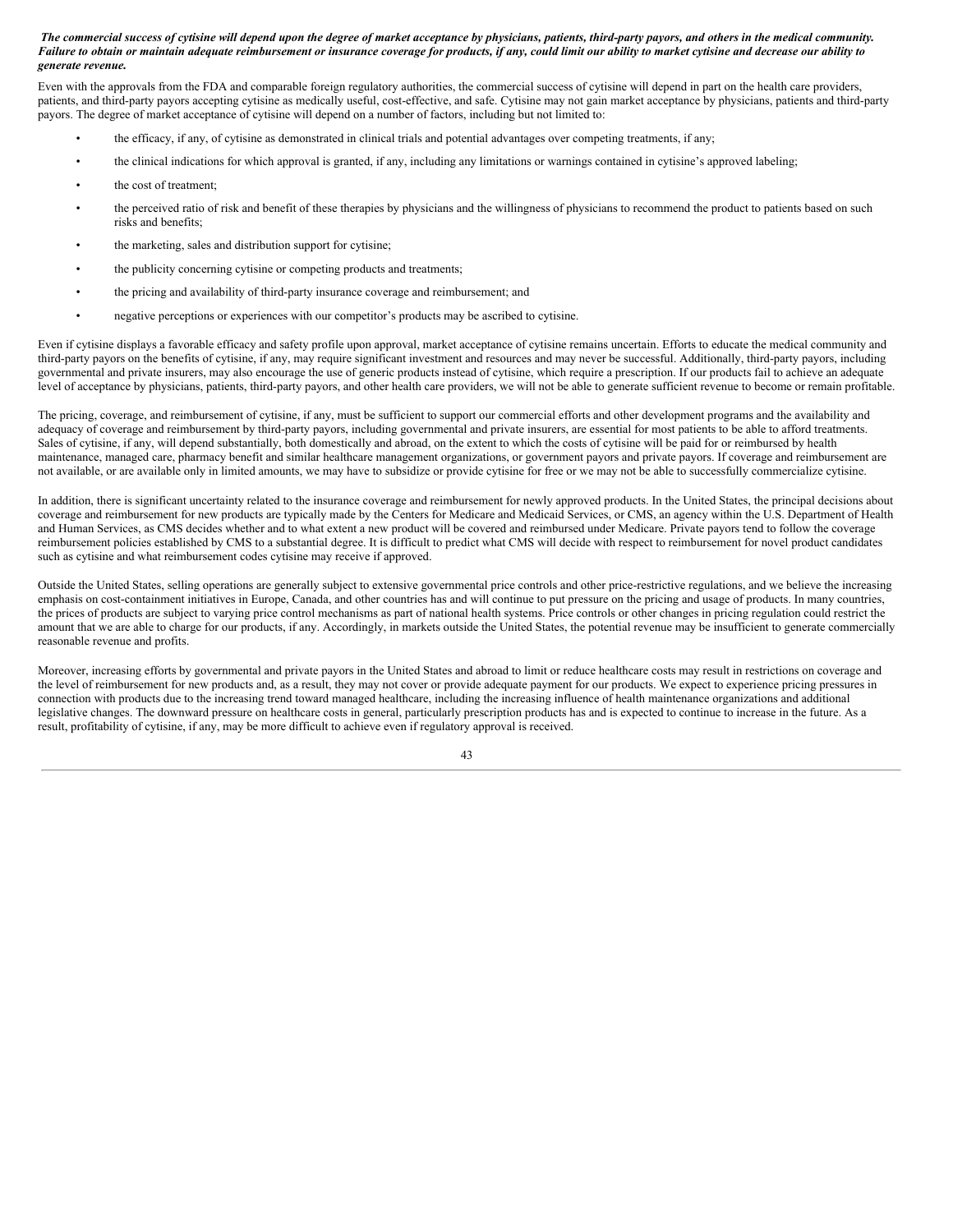## Sopharma may breach its supply agreement with us and sell cytisine into our territories or permit third parties to export cytisine into our territories and negatively affect *our commercialization ef orts of our products in our territories.*

We are currently dependent on the exclusivity provisions of our supply agreement with Sopharma to conduct our business and to prevent Sopharma from competing, directly and indirectly, with us in the United States and Western Europe. If Sopharma were to breach the exclusivity provisions of the supply agreement with us and sell or distribute cytisine directly into our territories or permit third parties to export cytisine into our territories, among other things, the increase in competition within our anticipated markets could have a material adverse effect on our business, results of operations and financial condition.

## The illegal distribution and sale by third parties of counterfeit versions of cytisine, stolen products, or alternative third party distribution and sale of cytisine could have a *negative impact on our financial performance or reputation.*

Cytisine is not patentable in the United States as it is a naturally occurring substance. As such, third parties are able to manufacture, sell or distribute cytisine without royalties or other payments to us and compete with our products in the United States and potentially worldwide and negatively impact our commercialization efforts of our products. Other than regulatory exclusivity or other limitations, there may be little to nothing to stop these third parties from manufacturing, selling or distributing cytisine. Because we have no ability to set rigorous safety standards or control processes over third party manufacturers, sellers or distributors of cytisine, excluding Sopharma, these formulations of cytisine may be unsafe or cause adverse effects to patients and negatively impact the reputation of cytisine as a safe and effective smoking cessation aid.

Third parties could illegally distribute and sell counterfeit versions of cytisine, especially on online marketplaces, which do not meet the rigorous manufacturing and testing standards under cGMP. Counterfeit products are frequently unsafe or ineffective, and may even be life-threatening. Counterfeit medicines may contain harmful substances, the wrong dose of the active pharmaceutical ingredient or no active pharmaceutical ingredients at all. However, to distributors and users, counterfeit products may be visually indistinguishable from the authentic version.

Reports of adverse reactions to counterfeit products, increased levels of counterfeiting, or unsafe cytisine products could materially affect patient confidence in our cytisine product. It is possible that adverse events caused by unsafe counterfeit or other non-Achieve cytisine products will mistakenly be attributed to our cytisine product. In addition, thefts of inventory at warehouses, plants or while in-transit, which are not properly stored and which are sold through unauthorized channels could adversely impact patient safety, our reputation, and our business. Public loss of confidence in the integrity in cytisine as a result of counterfeiting, theft, or improper manufacturing processes could have a material adverse effect on our business, results of operations, and financial condition.

It is illegal to sell unapproved prescription medicines in the United States. Sopharma's cytisine brand, Tabex, is currently approved for sale in certain Central and Eastern European countries. Cytisine has not yet received a marketing approval from the FDA or the European Medicines Agency, and we intend to conduct the requisite clinical trials to obtain approval for the marketing of cytisine in the United States and in Europe. We are aware that products purporting to be Tabex are available, via third party internet sites, for importation in the United States and European Union. We have no control over the authenticity of products purchased through these sites, which may be counterfeit or sourced from distributors in Central and Eastern Europe without authorization to sell into the United States or European Union.

## We may attempt to form collaborations in the future with respect to cytisine, but we may not be able to do so, which may cause us to alter our development and *commercialization plans.*

We may attempt to form strategic collaborations, create joint ventures or enter into licensing arrangements with third parties with respect to our programs that we believe will complement or augment our existing business. We may face significant competition in seeking appropriate strategic collaborators, and the negotiation process to secure appropriate terms is time consuming and complex. We may not be successful in our efforts to establish such a strategic collaboration for cytisine on terms that are acceptable to us, or at all. This may be because cytisine may be deemed to be at too early of a stage of development for collaborative effort, our research and development pipeline may be viewed as insufficient, the competitive or intellectual property landscape may be viewed as too intense or risky, or cytisine's patent protection insufficient, and/or third parties may not view cytisine as having sufficient potential for commercialization, including the likelihood of an adequate safety and efficacy profile.

Any delays in identifying suitable collaborators and entering into agreements to develop and/or commercialize cytisine could delay the development or commercialization of cytisine, which may reduce our competitiveness even if we reach the market. Absent a strategic collaborator, we would need to undertake development and/or commercialization activities at our own expense. If we elect to fund and undertake development and/or commercialization activities on our own, we may need to obtain additional expertise and additional capital, which may not be available to us on acceptable terms or at all. If we are unable to do so, we may not be able to develop our product candidates or bring them to market and our business may be materially and adversely affected.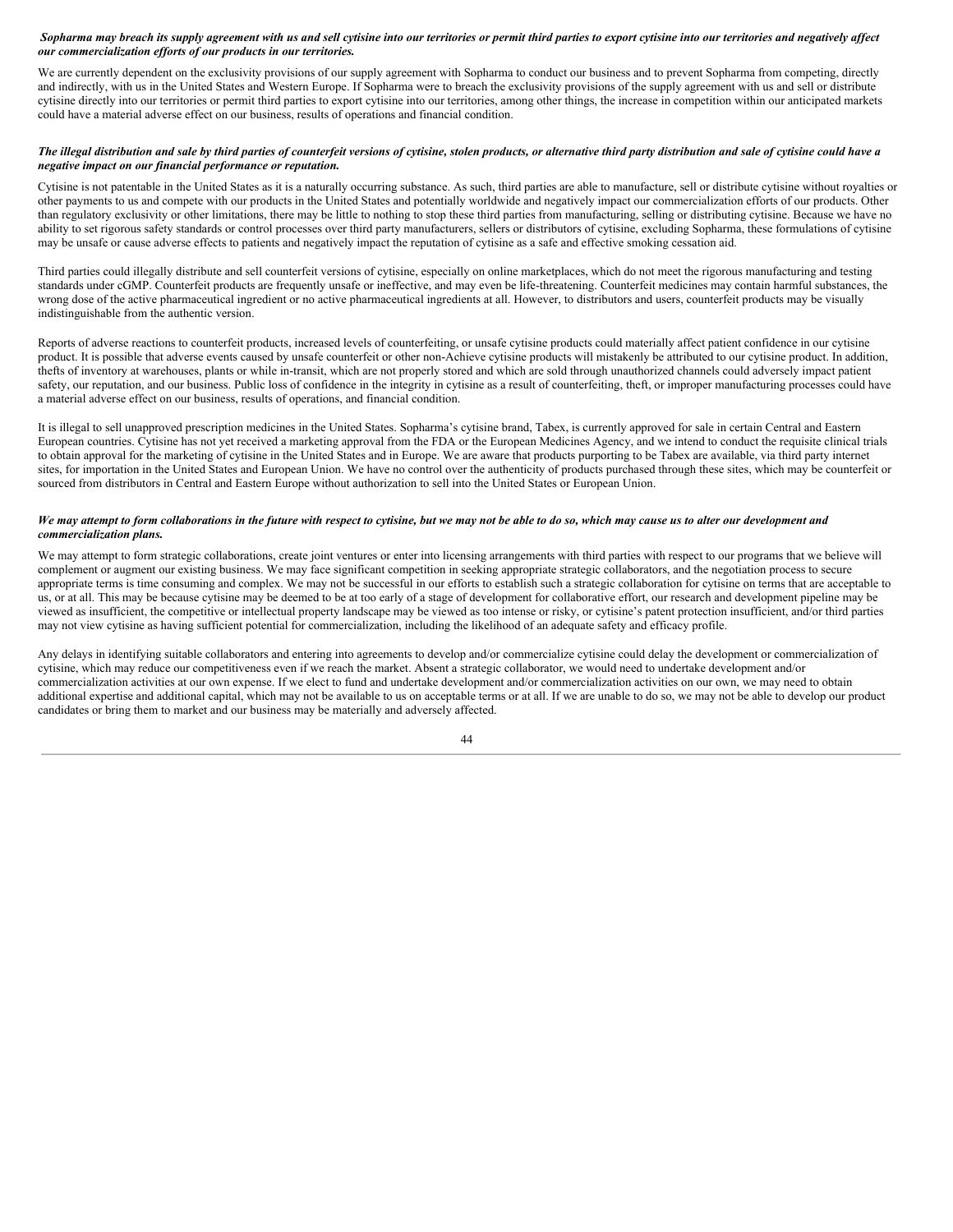### We may not be successfulin any efforts to identify, license, discover, develop, or commercialize additional product candidates.

Although a substantial amount of our effort will focus on clinical testing, approval, and potential commercialization of cytisine, our sole product candidate, the success of our business is also expected to depend in part upon our ability to identify, license, discover, develop, or commercialize additional product candidates. Research programs to identify new product candidates require substantial technical, financial, and human resources. We may focus our efforts and resources on potential programs or product candidates that ultimately prove to be unsuccessful. Our research programs or licensing efforts may fail to yield additional product candidates for clinical development and commercialization for a number of reasons, including but not limited to the following:

- Our research or business development methodology or search criteria and process may be unsuccessful in identifying potential product candidates;
- we may not be able or willing to assemble sufficient resources to acquire or discover additional product candidates;
- our product candidates may not succeed in pre-clinical or clinical testing;
- our potential product candidates may be shown to have harmful side effects or may have other characteristics that may make the products unmarketable or unlikely to receive marketing approval;
- competitors may develop alternatives that render our product candidates obsolete or less attractive;
- product candidates we develop may be covered by third parties' patents or other exclusive rights;
- the market for a product candidate may change during our program so that such a product may become unreasonable to continue to develop;
- a product candidate may not be capable of being produced in commercial quantities at an acceptable cost, or at all; and
- a product candidate may not be accepted as safe and effective by patients, the medical community, or third-party payors.

If any of these events occur, we may be forced to abandon our development efforts for a program or programs, or we may not be able to identify, license, discover, develop, or commercialize additional product candidates, which would have a material adverse effect on our business, financial condition or results of operations and could potentially cause us to cease operations.

## **Risks Related to our Intellectual Property**

#### We may not be successful in obtaining or maintaining necessary rights to cytisine, product compounds and processes for our development pipeline through acquisitions *and in-licenses.*

Presently, we have rights to the intellectual property through trade secrets, licenses from third parties and patent applications that we own. Our product candidates may require specific formulations to work effectively and efficiently and these rights may be held by others. We may be unable to acquire or in-license any compositions, methods of use, processes or other third-party intellectual property rights from third parties that we identify. The licensing and acquisition of third-party intellectual property rights is a competitive area, and a number of more established companies are also pursuing strategies to license or acquire third-party intellectual property rights that we may consider attractive. These established companies may have a competitive advantage over us due to their size, cash resources and greater clinical development and commercialization capabilities. In addition, companies that perceive us to be a competitor may be unwilling to assign or license rights to us. We also may be unable to license or acquire third-party intellectual property rights on terms that would allow us to make an appropriate return on our investment. If we are unable to successfully obtain rights to third-party intellectual property rights, our business, financial condition and prospects for growth could suffer.

### If we are unable to maintain effective proprietary rights for our product candidates or any future product candidates, we may not be able to compete effectively in our *proposed markets.*

We currently rely primarily on trade secret protection and on confidentiality agreements to protect proprietary know-how that is not patentable or that we elect not to patent, processes for which patents are difficult to enforce and any other elements of our product candidate discovery and development processes that involve proprietary know-how, information or technology that is not covered by patents. Trade secrets can be difficult to protect, however, and even where they are protected they generally provide less intellectual property protection to the holder of the trade secret than to a holder of a patent. We seek to protect our proprietary technology and processes, in part, by entering into confidentiality agreements with our employees, consultants, scientific advisors, and contractors. We also seek to preserve the integrity and confidentiality of our data and trade secrets by maintaining physical security of our premises and physical and electronic security of our information technology systems. While we have confidence in these individuals, organizations and systems, agreements or security measures may be breached, and we may not have adequate remedies for any breach. In addition, our trade secrets may otherwise become known or be independently discovered by competitors.

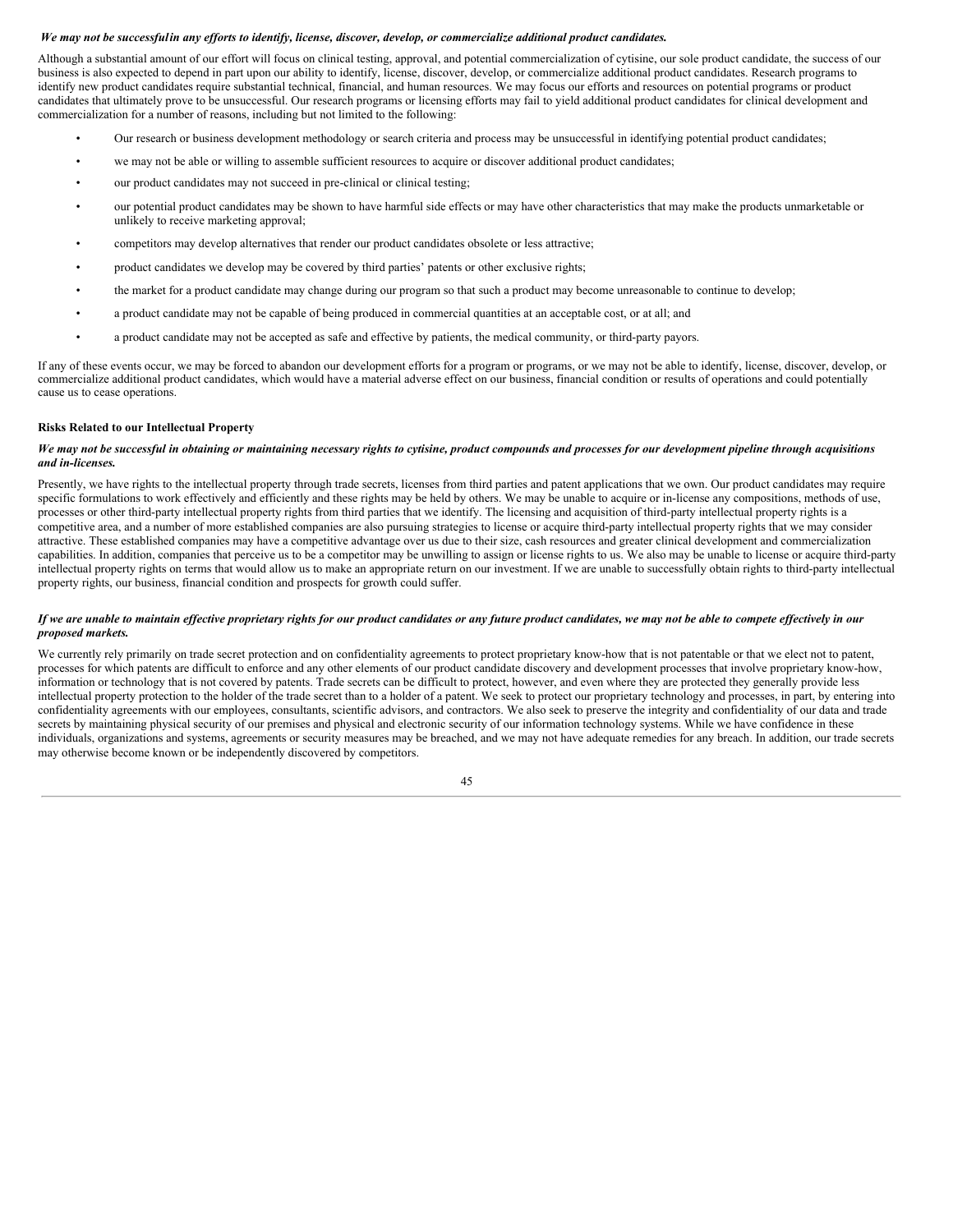Although we expect all of our employees and consultants to assign their inventions to us, and all of our employees, consultants, advisors, and any third parties who have access to our proprietary know-how, information, or technology to enter into confidentiality agreements, we cannot provide any assurances that all such agreements have been duly executed or that our trade secrets and other confidential proprietary information will not be disclosed or that competitors will not otherwise gain access to our trade secrets or independently develop substantially equivalent information and techniques. Misappropriation or unauthorized disclosure of our trade secrets could impair our competitive position and may have a material adverse effect on our business, financial condition or results of operations. Additionally, if the steps taken to maintain our trade secrets are deemed inadequate, we may have insufficient recourse against third parties for misappropriating the trade secret.

## Third-party claims of intellectual property infringement may prevent or delay our development and commercialization efforts.

We are currently developing cytisine for smoking cessation. Our commercial success depends in part on our ability to develop, manufacture, market and sell our product candidates and use our proprietary technology without infringing the patent rights of third parties. We are not aware of any patents or patent applications that would prevent the development, manufacture or marketing of cytisine for smoking cessation.

We are aware of U.S. and foreign patents and pending patent applications owned by third parties that cover certain other therapeutic uses of cytisine. We are currently monitoring these patents and patent applications. We may in the future pursue available proceedings in the U.S. and foreign patent offices to challenge the validity of these patents and patent applications. In addition, or alternatively, we may consider whether to seek to negotiate a license of rights to technology covered by one or more of such patents and patent applications for these certain additional therapeutic uses. If any third party patents or patent applications cover our product candidates or technologies in other therapeutic uses, we may not be free to manufacture or market our product candidates for additional therapeutic uses, absent such a license, which may not be available to us on commercially reasonable terms, or at all.

It is also possible that we have failed to identify relevant third-party patents or applications. For example, applications filed before November 29, 2000 and applications filed after that date that will not be filed outside the United States remain confidential until patents issue. Moreover, it is difficult for industry participants, including us, to identify all third-party patent rights that may be relevant to our product candidates and technologies because patent searching is imperfect due to differences in terminology among patents, incomplete databases and the difficulty in assessing the meaning of patent claims. We may fail to identify relevant patents or patent applications or may identify pending patent applications of potential interest but incorrectly predict the likelihood that such patent applications may issue with claims of relevance to our technology. In addition, we may be unaware of one or more issued patents that would be infringed by the manufacture, sale or use of a current or future product candidate, or we may incorrectly conclude that a third-party patent is invalid, unenforceable or not infringed by our activities. Additionally, pending patent applications that have been published can, subject to specified limitations, be later amended in a manner that could cover our technologies, our product candidates or the use of our product candidates.

There have been many lawsuits and other proceedings involving patent and other intellectual property rights in the pharmaceutical industries, including patent infringement lawsuits, interferences, oppositions, and reexamination proceedings before the USPTO and corresponding foreign patent offices. U.S. and foreign issued patents and pending patent applications, which are owned by third parties, exist in the fields in which we are developing product candidates. As the biotechnology and pharmaceutical industries expand and more patents are issued, the risk increases that our product candidates may be subject to claims of infringement of the patent rights of third parties.

Parties making claims against us may obtain injunctive or other equitable relief, which could effectively block our ability to further develop and commercialize one or more of our product candidates. Defense of these claims, regardless of their merit, would involve substantial litigation expense and would be a substantial diversion of employee resources from our business. In the event of a successful claim of infringement against us, we may have to pay substantial damages, including treble damages and attorneys' fees for willful infringement, pay royalties, redesign our infringing products or obtain one or more licenses from third parties, which may be impossible or require substantial time and monetary expenditure.

### We intend to rely on patent rights for certain aspects of our product candidates and certain future product candidates. If we are unable to obtain or maintain an adequate *proprietary position from this approach, we may not be able to compete ef ectively in our markets.*

Although we rely or will rely primarily on trade secret protection as part of our intellectual property rights strategies, we also intend to rely on patent rights to protect certain aspects of our technologies and upon the patent rights of third parties from which we license certain of our technologies.

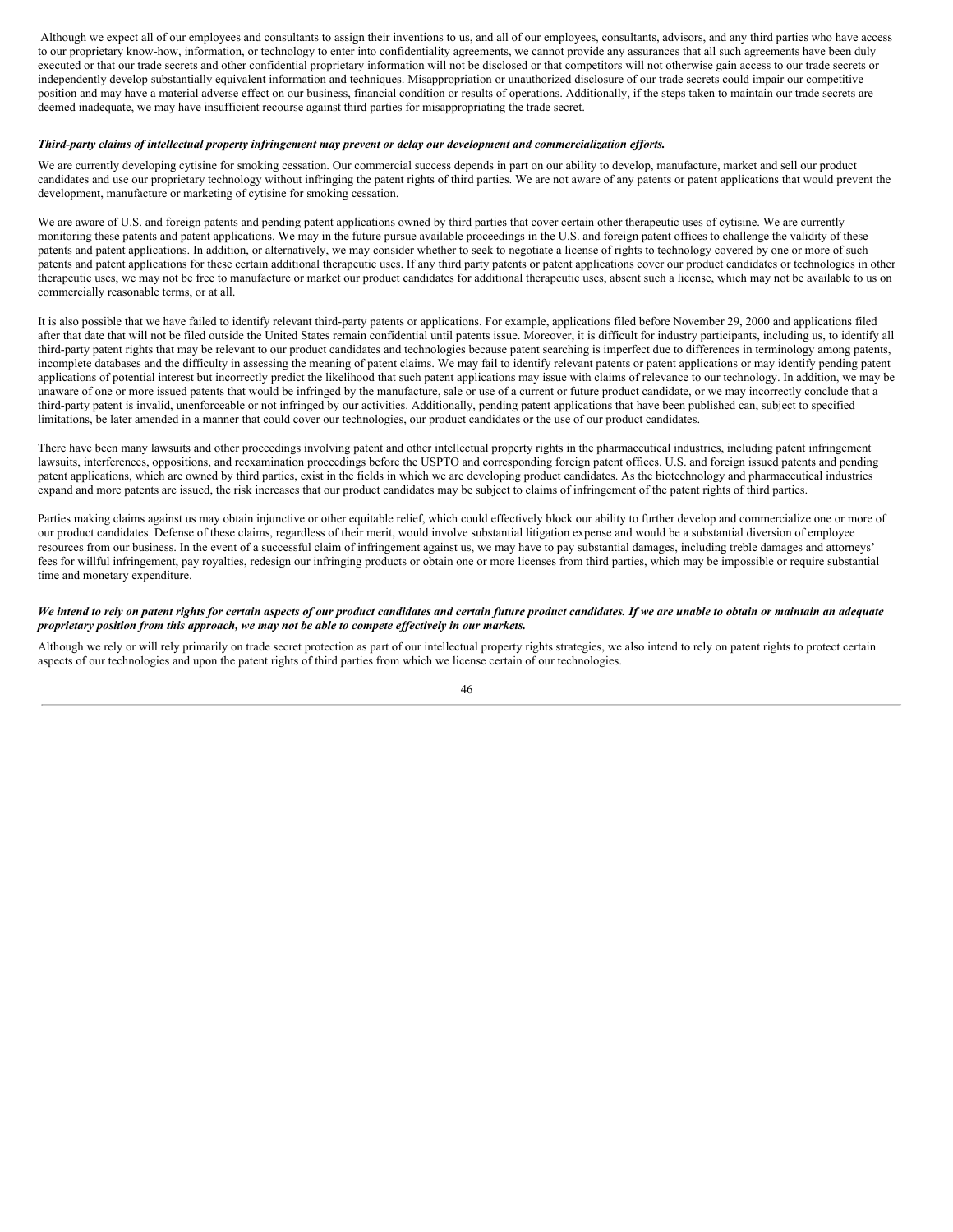We have sought to protect our proprietary position by filing patent applications in the United Kingdom and intend to file patent applications in the United States related to future product candidates. This process is expensive and time consuming, and we may not be able to file and prosecute all necessary or desirable patent applications at a reasonable cost or in a timely manner or at all. It is also possible that we will fail to identify patentable aspects of our research and development output before it is too late to obtain patent protection.

The patent position of pharmaceutical companies generally is highly uncertain and involves complex legal and factual questions for which legal principles remain unsolved. The patent applications that we own may fail to result in issued patents with claims that cover our product candidates in the United States or in other foreign countries. There is no assurance that all potentially relevant prior art relating to our patent applications or our patents (once issued) have been found, which can invalidate a patent or prevent a patent from issuing from a pending patent application. Even if patents do successfully issue, and even if such patents cover our future product candidates, third parties may challenge their validity, enforceability, or scope, which may result in such patents being narrowed, found unenforceable or invalidated. Furthermore, even if they are unchallenged, our patents and patent applications may not adequately protect our intellectual property, provide exclusivity for our future product candidates, or prevent others from designing around our claims. Any of these outcomes could impair our ability to prevent competition from third parties, which may have an adverse impact on our business.

We cannot offer any assurances about which, if any, patents will issue, the breadth of any such patent or whether any issued patents will be found invalid and unenforceable or will be threatened by third parties. Any successful opposition to these patents or any other patents owned by or licensed to us after patent issuance could deprive us of rights necessary for the successful commercialization of any future product candidates that we may develop. Further, if we encounter delays in regulatory approvals, the period of time during which we could market a future product candidate under patent protection could be reduced.

If we cannot obtain and maintain effective protection of exclusivity from our regulatory efforts and intellectual property rights, including patent protection or data exclusivity, for our product candidates, we may not be able to compete effectively and our business and results of operations would be harmed.

## Changes in patent law could diminish the value of patents in general, thereby impairing our ability to protect our product candidates.

Obtaining and enforcing patents in the biopharmaceutical industry involves both technological and legal complexity, and is therefore costly, time-consuming, and inherently uncertain. In addition, the United States has recently enacted and is currently implementing wide-ranging patent reform legislation. Recent U.S. Supreme Court rulings have narrowed the scope of patent protection available in certain circumstances and weakened the rights of patent owners in certain situations. In addition to increasing uncertainty with regard to our ability to obtain patents in the future, this combination of events has created uncertainty with respect to the value of patents once obtained, if any. Depending on decisions by the U.S. Congress, the federal courts and the U.S. Patent and Trademark Office, or the USPTO, the laws and regulations governing patents could change in unpredictable ways that would weaken our ability to obtain new patents or to enforce our existing patents and patents that we might obtain in the future.

In a recent case, Assoc. for Molecular Pathology v. Myriad Genetics, Inc., the U.S. Supreme Court held that certain claims to naturally-occurring substances are not patentable. Cytisine is a naturally-occurring product and is not patentable. Our intellectual property strategy involves novel formulations of cytisine and there is no guarantee that such patents will be issued or if issued, will be broad enough to prevent competitors from developing competing cytisine products. Although we do not believe that any patents that may issue from our pending patent applications directed at our product candidates, if issued in their currently pending forms, as well as patent rights licensed by us, will be found invalid based on this decision, we cannot predict how future decisions by the courts, the U.S. Congress or the USPTO may impact the value of our patent rights. There could be similar changes in the laws of foreign jurisdictions that may impact the value of our patent rights or our other intellectual property rights.

### We may be subject to claims that our employees, consultants, or independent contractors have wrongfully used or disclosed confidential information of third parties or that *our employees have wrongfully used or disclosed alleged trade secrets of their former employers.*

We employ individuals who were previously employed at other biotechnology or pharmaceutical companies. Although we have written agreements and make every effort to ensure that our employees, consultants, and independent contractors do not use the proprietary information or intellectual property rights of others in their work for us, we may in the future be subject to any claims that our employees, consultants, or independent contractors have wrongfully used or disclosed confidential information of third parties. Litigation may be necessary to defend against these claims. If we fail in defending any such claims, in addition to paying monetary damages, we may lose valuable intellectual property rights or personnel, which could adversely impact our business. Even if we are successful in defending against such claims, litigation could result in substantial costs and be a distraction to management and other employees.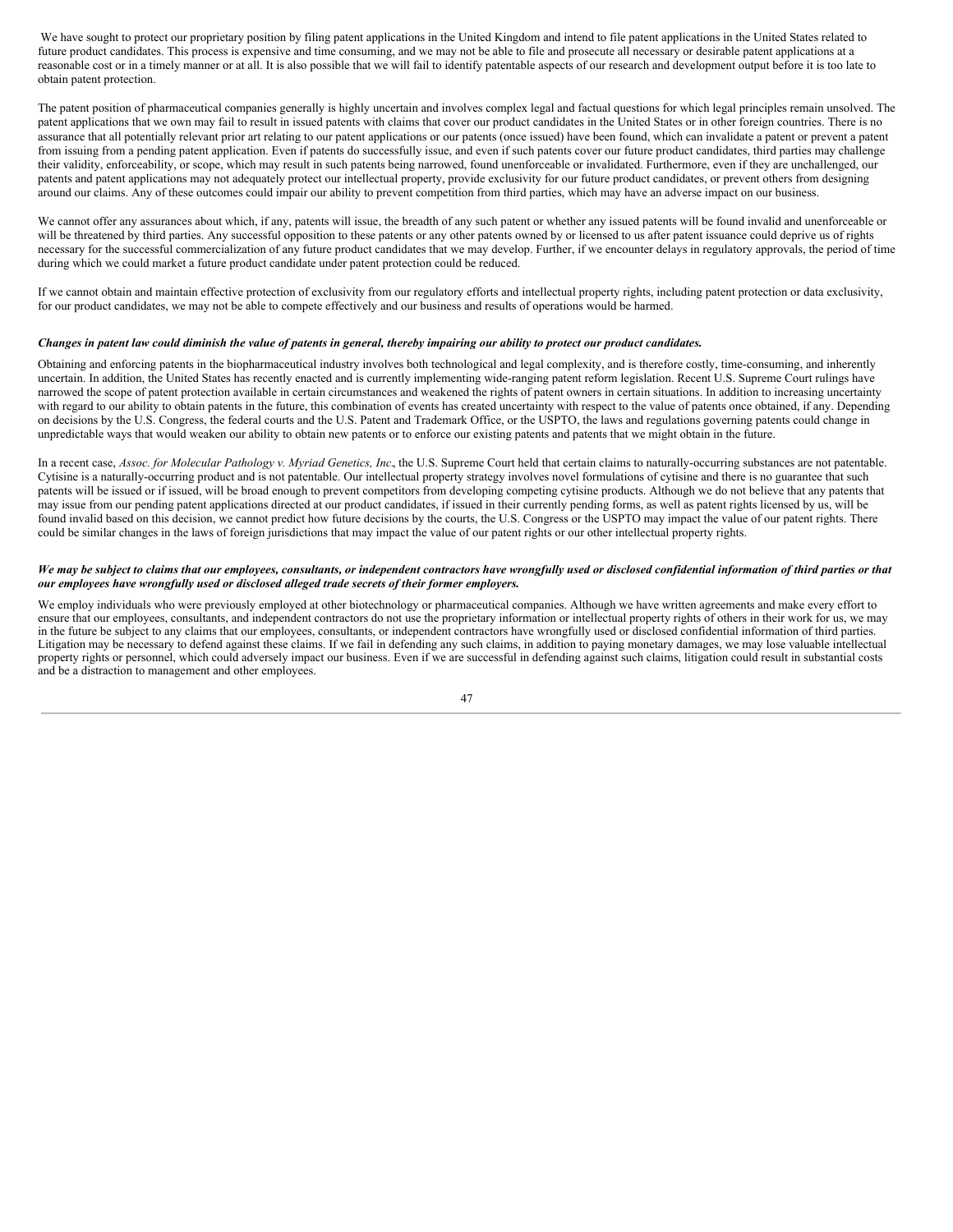### **Risks Related to our Common Stock**

## *The price for our common stock is volatile.*

The market prices for our common stock and thatof early-stage pharmaceutical, biotechnology and other life sciences companies have historically been particularly volatile. Some of the factors that may cause the market price of our common stock to fluctuate include:

- The ability of us or our partners to develop cytisine and other product candidates and conduct clinical trials that demonstrate such product candidates are safe and effective;
- our ability or our partners to obtain regulatory approvals for cytisine or other product candidates, and delays or failures to obtain such approvals;
- failure of any of our product candidates to demonstrate safety and efficacy, receive regulatory approval and achieve commercial success;
- failure to maintain our existing third party license, manufacturing and supply agreements;
- failure by us or our licensors to prosecute, maintain, or enforce our intellectual property rights;
- changes in laws or regulations applicable to our candidates;
- any inability to obtain adequate supply of product candidates or the inability to do so at acceptable prices;
- adverse regulatory authority decisions;
- introduction of new or competing products by our competitors;
- failure to meet or exceed financial and development projections we may provide to the public;
- the perception of the pharmaceutical industry by the public, legislatures, regulators and the investment community;
- announcements of significant acquisitions, strategic partnerships, joint ventures, or capital commitments by us or our competitors;
- disputes or other developments relating to proprietary rights, including patents, litigation matters, and our ability to obtain intellectual property protection for our technologies;
- additions or departures of key personnel;
- significant lawsuits, including intellectual property or stockholder litigation;
- if securities or industry analysts do not publish research or reports about us, or if they issue an adverse or misleading opinions regarding our business and stock;
- changes in the market valuations of similar companies;
- general market or macroeconomic conditions;
- sales of our common stock us or our stockholders in the future;
- trading volume of our common stock;
- adverse publicity relating to our markets generally, including with respect to other products and potential products in such markets;
- changes in the structure of health care payment systems; and
- period-to-period fluctuations in the our financial results.

Moreover, the stock markets in general have experienced substantial volatility that has often been unrelated to the operating performance of individual companies. These broad market fluctuations may also adversely affect the trading price of our common stock. An increase in the market price of our common stock, which is uncertain and unpredictable, may be the sole source of gain from an investment in our common stock. An investment in our common stock may not be appropriate for investors who require dividend income. We have never declared or paid cash dividends on our capital stock and do not anticipate paying any cash dividends on our capital stock in the foreseeable future. We currently intend to retain all available funds and any future earnings to fund the development and growth of our business. As a result, capital appreciation, if any, of our common stock will be the sole source of gain for stockholders for the foreseeable future. Accordingly, an investment in our common stock may not be appropriate for investors who require dividend income or investors who are not prepared to bear a significant risk of losses from such an investment.

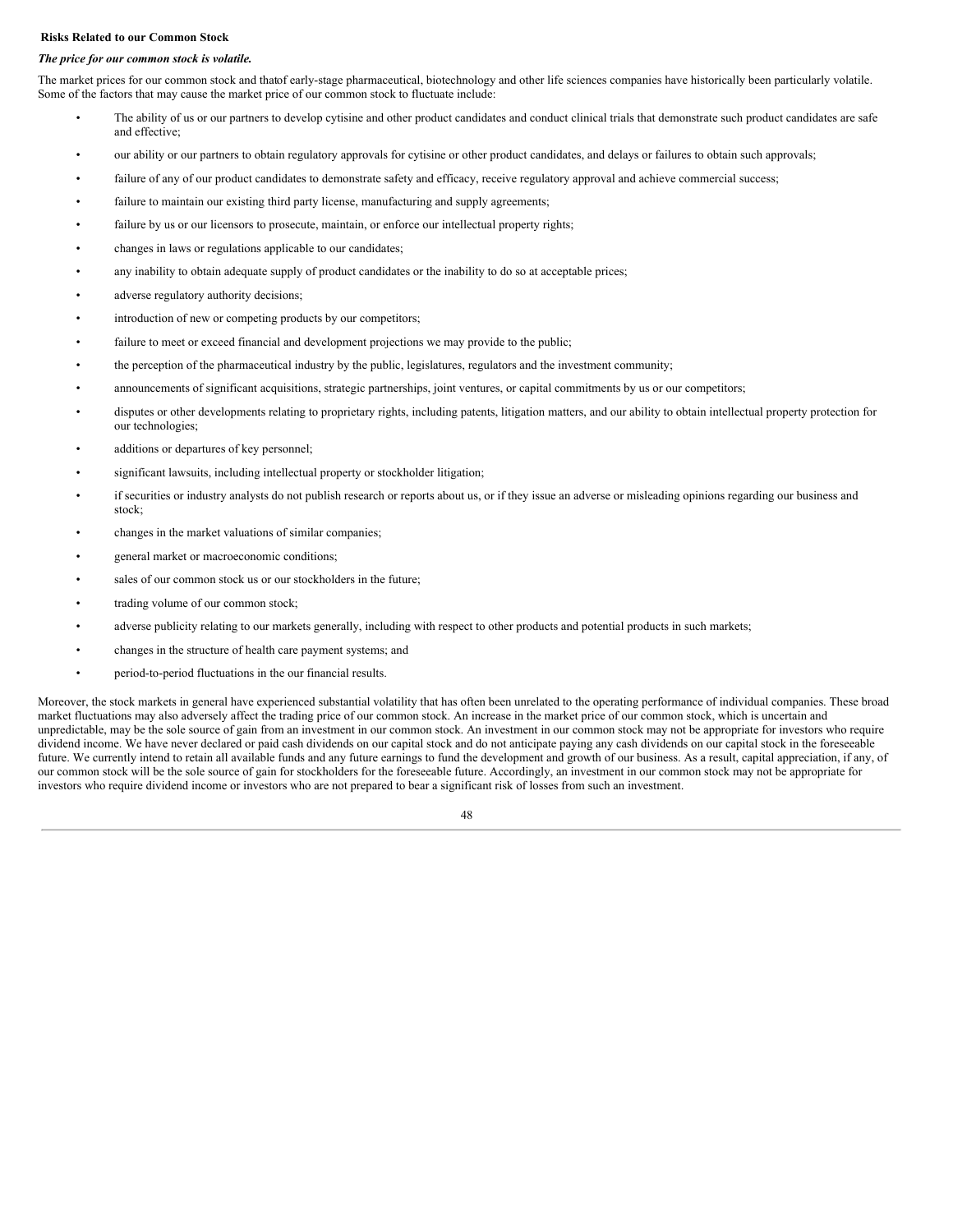### *We are at risk of securities class action litigation.*

In the past, securities class action litigation has often been brought against a company following a decline in the market price of its securities, including in circumstances where such declines occur in close proximity to the announcement of clinical trial results. Additionally, our stock price and those of other biotechnology and biopharmaceutical companies have experienced significant stock price volatility in recent years. If we face such litigation, it could result in substantial costs and a diversion of management's attention and resources, which could harm our business.

### If the ownership of our common stock is highly concentrated, it may prevent you and other stockholders from influencing significant corporate decisions and may result in *conflicts of interest that could cause our stock price to decline.*

Executive officers and directors and their affiliates beneficially own or control a significant percentage of the outstanding shares of our common stock. Accordingly, these executive officers, directors and their affiliates, acting as a group, will have substantial influence over the outcome of corporate actions requiring stockholder approval, including the election of directors, any merger, consolidation or sale of all or substantially all of our assets or any other significant corporate transactions. These stockholders may also delay or prevent a change of control, even if such a change of control would benefit the other stockholders. The significant concentration of stock ownership may adversely affect the trading price of our common stock due to investors' perception that conflicts of interest may exist or arise

### Because our recent merger resulted in an ownership change under Section 382 of the Code for OncoGenex, pre-merger net operating loss carryforwards and certain other *tax attributes are now subject to limitations.*

If a corporation undergoes an "ownership change" within the meaning of Section 382 of the Code, the corporation's net operating loss carryforwards and certain other tax attributes arising from before the ownership change are subject to limitations on use after the ownership change. In general, an ownership change occurs if there is a cumulative change in the corporation's equity ownership by certain stockholders that exceeds fifty percentage points over a rolling three-year period. Similar rules may apply under state tax laws. Our recent merger involving OncoGenex and Achieve Life Sciences, Inc. resulted in an ownership change for OncoGenex and, accordingly, OncoGenex's net operating loss carryforwards and certain other tax attributes will be subject to limitations on their use after the merger. Additional ownership changes in the future could result in additional limitations on the combined organization's net operating loss carryforwards. Consequently, even if we achieve profitability, we may not be able to utilize a material portion of our net operating loss carryforwards and other tax attributes, which could have a material adverse effect on cash flow and results of operations.

## Anti-takeover provisions under Delaware law could make an acquisition of us more difficult and may prevent attempts by our stockholders to replace or remove our *management.*

Because we are incorporated in Delaware, we are governed by the provisions of Section 203 of the Delaware General Corporate Law, which prohibits stockholders owning in excess of 15% of our outstanding voting stock from merging or combining with us. Although we believe these provisions collectively will provide for an opportunity to receive higher bids by requiring potential acquirors to negotiate with our board of directors, they would apply even if the offer may be considered beneficial by some stockholders. In addition, these provisions may frustrate or prevent any attempts by our stockholders to replace or remove then current management by making it more difficult for stockholders to replace members of the board of directors, which is responsible for appointing the members of management.

### Our bylaws provide that the Court of Chancery of the State of Delaware is the exclusive forum for substantially all disputes between us and our stockholders, which could limit our stockholders' ability to obtain a favorable judicial forum for disputes with us or our directors, officers or other employees.

Our bylaws provide that the Court of Chancery of the State of Delaware is the sole and exclusive forum for any derivative action or proceeding brought on our behalf, any action asserting a breach of fiduciary duty owed by any of our directors, officers or other employees to us or our stockholders, any action asserting a claim against us arising pursuant to any provisions of the Delaware General Corporation Law, our certificate of incorporation or our bylaws, or any action asserting a claim against us that is governed by the internal affairs doctrine. The choice of forum provision may limit a stockholder's ability to bring a claim in a judicial forum that it finds favorable for disputes with us or our directors, officers or other employees, which may discourage such lawsuits against us and our directors, officers and other employees. If a court were to find the choice of forum provision contained in the bylaws to be inapplicable or unenforceable in an action, we may incur additional costs associated with resolving such action in other jurisdictions.

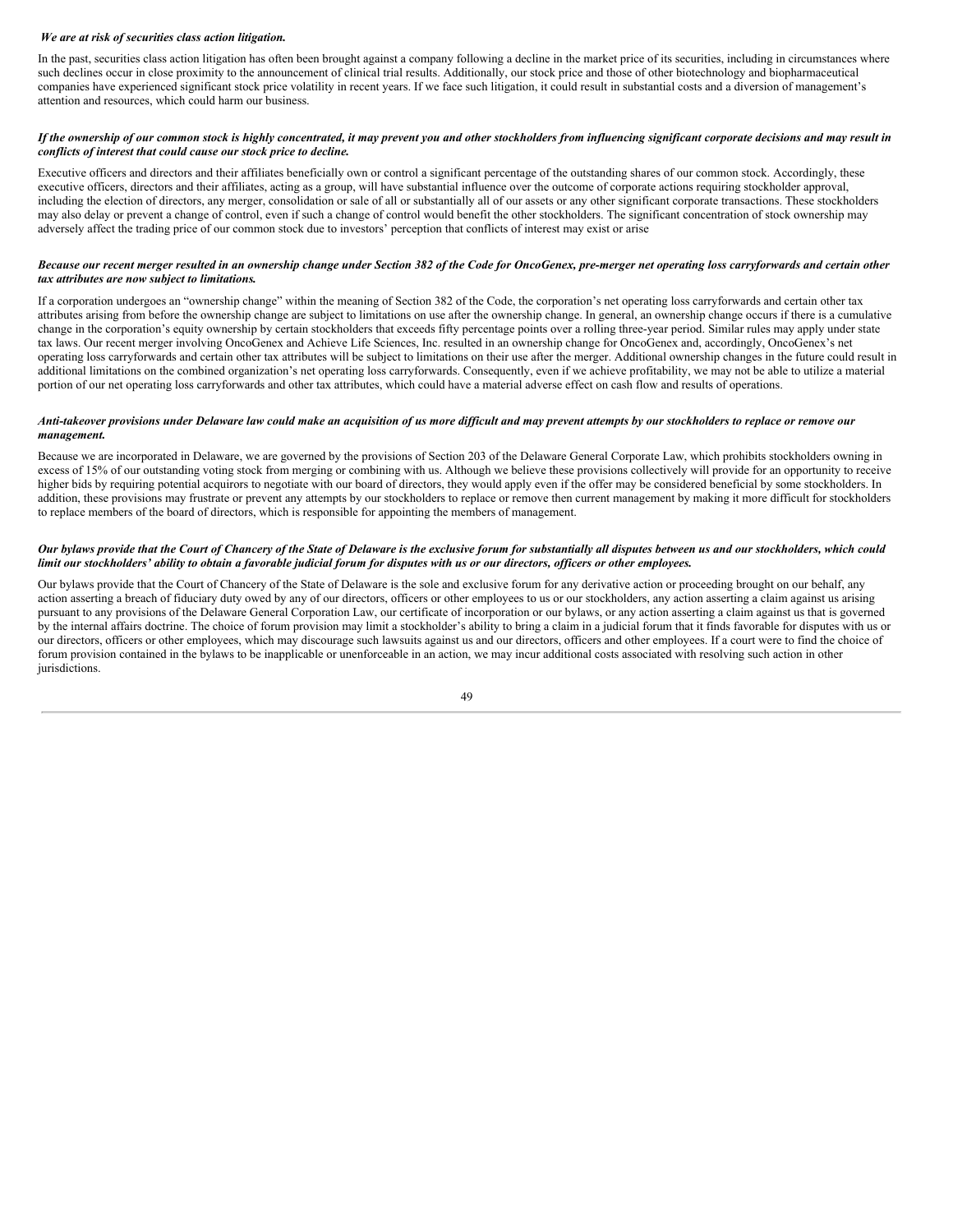### The sale of additional shares of common stock to LPC may cause the price of our common stock to decline and result in dilution to our existing stockholders

Pursuant to our purchase agreement with LPC, we have the right, from time to time, in our sole discretion and subject to certain conditions, to direct LPC to purchase additional shares of common stock having an aggregate value of \$10.0 million and we have exercised this right. We have directed LPC to purchase additional shares and may further direct LPC to purchase additional shares as often as every business day over the 30-month term of the Purchase Agreement in increments of up to 80,000 shares of common stock, with such amounts increasing as the closing sale price of our common stock increases. The purchase price of shares of common stock pursuant to the Purchase Agreement have been and will be based on prevailing market prices of common stock at the time of sale without any fixed discount, and we have controlled and will control the timing and amount of any sales of common stock to LPC. In addition, we have directed and we may direct LPC in the future to purchase additional amounts as accelerated purchases if on the date of a regular purchase the closing sale price of the common stock is not below \$2.00 per share. The sale of additional shares of our common stock pursuant to our purchase agreement with LPC has or will have a dilutive impact on our existing stockholders. Sales by us to LPC could cause the market price of our common stock to decline significantly. Sales of our common stock under the purchase agreement, or the perception that such sales will occur, could also encourage short sales by third parties, which could contribute to the further decline of our stock price. Additionally, the sale of a substantial number of shares of our common stock under the purchase agreement, or the perception that such sales will occur, could make it more difficult for us to sell equity or equity-related securities in the future at a time and at a price that we might otherwise wish.

#### If we raise additional capital, the terms of the financing transactions may cause dilution to existing stockholders or contain terms that are not favorable to us.

In the future, we may seek to raise additional financing through private placements or public offerings of our equity or debt securities. We cannot be certain that additional funding will be available on acceptable terms, if at all. To the extent that we raise additional financing by issuing equity securities, we may do so at a price per share that represents a discount to the then-current per share trading price of our common stock and our stockholders may experience significant dilution. Any debt financing, if available, may involve restrictive covenants, such as limitations on our ability to incur additional indebtedness, limitations on our ability to acquire or license intellectual property rights and other operating restrictions that could adversely affect our ability to conduct our business.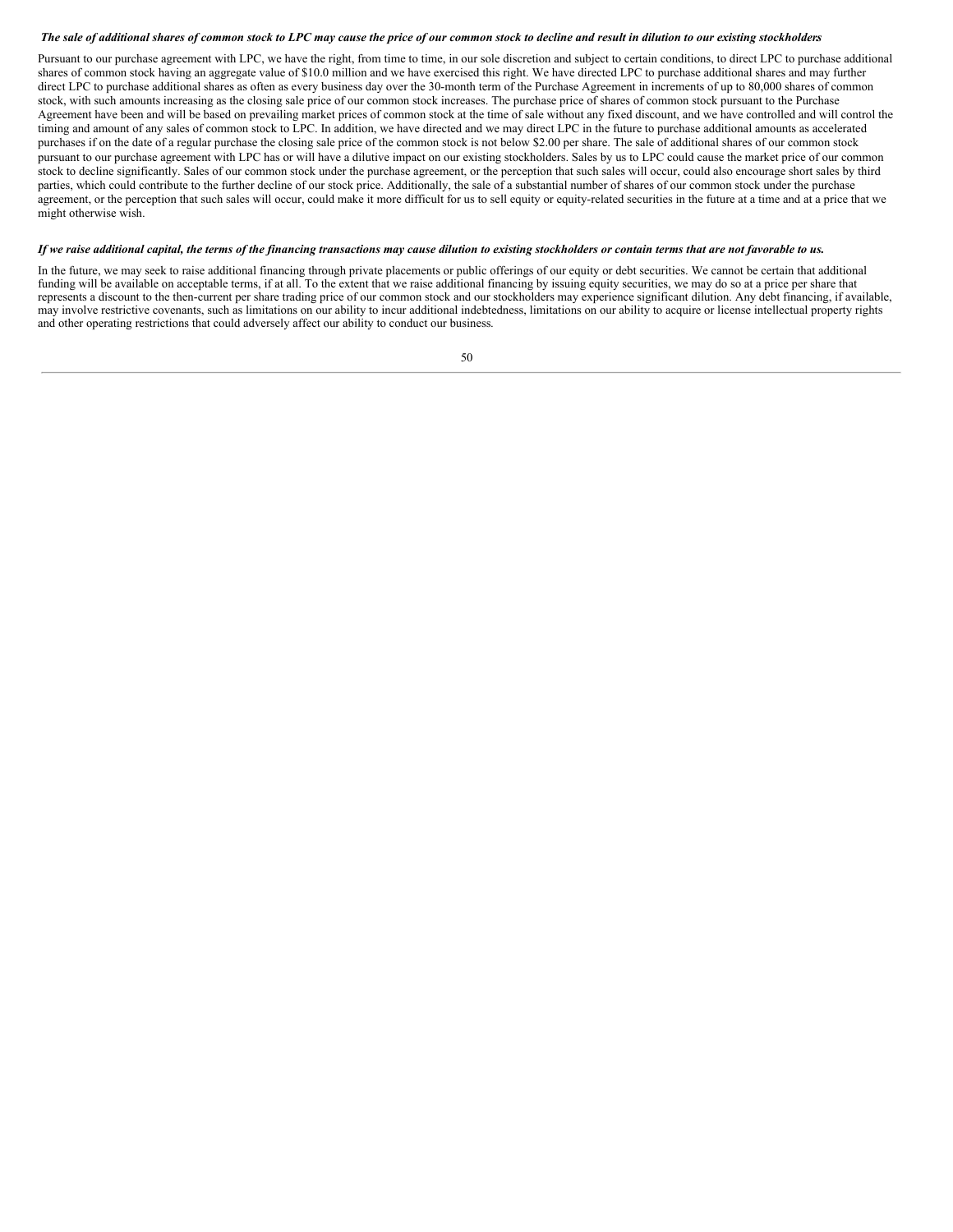| Item 6. | <b>Exhibits</b> |
|---------|-----------------|
|---------|-----------------|

| Exhibit<br>Number | <b>Description</b>                                                                                                                                                                                                                                                                                                                   |
|-------------------|--------------------------------------------------------------------------------------------------------------------------------------------------------------------------------------------------------------------------------------------------------------------------------------------------------------------------------------|
| 2.1               | Amendment No. 2 to Agreement and Plan of Merger and Reorganization, dated July 19, 2017, by and among Achieve Life Sciences, Inc., Ash Acquisition Sub,<br>Inc., Ash Acquisition Sub 2, Inc., and Achieve Life Science, Inc. (Incorporated by referenced to Exhibit 10.1 to the Current Report on Form 8-K filed on July<br>19, 2017 |
| $10.1*$           | Amended and Restated Supply Agreement, dated July 28, 2017, by and between Achieve Life Science, Inc., and Sopharma AD                                                                                                                                                                                                               |
| 31.1              | Certification of Chief Executive Officer pursuant to Rule 13a-14(a) or 15d-14(a) of the Securities Exchange Act of 1934, as adopted pursuant to Section 302 of<br>the Sarbanes-Oxley Act of 2002                                                                                                                                     |
| 31.2              | Certification of Chief Financial Officer pursuant to Rule 13a-14(a) or 15d-14(a) of the Securities Exchange Act of 1934, as adopted pursuant to Section 302 of<br>the Sarbanes-Oxley Act of 2002                                                                                                                                     |
| $32.1*$           | Certification of Chief Executive Officer pursuant to 18 U.S.C. Section 1350, as adopted pursuant to Section 906 of the Sarbanes-Oxley Act of 2002                                                                                                                                                                                    |
| $32.2*$           | Certification of Chief Financial Officer pursuant to 18 U.S.C. Section 1350, as adopted pursuant to Section 906 of the Sarbanes-Oxley Act of 2002                                                                                                                                                                                    |
| 101.INS           | <b>XBRL Instance Document</b>                                                                                                                                                                                                                                                                                                        |
| 101.SCH           | XBRL Taxonomy Extension Schema Document                                                                                                                                                                                                                                                                                              |
| 101.CAL           | XBRL Taxonomy Extension Calculation Linkbase Document                                                                                                                                                                                                                                                                                |
| 101.DEF           | XBRL Taxonomy Extension Definition Linkbase Document                                                                                                                                                                                                                                                                                 |
| $101$ .LAB        | XBRL Taxonomy Extension Label Linkbase Document                                                                                                                                                                                                                                                                                      |
| 101.PRE           | XBRL Taxonomy Extension Presentation Linkbase Document                                                                                                                                                                                                                                                                               |

- \* Portions of this exhibit have been omitted based on an application for confidential treatment submitted to the SEC. The omitted portions of this exhibit have been filed separately with the SEC.
- # The certifications attached as Exhibits 32.1 and 32.2 accompany this Quarterly Report on Form 10-Q pursuant to 18 U.S.C. Section 1350, as adopted pursuant to Section 906 of the Sarbanes-Oxley Act of 2002, and shall not be deemed filed for purposes of Section 18 of the Securities Exchange Act of 1934, as amended.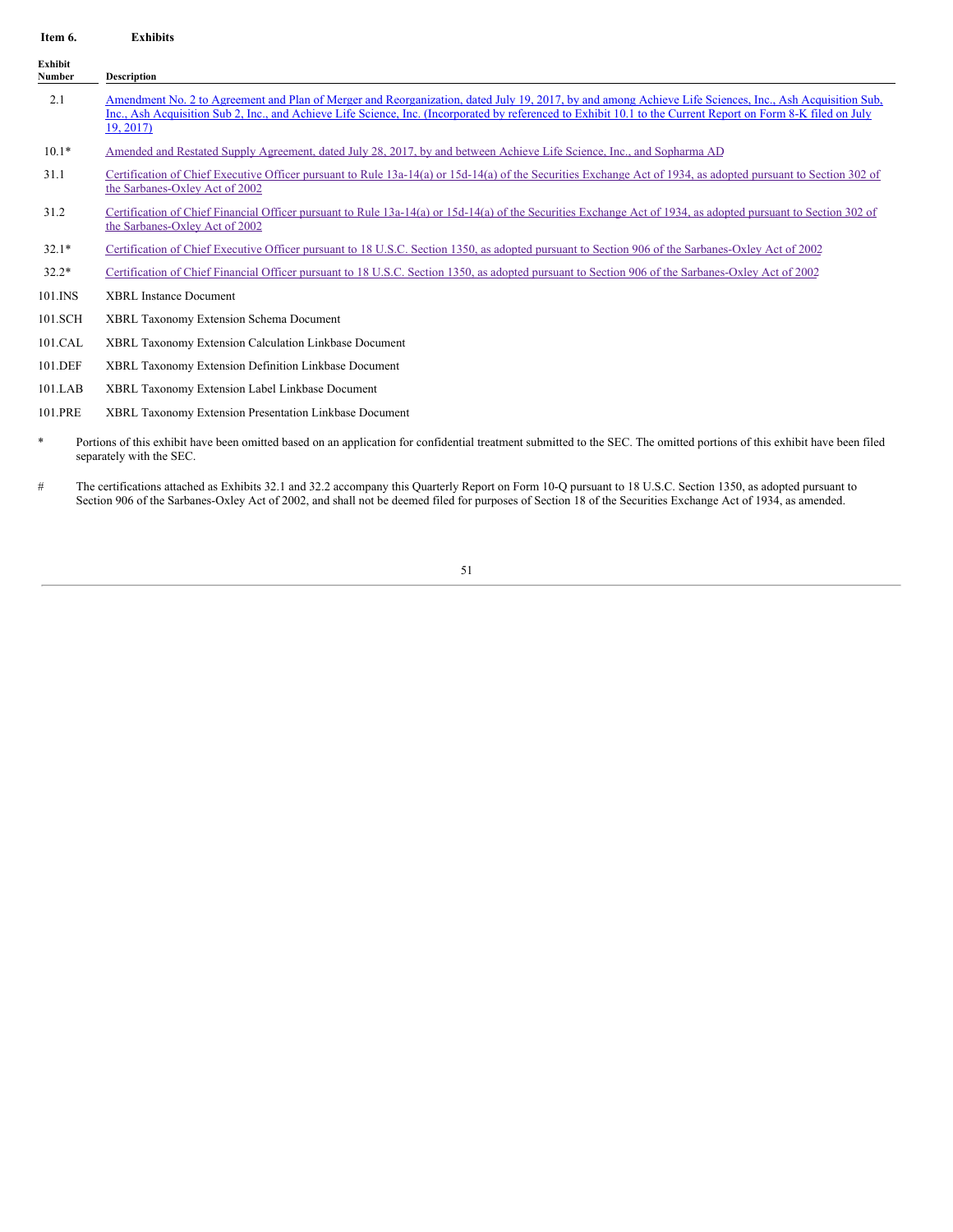## **SIGNATURES**

Pursuant to the requirements of the Securities Exchange Act of 1934, the registrant has duly caused this report to be signed on its behalf by the undersigned, thereunto duly authorized.

Date: November 9, 2017

## ACHIEVE LIFE SCIENCES, INC.

Date: November 9, 2017 By: /s/ Richard Stewart

Richard Stewart Chairman and Chief Executive Officer

By: <u>/s/ John Bencich</u><br>John Bencich Executive Vice President, Chief Financial Officer and Chief Operating Officer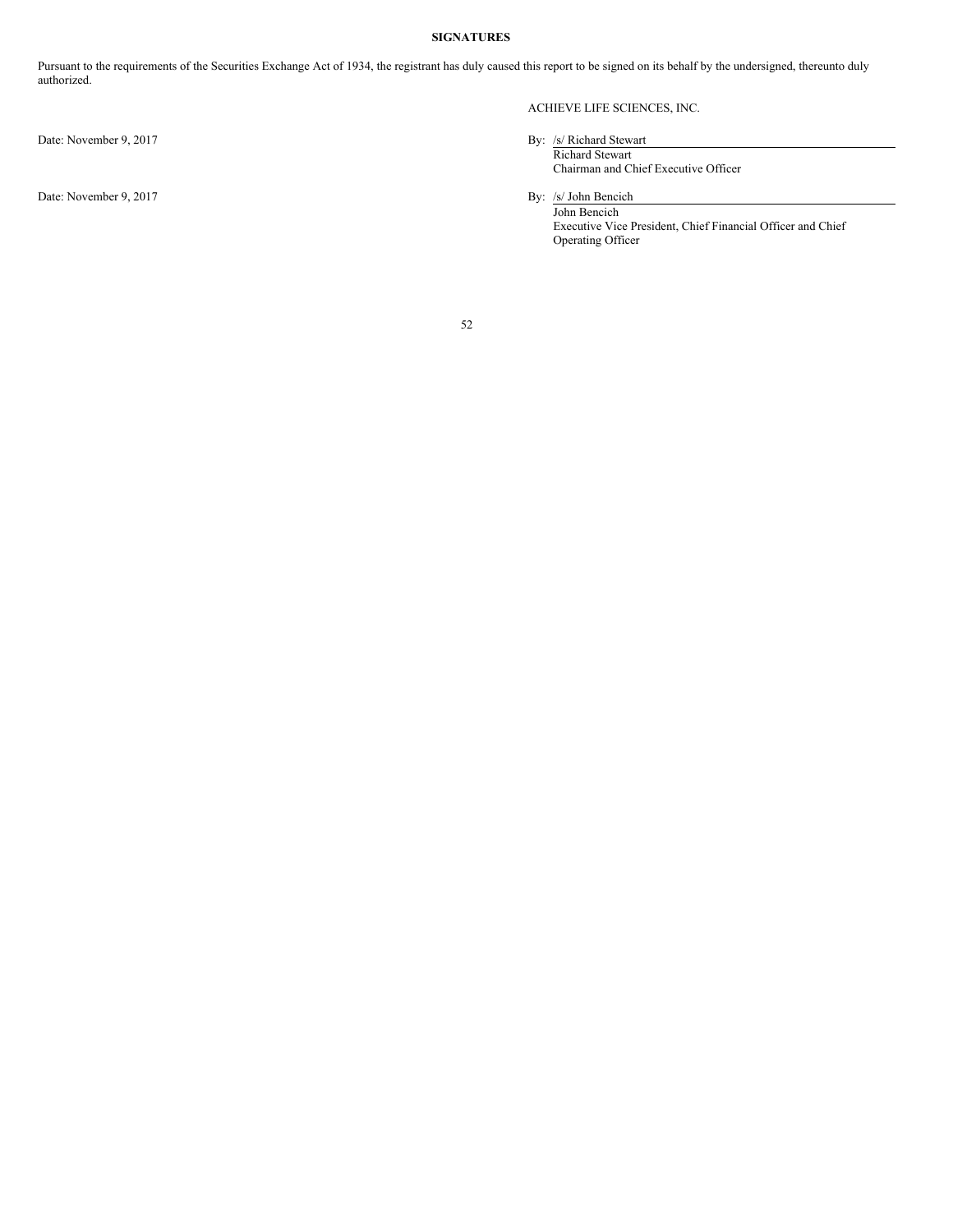[\*\*\*] Certain confidential information contained in this document, marked by brackets, has been omitted and filed separately with the Securities and Exchange Commission pursuant to Rule 24b-2 of the Securities Exchange Act of 1934, as amended.

## **AMENDED AND RESTATED COMMERCIAL AGREEMENT ON SUPPLY OF PHARMACEUTICAL PRODUCTS**

This **Amended and Restated Commercial Agreement** ("**Supply Agreement**" or "**Agreement**") is made as of July 28, 2017 (the "**Effective Date**") by and between Achieve Life Science, Inc., a Delaware corporation having a registered address at 1209 Orange Street, Wilmington, Delaware 19801 ("**Achieve**") and Sopharma AD, having a registered address at 16 Iliensko Shose Boulevard, 1220 Sofia, Bulgaria ("**Sopharma** "). Achieve and Sopharma may be referred to herein individually as a "**Party,** " and collectively as the "**Parties**."

## **BACKGROUND**

A. Sopharma owns certain patent rights and controls certain proprietary technology relating to the manufacture of Cytisine and pharmaceutical compositions containing Cytisine, and Sopharma exclusively licensed such patent rights and technology to Extab Corporation (a wholly owned subsidiary of Achieve) ("**Extab**") in the Territory under that certain Exclusive License Agreement dated May 26, 2009, as amended May 14, 2015 (the "**License Agreement**").

B. Sopharma and Extab entered into a Commercial Agreement on Supply of Pharmaceutical Products dated February 1, 2010, as amended May 14, 2015 (the "**Commercial Agreement**"), whereby Extab agreed to purchase Cytisine products from Sopharma.

B. The Parties now wish to restate and amend the Commercial Agreement such that Achieve agrees to exclusively purchase from Sopharma, and Sopharma agrees to exclusively supply to Achieve, all of Achieve's requirements for Products for the Territory upon the terms conditions set forth herein.

**NOW**, **THEREFORE**, in consideration of the mutual covenants and agreements contained herein, the Parties hereby agree as follows:

## **AGREEMENT**

## **ARTICLE 1 DEFINITIONS / INTERPRETATION**

For the purposes of this Supply Agreement, the following capitalized words and phrases shall have the following meanings:

**1.1** "**Active Agent**" means the active pharmaceutical ingredient (-)-Cytisine, as derived from plant genera, including but not limited to *Laburnum* and *Cytisus* of the family Fabaceae, and any intermediates, salts and esters thereof.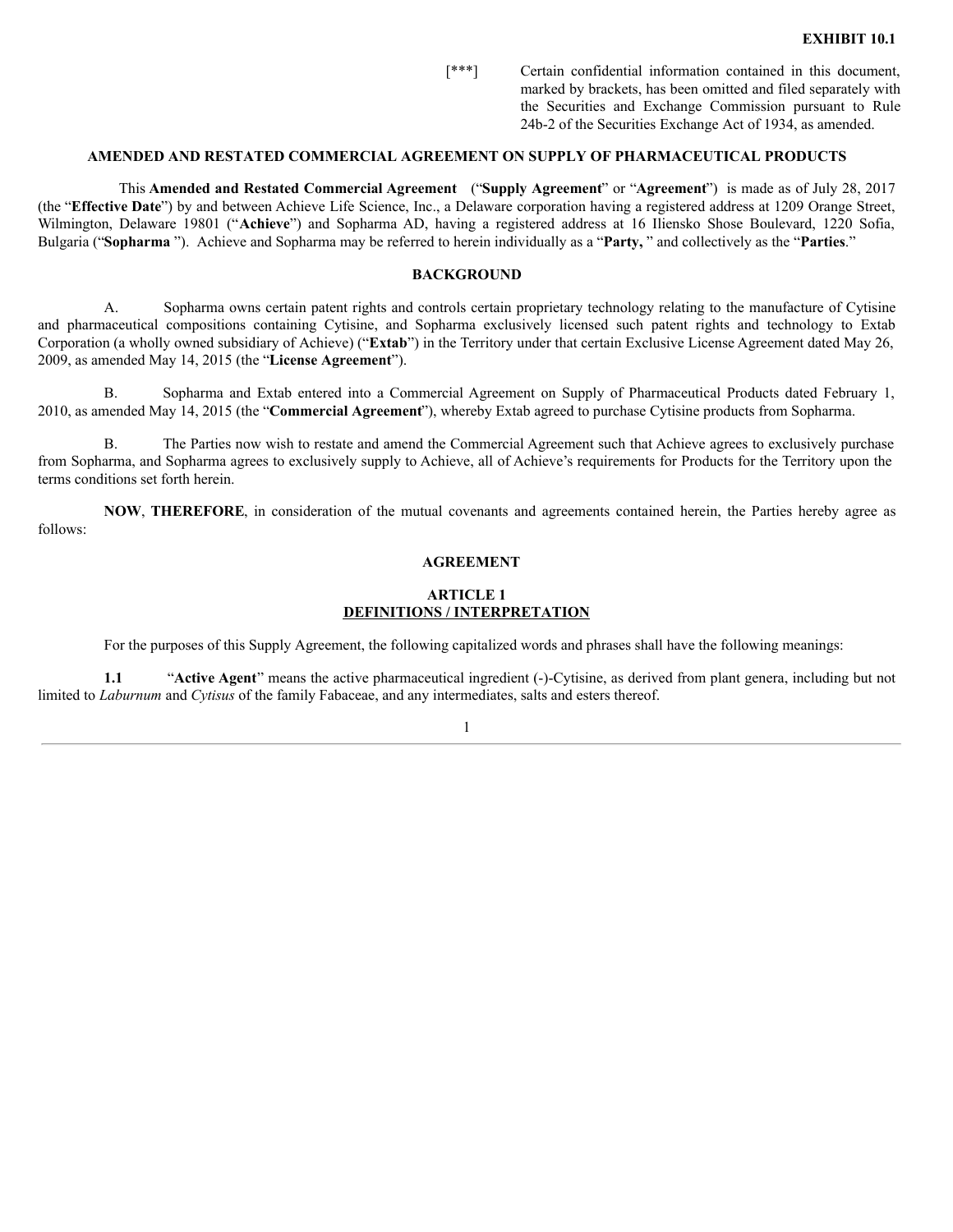**1.2** "**Affiliate**" means, with respect to either Party, any business entity controlling, controlled by, or under common control with such Party. For the purpose of this definition only, "control" means (i) the possession, directly or indirectly, of the power to direct the management or policies of a business entity, whether through the ownership of voting securities, by contract or otherwise, or (ii) the ownership, directly or indirectly, of at least fifty percent (50%) of the voting securities or other ownership interest of a business entity.

**1.3** "**Applicable Law**" means all laws, ordinances, rules, rulings, directives and regulations of any Governmental Authority that apply to the development, Manufacture or supply of the Products in the Territory, or any other activities contemplated under this Supply Agreement, including any regulations and guidelines of the FDA, EMA and other Regulatory Authorities.

**1.4** "**Bulk API**" means the Active Agent in bulk form.

**1.5** "**cGMPs**" means then current good manufacturing practices and standards for the manufacture of pharmaceutical products under Applicable Law in the Territory or the country in which the Products are Manufactured.

**1.6** "**Commercially Reasonable Efforts**" means the carrying out of obligations or tasks in a diligent, sustained manner consistent with the reasonable best practices of the pharmaceutical industry for the manufacture, supply and distribution, as applicable, of a product having similar manufacturing complexity and specifications and of similar profit potential and strategic value, in each case based on conditions then prevailing. Commercially Reasonable Efforts requires that the Party: (a) promptly assign responsibility for such obligations to specific employee(s) who are held accountable for progress and monitor such progress on an on-going basis, (b) set and consistently seek to achieve specific and meaningful objectives for carrying out such obligations, and (c) consistently make and implement decisions and allocate resources designed to advance progress with respect to such objectives.

**1.7 "Contingency Product"** means 200 kilograms of Product to be stockpiled.

**1.8** "**EMA**" means the European Medicines Agency or any other successor agency whose approval is necessary to commercialize the Product in Europe.

**1.9** "**Ex Works**" means the term Ex Works as defined in the ICC Incoterms, 2010.

**1.10** "**Facility" or "Facilities**" means the facilities where Product will be Manufactured as set forth in Exhibit 1. Exhibit 1 may be amended from time to time in accordance with this Supply Agreement to add or remove Facilities.

**1.11** "**FDA**" means the United States Food and Drug Administration, or any successor agency whose approval is necessary to commercialize the Product in the United States.

**1.12** "**Finished Product(s)**" means the Active Agent, as formulated in finished form and packaged according to the Specifications.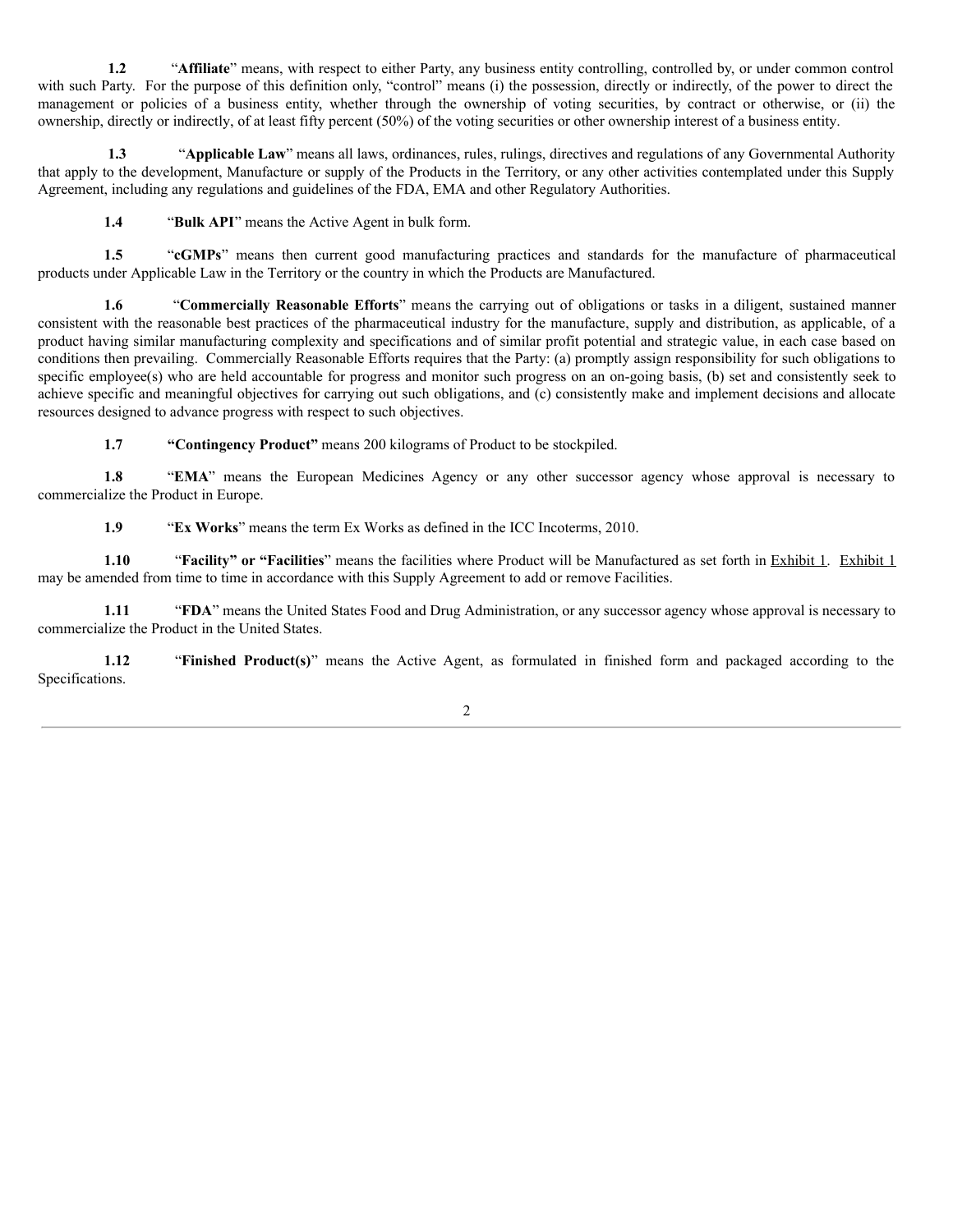**1.13 "Forecast "** means the quantities of each Product estimated to be required during one calendar year.

**1.14** "**Governmental Authority**" means any court, agency, department, authority or other instrumentality of any nation, state, country, city or other political subdivision, including any Regulatory Authority.

**1.15** "**Manufacture**" or "**Manufacturing**" means the processes and procedures for the supply of the Products, including, (b) the manufacture of the Products in bulk; (c) the Packaging and labeling of the Products; (d) the quality control of the Products; and (e) the storage of the Products until shipment.

**1.16** "**Net Sales**" means the gross receipts ("**Gross Sales**") representing sales of Product to Third Parties in Finished Product form, by Achieve, its Affiliates, or sublicensees and their Affiliates in the Achieve Territory throughout the term of this Agreement , less deductions actually allowed or specifically allocated to the Product for:

- a) Transportation charges, including, without limitation, insurance for transporting the Product to the extent that such charges are billed to the purchaser by Achieve or its Affiliates;
- b) Sales, excise and consumption taxes and custom duties, and any other governmental charges imposed on the production, importation, use or sale of the Product, to the extent that such charges are billed to the purchaser by Achieve or its Affiliates;
- c) Trade, quantity, cash or other discounts allowed on the Product not already reflected in the amount invoiced;
- d) Allowances or credits to customers for rejection or return of the Product;
- e) Retroactive price reductions affecting the Product; and
- f) Rebates, credits, charge backs, fees, reimbursements or similar payments that are granted to wholesalers or other distributors, government entities, managed care entities or other customers.

Each of the foregoing deductions from Gross sales shall be deducted only once and only to the extent not otherwise deducted from Gross sales. Any sale of Product between Achieve and its Affiliates, including all samples, will be excluded from the computation of Net Sales. If Achieve or its Affiliates sell the Finished Product as part of a bundle with other products, and Achieve or its Affiliates provide a discount, allowance or rebate to the purchaser of such products based on the invoiced prices for all products sold, such discount must be allocated pro-rata to the Product based on the selling prices of all products sold in the bundle before taking into account the discount, allowance or rebate on Product provided as part of such bundle.

If the Finished Product is sold or otherwise commercially exploited by Achieve or its Affiliates in a manner that makes calculating Net Sales impossible or inappropriate, the Parties agree to negotiate in good faith a reasonable mechanism for calculating said Net Sales. Net Sales shall be determined in accordance with International Financial Reporting Standards (IFRS).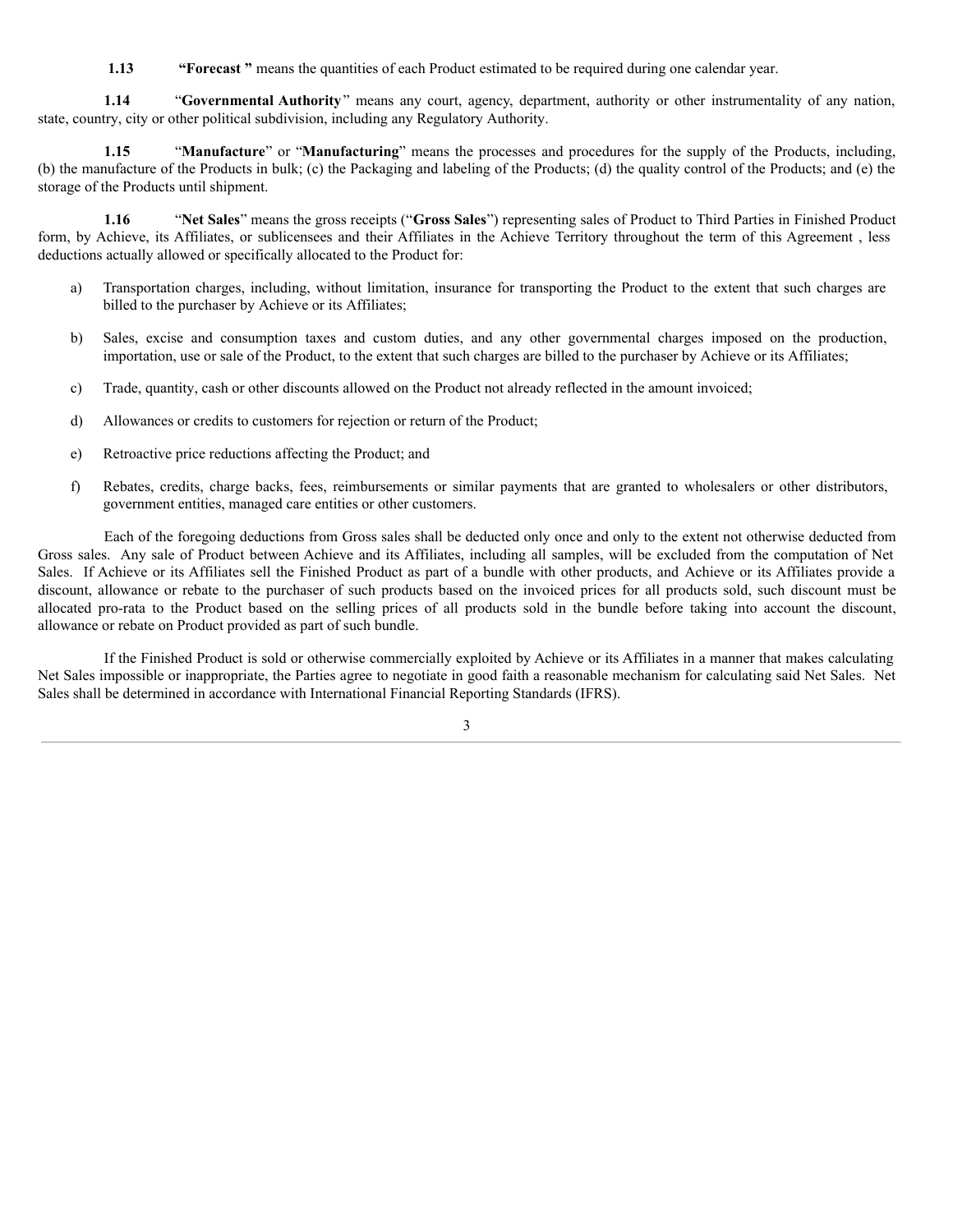For the avoidance of doubt any disposal of Finished Product for, or use in, clinical trials or as free samples (such samples to be in quantities common in the pharmaceutical industry for similar products) shall not give rise to any sale for the purpose of calculating Net Sales.

**1.17** "**Package**" or "**Packaging**" means packaging Product(s) in accordance with applicable Specifications.

**1.18** "**Person**" means an individual, a corporation, a partnership, an association, a trust or other entity or organization, including a government or political subdivision or an agency thereof.

**1.19** "**Price**" means the price paid by Achieve for each Product as set forth on Exhibit 1 of this Supply Agreement and as may be modified from time to time in accordance with Section 3.2.

**1.20** "**Product(s)**" means Bulk API and/or Finished Product, as applicable.

**1.21** "**Regulatory Approval**" means, with respect to a Product, all approvals, licenses, registrations or authorizations necessary to market and sell such Product in a particular jurisdiction in the Territory (including applicable approvals of labeling, price and reimbursement for such Product in such jurisdiction).

**1.22** "**Regulatory Authority**" means any federal, national, multinational, state, provincial or local regulatory agency, department, bureau or other governmental entity (including the FDA and EMA) with authority over the development, Manufacture or commercialization (including approval of Regulatory Approvals) of any Product in any jurisdiction in the Territory.

**1.23** "**Regulatory Materials**" means regulatory applications, submissions, notifications, communications, correspondence, registrations, Regulatory Approvals and/or other filings made to, received from or otherwise conducted with a Regulatory Authority (including minutes of meeting with Regulatory Authorities) related to the development, Manufacture, marketing, sale or other commercialization of any Product in any regulatory jurisdiction in the Territory.

**1.24** "**Sopharma Know-How**" means the Licensed Technical Information and Licensed Technology, as defined in the License Agreement.

**1.25** "**Sopharma Territory**" means Albania, Algeria, Armenia, Austria, Azerbaijan, Belarus, Bosnia and Herzegovina, Bulgaria, Croatia, Czech Republic, Estonia, Finland, Georgia, Hungary, Kazakhstan, Kosovo, Kyrgyzstan, Latvia, Lithuania, Libya, Macedonia, Moldova, Mongolia, Norway, Poland, Romania, Russia, Serbia, Slovakia, Sweden, Tajikistan, Tunisia, Turkey, Turkmenistan, Ukraine, Uzbekistan, Vietnam, Iran and Afghanistan.

**1.26** "**Specifications**" means, with respect to a Product, all product, regulatory, Manufacturing, release criterion, quality control and quality assurance procedures, processes, practices, standards, instructions and specifications applicable to the Manufacture of such Product, as set forth in the Regulatory Approval for the Product and the Technical and Quality Agreement.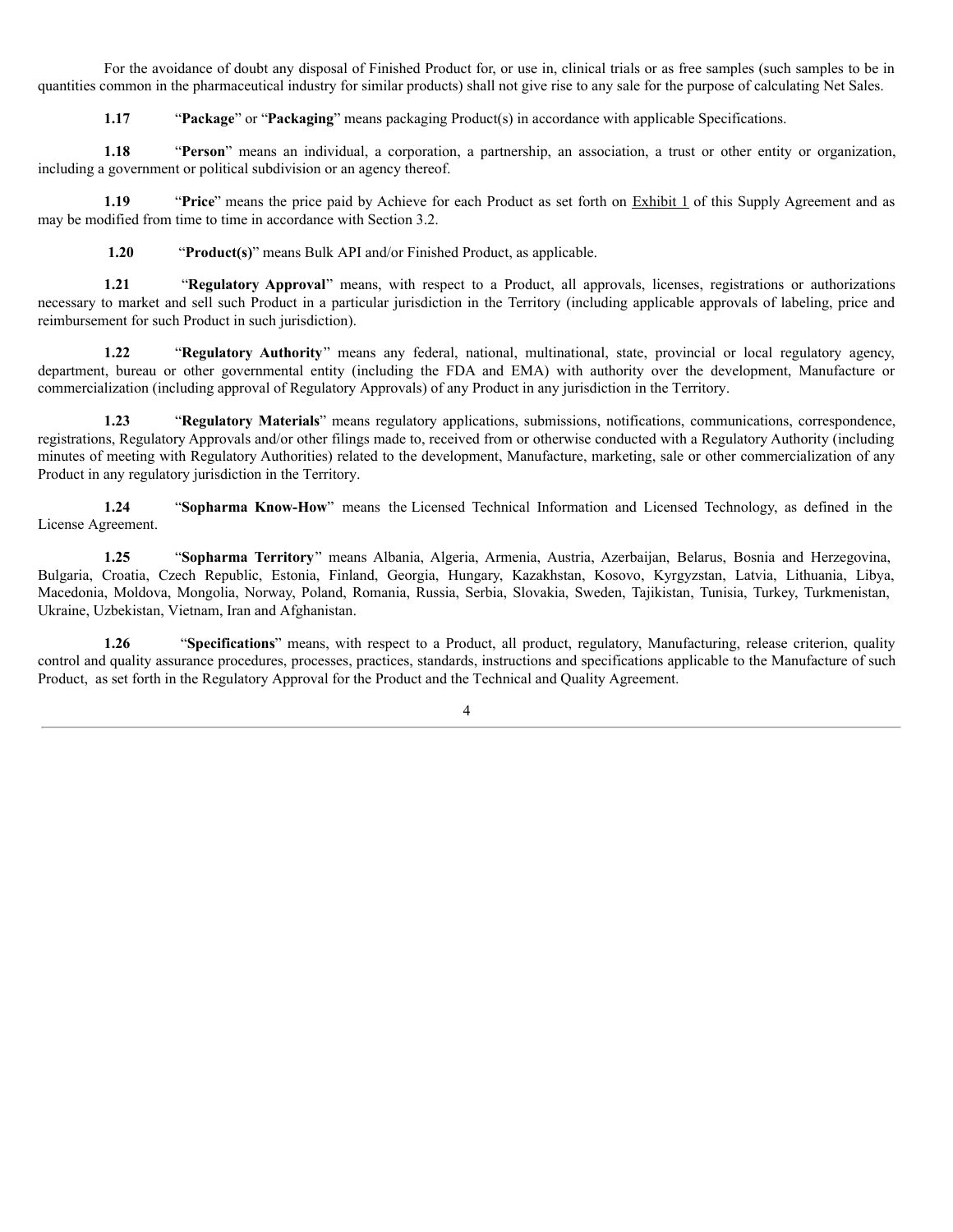**1.27** "**Technical and Quality Agreement** " means the agreement between the Parties dated May 14, 2015, as may be amended from time to time in writing by the Parties, which agreement sets forth the specific responsibilities, procedures and guidelines for batch release, quality control testing, quality assurance review, acceptance testing and other quality-related aspects of the manufacture and release of Product hereunder.

- **1.28** "**Territory**" means all countries, territories and regions of the world, excluding the Sopharma Territory.
- **1.29** "**Third Party**" means any Person other than Achieve, Sopharma or their respective Affiliates.

# **ARTICLE 2 SUPPLY**

## **2.1 Supply**.

## **2.1.1 Sopharma**.

(a) Pursuant to the terms and conditions herein, Sopharma shall Manufacture the Products at the Facility for Achieve and shall supply all of Achieve's requirements of the Products necessary or required for Achieve's development, use and sale in the Territory.

(b) Sopharma agrees and covenants that it will supply the Products exclusively to Achieve in the Territory, and will not Manufacture or supply the Products in the Territory for its own, its Affiliates or any Third Party's development, use or sale in the Territory.

(c) During the term of this Agreement, Sopharma shall not sell, transfer or otherwise provide, directly or indirectly, to any Third Party any Product for use or sale in the Territory. To the extent not prohibited by applicable law, Sopharma shall restrict (through contracts and/or purchase orders, marketing literature, shipping documents, or similar documents used when a supply, distribution or similar agreement is not in place) its customers and distributors and require similar restrictions throughout the supply chain, from selling or providing any Product for use or sale in the Territory. Sopharma shall use its best efforts to enforce such restrictions, including without limitation by (i) notifying such customer or distributor in writing of such alleged violation, (ii) conducting an investigation of such alleged violation reasonably appropriate under the circumstances, and (iii) if the investigation confirms the violation, Sopharma shall address a written warning to such customer or distributor for stopping the selling or providing the Product for use or sale in the Territory and (iv) suspending shipments of Product to a customer or distributor if Sopharma becomes aware that such customer or distributor is selling or providing such Product for use or sale in the Territory if it does not cease the violation within three (3) months as of the receiving of the written warning.

<sup>5</sup>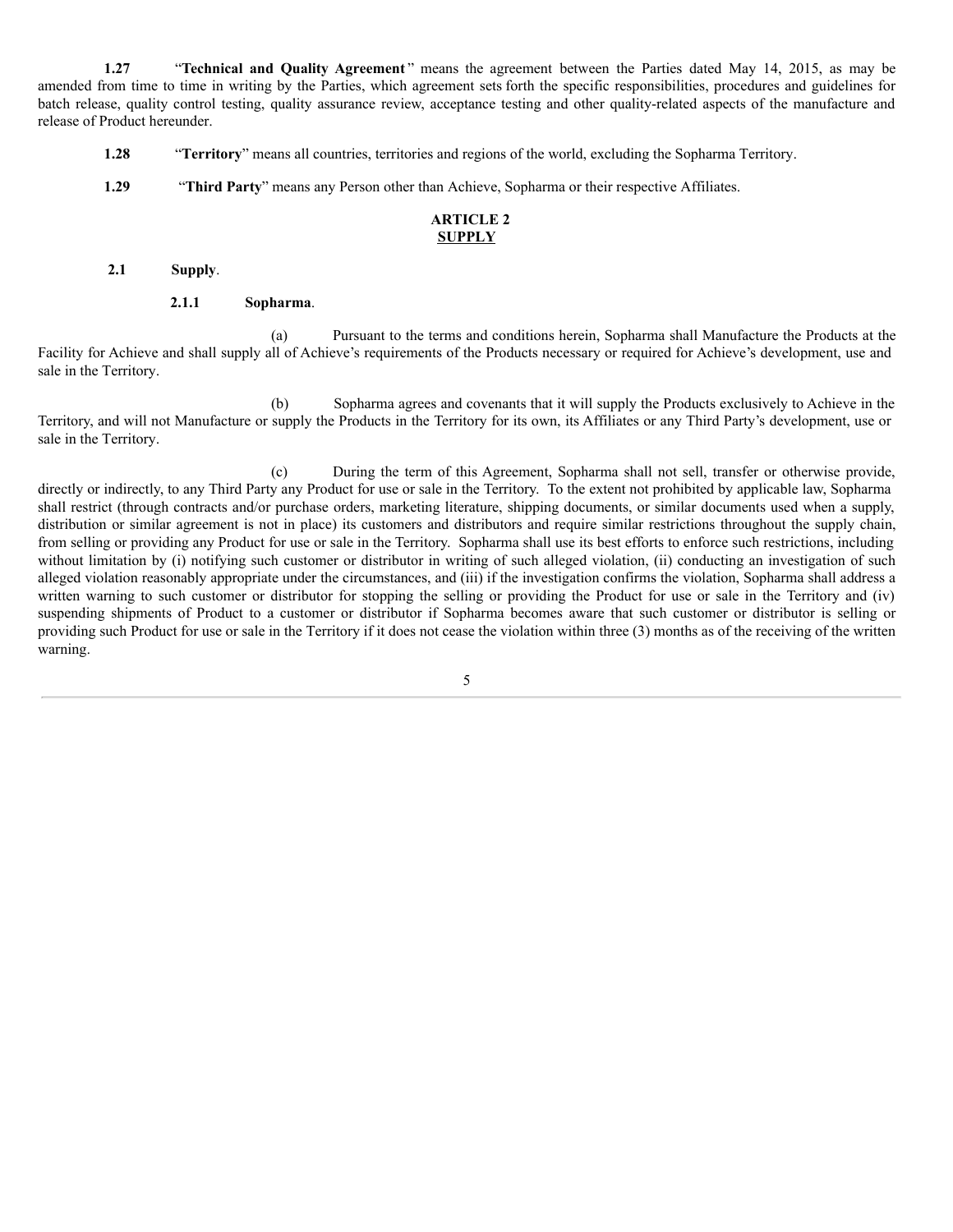## **2.1.2 Achieve**.

(a) Subject to the terms and conditions herein, Achieve shall purchase all of its requirements of Products necessary or required for Achieve's development, use and sale in the Territory exclusively from Sopharma. For clarity, during the term of this Supply Agreement, Achieve may in its discretion elect to purchase from Sopharma Bulk API (and manufacture finished product, whether on its own or through Third Parties) and/or Finished Product.

(b) During the term of this Agreement, Achieve shall not sell, transfer or otherwise provide, directly or indirectly, to any Third Party any Product for use or sale in the Sopharma Territory. To the extent not prohibited by applicable law, Achieve shall restrict (through contracts and/or purchase orders, marketing literature, shipping documents, or similar documents used when a supply, distribution or similar agreement is not in place) its customers and distributors and require similar restrictions throughout the supply chain, from selling or providing any Product for use or sale in the Sopharma Territory. Achieve shall use its best efforts to enforce such restrictions, including without limitation by (i) notifying such customer or distributor in writing of such alleged violation, (ii) conducting an investigation of such alleged violation reasonably appropriate under the circumstances, and (iii) if the investigation confirms the violation, Achieve shall address a written warning to such customer or distributor for stopping the selling or providing the Product for use or sale in the Sopharma Territory and (iv) suspending shipments of Product to a customer or distributor if Achieve becomes aware that such customer or distributor is selling or providing such Product for use or sale in the Sopharma Territory if it does not cease the violation within three (3) months as of the receiving of the written warning.

(c) Achieve agrees and covenants that it will seek Regulatory Approval for and will commercialize the Products only in the Territory.

## **2.2 Forecasts**.

**2.2.1** Within three (3) months of signing of the present Agreement, Achieve shall provide Sopharma with a nonbinding multi-year supply forecast (Multi-year forecast) of the quantities of each Product estimated to be required by Achieve and its Affiliates for the Territory during the 5 (five) year period beginning three (3) months from the Effective Date. Thereafter, during the Term, at least thirty (30) days prior to December 31 of each calendar year, Achieve shall provide Sopharma with a current forecast of the quantities of each Product estimated to be required during the following calendar year (such forecast for the next calendar year, the "**Forecast**"). Achieve shall update the Forecast every six (6) month period thereafter. The Forecast and the Forecast updates shall not reduce or increase the estimated quantities of more than 10% of the Multi-year forecast for the respective period. The forecasted quantities for each Forecast and any update thereto increased or reduced up to 30% shall not be binding on the Parties. Sopharma shall notify Achieve as soon as possible, but in any event within thirty (30) days of receipt of a Forecast or update thereto, if Sopharma believes it will be unable to deliver Product in accordance with such Forecast or update thereto, and such notice will be deemed as Shortfall Notice as defined in Section 2.8.1(a).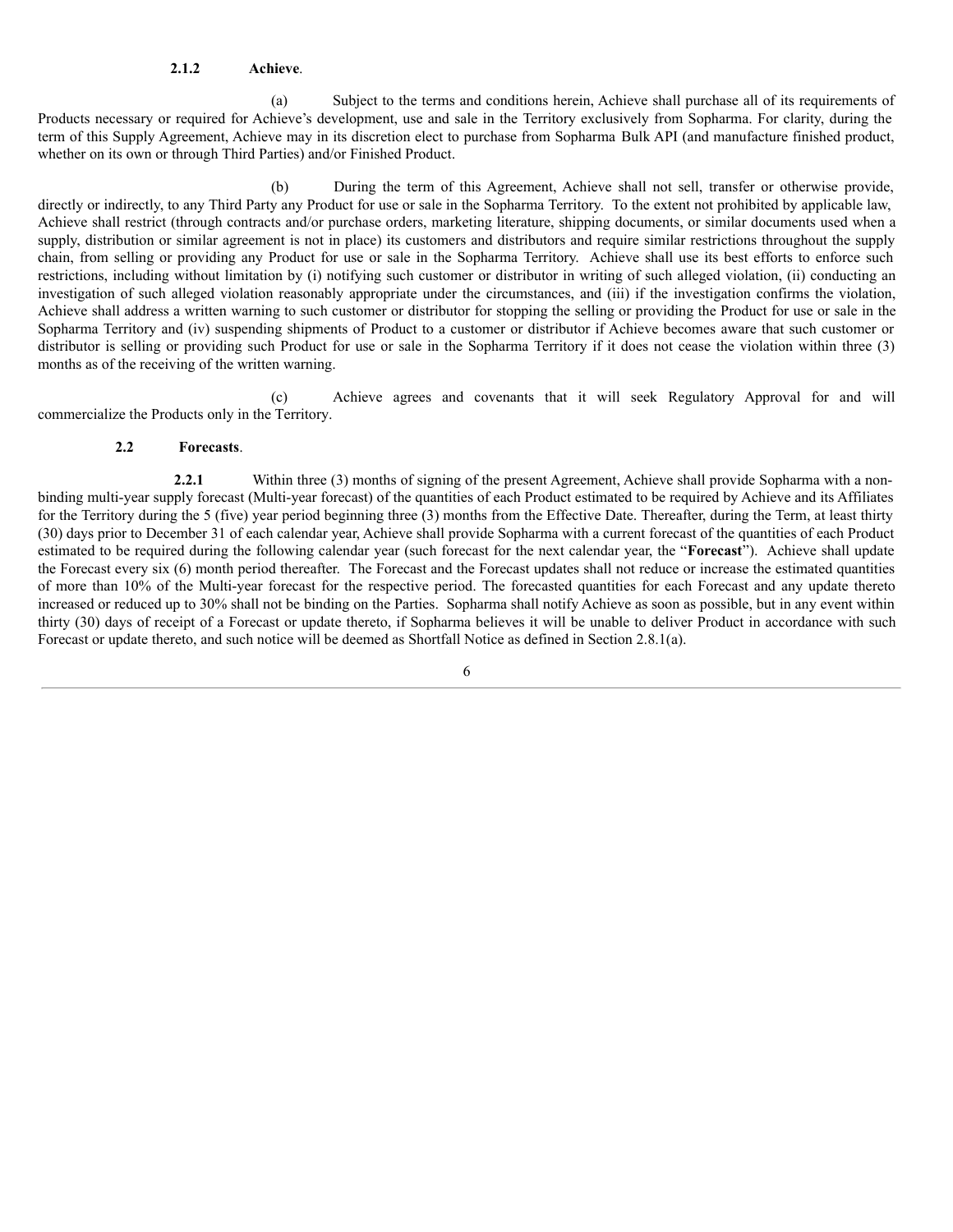**2.2.2 Purchasing obligation**. Notwithstanding anything to the contrary herein, Achieve agrees and covenants to purchase the forecasted quantities of each Product for each Forecast and any updates thereto throughout the term. In the event that Achieve is not in compliance with its purchasing obligations under this Supply Agreement, or is unable to comply with its obligations hereunder, then Sopharma shall be entitled to receive a payment equal to the Supply price of the non-purchased quantities of the Products for the respective period.

# **2.3 Orders**.

# 2.3.1 Purchase Orders.

(a) Achieve shall place purchase orders specifying the quantity of Product, destination(s) and delivery date(s) at least sixteen (16) weeks before the specified delivery date(s), provided that the first (launch) order shall be placed at least twenty-four (24) weeks in advance of the specified delivery date. Sopharma shall confirm all purchase orders for Product submitted by Achieve in accordance with this Article 2 within five (5) business days from receipt of the order (order confirmation). Confirmed purchase orders may not be cancelled without the prior written agreement of both Parties except as set forth in Section 2.4. Unless otherwise directed by Achieve, Sopharma shall fill all purchase orders for Product in accordance with the requested due dates as set forth in further detail in Section 2.8.2. Delivery time shall be calculated from the date of order confirmation and delivery shall be delivery of the Products and accompanying documentation, as set forth in the Technical and Quality Agreement, at the specified location.

(b) For a Product, Achieve shall place orders in multiple quantities of the minimum order quantity for that Product as set forth in Exhibit 1. Any order for a Finished Product placed by Achieve shall be for a minimum of [\*\*\*] packs per delivery.

**2.3.2** No Conflicting Terms. The terms and conditions of this Supply Agreement shall be controlling over any conflicting terms and conditions stated in Achieve's purchase order or Sopharma's invoice, confirmation or other standardized document. Any purchase order, order acknowledgement, invoice, proposal or other document which conflicts with or adds to the terms and conditions of this Supply Agreement with respect to the Manufacture and supply of Product for the Territory is hereby rejected, unless the Parties mutually agree to the contrary in writing.

**2.4 Cancellation**. Notwithstanding anything herein to the contrary, Achieve may modify or cancel purchase orders for the Products provided that such modification or change is made further in advance of the originally requested delivery date than the required lead time, and that production has not commenced.

**\*\*\*Confidential Treatment Requested.**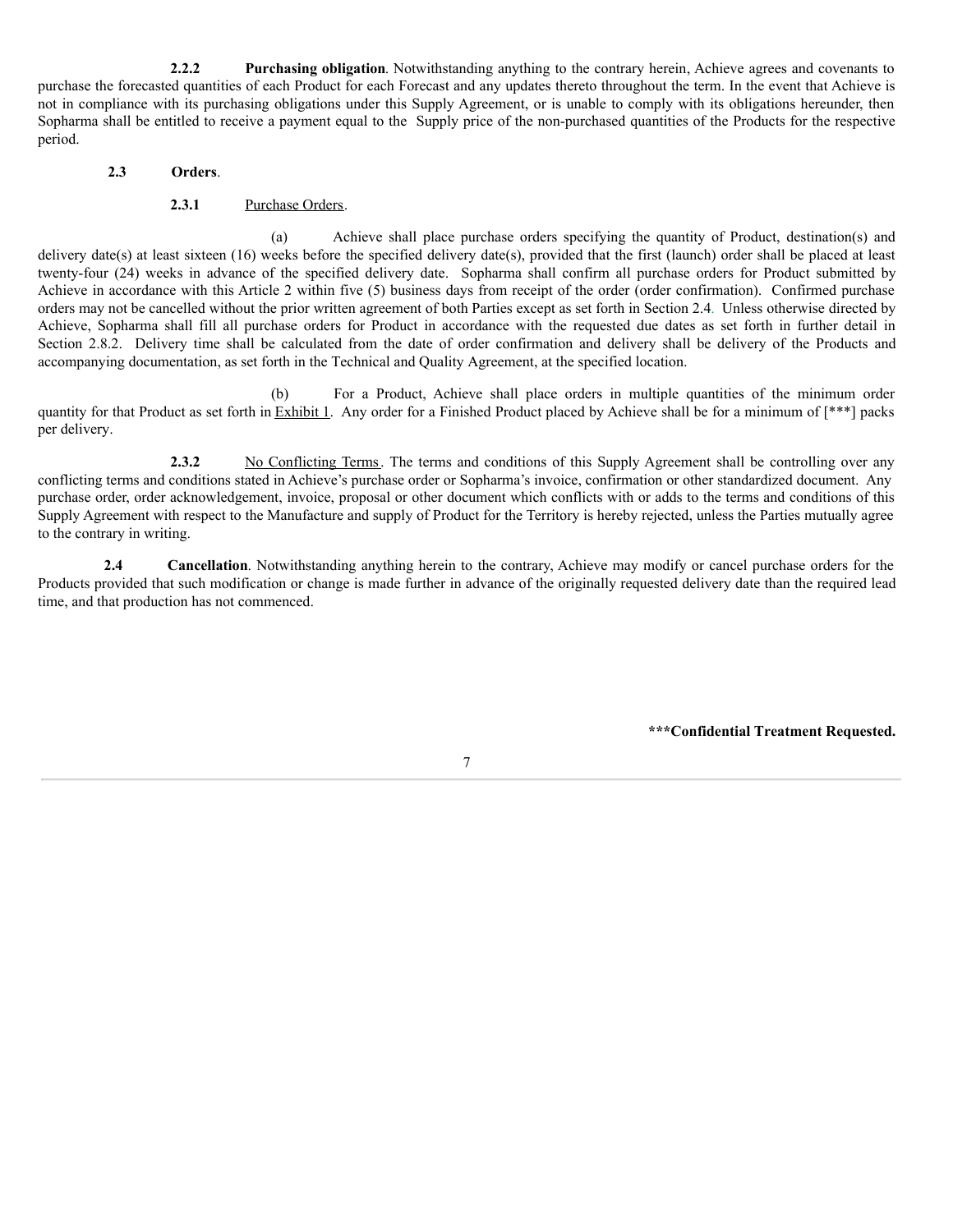**2.5 Delivery and Risk of Loss**. Sopharma shall deliver all Product Ex Works, except that Sopharma shall, at the request and cost of Achieve, deliver Bulk API Product to Achieve or Achieve's Finished Product manufacturer, in which case Sopharma shall arrange for transportation of said Bulk API and title and risk of loss and damage thereto shall remain with Sopharma until the Bulk API is delivered to Achieve or its designee in accordance with the purchase order.

**2.6 Packaging**. If the purchase order is for Packaged Product, Achieve shall provide the relevant blister and Packaging designs to Sopharma at least sixteen (16) weeks prior to the scheduled delivery date. If Achieve is late to do so, the delivery date for Product shall be delayed by as many days as Achieve is late to deliver the designs. Sopharma shall deliver the Product to Achieve in Packaged form that is in accordance with the Required Standards. All costs for designing the Packaging shall be fully paid by Achieve.

# **2.7 Conformance to Required Standards**.

2.7.1 Conformance to Required Standards. Sopharma shall Manufacture the Products in accordance with the Applicable Law and Specifications, as the same may be amended or supplemented from time to time. Each Party shall keep the other promptly and fully advised of any new instructions or Specifications required by any applicable Regulatory Authority or Applicable Law of which it becomes aware. The Parties shall confer with respect to the best mode of compliance with such requirements, and Sopharma shall promptly implement such reasonable requirements as requested by Achieve.

**2.7.2** Technical and Quality Agreement. Each Party agrees to perform the responsibilities assigned to such Party under the Technical and Quality Agreement in accordance with the terms and conditions of the Technical and Quality Agreement, which forms an integral part of this Supply Agreement. In case of any conflict between the provisions of this Supply Agreement and those of the Technical and Quality Agreement, the Technical and Quality Agreement shall prevail as to any quality-related matter, and this Agreement shall prevail as to all other matters.

# **2.8 Supply and Delivery; Cooperation**.

# 2.8.1 Shortfalls and Technology Transfer.

(a) In the event that Sopharma is unable or anticipates that it will be unable to supply Product in accordance with (i) the requirements of this Supply Agreement, including all Specifications and pursuant to Applicable Law, (ii) the thencurrent Forecast provided by Achieve, and/or (iii) the confirmed due dates as set forth in further in Section 2.3.1(a) (each, a "**Shortfall**"), Sopharma will promptly notify Achieve in writing ("**Shortfall Notice**").

(b) The Parties shall meet within ten (10) business days following Achieve's receipt of a Shortfall Notice. If the Parties agree on a plan to prevent or remedy such Shortfall ("**Remediation Plan**"), Sopharma shall promptly implement the Remediation Plan within the time period specified therein. Without limiting the foregoing, upon the earlier of (i)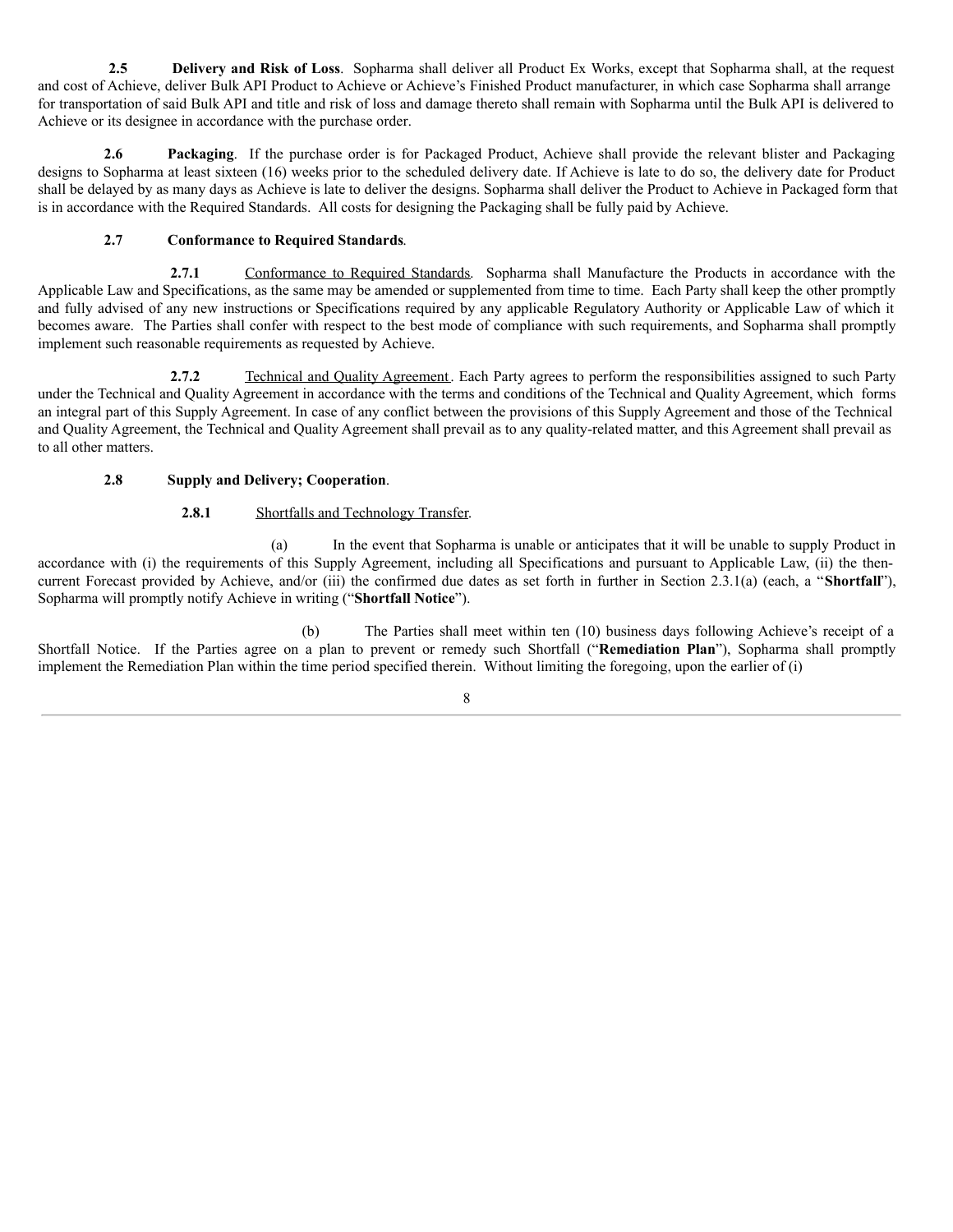receipt of a Shortfall Notice and (ii) Sopharma's failure to supply the applicable Product by the confirmed due dates as set forth in further in Section 2.3.1(a), then Achieve , in addition to any other rights or remedies available to it, shall have the right to take any measures available to it to mitigate its resulting losses during the period affected by such shortfall and for a period of twelve (12) months thereafter. Achieve shall also have the right to cancel orders for any quantities of Product affected by such Shortfall effective upon Achieve's receipt of the Shortfall Notice, and Achieve shall have no further obligations to purchase any such cancelled quantities of Product.

(c) In the event that Sopharma does not implement the Remediation Plan within the time period specified therein, or in the event a Shortfall lasts more than ninety (90) days, Achieve shall (i) be (to the extent so elected by Achieve in Achieve's discretion) relieved of the purchase obligations of any quantities of Product until such time as Sopharma has resumed the performance of its obligations to Achieve, subject to any minimum purchase obligations that may have been agreed upon by Achieve prior to such time for the expected period of Shortfall; (ii) be entitled to, in Achieve's discretion, supply the needed raw materials (plant genera flowers and seeds for deriving cytisine) to Sopharma, in which case Sopharma shall supply Product to Achieve as requested by Achieve on terms to be negotiated in good faith by the Parties for thirty (30) following Achieve's request (it being understood that if the Parties fail to agree to such terms with such thirty (30) day period, such terms shall be determined pursuant to Section 11.3.2) and (iii) Achieve and Sopharma will collaborate to deliver to a Third Party manufacturer the Sopharma Know-How and documentation required for such Third Party to extract the Active Agent and Manufacture Bulk API until such time as Sopharma has implemented the Remediation Plan and resumed the performance of its obligations to Achieve's reasonable satisfaction, it being understood that such Third Party may not use such Sopharma Know-How and/or documentation for any other purpose.

**2.8.2** Delivery Delays . Sopharma shall deliver Product no more than twenty-one (21) days before or 30 (thirty) days after the delivery date specified in the relevant purchase order (the "**Delivery Time Period**"). For any failure to supply compliant Product in the Delivery Time Period, without limiting Achieve's other remedies, Sopharma shall be liable for any Third Party penalties, costs and expenses incurred by Achieve as a result of Sopharma's failure to supply compliant Product during the Delivery Time Period, subject to receipt by Sopharma of appropriate evidence of such penalties, costs and expenses. The rights of Achieve set forth in this paragraph are in addition to any other rights set forth in this Supply Agreement.

**2.9 Other Shortfalls**. If the quantities of Product set forth in the then-current Forecast pursuant to Section 2.2 are not sufficient to satisfy Achieve's requirements, Achieve may at any time notify Sopharma thereof, and Sopharma shall use Commercially Reasonable Efforts to supply the quantities of Product requested by Achieve in excess of those set forth in the Forecast, provided that Sopharma shall promptly confirm in writing whether or not it is willing to supply such quantities. In the event Sopharma (a) does not confirm within five (5) business days in writing that it is willing to supply such excess quantities by the delivery date(s) requested by Achieve, or (b) following a confirmation, fails to supply such excess quantities by the specified delivery dates requested by Achieve, then Achieve shall be free to purchase Product from any Third Party for such excess quantities.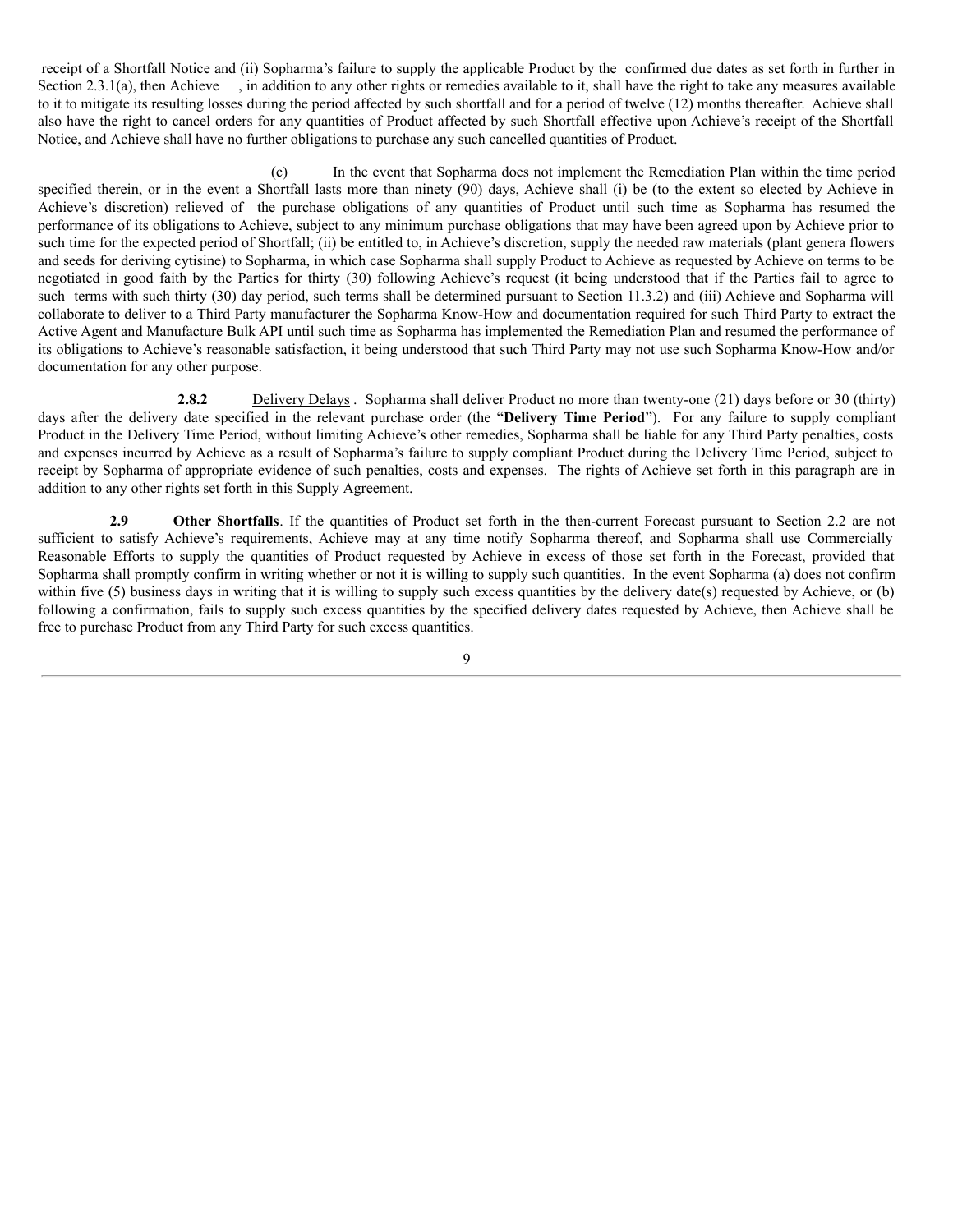**2.10 Contingency Product**. Achieve will purchase a total of 200 kilograms of Product as a contingency supply (Contingency Product) and make a deposit of \$[\*\*\*], to be credited as set forth below. The Contingency Product shall be used on a first-in/first out basis and the price shall be applied against the purchase price of the Active Agent Product or Finished Product when used or when the contingency supply is replenished. Such Contingency Product shall be stored in a segregated area with 50% held at the Kazanlak facility and 50% at the Sophia facility. A deposit of  $\{***\}$  will be made on June 30, 2018 for  $[***]$  kilograms of Product and a further deposit of  $\{***\}$  will be made on December 31, 2019 for [\*\*\*] kilograms of Product. So long as a minimum of 200 kilograms of Product is maintained as a contingency supply on Achieve's behalf, Sopharma shall be entitled to retain the deposit amounts.

**2.11 EU Launch.** Upon Achieve's request, Sopharma shall provide reasonable assistance to Achieve in order to ensure an orderly transition of the tableting of the Product to a Third Party manufacturer in connection with the launch of the Product in Europe (outside of the Sopharma Territory).

**2.12 Subcontracting by Sopharma**. Sopharma may subcontract specific portions of its obligations hereunder to Third Parties in its reasonable discretion and upon advance notice to Achieve, and shall (a) ensure that any subcontractor of Sopharma's obligations under this Supply Agreement has and maintains all appropriate qualifications; (b) enter into a quality agreement with each such subcontractor which terms are similar to the terms of the Technical and Quality Agreement; (c) ensure that any subcontractor complies with cGMPs if applicable; and (d) be responsible for each subcontractor's performance hereunder (including performance or non-performance by such subcontractor that would constitute a breach of this Supply Agreement or such quality agreement if conducted by Sopharma) as if Sopharma were itself performing such activities.

## **ARTICLE 3 PRICING AND PAYMENT**

**3.1 Invoices**. Sopharma shall invoice Achieve at the time of each shipment of Product for the Supply Price for such shipment. Achieve will pay such invoices within thirty (30) days of receipt of invoice by Achieve.

# **3.2 Prices**.

**3.2.1** The Supply Price for Bulk API and Finished Product to be supplied is set forth in **Exhibit 1** hereto, subject to annual increase on April 1st of each year, based on the Producer Price Index for the European Union as published by the Organisation for Economic Co-Operation and Development (OECD) for the prior calendar year, such increase not to exceed [\*\*\*]% but not less than [\*\*\*]% in any one calendar year. For orders that do not meet the minimum order requirement for a Product, the Product will be invoiced at the Product's Supply Price plus [\*\*\*]%.

## **\*\*\*Confidential Treatment Requested.**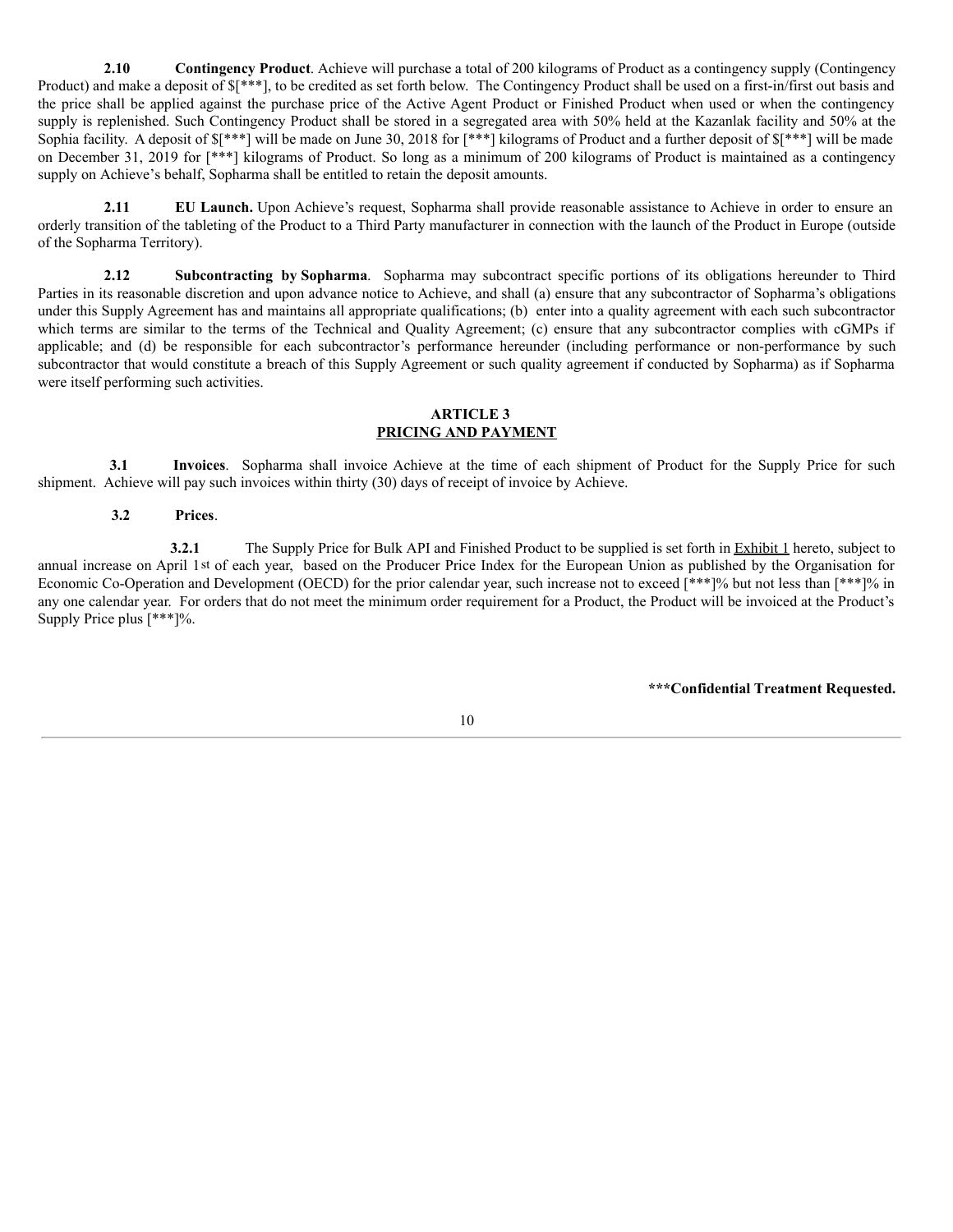**3.2.2** In the event the market price for a Product in a country in the Territory is less than the Supply Price for the Finished Product, the Parties shall negotiate in good faith a new Supply Price for the Finished Product or Bulk API for such country, taking into consideration changes in costs of raw materials, packaging, labor, overhead or other costs that are relevant to Manufacture of the Product. If the Parties agree on a new price, then that price will become the new Supply Price for that Product in that country. If the Parties are unable to agree on a new price within ten (10) days following Achieve's request, such price shall be determined pursuant to Section 11.3.2.

**3.2.3** Achieve shall pay to Sopharma without set-off or counterclaim (save as otherwise permitted by this Agreement) a royalty of  $[^{***}]$ % on Net Sales of Active Agent Product sold by Achieve, its Affiliates, or sublicensees and their Affiliates in the Achieve Territory throughout the Term on quarterly basis.

**3.2.4** If Achieve fails to pay Sopharma invoices or royalties within their respective due dates, Sopharma shall be entitled to debit to Achieve, an interest equal to three months LIBOR plus 3 percentage points per annum, beginning with the first day after end of the above defined payment terms.

**3.3 Recordkeeping**. During the Term and for three (3) years thereafter, or for such longer period as may be required by Applicable Law, Sopharma shall prepare and retain, and shall cause its subcontractors to prepare and retain, accurate books and records related to transactions made pursuant to this Supply Agreement and the Prices. Such records shall be made available for reasonable review, audit and inspection upon reasonable notice and with reasonable frequency, upon Achieve's request for the purpose of verifying Sopharma's calculations of amounts due hereunder, the basis for such calculations or payments and Sopharma's compliance with the terms and conditions of this Supply Agreement. Audits and inspections may be conducted by Achieve's own personnel or retained consultant(s), subject to the confidentiality obligations set forth in this Supply Agreement.

**3.4 Taxes**. Sopharma agrees that all Prices shall be inclusive of, and that Sopharma shall bear all taxes, whether direct or indirect (including, by way of example, corporate income, sales and transfer taxes, and VAT), levies, and duties (including customs duties) as may be imposed on Sopharma (or for which Sopharma is required to act as withholding agent by any Governmental Authority on the subject matter of this Supply Agreement), and Sopharma shall be responsible for the timely payment of such amounts to such Governmental Authority.

# **ARTICLE 4 PRODUCT ACCEPTANCE**

**4.1** Sopharma shall provide the release documentation specified in the Technical and Quality Agreement with any batch of Product delivered to Achieve.

**\*\*\*Confidential Treatment Requested.**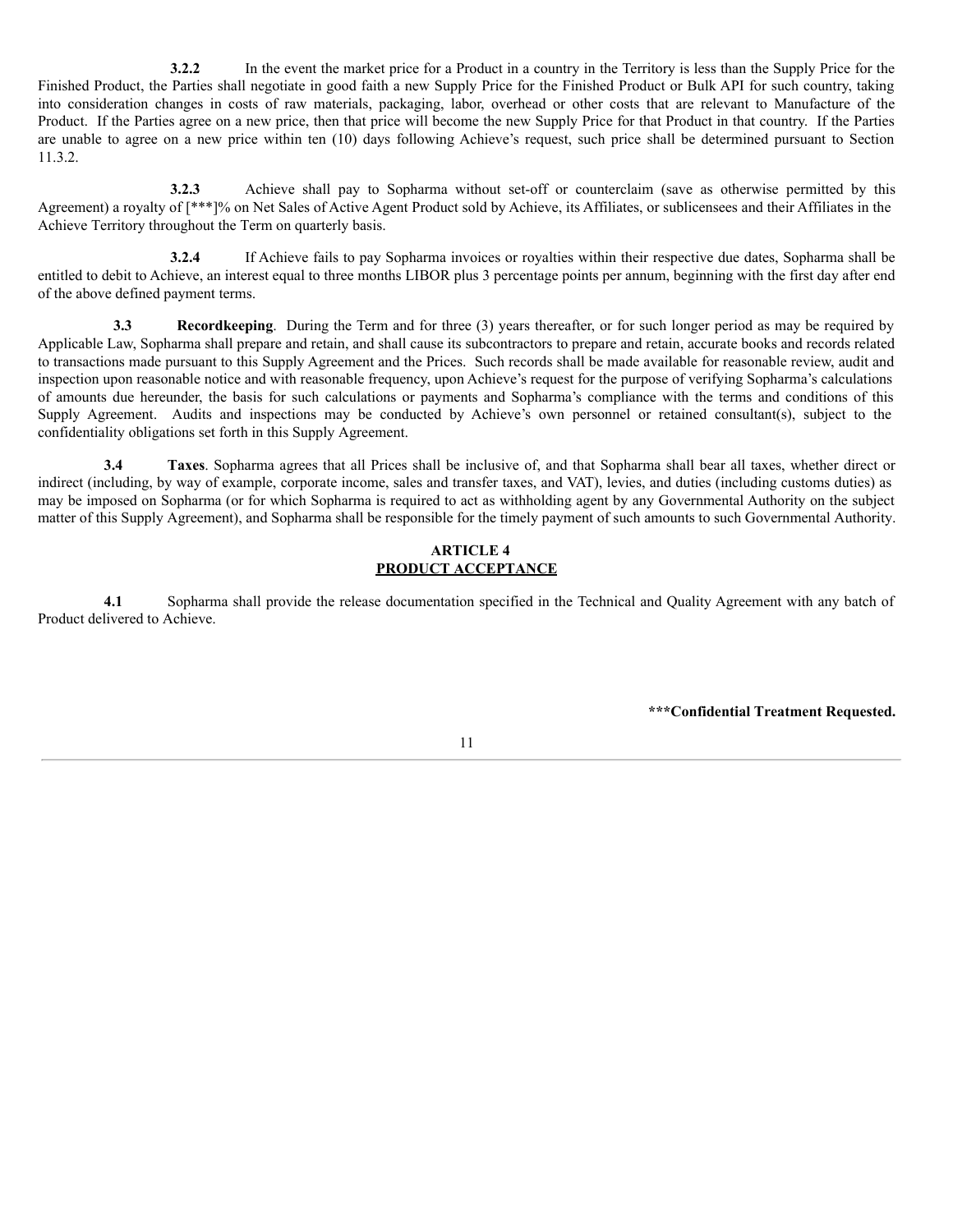**4.2** Achieve shall review and inspect the (a) intactness of any Packaging, and (b) documentation provided by Sopharma pursuant to Section 4.1 for compliance with the Specifications. If the review and inspection conducted by Achieve indicates non-intact Packaging or non-conformance with any of the applicable Specifications, then Achieve shall inform Sopharma in writing that it is rejecting the Product within fourteen (14) days of receipt of delivery.

**4.3** Any Product not rejected by Achieve as described in Section 4.2 shall be deemed accepted by Achieve except to the extent such Product contains a latent defect. Any Product containing a latent defect shall be deemed accepted by Achieve, unless such defect is identified and the Product is rejected by written notice to Sopharma prior to the end of the applicable shelf-life of the Product; provided, however, that Achieve shall notify Sopharma of any latent defect within fourteen (14) days the discovery of such defect by Achieve.

**4.4** In the event Achieve notifies Sopharma of a defect pursuant to the foregoing Sections 4.2 and 4.3 and Achieve and Sopharma disagree over whether a batch of Product fails to comply with the Specifications, the Parties shall use their best efforts to resolve the disagreement first between themselves. In the event that the Parties are unable to negotiate a mutually agreeable resolution with ten (10) business days of notification by Achieve, the matter may be referred to a mutually agreed upon independent Third Party specializing in the analysis of similar products to determine whether the relevant batch conforms to the Specifications. The determination of such Third Party shall be deemed final and binding, and expenses incurred by such determination (including the expert's fees) shall be paid by the Party whose position is not supported by the Third Party's determination.

**4.5** In the event that it is determined in accordance with Section 4.4 that a batch of Product does not meet the Specifications ("Defective Product"), then Achieve may, at is sole option: (i) either return the Defective Product to Sopharma or destroy the Defective Product, and request replacement of the Defective Product by Sopharma; or (ii) accept the Defective Product accompanied by a commensurate reduction of the invoice amount. With respect to Section 4.5(i), Sopharma shall pay for the return or destruction of any Defective Product, and shall use Commercially Reasonable Efforts to deliver to Achieve as promptly as possible the replacement quantities of conforming Product at Sopharma's sole expense, including payment for any necessary replacement materials, and including storage, packaging, shipping and insurance costs.

# **ARTICLE 5 INSPECTION**

**5.1** During the Term, Achieve or an Achieve Affiliate may, during normal working hours and upon reasonable advance written notice, inspect Sopharma's or its subcontractor's Facilities directly or indirectly involved in the performance of this Supply Agreement, provided that Achieve will schedule a formal quality inspection no more than two (2) times per year. During such an inspection the inspectors may inquire about the progress of the work being carried out by Sopharma or its subcontractor, and are in particular but not exclusively authorized to:

**5.1.1** Inspect the Facilities and equipment used, or to be used, in the Manufacture of the Product(s);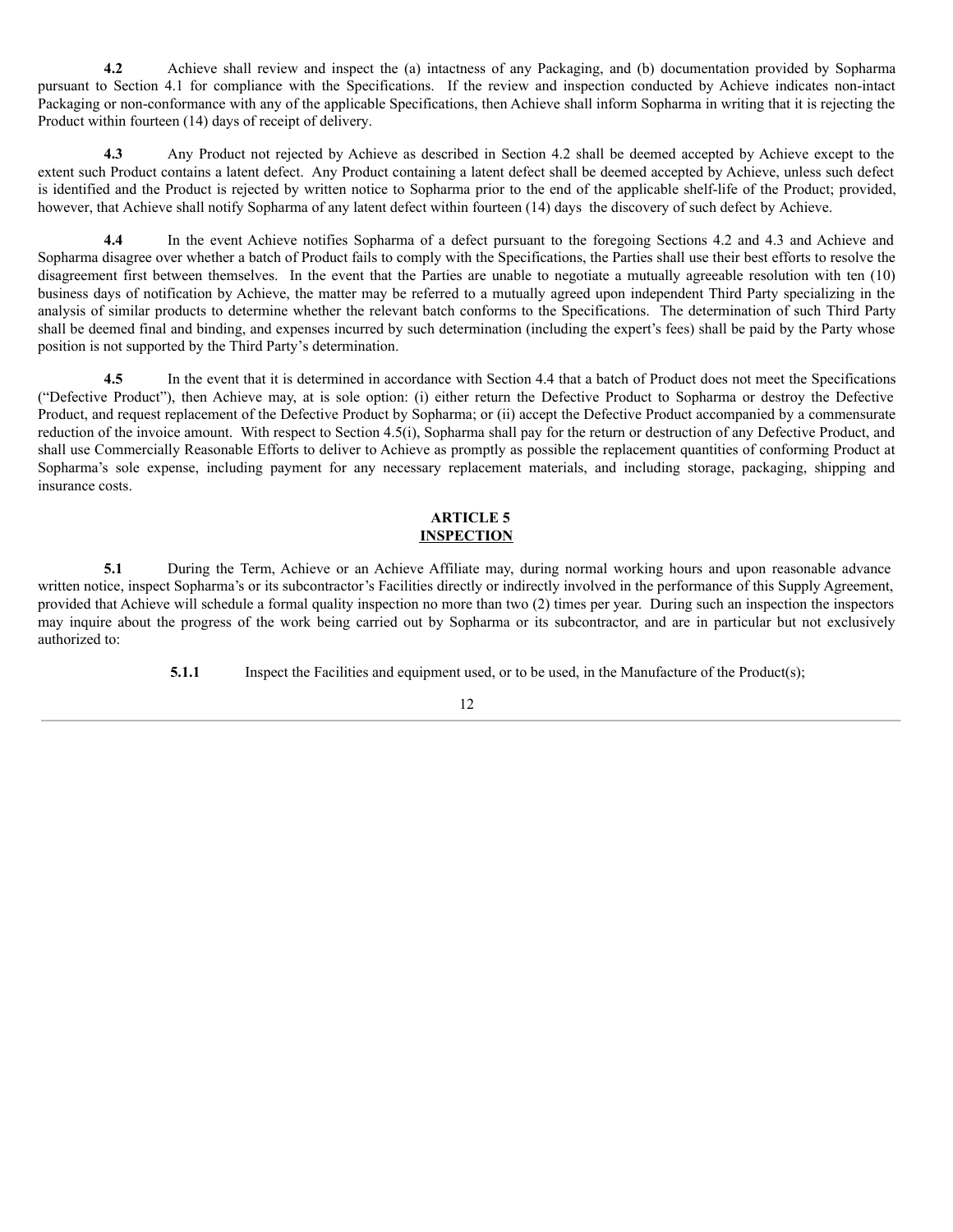<span id="page-64-0"></span>**5.1.2** Verify the qualifications of the employees and subcontractors carrying out such work and their use of the relevant equipment;

**5.1.3** Evaluate all scientific techniques used by Sopharma, its subcontractors and their respective employees in the performance of this Supply Agreement and the procedures used in the creation and storage of samples of the Product(s);

**5.1.4** Verify and evaluate information relating to the utilization of the Manufacturing capacity of Sopharma's Facilities or its subcontractor's Facilities;

**5.1.5** Review correspondence, reports, filings and other documents from Regulatory Authorities to the extent related to the Manufacturing activities hereunder;

**5.1.6** E valuate the implementation of all Manufacturing and process changes made with respect to the Product, including pursuant to any corrective action plan; and

**5.1.7** Ascertain compliance with Applicable Laws, the Specifications and this Supply Agreement.

**5.2** If after an inspection Achieve is not satisfied that Sopharma is complying with any of its obligations hereunder, then, without prejudice to any other rights available to it, Achieve shall notify Sopharma in writing of any changes or modifications reasonably required of Sopharma within thirty (30) days of such inspection, and Sopharma shall implement said changes or modifications as soon as possible and at its sole expense.

# **ARTICLE 6 REGULATORY AND QUALITY RESPONSIBILITIES**

**6.1 Regulatory Responsibilities**. Sopharma shall obtain and maintain any and all regulatory and governmental permits, licenses and approvals that are necessary for Sopharma to Manufacture the Product(s) for Achieve or its Affiliates in accordance with the terms of this Supply Agreement and Applicable Law. As between the Parties, Achieve shall have the sole responsibility for all Regulatory Approvals of the Products in the Territory. Any reasonable expenses related to the Regulatory Approvals of the Products in the Territory shall be borne by Achieve.

**6.2 Regulatory Cooperation**. Sopharma agrees to promptly provide to Achieve as requested, and at no additional charge, all information and data in Sopharma's possession that is relevant, necessary or useful for Achieve and/or its Affiliates to apply for, obtain and maintain Regulatory Approvals for the Products in the Territory, including without limitation information relating to the Facility, or the process, methodology, raw materials and intermediates used in the Manufacture, processing or Packaging of the Products, including all information and data required to be submitted with or contained in any Regulatory Materials for any Regulatory Approval, or requested by or required to be provided to any Regulatory Authority, including the FDA and EMA. In addition, Sopharma agrees to reasonably cooperate with Achieve and/or its Affiliates with respect to its obligations to submit or report information relevant to the Products pursuant to Applicable Law.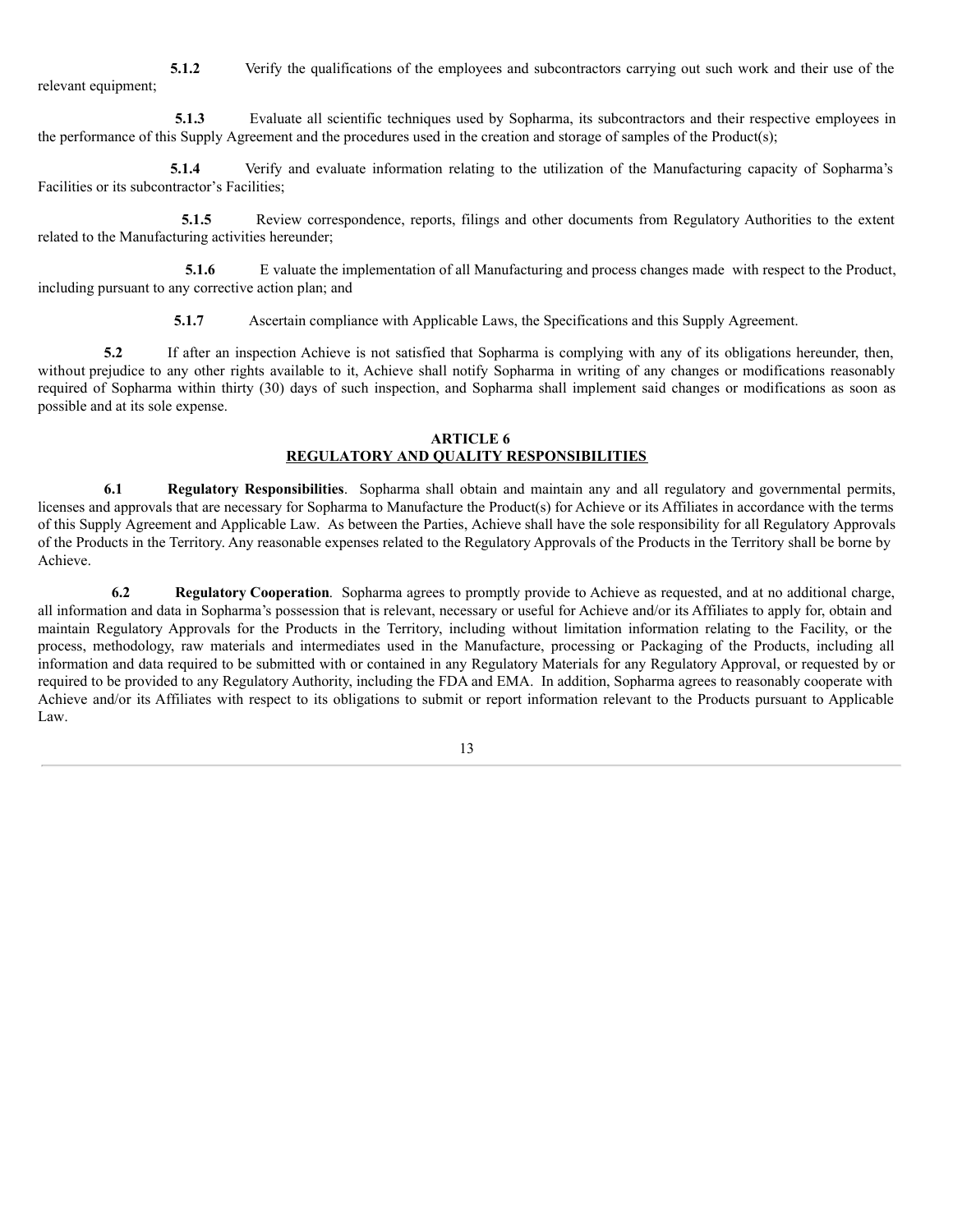**6.2.1 Safety Data**. Each Party understands and acknowledges that the other Party and its Affiliates may need to access and utilize and include certain Product safety data (*e.g.*, adverse event reports) generated or received by such Party and its Affiliates in its Regulatory Materials in its respective Territory as required by Applicable Law. Each Party shall have the right to share any and all such safety data generated by the other Party or the other Party's Affiliates with its Affiliates and Third Parties subject to Article 8.

**6.3 Recalls**. Each of Achieve and Sopharma will immediately inform the other in writing if it believes one or more batches of any Product will be subject to recall from distribution, withdrawal or some other field action, because a Product does not conform to the relevant Specifications, or that potential adulteration, misbranding, and/or other issues have arisen that relate to the safety or efficacy of such Product. With respect to any Products in the Territory, Achieve shall have the final decision-making authority as to any such recall or field action and the sole right to initiate any such recall or field action, and Sopharma shall cooperate in the conduct of any recall or field action as reasonably requested by Achieve. In the event it is determined that such a recall resulted from a breach by either Party of any of its representations, warranties, duties or obligations under this Supply Agreement, such Party shall be responsible for the costs of the recall and shall reimburse the other Party as necessary; provided that if both Parties share responsibility with respect to such recall, the costs shall be shared in the ratio of the Parties' contributory responsibility.

**6.4 Retention of Samples**. Sopharma shall prepare and retain, and shall cause its subcontractors to prepare and retain, such samples and records with respect to the Products and their Manufacture as are required by Applicable Law (including, as applicable, cGMPs), the Specifications and/or Technical and Quality Agreement.

**6.5 Regulatory Authority Inspections and Correspondence**. Sopharma shall permit Regulatory Authorities to conduct inspections of any Facility at which any of the Manufacturing activities relating to the Products are performed, as such Regulatory Authorities may request, including pre-approval inspections, and shall cooperate with such Regulatory Authorities with respect to such inspections and any related matters. Sopharma shall give Achieve prior written notice of any such inspections, and shall keep Achieve informed about the results and conclusions of each such regulatory inspection, including actions taken by Sopharma to remedy conditions cited in such inspections. In addition, Sopharma shall allow Achieve or its representative to assist in the preparation for and be present at, and participate in, such inspections, subject to the confidentiality obligations set forth herein. Sopharma shall provide Achieve with copies of any written inspection reports issued by any Regulatory Authority and all correspondence between Sopharma and any Regulatory Authority with respect thereto, including any notices of observation and all related correspondence, in each case relating to the Products or their Manufacture or to general manufacturing concerns (e.g., Facility compliance or the like) that may impact the Products. In addition, Sopharma agrees to promptly notify and provide Achieve copies of any request, directive, or other communication to or from any Regulatory Authority related to the Products or their Manufacture . Sopharma shall provide Achieve with a copy of any such correspondence made by Sopharma and its response to any such reports or correspondence from the applicable Regulatory Authority for review and comment prior to submission to the applicable Regulatory Authority, and Sopharma shall incorporate in good faith any recommendations provided by Achieve with respect thereto prior to submitting such

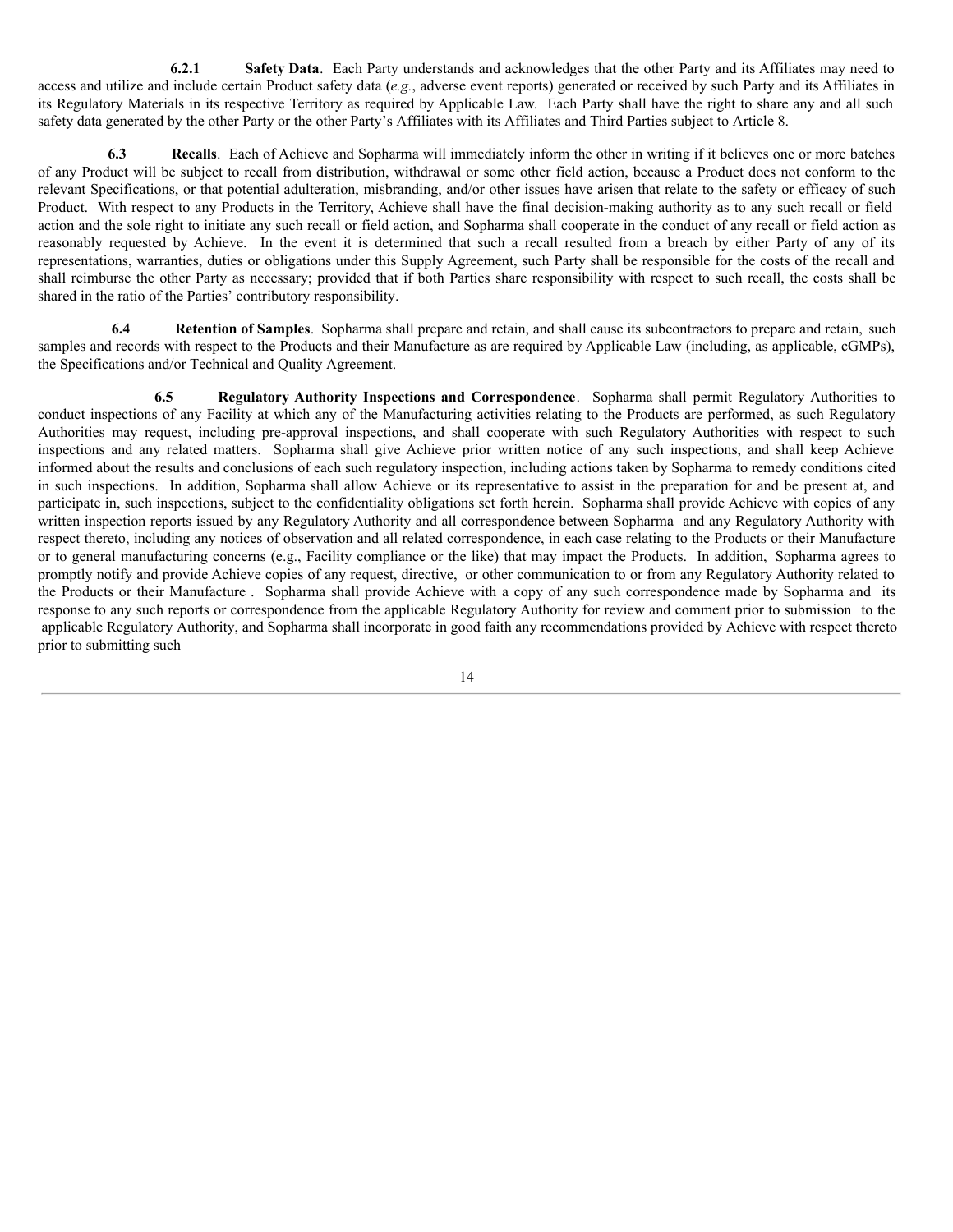correspondence or response to the applicable Regulatory Authority. In addition, Sopharma shall notify Achieve of any occurrences or information that arise out of Sopharma's Manufacturing activities that have, or could reasonably be expected to have, adverse regulatory compliance or reporting consequences concerning any Product or which might otherwise be reasonably expected to adversely affect the supply by Sopharma of Products to Achieve. Notwithstanding the foregoing, nothing in this Section 6.5 shall require Sopharma to disclose to Achieve any Sopharma Know-How.

**6.6 Changes or Modifications in Manufacturing Activities** . Sopharma shall not make any changes to the Specifications, processes, Facilities, raw materials, raw material suppliers or any other item in any manner that would affect the Manufacturing activities related to the Product, without Achieve's prior written approval. Notwithstanding the foregoing, Sopharma shall promptly make and implement such changes as are required by Applicable Law ("**Required Changes**"), after written notice to Achieve, provided that, prior to implementation, all such Required Changes shall be subject to Achieve's written approval, including with respect to the timelines, estimated effect on Price and other issues regarding such implementation. In addition, Achieve shall have the right to request changes in or modifications to the Specifications. All such changes or modifications shall be documented in writing and shall be signed by an authorized representative of Achieve and Sopharma. If such changes or modifications result in a material change in Sopharma's Manufacturing costs or lead times, the Parties shall agree upon an appropriate adjustment to the Price or in the delivery schedules, as the case may be, for Products to be provided by Sopharma hereunder. Sopharma shall promptly implement all such agreed upon changes to the Specifications.

**6.7 Deviations and Investigations**. In the event that a material deviation occurs during the course of the Manufacture, including Packaging, storage and analytical testing, of any batch of Product for Achieve under this Supply Agreement, Sopharma shall immediately provide Achieve with a detailed written description of any such deviation and undertake all reasonable and appropriate actions to investigate the cause of such deviation and to correct the same. A completed written report of the results of any such investigation will be provided to Achieve for such batch.

## **ARTICLE 7 REPRESENTATIONS AND WARRANTIES**

## **7.1 Sopharma**.

**7.1.1** Sopharma represents that:

obligations hereunder.

(b) As of the Effective Date, there are no claims, judgments or settlements against or owed by Sopharma or its Affiliates, or pending or threatened claims or litigation, relating to the Products or the Sopharma Know-How.

(a) It has the authority to enter into this Agreement and all rights necessary to perform its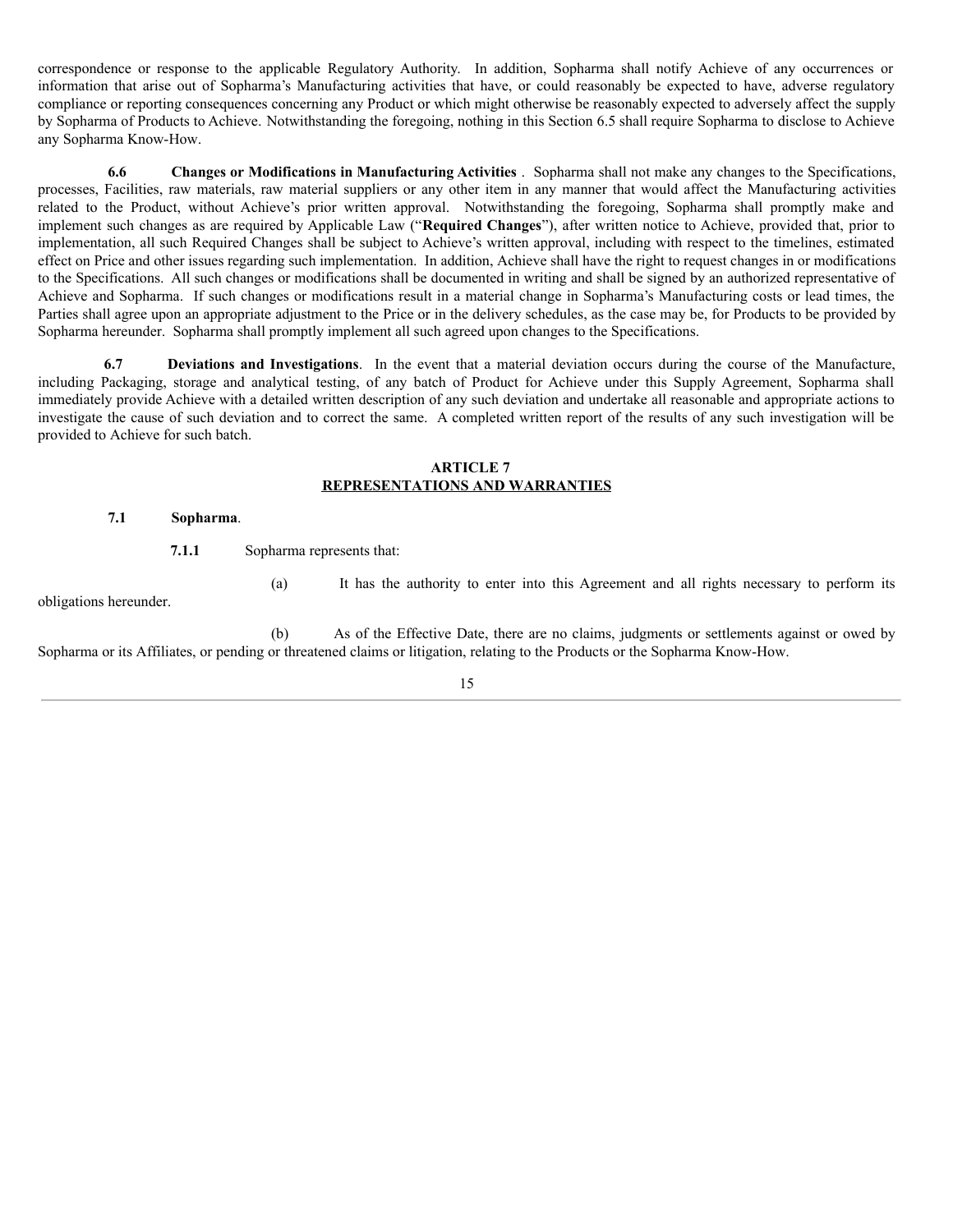(c) It is not debarred and has not used in any capacity the services of any person debarred under subsection 306(a) or (b) of the U.S. Generic Drug Enforcement Act of 1992, or other Applicable Law. As of the Effective Date, no debarment proceedings against Sopharma or any of its employees or permitted subcontractors have been commenced.

**7.1.2** Sopharma warrants that:

cGMPs, if applicable).

(a) The Facility shall comply with this Supply Agreement and all Applicable Law (including

(b) All Product supplied hereunder shall comply with this Supply Agreement, all Applicable Law (including cGMPs, if applicable), be free from defects in material and workmanship, and meet all Specifications. Sopharma shall perform and document all Manufacturing activities contemplated herein in compliance with all Applicable Laws.

(c) It will maintain throughout the Term all permits, licenses, registrations and other forms of governmental authorization and approval as required by Applicable Law in order for it to perform its obligations hereunder.

(d) Title to all Product provided under this Supply Agreement shall pass to Achieve as set forth in Section 2, free and clear of any security interest, lien, or other encumbrance.

(e) The Manufacture of Products hereunder will not infringe or misappropriate any intellectual property right of any Third Party.

(f) In performing its obligations hereunder, Sopharma will not use in any capacity the services of any person debarred under subsection 306(a) or (b) of the U.S. Generic Drug Enforcement Act of 1992, or other Applicable Law.

**7.2 Achieve.**

**7.2.1** Achieve represents that it has the authority to enter into this Agreement and all rights necessary to perform its obligations hereunder.

**7.2.2** Achieve warrants that it will maintain throughout the Term all permits, licenses, registrations and other forms of governmental authorization and approval as required by Applicable Law in order for Achieve to seek Regulatory Approval for and commercialize the Products in the Territory.

**7.2.3 Disclaimer. EACH PARTY AGREES AND ACKNOWLEDGES THAT, EXCEPT AS SET FORTH IN THIS ARTICLE 7, NEITHER PARTY MAKES ANY REPRESENTATIONS OR WARRANTIES OF ANY KIND WHATSOEVER, IMPLIED OR STATUTORY, AND EACH PARTY HEREBY EXPRESSLY DISCLAIMS ALL REPRESENTATIONS AND WARRANTIES, IMPLIED OR STATUTORY, INCLUDING ANY IMPLIED WARRANTIES OF MERCHANTABILITY AND FITNESS FOR A PARTICULAR PURPOSE.**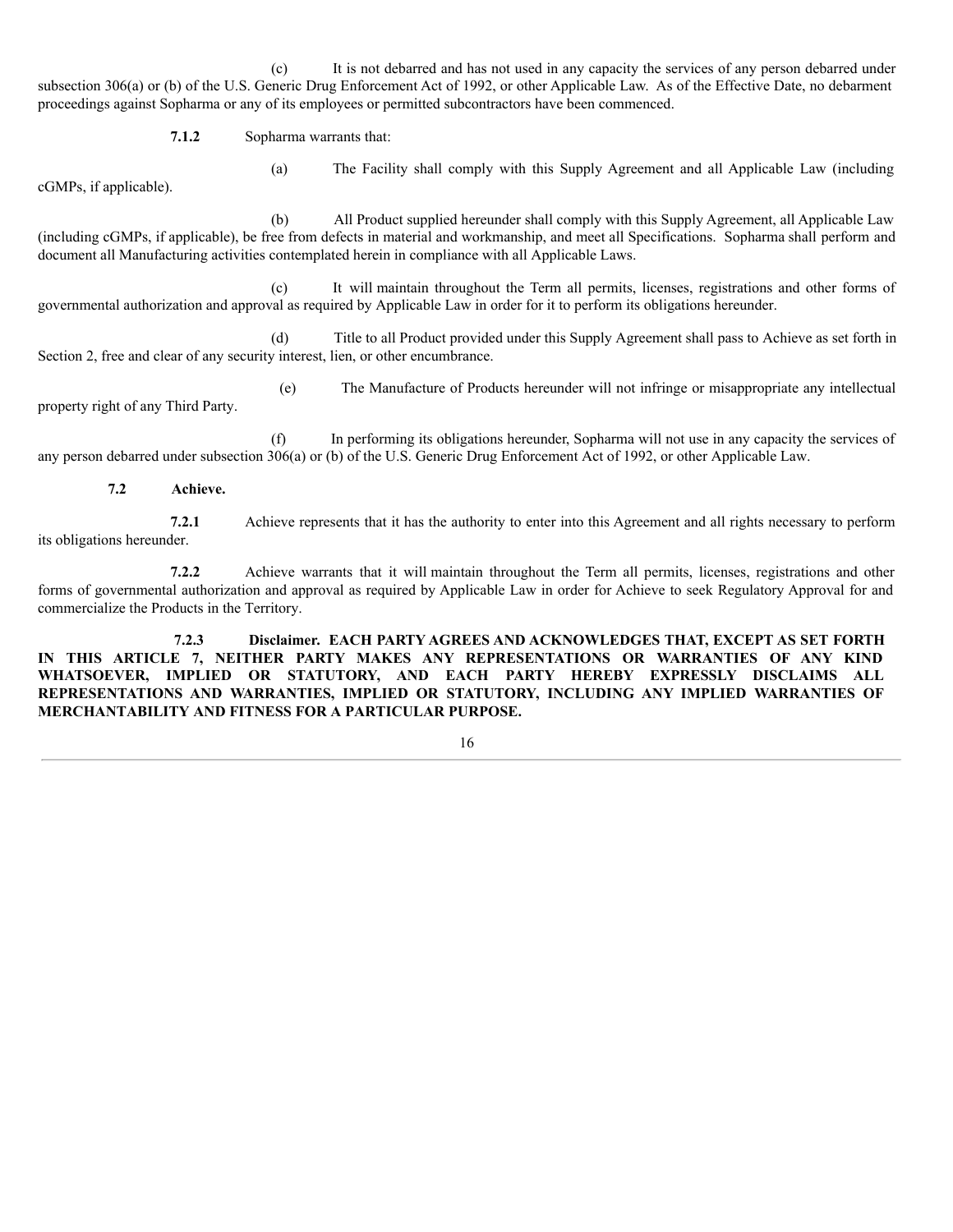# **ARTICLE 8 CONFIDENTIALITY**

**8.1 Confidential Information**. "**Confidential Information**" means the terms of this Supply Agreement and any proprietary or non-public information or data disclosed under this Agreement by one Party ("Disclosing Party") to the other Party ("Receiving Party"), including know-how, trade secrets or other information, and excluding information that: (a) is or becomes generally known to the public through no fault of or breach of this Agreement by the Receiving Party; (b) is rightfully known by the Receiving Party at the time of disclosure without an obligation of confidentiality; (c) is independently developed by the Receiving Party without use of the Disclosing Party's Confidential Information; or (d) the Receiving Party rightfully obtains from a third party without restriction on use or disclosure.

**8.2 Restrictions**. Neither Party will use the other party's Confidential Information except as necessary for the performance of, or as permitted by, this Supply Agreement. Each Party will use all reasonable efforts to maintain the confidentiality of the other Party's Confidential Information, but in no event less than the efforts that such Party ordinarily uses with respect to its own proprietary information of similar importance. The foregoing obligations will not restrict either Party from disclosing Confidential Information of the other Party pursuant to the order or requirement of a court, arbitral body, administrative agency or other governmental body, provided that the Party required to make such a disclosure gives reasonable notice to the other Party to enable it to contest the order or requirement. In addition, each Party may disclose the terms and conditions of this Supply Agreement: (a) as required under applicable securities regulations; (b) on a confidential basis to its legal or financial advisors, and its insurance carriers; and (c) on a confidential basis to present or future acquirers, investors and lenders.

**8.3** The Confidentiality obligations set forth in this Article 8 shall continue with regard to an item of Confidential Information throughout the Term of this Agreement and for ten (10) years thereafter; provided that, if the Confidential Information constitutes a trade secret, the obligations hereunder shall survive any termination of this Agreement unless and until one of the exceptions under Section 8.1 applies.

# **ARTICLE 9 INDEMNIFICATION AND INSURANCE**

## **9.1 Indemnification**.

**9.1.1** Indemnification by Sopharma . Sopharma hereby agrees to defend, hold harmless and indemnify, to the extent permitted by Applicable Law, (collectively, " **Indemnify** ") Achieve and its Affiliates and their respective directors, officers and employees of such Persons and the respective successors and assigns of any of the foregoing (the "**Achieve Indemnitees** ") from and against any and all liabilities, damages, penalties, fines, costs and expenses (including, reasonable attorneys' fees and other expenses of litigation) (collectively, "**Liabilities** ") resulting from suits, claims, actions and demands, in each case brought by a Third Party (each, a "**Third-Party Claim**") against any Achieve Indemnitees and arising from or occurring as a result of: (a) death or personal injury related to or resulting from the Manufacture of the Products by or on behalf of Sopharma or its Affiliates for the Territory in deviation of the Specifications; (b) any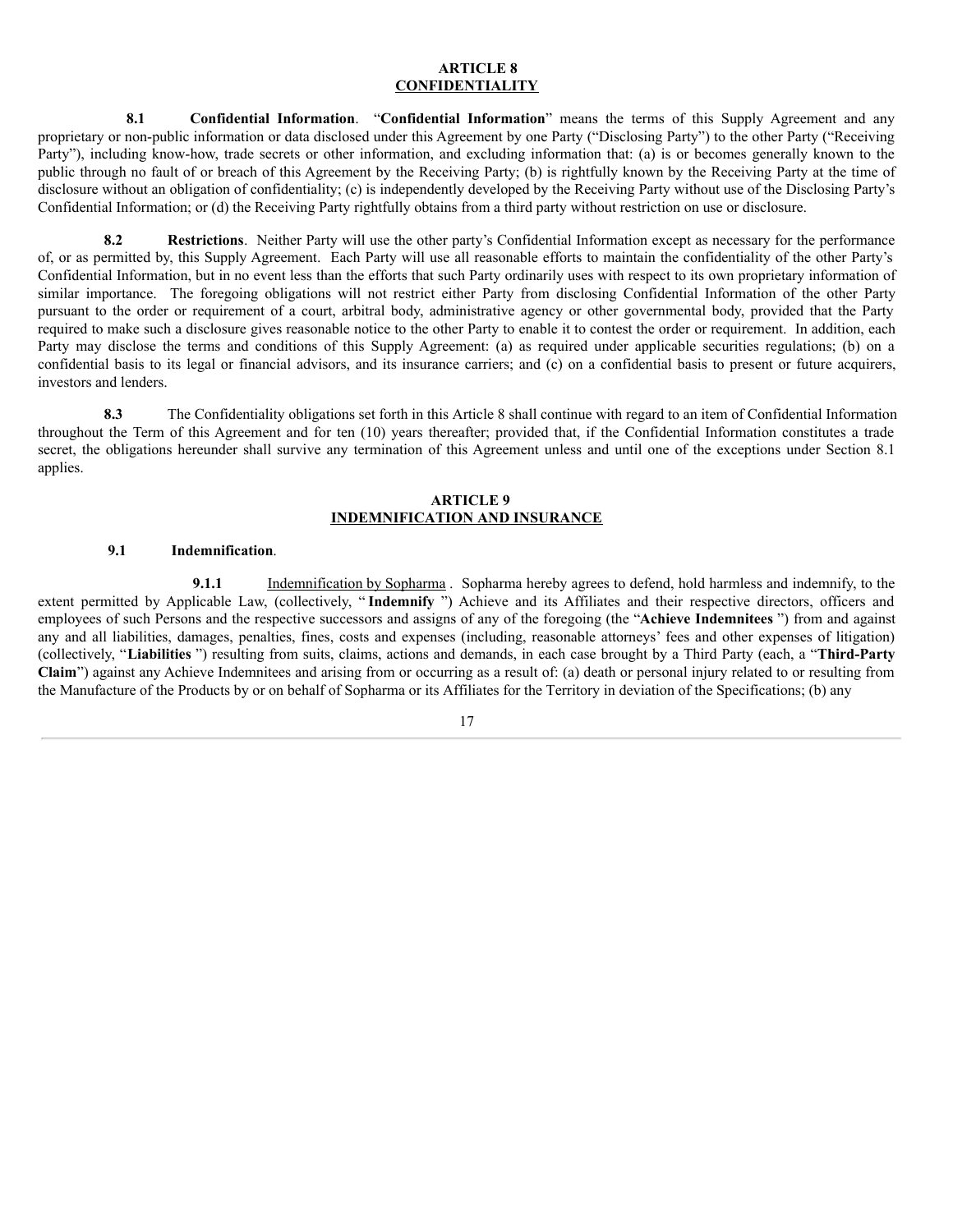material breach of any of Sopharma's obligations, representations, warranties or covenants under this Supply Agreement, and (c) the alleged or actual infringement or misappropriation of any Third Party intellectual property right by the development, manufacture, supply or commercialization of the Products in the Territory; provided that Sopharma's obligation to Indemnify the Achieve Indemnitees pursuant to this Section 9.1.1(a)-(b) shall not apply to the extent that any such Liabilities are the result of a material breach by Achieve of its obligations, representations, warranties or covenants under this Supply Agreement or any Achieve Indemnitee's gross negligence or willful misconduct.

**9.1.2** Indemnification by Achieve . Achieve hereby agrees to defend, hold harmless and Indemnify Sopharma and its Affiliates and their respective directors, officers and employees and the respective successors and assigns of any of the foregoing (the "**Sopharma Indemnitees**") from and against any and all Liabilities, damages, penalties, fines, cost and expenses (including reasonable attorneys' fees and other expenses of litigation) (collectively Liabilities) resulting suits, claims, actions and demands, from Third-Party Claims against any Sopharma Indemnitee arising from or occurring as a result of: (a) the marketing, distribution or sale of the Products by or on behalf of Achieve or its Affiliates in the Territory; (b) any material breach of any of Achieve's obligations, representations, warranties or covenants under this Supply Agreement; provided that Achieve's obligation to Indemnify the Sopharma Indemnitees pursuant to this Section 9.1.2 shall not apply to the extent that any such Liabilities are the result of a material breach by Sopharma of its obligations, representations, warranties or covenants under this Supply Agreement or any Sopharma Indemnitee's gross negligence or willful misconduct.

9.1.3 Procedure. To be eligible to be Indemnified hereunder, the indemnified Person shall provide the indemnifying Party with prompt written notice of the Third-Party Claim giving rise to the indemnification obligation pursuant to this Section 9.1.3 and the right to control the defense (with the reasonable cooperation of the indemnified Person) or settlement any such claim; provided, however, that the indemnifying Party shall not enter into any settlement that admits fault, wrongdoing or damages without the indemnified Person's written consent, such consent not to be unreasonably withheld or delayed. The indemnified Person shall have the right to join, but not to control, at its own expense and with counsel of its choice, the defense of any claim or suit that has been assumed by the indemnifying Party.

**9.2 Insurance**. Each Party shall procure and maintain insurance, including clinical trials and product liability insurance, adequate to cover its obligations hereunder and consistent with normal business practices of prudent companies similarly situated at all times during which any Product is being manufactured, clinically tested in human subjects or commercially distributed or sold by a Party. It is understood that such insurance shall not be construed to create a limit of either Party's liability or indemnification obligations under this Article 9, or that the maintenance of such insurance shall not be construed to relieve either Party of its other obligations under this Agreement. Each Party shall provide the other with written evidence of such insurance upon request. Each Party shall provide the other with written notice at least thirty (30) days prior to the cancellation, non-renewal or material change in such insurance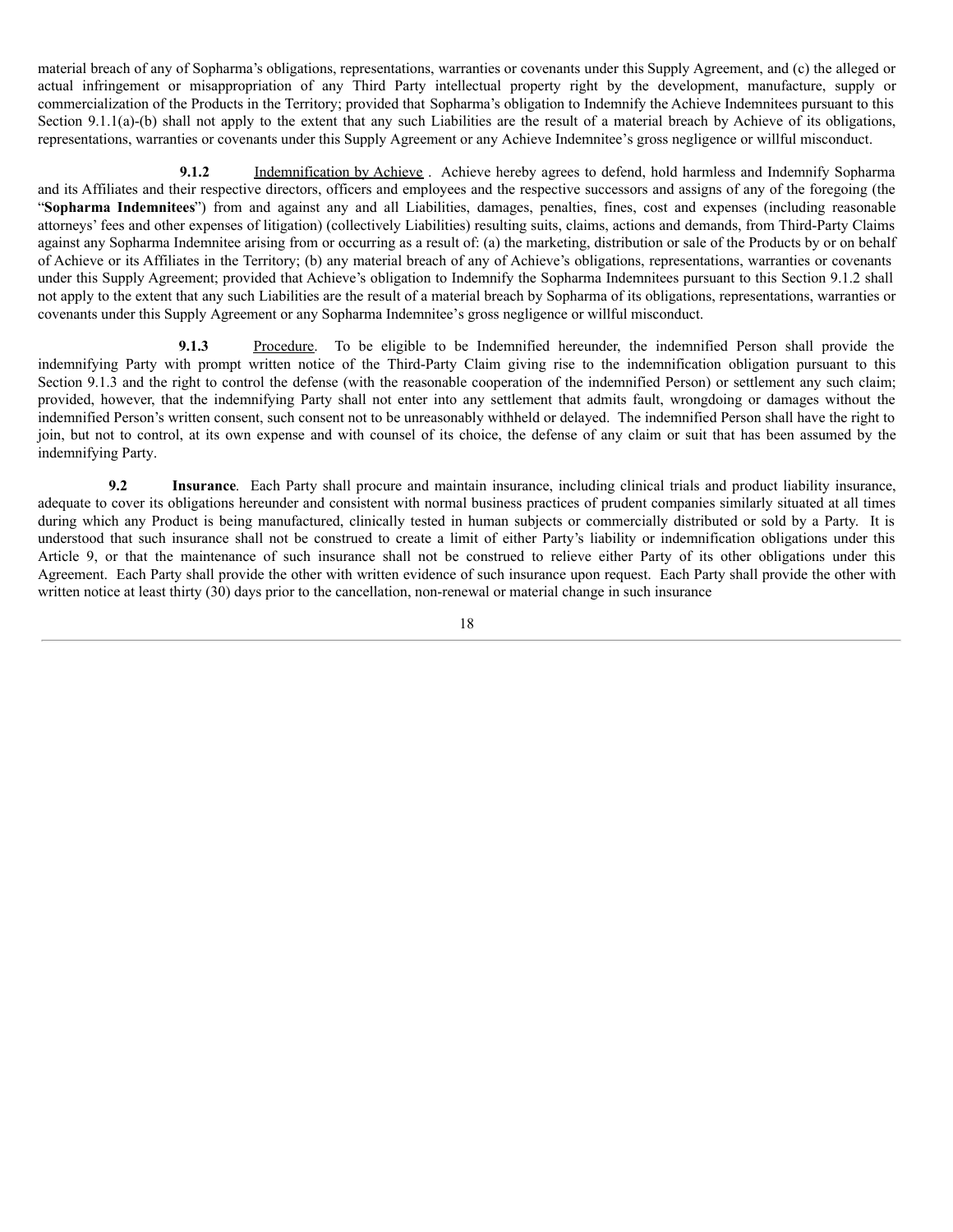# **ARTICLE 10 TERM AND TERMINATION**

**10.1 Term** . The term of this Supply Agreement shall be twenty (20) years from the Effective Date (the "**Term**"), unless it is terminated earlier in accordance with Section 10.2.

**10.2 Termination**. Notwithstanding anything to the contrary herein, this Supply Agreement may be terminated:

**10.2.1** In its entirety or with respect to one or more Products, on a Product-by-Product basis, by mutual written consent of Sopharma and Achieve.

**10.2.2** In its entirety by a Party if: (i) the other Party has filed a petition in bankruptcy, or if an involuntary petition in bankruptcy has been filed against the other Party and such petition is not dismissed within sixty (60) days, or if a receiver or guardian has been appointed forth over the other Party, or upon or after the cessations of operations of the other Party, or if the other Party compounds with its creditors, or (ii) the other Party commits a material breach of this Agreement and fails to cure such breach within one hundred and eighty (180) days of receipt of written notice.

**10.3 Effects of Termination**. Upon the expiration of the Term or termination of this Supply Agreement, in its entirety or with respect to one or more Products, this Supply Agreement shall, except as otherwise provided in this Section 10.3 or Section 10.5, be of no further force or effect; provided, however, that if this Supply Agreement is terminated with respect to one or more Products, but not all Products, then this Supply Agreement shall continue in full force and effect with respect to the Products for which it is not terminated. Upon expiration or termination of this Supply Agreement with respect to any Product: (1) this Supply Agreement will remain in full force and effect for any orders of said Product placed before termination, and (2) Achieve shall pay for and take over any Packaging for said Product that is already ordered or forecasted by Achieve.

**10.4 Nonexclusive Remedy**. Exercise of any right of termination afforded to either Party under this Supply Agreement (i) shall not prejudice any other legal rights or remedies either Party has against the other with respect to any breach of the terms and conditions of this Supply Agreement, and (ii) shall be without any obligation or liability arising from such termination other than such obligations expressly arising from termination of this Supply Agreement.

**10.5 Survival**. All provisions of this Agreement shall terminate upon expiration or termination of this Agreement, provided that Article 4 (Product Acceptance), Article 8 (Confidentiality), Article 9 (Indemnification and Insurance), Article 11 (Disputes), Article 12 (Miscellaneous), and Sections 3.3 (Recordkeeping), 6.2, 6.3, 6.4, 6.5, 7.1.2 (Product Warranties), 7.2.3 (Disclaimer), 10.3 (Effects of Termination), 10.4 (Nonexclusive Remedy), and 10.5 (Survival) shall survive any expiration of the Term or termination of this Supply Agreement.

<sup>19</sup>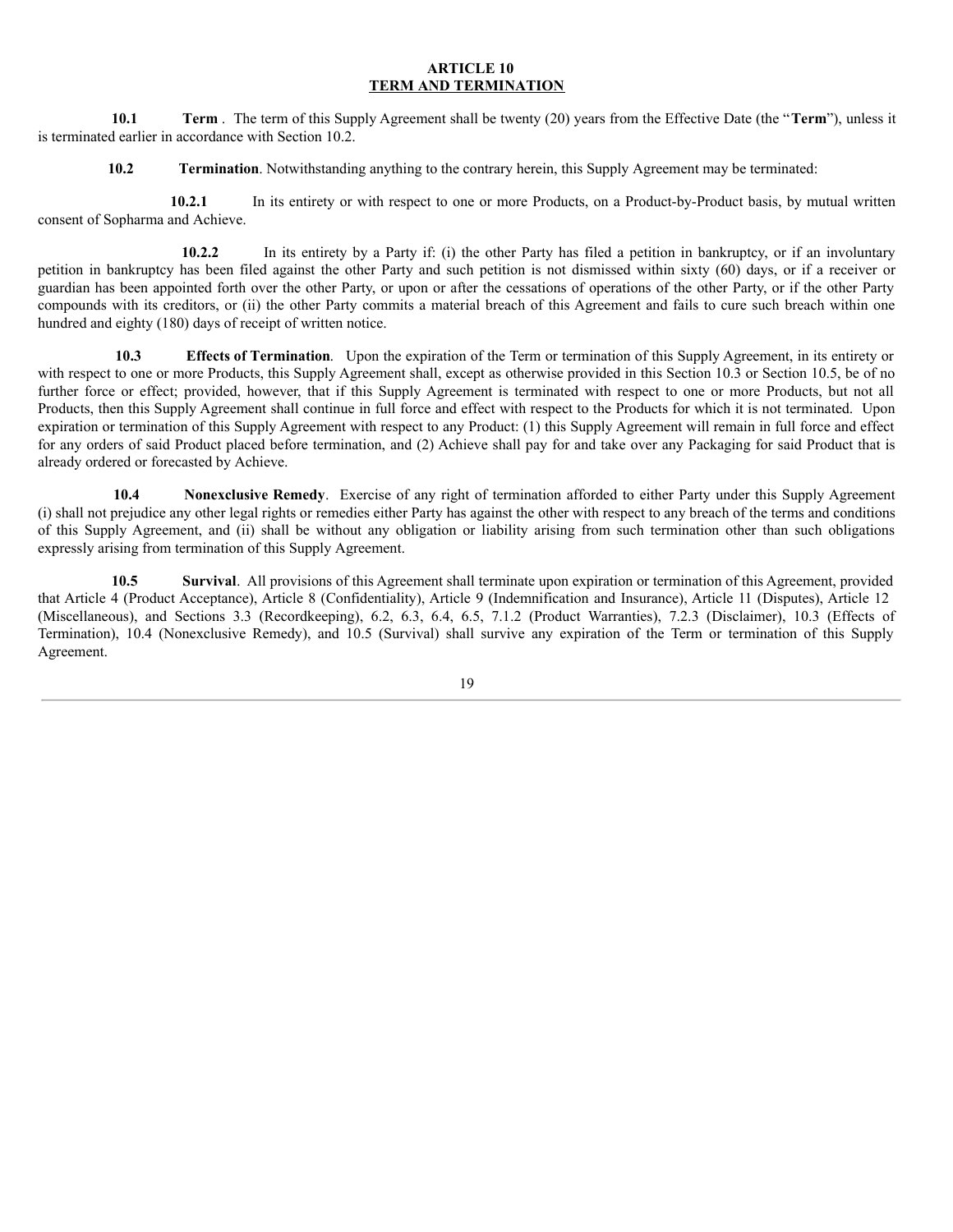# **ARTICLE 11 DISPUTE RESOLUTION**

**11.1** Each Party will appoint an individual employed by it to serve as its "Principal Contact" for purposes of this Agreement. Either Party may from time to time replace its Principal Contact with a different employee upon reasonable written notice. The two Principal Contacts shall communicate with each other regularly during the Term as the Parties may agree or as the Principal Contacts shall mutually determine to be useful.

**11.2** The Parties intend that, to the maximum extent practicable, they shall reach decisions hereunder cooperatively through discussions among the Principal Contacts and by mutual consent of the Parties. In situations in which that does not occur, disputes or differences arising out of or in connection with this Agreement shall initially be referred for review by the Parties' respective Senior Managements (as defined below). Such Senior Managements shall discuss the proposed dispute or difference, and shall meet with respect thereto if either of them believes a meeting or meetings are likely to be useful. If the Senior Managements do not resolve the dispute or difference within thirty (30) days (or such lesser or longer period as they may agree is a useful period for their discussions), then either Party may pursue its other available remedies, consistent with this Agreement. As used herein, Sopharma's "Senior Management" means its thencurrent CEO, and Achieve's "Senior Management" means its then-current CEO.

**11.3** If the Senior Managements are not able to resolve such dispute referred to them under Section 11.2 within such thirty (30) day period, then the dispute shall be resolved by final and binding arbitration according to the Commercial Arbitration Rules and Mediation Procedures of the American Arbitration Association ("AAA Rules").

**11.3.1** The Parties shall select a mutually agreeable arbitrator who has significant relevant experience in the subject matter of the disputed issue and no affiliation or pre-existing relationship with either Party. If the Parties cannot agree on an arbitrator within ten (10) days after the end of the ten (10) day period referred to in Section 11.2, either Party may request appointment of an arbitrator on behalf of the Parties in accordance with AAA Rules, and the proceeding shall be conducted in accordance with AAA Rules. The arbitration will take place in New York, New York, and will be conducted in English. The arbitrator may decide any issue as to whether, or as to the extent to which, any dispute is subject to the arbitration and other dispute resolution provisions in this Agreement. The arbitrator must base the award on the provisions of this Agreement and must render the award in a writing which must include an explanation of the reasons for such award. In addition, for the matters to be settled as set forth in Sections 2.8.1(c)(ii) and 3.2.2, the arbitrator shall follow the rules set forth in Section 11.3.2. Judgment upon the award rendered by the arbitrator may be entered by any court having jurisdiction thereof. Subject to Section 11.3.2, the arbitrator's fees and expenses shall be shared equally by the Parties, unless the arbitrator in the award assesses such fees and expenses against one of the Parties or allocates such fees and expenses other than equally between the Parties. Each Party shall bear and pay its own expenses incurred in connection with any dispute resolution under this Section 11.3. Notwithstanding the foregoing, either Party shall have the right, without waiving any right or remedy available to such Party under this Agreement or otherwise, to seek and obtain from any court of competent jurisdiction any interim or provisional relief that is necessary or desirable to protect the rights or property of such Party, pending the selection of the arbitrator hereunder or pending the arbitrator's decision of the dispute subject to arbitration.

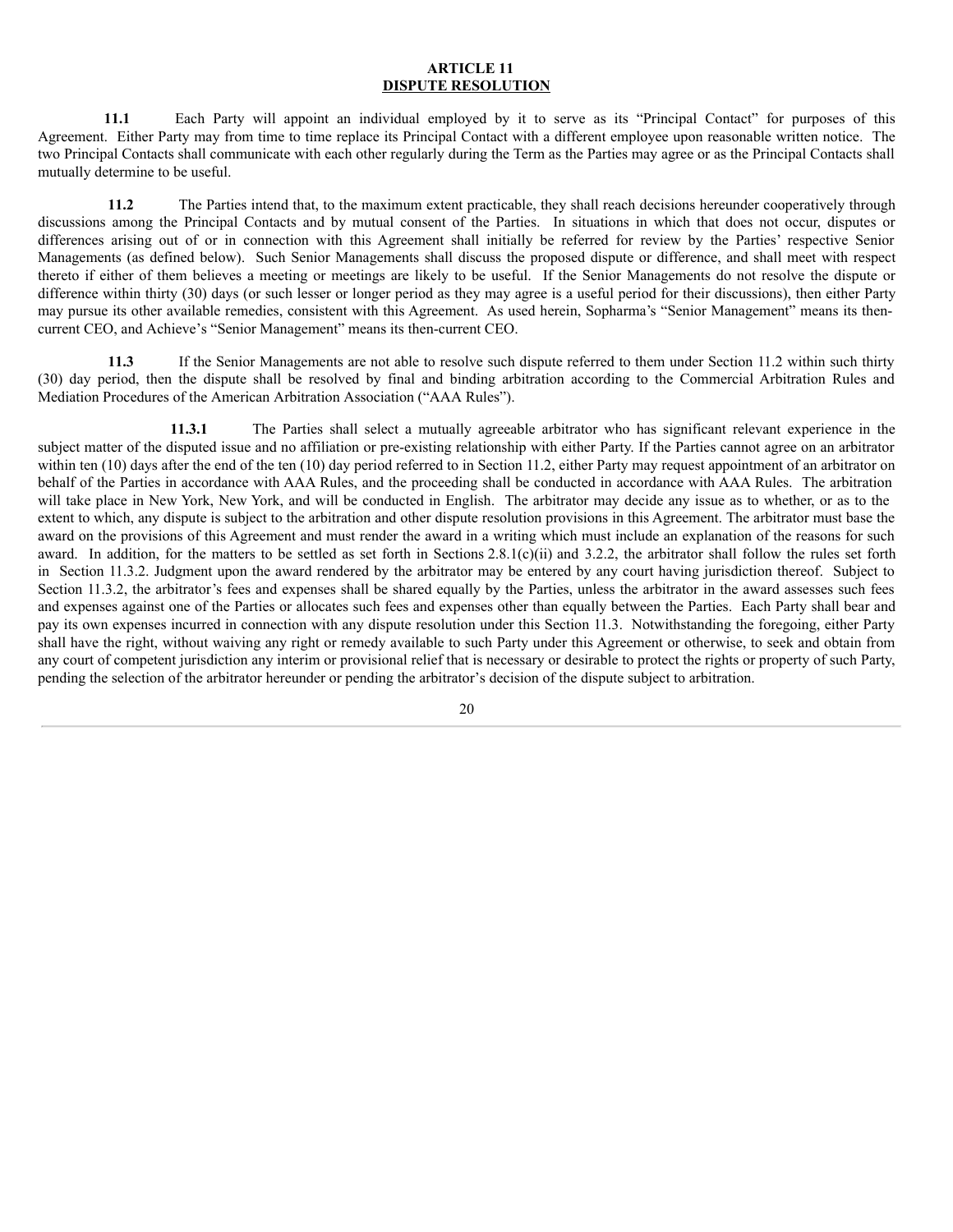**11.3.2** Within ten (10) days after the selection of the arbitrator, each Party shall submit to the arbitrator and the other Party a detailed written proposal to resolve the matter described in 2.8.1(c)(ii) and/or 3.2.2, as applicable (each a "**Proposal**"). Within ten (10) days after the delivery of the last Proposal to the arbitrator, each Party may submit written observations regarding other Party's Proposal. The Parties shall not have the right to call any witnesses in support of their arguments, nor compel any production of documents or take any discovery from the other Party. Neither Party may have any other communications (either written or oral) with the arbitrator other than for the sole purpose of engaging the arbitrator or as expressly permitted in this Section 11.3.2; provided that, the arbitrator may convene a hearing if the arbitrator so chooses to ask questions of the Parties regarding their respective Proposals. Within ten (10) days after the arbitrator's appointment, the arbitrator will select one of the two Proposals (without modification) provided by the Parties that he or she believes is most consistent with the intention underlying and agreed principles set forth in this Agreement and most accurately reflects industry norms for a transaction of this type. The decision of the arbitrator shall be final, binding, and unappealable and the Parties shall promptly amend this Supply Agreement to incorporate the terms set forth in the Proposal selected by the arbitrator. If a Party fails to submit a Proposal within ten (10) days after the selection of the arbitrator, the arbitrator shall select the Proposal of the other Party as the resolution of the dispute. Any time period set forth in this Section 11.3.2 may be extended by mutual agreement of the Parties. The arbitrator's fees and expenses shall be shared equally by the Parties, and each Party shall bear and pay its own expenses incurred in connection with any dispute resolution under this Section 11.3.2, unless the arbitrator determines that a Party has incurred unreasonable fees and/or expenses due to vexatious or bad faith positions taken by the other Party, in which event the arbitrator may make an award of all or any portion of such fees and/or expenses so incurred.

## **ARTICLE 12 MISCELLANEOUS**

**12.1 Interpretation**. Article, Section and clause headings in this Supply Agreement are intended for convenience or reference and shall be given no effect in the interpretation of this Agreement. Unless context clearly requires otherwise, whenever used in this Supply Agreement: (i) the words "include" or "including" shall be construed as incorporating, also, "but not limited to" or "without limitation;" (ii) the word "or" shall have its inclusive meaning of "and/or;" (iii) the words "hereof," "herein," "hereunder," "hereby" and derivative or similar words refer to this Supply Agreement (including any Exhibits); (iv) provisions that require that a Party or the Parties "agree," "consent" or "approve" or the like shall require that such agreement, consent or approval be specific and in writing; (v) words using the singular or plural form also include the plural or singular form, respectively.

**12.2 Expenses**. Except as otherwise expressly provided herein, each Party shall bear its own costs, fees and expenses incurred by such Party in connection with this Supply Agreement.

**12.3 Licenses and Permits**. Each Party shall, at its sole cost and expense, maintain in full force and affect all necessary licenses, permits, and other authorizations required by Applicable Law in order to carry out its duties and obligations hereunder.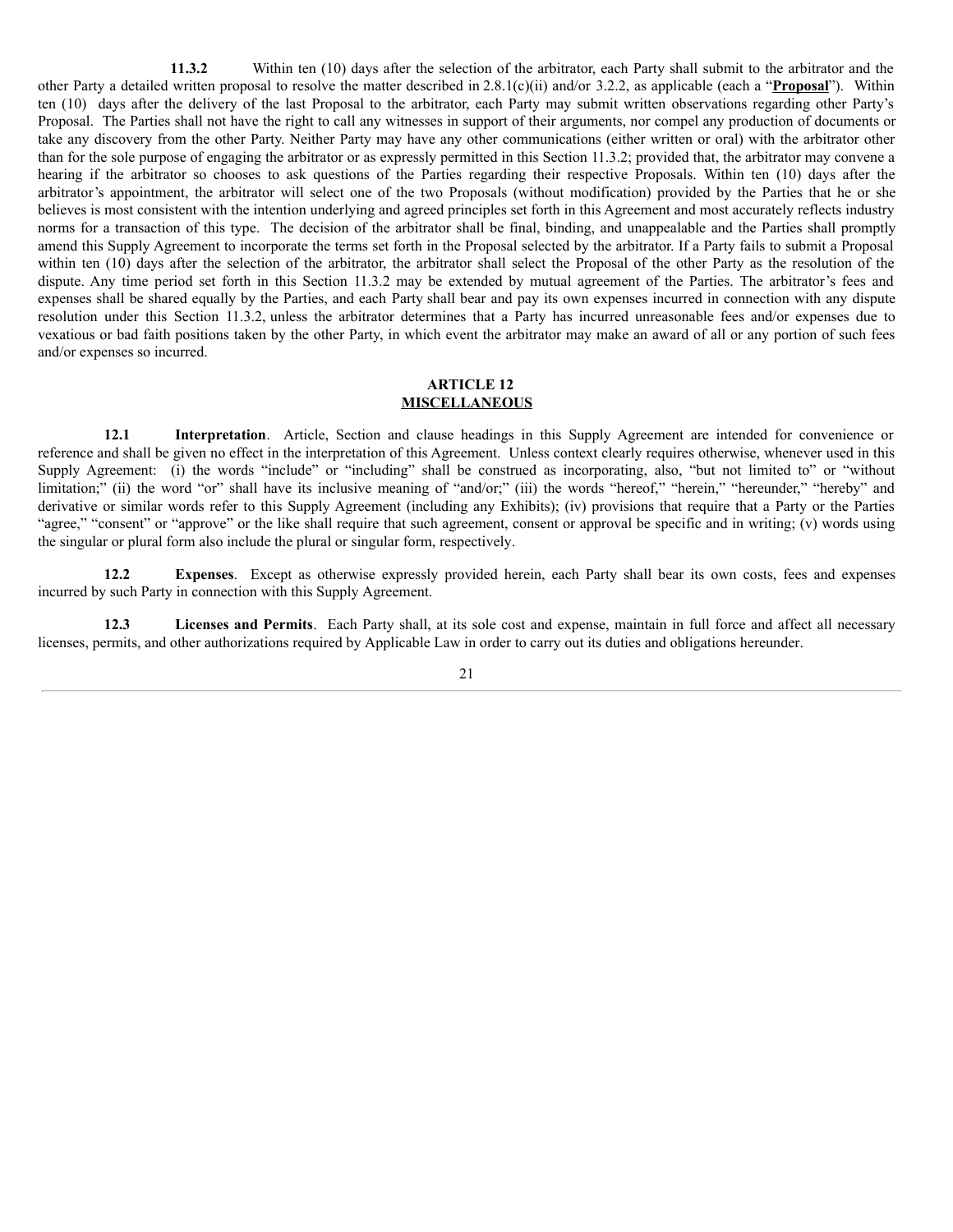**12.4 Force Majeure** . No Party shall be liable for a failure or delay in performing any of its obligations under this Supply Agreement to the extent that such failure or delay is solely due to causes beyond the reasonable control of the affected Party, including: (a) acts of God; (b) fire, explosion, or unusually severe weather, including but not limited to flooding, drought, storms, hail, extreme temperature changes; (c) war, invasion, riot, terrorism, or other civil unrest; (d) governmental laws, orders, restrictions, actions, embargo or blockages; (e) national or regional emergency; (f) strikes or industrial disputes at a national level which directly impact the affected Party's performance under this Supply Agreement; or (g) other similar cause outside of the reasonable control of such Party ("**Force Majeure**"); provided that the Party affected shall promptly notify the other of the Force Majeure condition and shall use Commercially Reasonable Efforts to eliminate, cure or overcome any such causes and resume performance of its obligations as soon as possible. If the performance of Sopharma's obligation to supply Product under this Supply Agreement is delayed owing to a Force Majeure for any continuous period of more than ninety (90) days, then Section 2.8.1(c)(i) through (iii) shall apply. If the performance of any obligation of a Party under this Supply Agreement is delayed owing to a Force Majeure for any continuous period of more than one hundred eighty (180) days, the other Party shall have the right to terminate this Supply Agreement.

**12.5** Neither Party may assign or transfer this Supply Agreement, including by merger, operation of law, or otherwise, without the other Party's prior written consent (which shall not be withheld unreasonably) except that each Party may assign this Supply Agreement without the other Party's consent in the case of assignment or transfer to a Third Party that succeeds to all or substantially all of the assigning Party's business and assets relating to the subject matter of this Supply Agreement, whether by sale, merger, operation of law or otherwise. Any attempted assignment by a Party in violation of this Section 12.5 without the written consent of the other Party will be null and void. Except as above limited, this Supply Agreement is binding upon and will inure to the benefit of each of the Parties, its successors and assigns. Without limiting the foregoing, in the event that a Party is acquired, the acquiring Party shall agree in writing to abide by the terms of this Supply Agreement.

**12.6** This Supply Agreement constitutes the entire agreement and supersedes all prior agreements and understandings, both written and oral, between the Parties with respect to its subject matter. Notwithstanding the above, the License Agreement shall survive in full force and effect, provided that, in case of inconsistencies between this Supply Agreement and the License Agreement, this Supply Agreement shall govern. For clarity, the Parties hereby explicitly agree that this Supply Agreement supersedes the Commercial Agreement between the Parties as of the Effective Date.

**12.7** All notices, requests or other communication provided for or permitted hereunder shall be given in writing and shall be hand delivered or sent by confirmed facsimile, reputable courier or by registered or certified mail, postage prepaid, return receipt requested, to the address set forth on the signature page of this Supply Agreement, or to such other address of which either Party may inform the other in writing. Notices will be deemed delivered on the earliest of transmission by facsimile, actual receipt or seven days after mailing as described herein.

**12.8** This Agreement may be amended, modified or waived only in a writing signed by the Party or Parties to be bound thereby.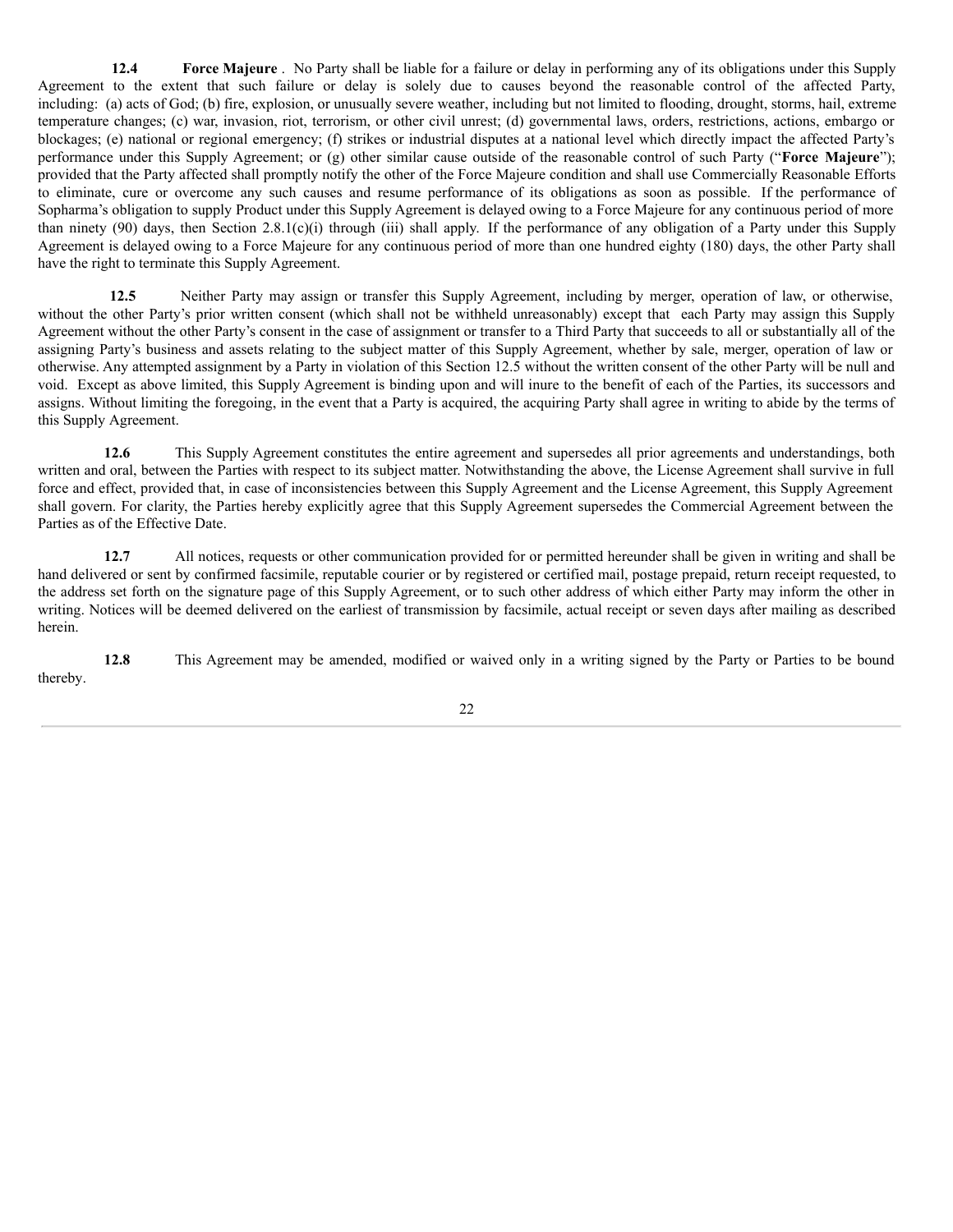**12.9** If any provision of this Supply Agreement shall be held invalid, illegal or unenforceable, such provision shall be enforced to the maximum extent permitted by law and the Parties' fundamental intentions hereunder, and the remaining provisions shall not be affected or impaired.

**12.10** Nothing herein shall constitute a joint venture agreement and, except as expressly set forth herein, nothing herein shall make a Party a partner, principal or agent of the other. Except as expressly set forth herein, a Party shall not have the authority to bind the other Party in any respect whatsoever to Third Parties.

**12.11** This Agreement shall be governed by, and construed and enforced in accordance with, the laws of the State of Delaware, without regard to any conflict of laws rules to the contrary.

**12.12** This Agreement may be executed in two (2) or more counterparts, each of which shall be deemed an original, but all of which together shall constitute one and the same instrument. Facsimile and other electronically scanned signatures shall have the same effect as their originals.

[*The remainder of this page is left intentionally blank.*]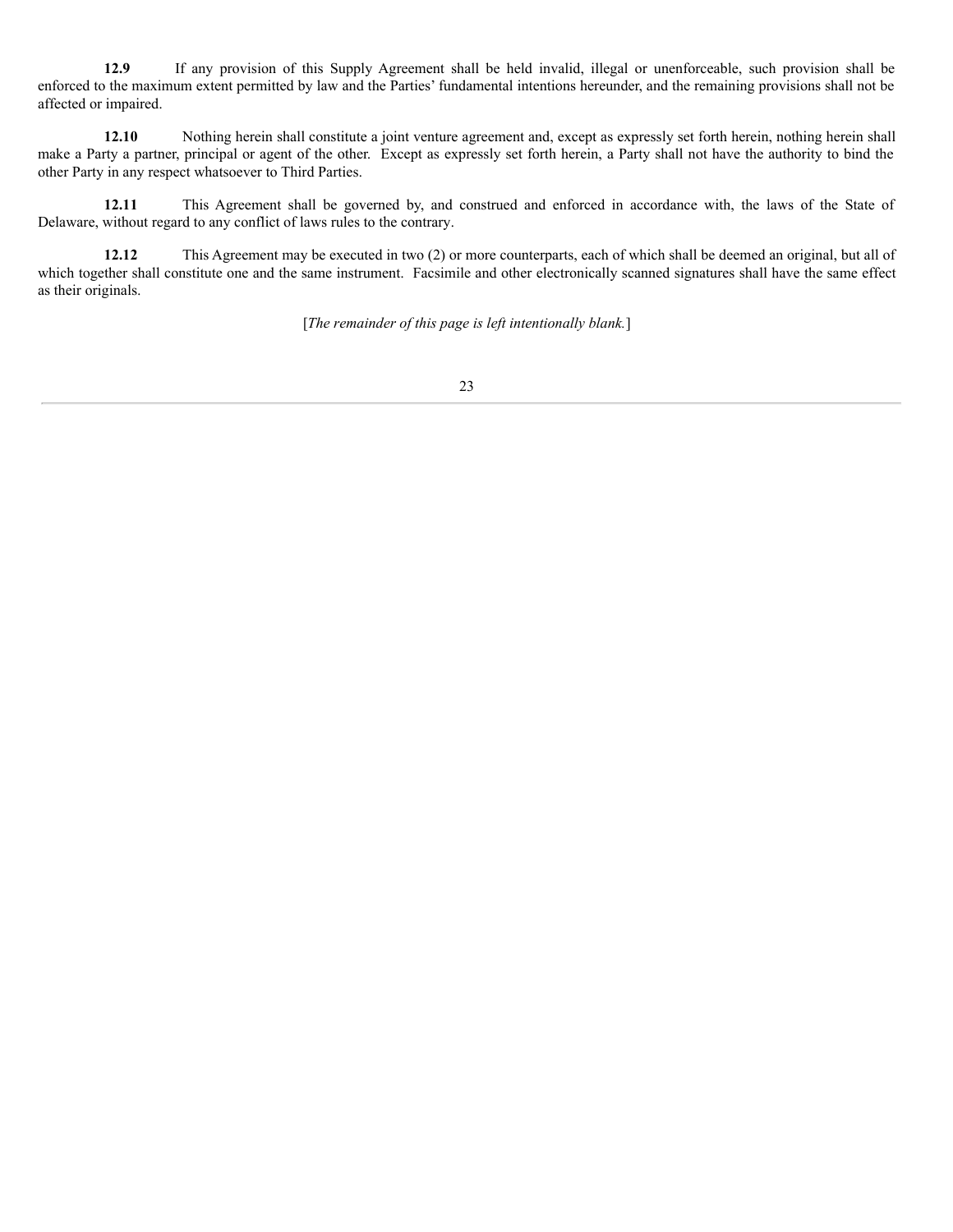**IN WITNESS WHEREOF**, the Parties have caused this Supply Agreement to be executed by their respective duly authorized officers as of the Effective Date, each copy of which will for all purposes be deemed to be an original.

| <b>SOPHARMA AD</b>                               |                  |        | <b>ACHIEVE LIFE SCIENCE, INC.</b>           |  |  |
|--------------------------------------------------|------------------|--------|---------------------------------------------|--|--|
| By:                                              | /s/ Ognian Doney | By:    | /s/ Richard Stewart                         |  |  |
| Name:                                            | Ognian Doney     | Name:  | <b>Richard Stewart</b>                      |  |  |
| Title:                                           | <b>CEO</b>       | Title: | Chairman & CEO                              |  |  |
| 16, Iliensko shosse str.<br>1220 Sofia, Bulgaria |                  |        | 30 Sunnyside Avenue<br>Mill Valley CA 94941 |  |  |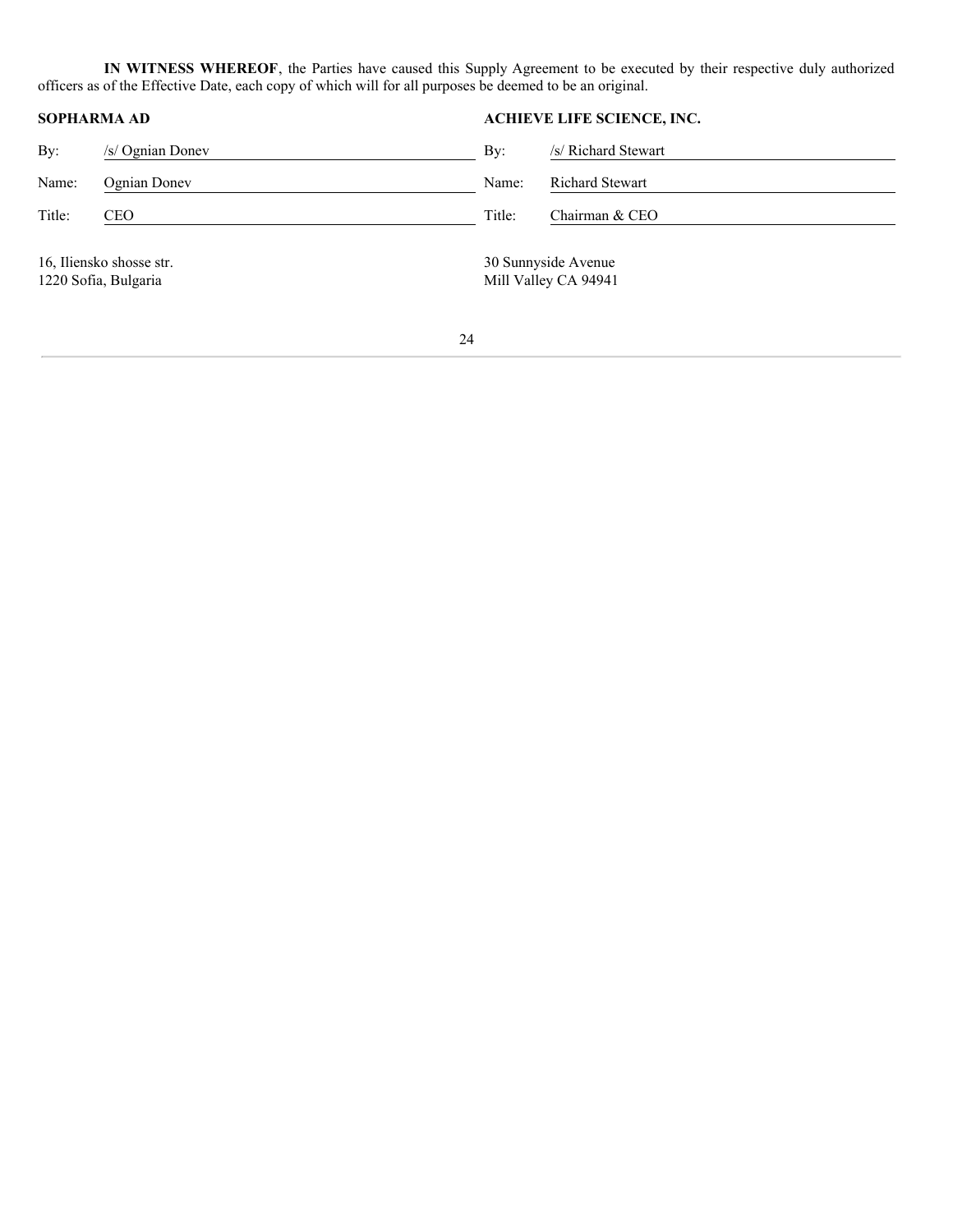## **EXHIBIT 1**

## PRODUCTS AND PRICES

| <b>Active Agent Product(s)</b> | <b>Strength/Form</b>      | <b>Supply Price Ex</b><br><b>Works (Euro)</b><br>per kg   |                                    | <b>Minimum Order</b><br><b>Quantity in kg</b> |  |
|--------------------------------|---------------------------|-----------------------------------------------------------|------------------------------------|-----------------------------------------------|--|
| Cytisine                       | Active product ingredient | <b>F***1</b>                                              | <b>T***</b>                        |                                               |  |
| <b>Finished Product(s)</b>     | <b>Strength/Form</b>      | No of blisters of 10<br>per pack                          | Price per<br>finished<br>packs 100 | <b>Minimum</b><br>Order<br>Quantity           |  |
| Tabex                          | 1.5 mg coated tablet      | 10 (9 blisters of 10 tablets, 1<br>blister of 11 tablets) | [***]                              | <b>T***1</b>                                  |  |

The Prices for the Finished Product(s) include the following costs:

- Color of blister: printing using 1 color
- Color of Packaging: printing using 3 colors
- Color of insert leaflet: printing using 1 color

The Supply Price for Bulk API and Finished Product to be supplied is subject to annual increase on April 1st of each year, based on the Producer Price Index for the European Union as published by the Organisation for Economic Co-Operation and Development (OECD) for the prior calendar year, such increase not to exceed  $[***]$ % but not less than  $[***]$ % in any one calendar year.

# FACILITY

# SOPHARMA'S TABLETING FACILITY: [\_\_\_\_\_\_]

1

**\*\*\*Confidential Treatment Requested.**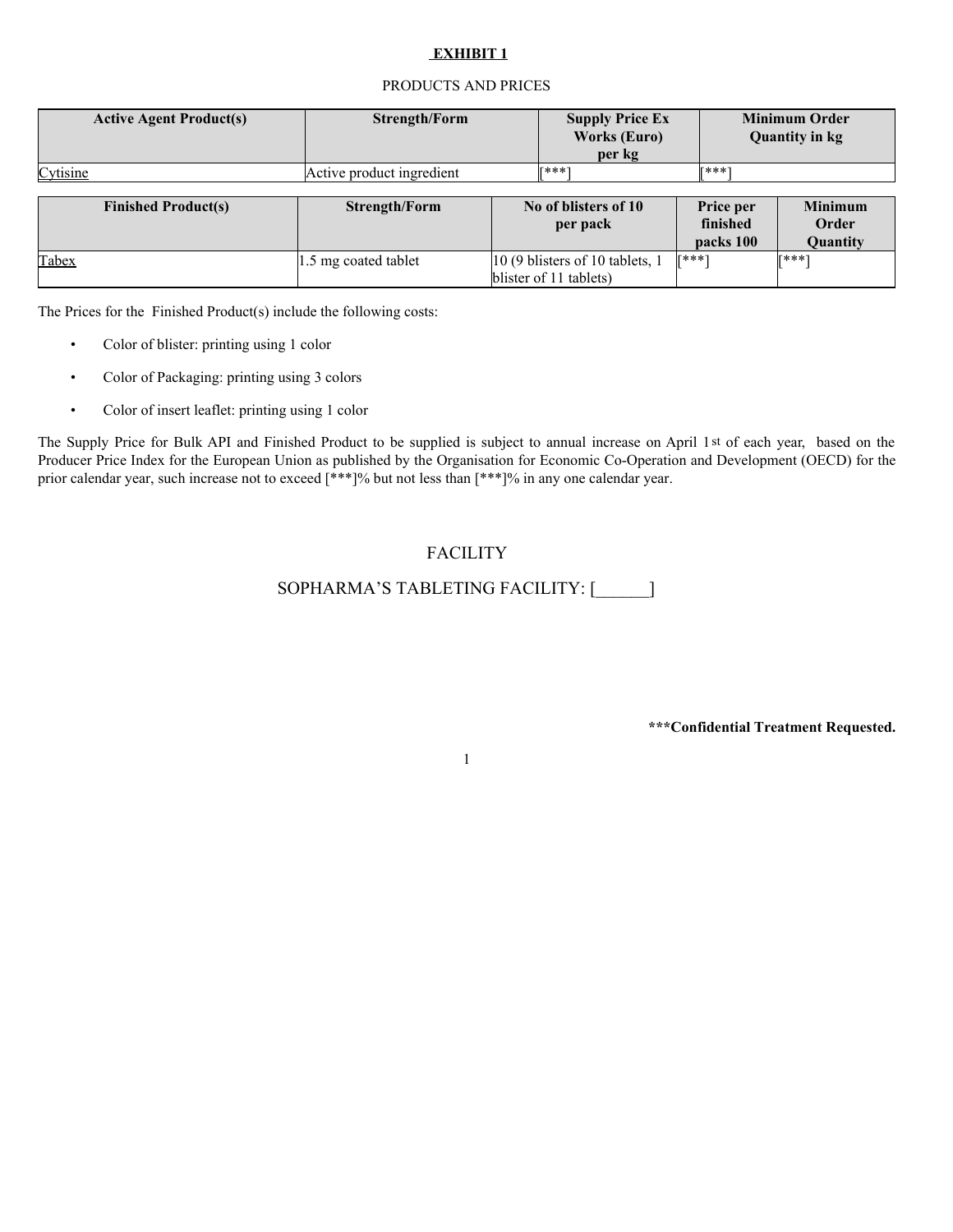#### **Certification Pursuant to Rule 13a-14(a) or Rule 15d-14(a) of the Securities Exchange Act of 1934**

I, Richard Stewart, certify that:

1. I have reviewed this quarterly report on Form 10-Q of Achieve Life Sciences, Inc.;

2. Based on my knowledge, this report does not contain any untrue statement of a material fact or omit to state a material fact necessary to make the statements made, in light of the circumstances under which such statements were made, not misleading with respect to the period covered by this report;

3. Based on my knowledge, the financial statements, and other financial information included in this report, fairly present in all material respects the financial condition, results of operations and cash flows of the registrant as of, and for, the periods presented in this report;

4. The registrant's other certifying officer and I responsible for establishing and maintaining disclosure controls and procedures (as defined in Exchange Act Rules 13a-15(e) and 15d-15(e)) and internal control over financial reporting (as defined in Exchange Act Rules 13a-15(f) and 15d-15(f)) for the registrant and have:

(a) Designed such disclosure controls and procedures, or caused such disclosure controls and procedures to be designed under our supervision, to ensure that material information relating to the registrant, including its consolidated subsidiaries, is made known to us by others within those entities, particularly during the period in which this report is being prepared;

(b) Designed such internal control over financial reporting, or caused such internal control over financial reporting to be designed under our supervision, to provide reasonable assurance regarding the reliability of financial reporting and the preparation of financial statements for external purposes in accordance with generally accepted accounting principles;

(c) Evaluated the effectiveness of the registrant's disclosure controls and procedures and presented in this report our conclusions about the effectiveness of the disclosure controls and procedures, as of the end of the period covered by this report based on such evaluation; and

(d) Disclosed in this report any change in the registrant's internal control over financial reporting that occurred during the registrant's most recent fiscal quarter (the registrant's fourth fiscal quarter in the case of an annual report) that has materially affected, or is reasonably likely to materially affect, the registrant's internal control over financial reporting; and

5. The registrant's other certifying officer and I have disclosed, based on our most recent evaluation of internal control over financial reporting, to the registrant's auditors and the audit committee of the registrant's board of directors (or persons performing the equivalent functions):

(a) all significant deficiencies and material weaknesses in the design or operation of internal control over financial reporting which are reasonably likely to adversely affect the registrant's ability to record, process, summarize and report financial information; and

(b) any fraud, whether or not material, that involves management or other employees who have a significant role in the registrant's internal control over financial reporting.

Date: November 9, 2017

/s/ Richard Stewart

Richard Stewart Chairman and Chief Executive Officer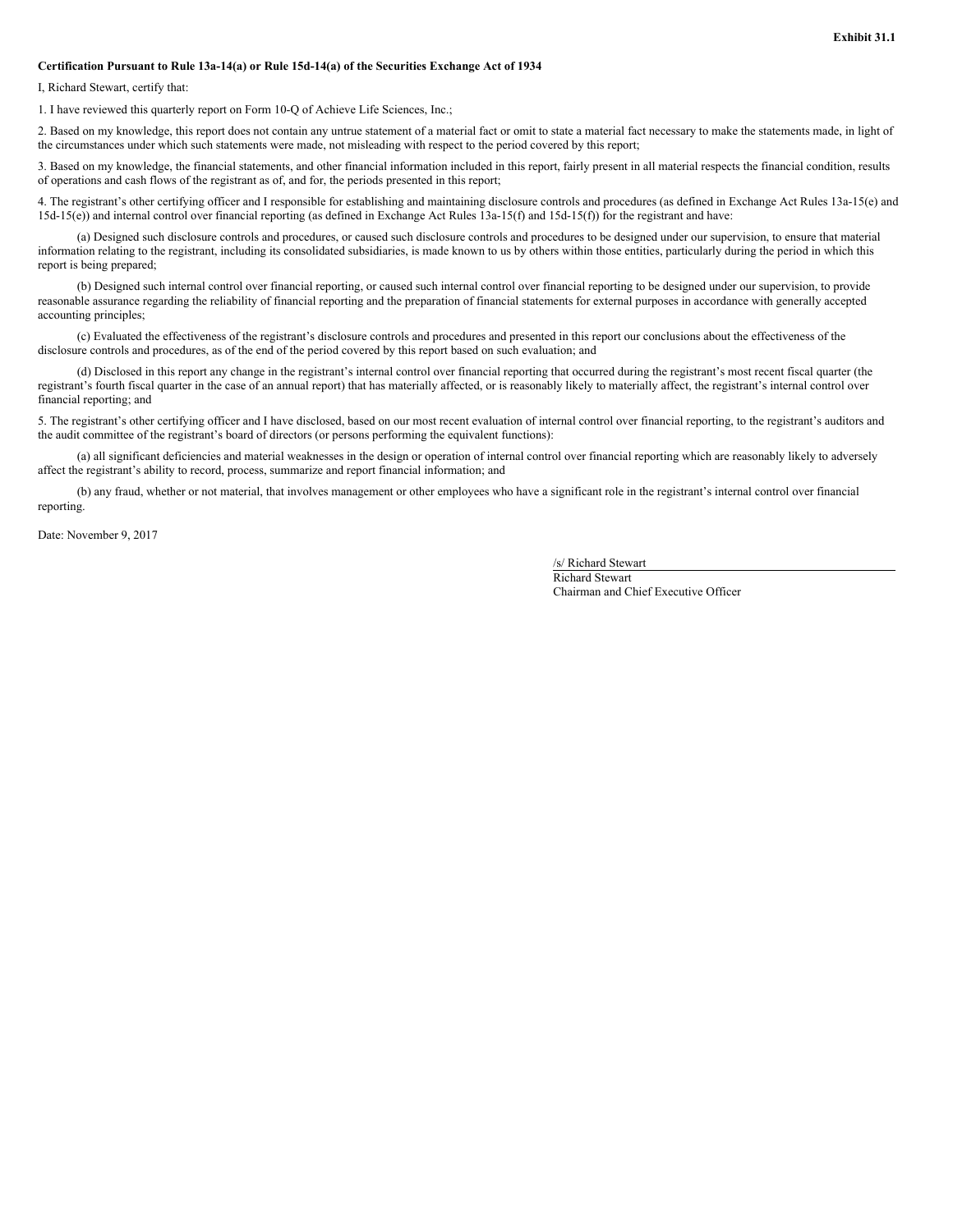#### **Certification Pursuant to Rule 13a-14(a) or Rule 15d-14(a) of the Securities Exchange Act of 1934**

I, John Bencich, certify that:

1. I have reviewed this quarterly report on Form 10-Q of Achieve Life Sciences, Inc.;

2. Based on my knowledge, this report does not contain any untrue statement of a material fact or omit to state a material fact necessary to make the statements made, in light of the circumstances under which such statements were made, not misleading with respect to the period covered by this report;

3. Based on my knowledge, the financial statements, and other financial information included in this report, fairly present in all material respects the financial condition, results of operations and cash flows of the registrant as of, and for, the periods presented in this report;

4. The registrant's other certifying officer and I are responsible for establishing and maintaining disclosure controls and procedures (as defined in Exchange Act Rules 13a-15(e) and  $15d-15(e)$ ) and internal control over financial reporting (as defined in Exchange Act Rules  $13a-15(f)$  and  $15d-15(f)$ ) for the registrant and have:

(a) Designed such disclosure controls and procedures, or caused such disclosure controls and procedures to be designed under our supervision, to ensure that material information relating to the registrant, including its consolidated subsidiaries, is made known to us by others within those entities, particularly during the period in which this report is being prepared;

(b) Designed such internal control over financial reporting, or caused such internal control over financial reporting to be designed under our supervision, to provide reasonable assurance regarding the reliability of financial reporting and the preparation of financial statements for external purposes in accordance with generally accepted accounting principles;

(c) Evaluated the effectiveness of the registrant's disclosure controls and procedures and presented in this report our conclusions about the effectiveness of the disclosure controls and procedures, as of the end of the period covered by this report based on such evaluation; and

(d) Disclosed in this report any change in the registrant's internal control over financial reporting that occurred during the registrant's most recent fiscal quarter (the registrant's fourth fiscal quarter in the case of an annual report) that has materially affected, or is reasonably likely to materially affect, the registrant's internal control over financial reporting; and

5. The registrant's other certifying officer and I have disclosed, based on our most recent evaluation of internal control over financial reporting, to the registrant's auditors and the audit committee of the registrant's board of directors (or persons performing the equivalent functions):

(a) all significant deficiencies and material weaknesses in the design or operation of internal control over financial reporting which are reasonably likely to adversely affect the registrant's ability to record, process, summarize and report financial information; and

(b) any fraud, whether or not material, that involves management or other employees who have a significant role in the registrant's internal control over financial reporting.

Date: November 9, 2017

/s/ John Bencich

John Bencich Executive Vice President, Chief Financial Officer and Chief Operating Officer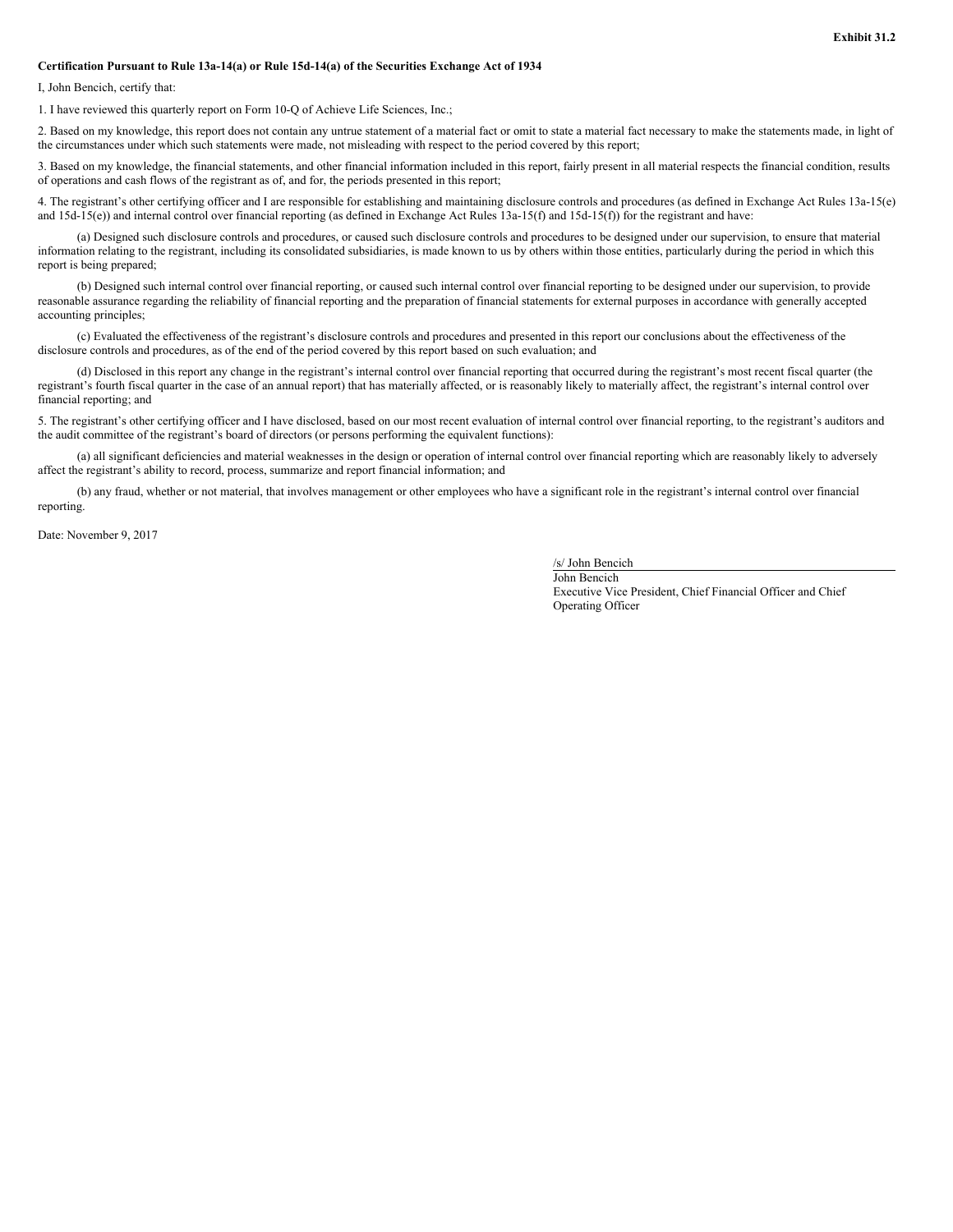### Certification pursuant to 18 U.S.C. Section 1350, as adopted pursuant to Section 906 of the Sarbanes-Oxley Act of 2002

I, Richard Stewart, Chairman and Chief Executive Officer of Achieve Life Sciences, Inc. (the "Company"), certify, pursuant to Rule 13a-14(b) or Rule 15d-14(b) of the Securities Exchange Act of 1934 and 18 U.S.C. Section 1350, that:

(1) the Quarterly Report on Form 10-Q of the Company for the three and nine months ended September 30, 2017 (the "Report") fully complies with the requirements of Section 13(a) or 15(d) of the Securities Exchange Act of 1934 (15 U.S.C. 78m or 780(d)); and

(2) the information contained in the Report fairly presents, in all material respects, the financial condition and results of operations of the Company.

Dated: November 9, 2017

/s/ Richard Stewart

Richard Stewart Chairman and Chief Executive Officer